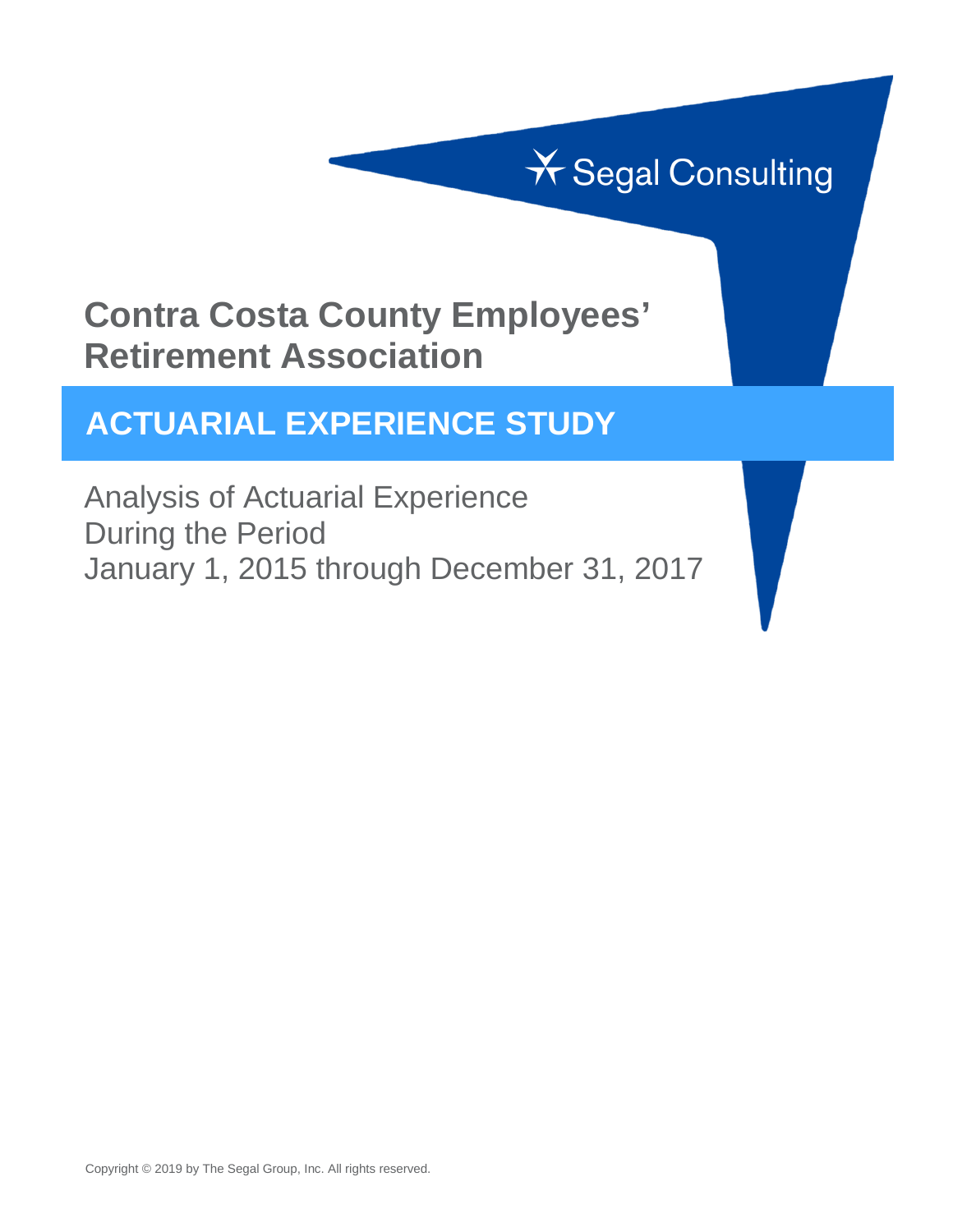

180 Howard Street Suite 1100 San Francisco, CA 94105-6147 T 415.263.8200 www.segalco.com

April 23, 2019

Board of Retirement Contra Costa County Employees' Retirement Association 1355 Willow Way, Suite 221 Concord, CA 94520

#### **Re: Review of Actuarial Assumptions for the December 31, 2018 Actuarial Valuation**

Dear Members of the Board:

We are pleased to submit this report of our review of the actuarial experience for the Contra Costa County Employees' Retirement Association (CCCERA). This study utilizes the census data for the period January 1, 2015 to December 31, 2017 and provides the proposed actuarial assumptions, both economic and demographic, to be used in the December 31, 2018 valuation.

We are members of the American Academy of Actuaries and we meet the Qualification Standards of the American Academy of Actuaries to render the actuarial opinion herein.

We look forward to reviewing this report with you and answering any questions you may have.

Sincerely,

Paul Angelo, FSA, MAAA, FCA, EA Senior Vice President and Actuary

Monroe

John Monroe, ASA, MAAA, EA Vice President and Actuary

EK/jl

5577775v7/05337.111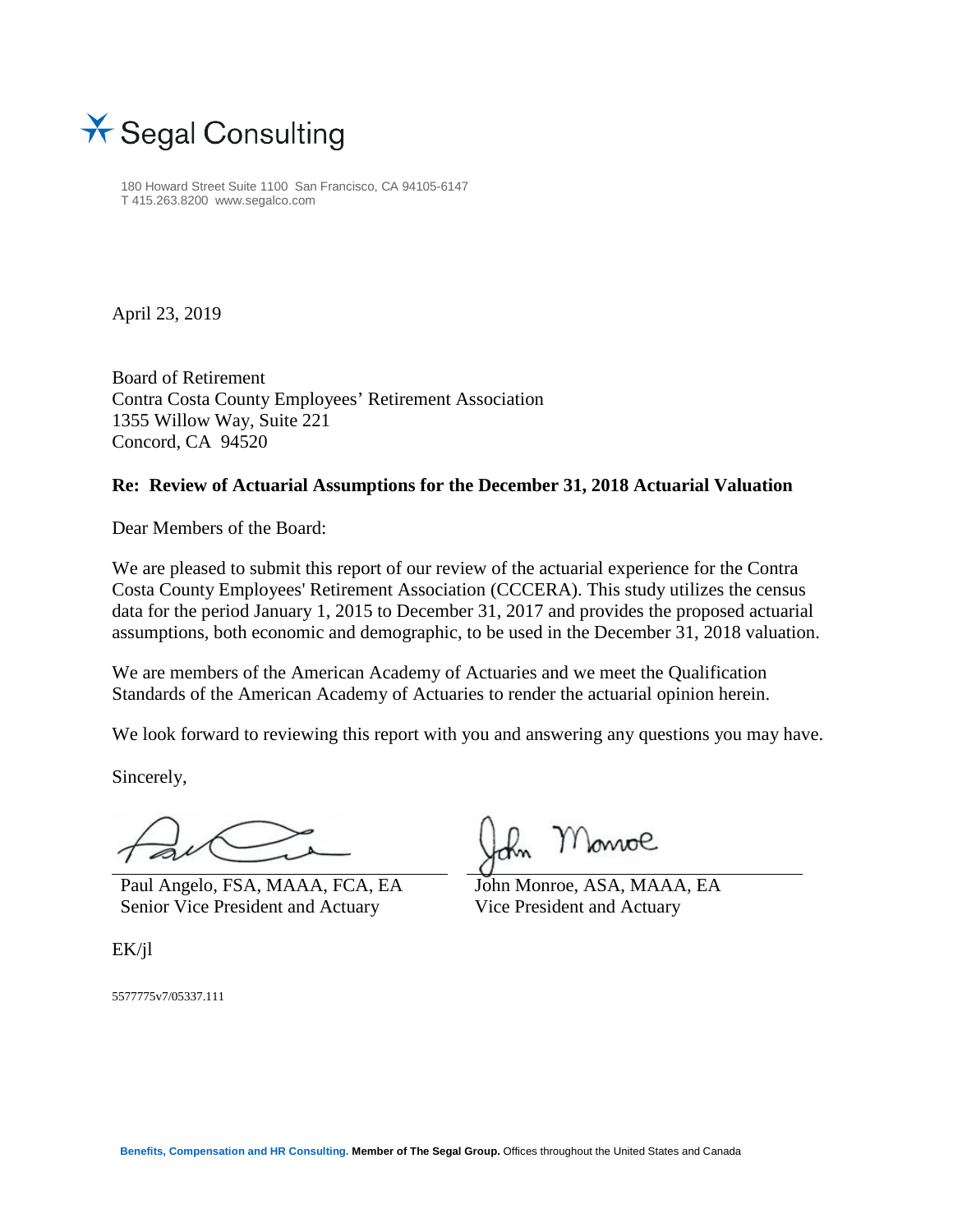### **Table of Contents**

### **Actuarial Experience Study**

Analysis of Actuarial Experience During the Period January 1, 2015 through December 31, 2017

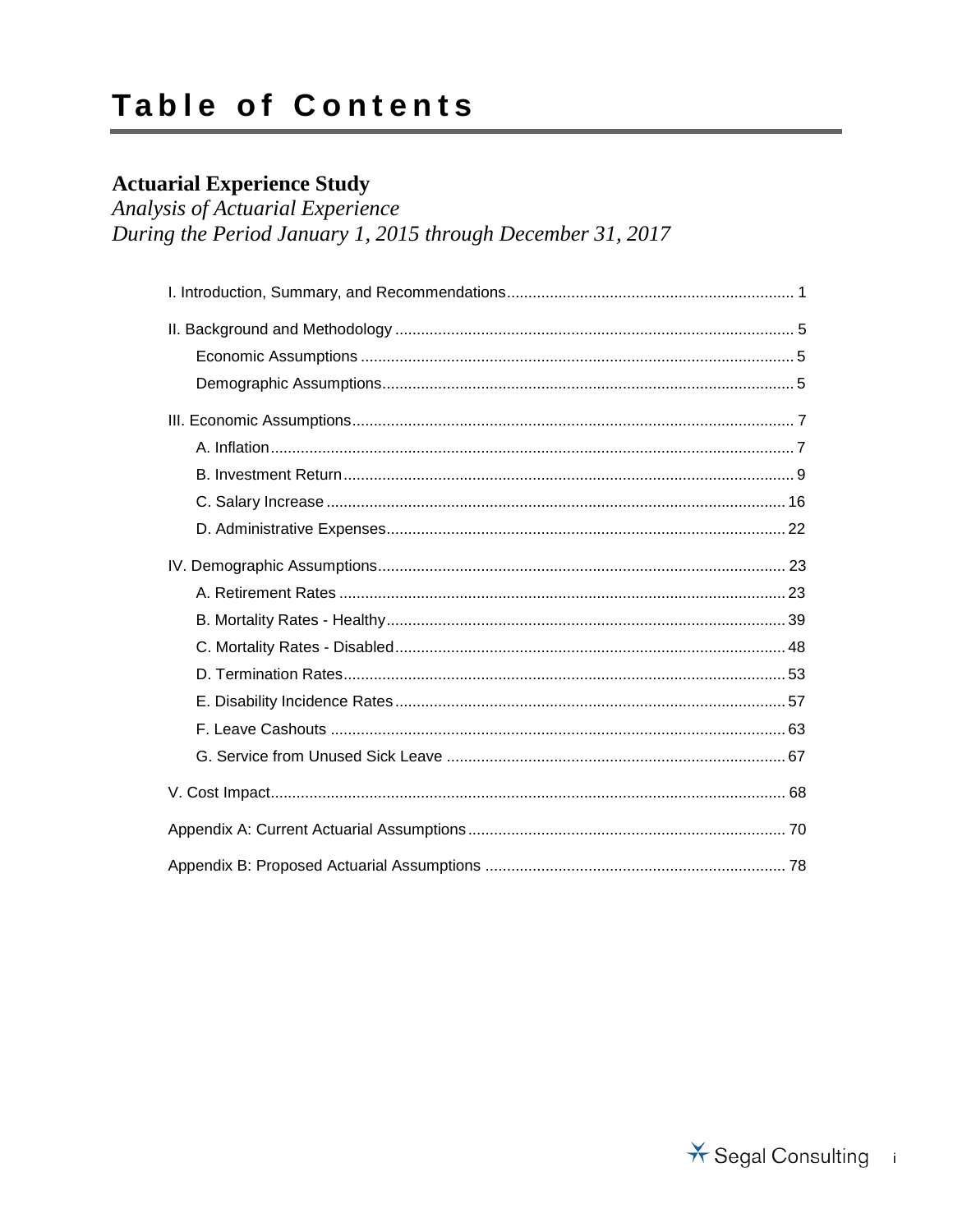# <span id="page-3-0"></span>**I. Introduction, Summary, and Recommendations**

To project the cost and liabilities of the pension plan, assumptions are made about all future events that could affect the amount and timing of the benefits to be paid and the assets to be accumulated. Each year actual experience is compared against the projected experience, and to the extent there are differences, the future contribution requirement is adjusted.

If assumptions are modified, contribution requirements are adjusted to take into account a change in the projected experience in all future years. There is a great difference in both philosophy and cost impact between recognizing the actuarial deviations as they occur annually and changing the actuarial assumptions. Taking into account one year's gains or losses without making a change in the assumptions means that year's experience is treated as temporary and that, over the long run, experience will return to what was originally assumed. Changing assumptions reflects a basic change in thinking about the future, and it has a much greater effect on the current contribution requirements than recognizing gains or losses as they occur.

The use of realistic actuarial assumptions is important in maintaining adequate funding, while paying the promised benefit amounts to participants already retired and to those near retirement. The actuarial assumptions used do not determine the "actual cost" of the plan. The actual cost is determined solely by the benefits and administrative expenses paid out, offset by investment income received. However, it is desirable to estimate as closely as possible what the actual cost will be so as to permit an orderly method for setting aside contributions today to provide benefits in the future, and to maintain equity among generations of participants and taxpayers.

This study was undertaken in order to review the economic and demographic actuarial assumptions and to compare the actual experience with that expected under the current assumptions during the three-year experience period from January 1, 2015 through December 31, 2017. The study was performed in accordance with Actuarial Standard of Practice (ASOP) No. 27 "Selection of Economic Assumptions for Measuring Pension Obligations" and ASOP No. 35 "Selection of Demographic and Other Non-Economic Assumptions for Measuring Pension Obligations." These Standards of Practice put forth guidelines for the selection of the various actuarial assumptions utilized in a pension plan actuarial valuation. Based on the study's results and expected future experience, we are recommending various changes in the current actuarial assumptions.

We are recommending changes in the assumptions for merit and promotion salary increases, retirement from active employment, retirement age for deferred vested members, percent of members assumed to go on to work for a reciprocal system, reciprocal salary increases, percentage of members with an eligible spouse or domestic partner, pre-retirement mortality, healthy life post-retirement mortality, disabled life post-retirement mortality, beneficiary mortality, termination, disability incidence (service and non-service connected), leave cashouts, and sick leave conversions.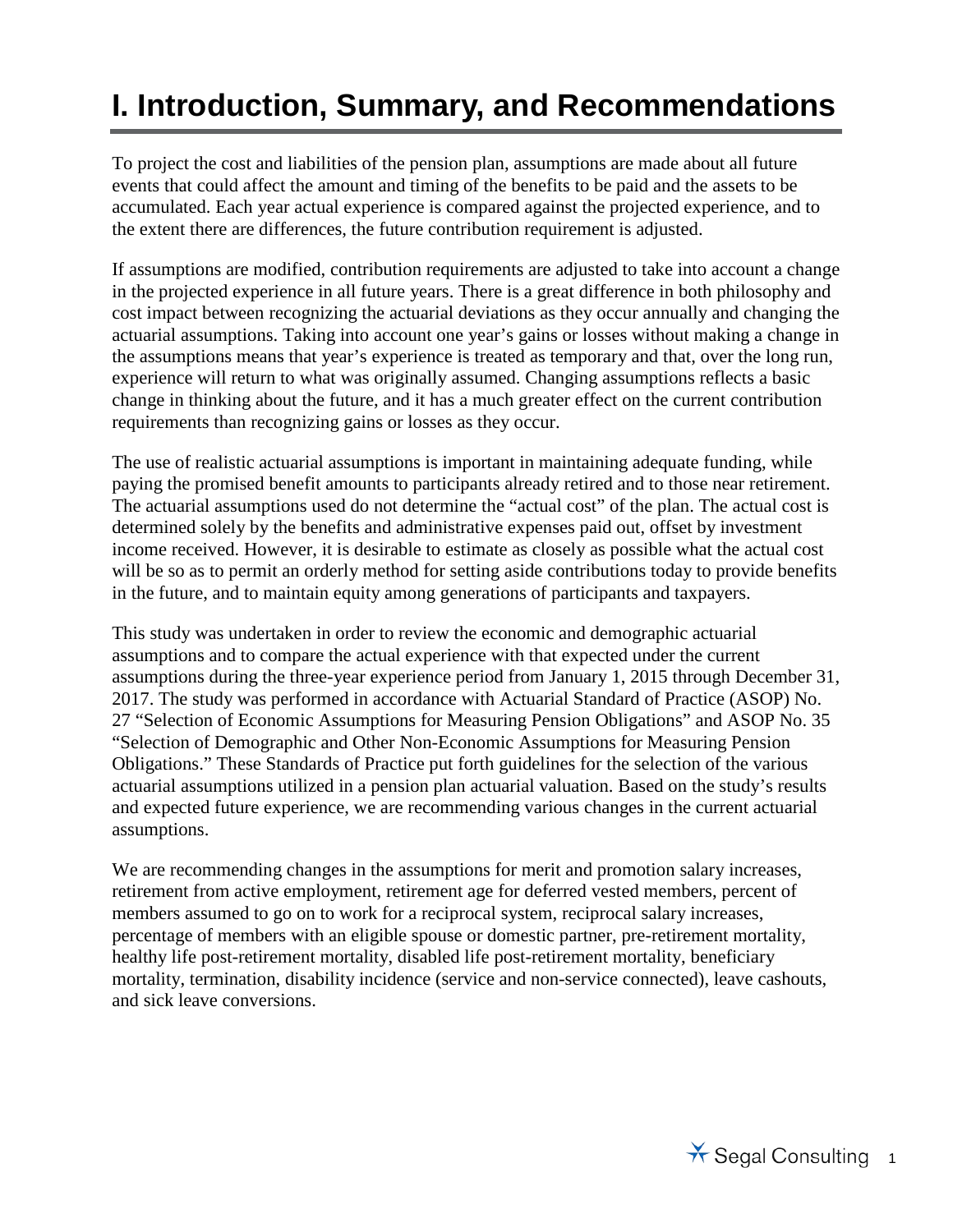### Our recommendations for the major actuarial assumption categories are as follows:

| Pg #           | <b>Actuarial Assumption Categories</b>                                                                                                                                                                                                                                                                                                     | Recommendation                                                                                                                                                                                                                                                                                                                                                                                                                                                                                                                                                                                 |
|----------------|--------------------------------------------------------------------------------------------------------------------------------------------------------------------------------------------------------------------------------------------------------------------------------------------------------------------------------------------|------------------------------------------------------------------------------------------------------------------------------------------------------------------------------------------------------------------------------------------------------------------------------------------------------------------------------------------------------------------------------------------------------------------------------------------------------------------------------------------------------------------------------------------------------------------------------------------------|
| $\overline{7}$ | Inflation: Future increases in the Consumer Price<br>Index (CPI) which drives investment returns and<br>active member salary increases, as well as COLA<br>increases to retired members.                                                                                                                                                   | Maintain the inflation assumption at 2.75% per annum as discussed in<br>Section (III)(A).                                                                                                                                                                                                                                                                                                                                                                                                                                                                                                      |
| 9              | Investment Return: The estimated average net rate<br>of return on current and future assets of the<br>Association as of the valuation date. This rate is<br>used to discount liabilities.                                                                                                                                                  | Maintain the investment return assumption at 7.00% per annum as<br>discussed in Section (III)(B).                                                                                                                                                                                                                                                                                                                                                                                                                                                                                              |
| 16             | Individual Salary Increases: Increases in the<br>salary of a member between the date of the<br>valuation to the date of separation from active<br>service. This assumption has three components:<br>• Inflationary salary increases<br>Real "across the board" salary increases<br>$\bullet$<br>Merit and promotion increases<br>$\bullet$ | Maintain the current inflationary salary increase assumption at 2.75%<br>and maintain the current real "across the board" salary increase<br>assumption at 0.50%. This means that the combined inflationary and<br>real "across the board" salary increases will remain at 3.25%.<br>Change the merit and promotion increases to those developed in<br>Section (III)(C). Future merit and promotion salary increases are lower<br>for General members with 15 or more years of service and higher for<br>Safety members at most years of service categories under the<br>proposed assumptions. |
| 22             | Administrative Expenses: Expenses incurred in<br>connection with the plan's operation.                                                                                                                                                                                                                                                     | Maintain the administrative expense load assumption to be equal to the<br>actual administrative expenses for the prior year as a percent of actual<br>payroll for the prior year. Based on the December 31, 2017 valuation,<br>the administrative expense load was 1.13% of payroll.                                                                                                                                                                                                                                                                                                           |
| 23             | Retirement Rates: The probability of retirement at<br>each age at which participants are eligible to retire.<br><b>Other Retirement Related Assumptions</b><br>including:<br>• Retirement age for deferred vested members<br>• Future reciprocal members and reciprocal salary                                                             | For active members, adjust the current retirement rates to those<br>developed in Section (IV)(A). For General Tier 1 and 3 Enhanced and<br>Safety Tier A Enhanced we are proposing different sets of age based<br>retirement assumptions for those with less than 30 years of service and<br>for those with 30 or more years of service. The retirement rate<br>assumptions anticipate later retirements overall for both General and<br>Safety members.                                                                                                                                       |
|                | increases<br>• Percent married and spousal age differences for<br>members not yet retired                                                                                                                                                                                                                                                  | For deferred vested members, maintain the assumed retirement age at<br>59 for General members for both with and without reciprocity and<br>reduce the assumed retirement age from 54 to 53 for Safety members<br>with reciprocity and from 54 to 50 for Safety members without<br>reciprocity.                                                                                                                                                                                                                                                                                                 |
|                |                                                                                                                                                                                                                                                                                                                                            | Maintain the current proportion of future deferred vested members<br>expected to be covered by a reciprocal system at 40% for General<br>members and increase the assumption from 65% to 70% for Safety<br>members. In addition, reduce the reciprocal salary increase<br>assumption from 4.75% to 3.75% for General members and from<br>4.75% to 4.25% for Safety members.                                                                                                                                                                                                                    |
|                |                                                                                                                                                                                                                                                                                                                                            | For active and deferred vested members, reduce the percent married<br>at retirement assumption from 75% to 65% for males and maintain the<br>percent married at retirement assumption at 50% for females. Maintain<br>the spouse age difference assumption that male retirees are three<br>years older than their spouses and female retirees are two years<br>younger than their spouses.                                                                                                                                                                                                     |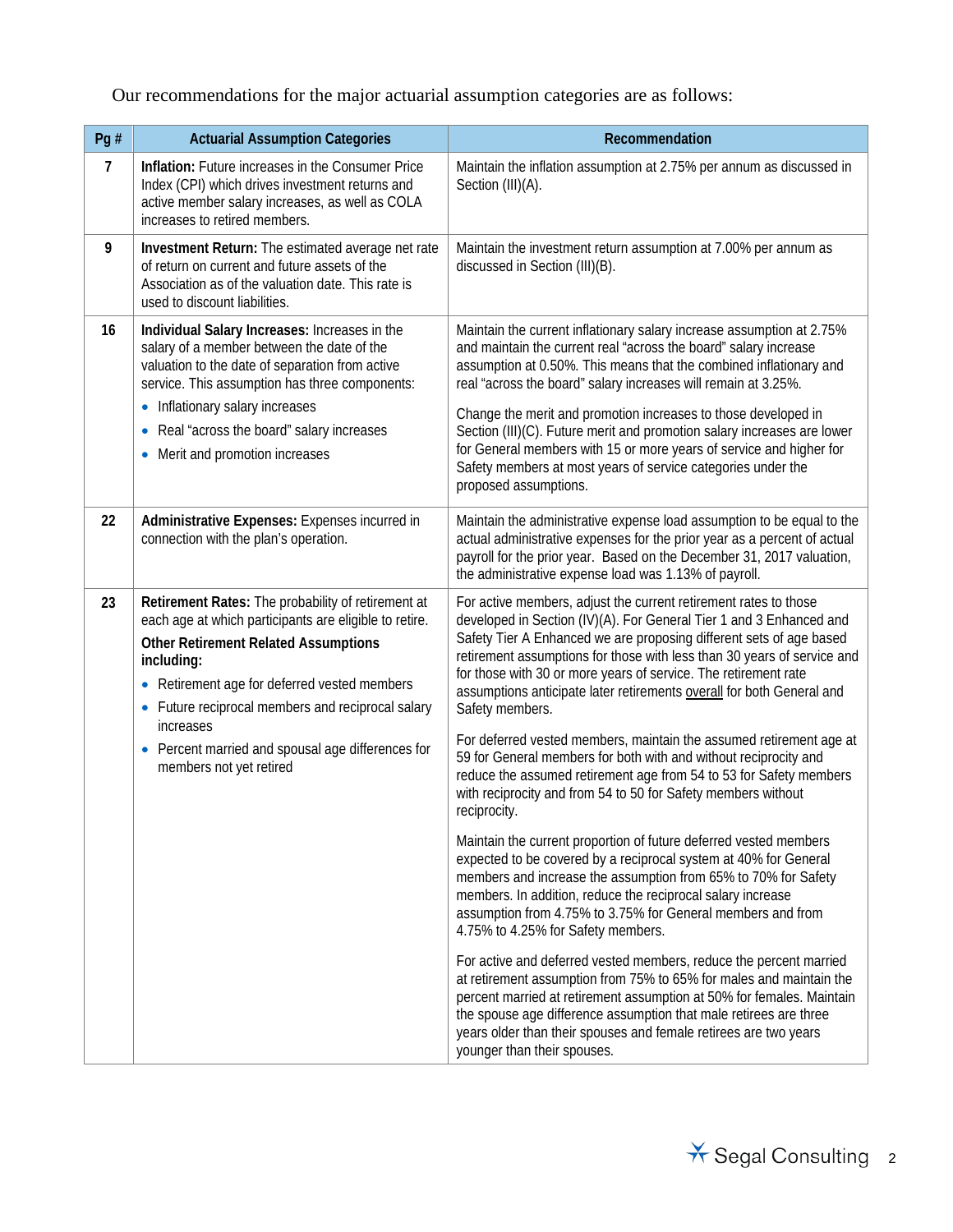| Pg# | <b>Actuarial Assumption Categories</b>                                                                                                                                | Recommendation                                                                                                                                                                  |
|-----|-----------------------------------------------------------------------------------------------------------------------------------------------------------------------|---------------------------------------------------------------------------------------------------------------------------------------------------------------------------------|
| 39  | Mortality Rates: The probability of dying at each<br>age. Mortality rates are used to project life<br>expectancies.                                                   | For pre-retirement mortality:<br>Current base table: Headcount-Weighted RP-2014 Employee Mortality<br>Table, multiplied by 75%.                                                 |
|     |                                                                                                                                                                       | Recommended base table for General Members: Pub-2010 General<br>Employee Amount-Weighted Above-Median Mortality Table.                                                          |
|     |                                                                                                                                                                       | Recommended base table for Safety Members: Pub-2010 Safety<br>Employee Amount-Weighted Above-Median Mortality Table.                                                            |
|     |                                                                                                                                                                       | For healthy General retirees:<br>Current base table: Headcount-Weighted RP-2014 Healthy Annuitant<br>Mortality Table.                                                           |
|     |                                                                                                                                                                       | Recommended base table: Pub-2010 General Healthy Retiree<br>Amount-Weighted Above-Median Mortality Table.                                                                       |
|     |                                                                                                                                                                       | For healthy Safety retirees:<br>Current base table: Headcount-Weighted RP-2014 Healthy Annuitant<br>Mortality Table, set back three years.                                      |
|     |                                                                                                                                                                       | Recommended base table: Pub-2010 Safety Healthy Retiree Amount-<br>Weighted Above-Median Mortality Table, multiplied by 105% for males<br>and 100% for females.                 |
|     |                                                                                                                                                                       | For all beneficiaries:<br>Current base table: Headcount-Weighted RP-2014 Healthy Annuitant<br>Mortality Table.                                                                  |
|     |                                                                                                                                                                       | Recommended base table: Pub-2010 Contingent Survivor Amount-<br>Weighted Above-Median Mortality Table, multiplied by 105%.                                                      |
| 48  |                                                                                                                                                                       | For disabled General retirees:<br>Current base table: Headcount-Weighted RP-2014 Healthy Annuitant<br>Mortality Table, set forward eight years.                                 |
|     |                                                                                                                                                                       | Recommended base table: Pub-2010 Non-Safety Disabled Retiree<br>Amount-Weighted Mortality Table, multiplied by 105% for males and<br>100% for females.                          |
|     |                                                                                                                                                                       | For disabled Safety retirees:<br>Current base table: Headcount-Weighted RP-2014 Healthy Annuitant<br>Mortality Table, set forward three years.                                  |
|     |                                                                                                                                                                       | Recommended base table: Pub-2010 Safety Disabled Retiree Amount-<br>Weighted Mortality Table, multiplied by 105% for males and 100% for<br>females.                             |
|     |                                                                                                                                                                       | All current tables are projected generationally with the two-dimensional<br>mortality improvement scale MP-2015.                                                                |
|     |                                                                                                                                                                       | All recommended tables are projected generationally with the two-<br>dimensional mortality improvement scale MP-2018.                                                           |
|     |                                                                                                                                                                       | For member contribution rates, optional forms and reserves, change<br>the mortality rates to those developed in Section (IV)(B).                                                |
| 53  | Termination Rates: The probability of leaving<br>employment at each age and receiving either a<br>refund of contributions or a deferred vested<br>retirement benefit. | Adjust the current termination rates to those developed in<br>Section (IV)(D). The recommended assumptions will anticipate more<br>terminations for General and Safety members. |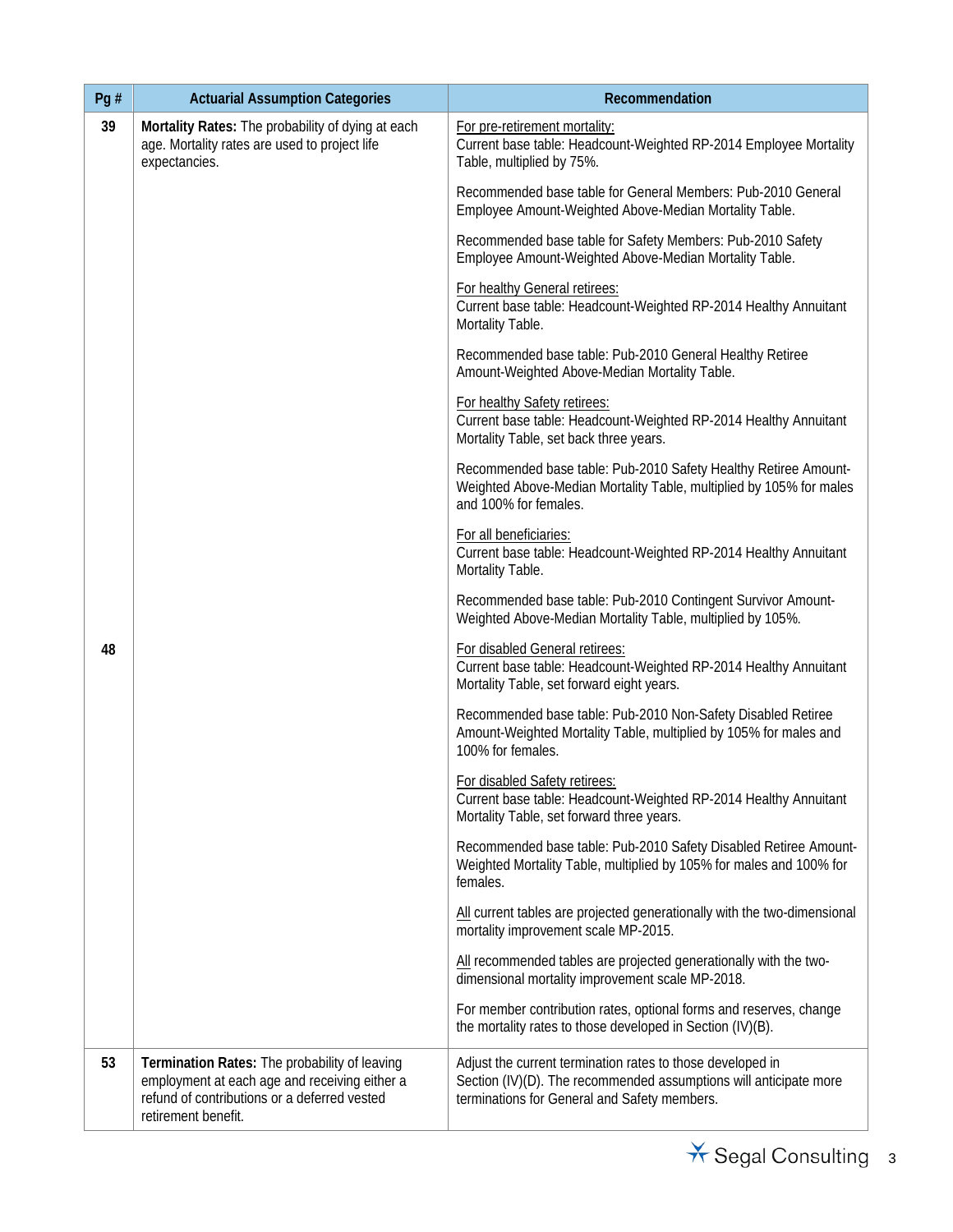| Pg $#$ | <b>Actuarial Assumption Categories</b>                                                                                                                                  | Recommendation                                                                                                                                                                                         |
|--------|-------------------------------------------------------------------------------------------------------------------------------------------------------------------------|--------------------------------------------------------------------------------------------------------------------------------------------------------------------------------------------------------|
| 57     | Disability Incidence Rates: The probability of<br>becoming disabled at each age.                                                                                        | Adjust the current disability rates to those developed in Section (IV)(E).<br>The recommended assumptions will anticipate less disability<br>retirements for General Tiers 3 and 5 and Safety members. |
| 63     | Leave Cashouts: Additional pay elements that are<br>expected to be received during the member's final<br>average earnings period.                                       | Adjust the current leave cashout assumptions to those developed in<br>Section (IV)(F). The recommended assumptions will anticipate slightly<br>lower leave cashouts overall.                           |
| 67     | Service from Unused Sick Leave Conversions:<br>Additional service that is expected to be received<br>when the member retires due to conversion of<br>unused sick leave. | Adjust the current service from unused sick leave conversion<br>assumptions to those developed in Section (IV)(G) The recommended<br>assumptions will anticipate less sick leave conversions.          |

We have estimated the impact of all the recommended demographic and economic assumptions as if they were applied to the December 31, 2017 actuarial valuation. The table below shows the changes in the employer and member contribution rates due to the proposed assumption changes separately for the recommended demographic assumption changes (as recommended in Section IV of this report) and the recommended economic assumption changes (as recommended in Section III of this report).

| <b>Cost Impact of the Recommended Assumptions</b>       |                          |  |  |
|---------------------------------------------------------|--------------------------|--|--|
| <b>Impact on Employer</b>                               |                          |  |  |
| Change due to demographic assumptions                   | $-1.14%$                 |  |  |
| Change due to economic assumptions                      | $-0.08\%$                |  |  |
| Total change in average employer rate                   | $-1.22%$                 |  |  |
| Total estimated change in annual dollar amount (\$000s) | \$(10, 187)              |  |  |
| <b>Impact on Member</b>                                 |                          |  |  |
| Change due to demographic assumptions                   | $0.00\%$                 |  |  |
| Change due to economic assumptions                      | 0.00%                    |  |  |
| Total change in average member rate                     | $0.00\%$                 |  |  |
| Total estimated change in annual dollar amount (\$000s) | \$146 <sup>1</sup>       |  |  |
| Impact on UAAL and Funded Percentage                    |                          |  |  |
| Change in UAAL                                          | Decrease of \$83 million |  |  |
| Change in funded percentage                             | From 88.5% to 89.3%      |  |  |

Of the various demographic assumption changes, the most significant cost impact is from the mortality assumption change followed by the retirement assumption change. The only economic assumption change is in the merit and promotion component of the salary increase assumption.

Section II provides some background on the basic principles and methodology used for the experience study and for the review of the economic and demographic actuarial assumptions. A detailed discussion of each assumption and reasons for the proposed changes are found in Section III for the economic assumptions and Section IV for the demographic assumptions. The cost impact of the proposed changes is detailed in Section V.

<span id="page-6-0"></span>1

Even though there is no change in the average member rate as a percent of pay, there is an increase in estimated total member contributions in dollars. The increase in estimated contribution dollars is due to larger projected payroll under the recommended assumptions.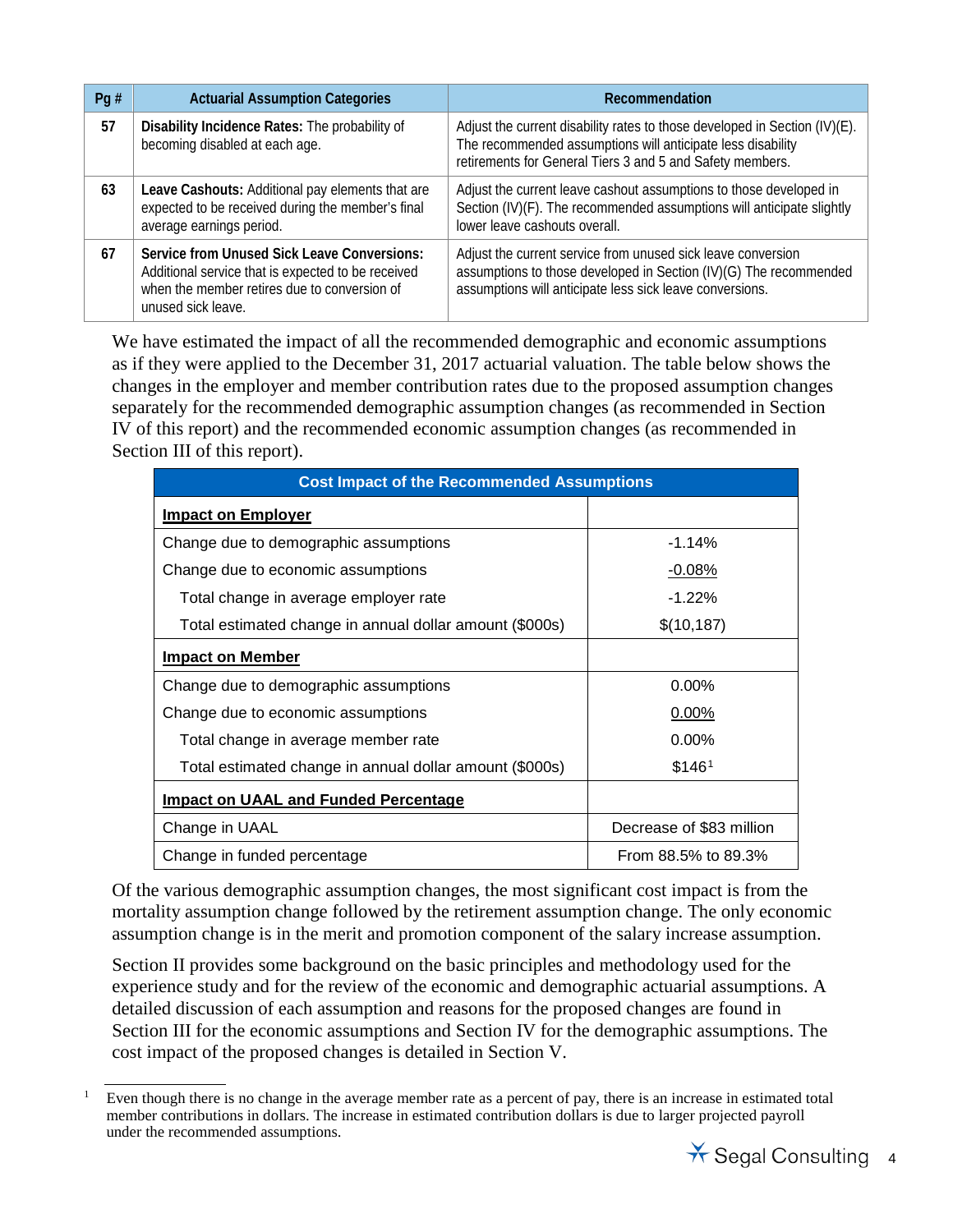## <span id="page-7-0"></span>**II. Background and Methodology**

In this report, we analyzed both economic and demographic ("non-economic") assumptions. The primary economic assumptions reviewed are inflation, investment return, and salary increases. Demographic assumptions include the probabilities of certain events occurring in the population of members, referred to as "decrements," e.g., termination from service, disability retirement, service retirement, and death before and after retirement. In addition to decrements, other demographic assumptions reviewed in this study include the percentage of members with an eligible spouse or domestic partner, spousal age difference, percent of members assumed to go on to work for a reciprocal system, reciprocal salary increases, leave cashouts and conversion of service from unused sick leave.

#### <span id="page-7-1"></span>Economic Assumptions

Economic assumptions consist of:

- **Inflation:** Increases in the price of goods and services. The inflation assumption reflects the basic return that investors expect from securities markets. It also reflects the expected basic salary increase for active members and drives increases in the allowances of retired members.
- **Investment Return:** Expected long-term rate of return on the Association's investments after investment expenses. This assumption has a significant impact on contribution rates.
- **Salary Increases:** In addition to inflationary increases, it is assumed that salaries will also grow by "across the board" real pay increases in excess of price inflation. It is also assumed that members will receive raises above these average increases as they advance in their careers. These are commonly referred to as merit and promotion increases. Payments to amortize any Unfunded Actuarial Accrued Liability (UAAL) are assumed to increase each year by the price inflation rate plus any "across the board" real pay increases that are assumed.

<span id="page-7-2"></span>The setting of these economic assumptions is described in Section III.

#### Demographic Assumptions

In order to determine the probability of an event occurring, we examine the "decrements" and "exposures" of that event. For example, taking termination from service, we compare the number of employees who actually terminate in a certain age and/or service category (i.e., the number of "decrements") with those "who could have terminated" (i.e., the number of "exposures"). For example, if there were 500 active employees in the 20-24 age group at the beginning of the year and 50 of them terminate during the year, we would say the probability of termination in that age group is  $50 \div 500$  or 10%.

The reliability of the resulting probability is highly dependent on both the number of decrements and the number of exposures. For example, if there are only a few people in a high age category at the beginning of the year (number of exposures), we would not lend as much credibility to the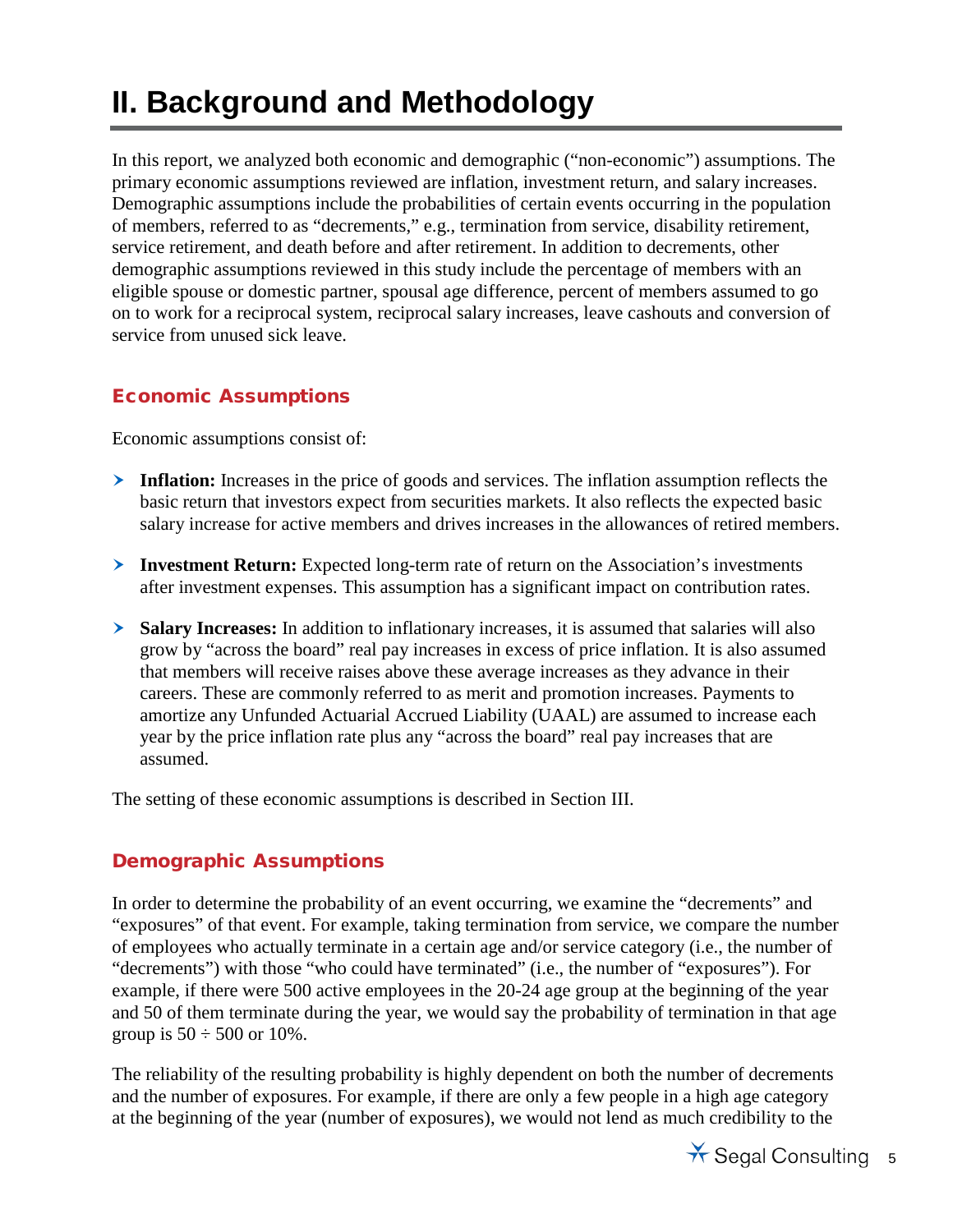probability of termination developed for that age category, especially if it is out of line with the pattern shown for the other age groups. Similarly, if we are considering the death decrement, there may be a large number of exposures in, say, the age 20-24 category, but very few decrements (actual deaths); therefore, we would not be able to rely heavily on the probability of death developed for that category.

One reason we use several years of experience for such a study is to have more exposures and decrements, and therefore more statistical reliability. Another reason for using several years of data is to smooth out fluctuations that may occur from one year to the next. However, we also calculate the rates on a year-to-year basis to check for any trend that may be developing in the later years.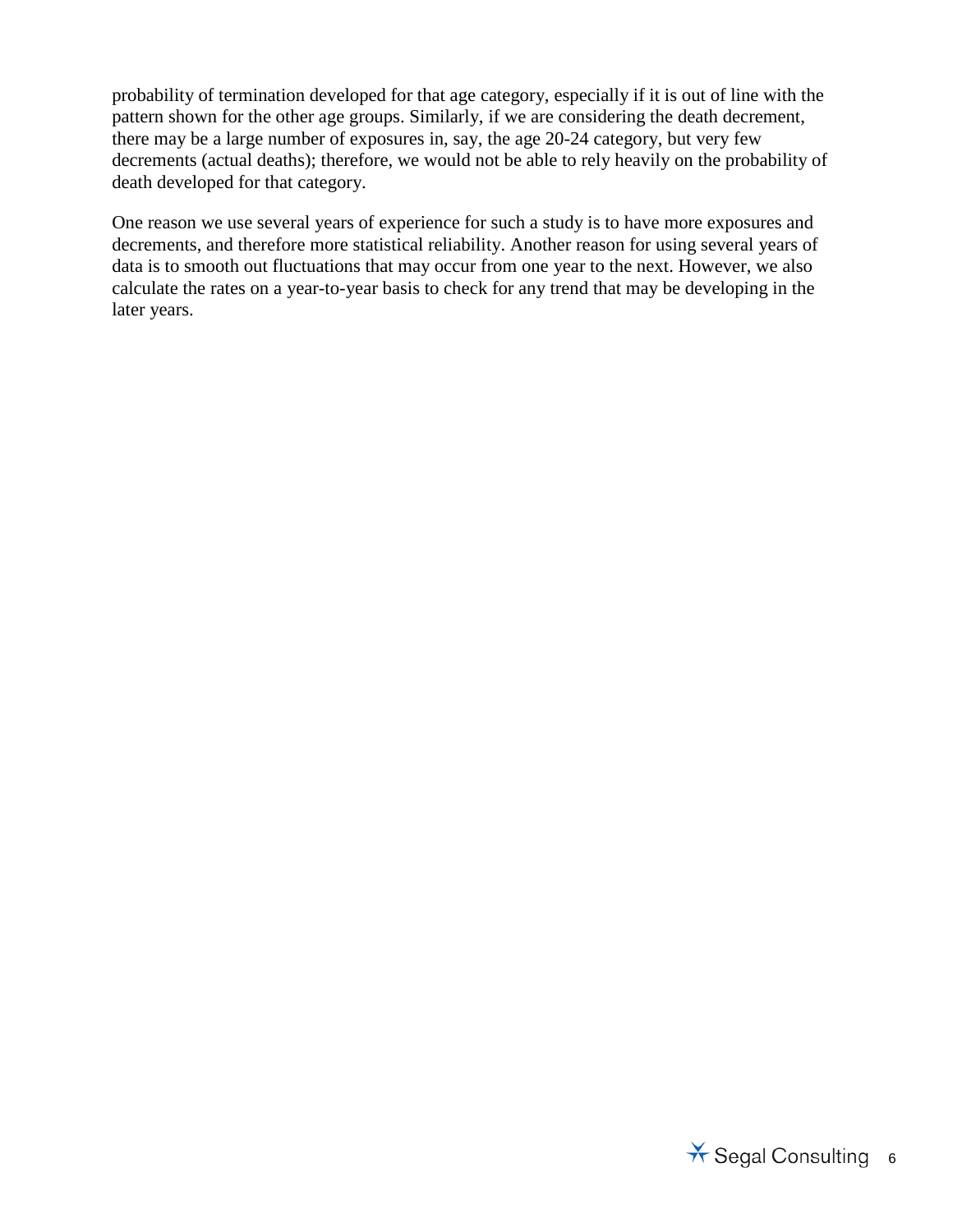### <span id="page-9-0"></span>**III. Economic Assumptions**

#### <span id="page-9-1"></span>A. Inflation

Unless an investment grows at least as fast as prices increase, investors will experience a reduction in the inflation-adjusted value of their investment. There may be times when "riskless" investments return more or less than inflation, but over the long term, investment market forces will generally require an issuer of fixed income securities to maintain a minimum return which protects investors from inflation.

The inflation assumption is long term in nature, so it is set using both historical information and long-term forecasts. Following is an analysis of 15 and 30 year moving averages of historical inflation rates:

#### **HISTORICAL CONSUMER PRICE INDEX – 1930 TO 2018[2](#page-9-2) (U.S. City Average - All Urban Consumers)**

|                         | 25 <sup>th</sup> Percentile | Median  | 75 <sup>th</sup> Percentile |
|-------------------------|-----------------------------|---------|-----------------------------|
| 15-year moving averages | 2.4%                        | $3.3\%$ | 4.5%                        |
| 30-year moving averages | 2.9%                        | $3.8\%$ | 4.8%                        |

The average inflation rates have continued to decline gradually over the last several years due to the relatively low inflationary period over the past two decades. Also, the later of the 15-year averages during the period are lower as they do not include the high inflation years of the mid-1970s and early 1980s.

Based on information found in the Public Plans Data website, which is produced in partnership with the National Association of State Retirement Administrators (NASRA), the median inflation assumption used by 178 large public retirement funds<sup>[3](#page-9-3)</sup> in their 2017 fiscal year valuations was 2.75%. In California, CalSTRS and ten 1937 Act CERL systems (including CCCERA) use an inflation assumption of 2.75%, one 1937 Act CERL system uses an inflation assumption of 2.90% and two 1937 Act CERL systems use an inflation assumption of 2.50%. CalPERS recently lowered their inflation assumption from 2.75% to 2.50% over a 3-year period. Seven other 1937 Act CERL systems use an inflation assumption of 3.00%.

CCCERA's investment consultant, Verus, anticipates an annual inflation rate of 1.80% over a 30-year horizon, while the average inflation assumption provided by Verus and six other investment advisory firms retained by Segal's California public sector clients was 2.35%. Note that, in general, investment consultants use a time horizon<sup>[4](#page-9-4)</sup> for this assumption that is shorter than the time horizon of the actuarial valuation.

<span id="page-9-2"></span><sup>2</sup> Source: Bureau of Labor Statistics – Based on CPI for All items in U.S. city average, all urban consumers, not seasonally adjusted (Series Id: CUUR0000SA0)

<span id="page-9-3"></span><sup>&</sup>lt;sup>3</sup> Among 178 large public retirement funds, the inflation assumption was not available for 32 of the public retirement funds in the survey data.

<span id="page-9-4"></span><sup>4</sup> The time horizon used by the seven investment consultants included in our review generally ranges from 10 years to 30 years and Verus uses both 10-year or 30-year horizons.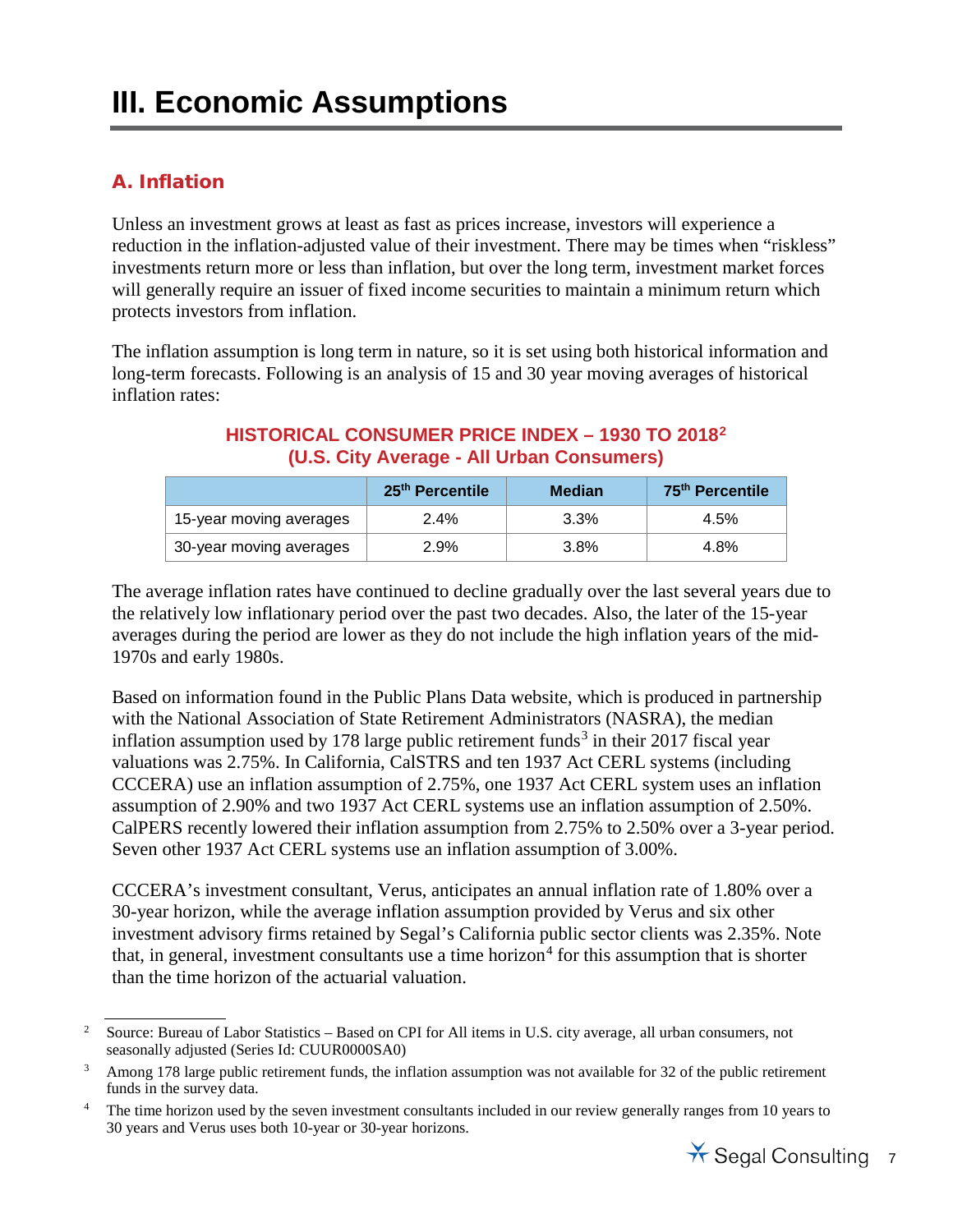To find a forecast of inflation based on a longer time horizon, we referred to the 2018 report on the financial status of the Social Security program.[5](#page-10-0) The projected average increase in the Consumer Price Index (CPI) over the next 75 years under the intermediate cost assumptions used in that report was 2.60%. Besides projecting the results under the intermediate cost assumptions using an inflation assumption of 2.60%, alternative projections were also made using a lower and a higher inflation assumption of 2.00% and 3.20%, respectively.

We also compared the yields on the thirty-year inflation indexed U.S. Treasury bonds to comparable traditional U.S. Treasury bonds.<sup>[6](#page-10-1)</sup> As of March 2019, the difference in yields is about 1.96%, which provides a measure of market expectations of inflation.

#### **Based on all of the above information, we recommend maintaining the current 2.75% annual inflation assumption for the December 31, 2018 actuarial valuation.**

The setting of the inflation assumption using the information outlined above is a somewhat subjective process, and Segal does not apply a specific weight to each of the metrics in determining our recommended inflation assumption. Based on a consideration of all these metrics, since 2018 we have been recommending the same 2.75% inflation assumption in our experience studies for our California based public retirement system clients.

#### **Retiree Cost of Living Increases**

**Consistent with our recommended inflation assumption, we recommend maintaining the current assumptions to value the post-retirement COLA benefit. The current and proposed COLA assumptions are shown below:**

| <b>Maximum COLA</b> | <b>Current</b><br><b>Assumption</b> | <b>Proposed</b><br><b>Assumption</b> |
|---------------------|-------------------------------------|--------------------------------------|
| 2.00%               | 2.00%                               | 2.00%                                |
| 3.00%               | 2.75%                               | 2.75%                                |
| 4.00%               | 2.75%                               | 2.75%                                |

In developing the COLA assumption, we also considered the results of a stochastic approach that would attempt to account for the possible impact of low inflation that could occur before COLA banks are able to be established for the member. Although the results of this type of analysis might justify the use of a lower COLA assumption, we are not recommending that at this time. The reasons for this conclusion include the following:

 $\geq$  The results of the stochastic modeling are significantly dependent on assuming that lower levels of inflation will persist in the early years of the projections. If this is not assumed, then the stochastic modeling will produce results similar to our proposed COLA assumptions.



<span id="page-10-0"></span><sup>5</sup> Source: Social Security Administration – The 2018 Annual Report of the Board of Trustees of the Federal Old-Age and Survivors Insurance and Federal Disability Insurance Trust Funds

<span id="page-10-1"></span><sup>6</sup> Source: Board of Governors of the Federal Reserve System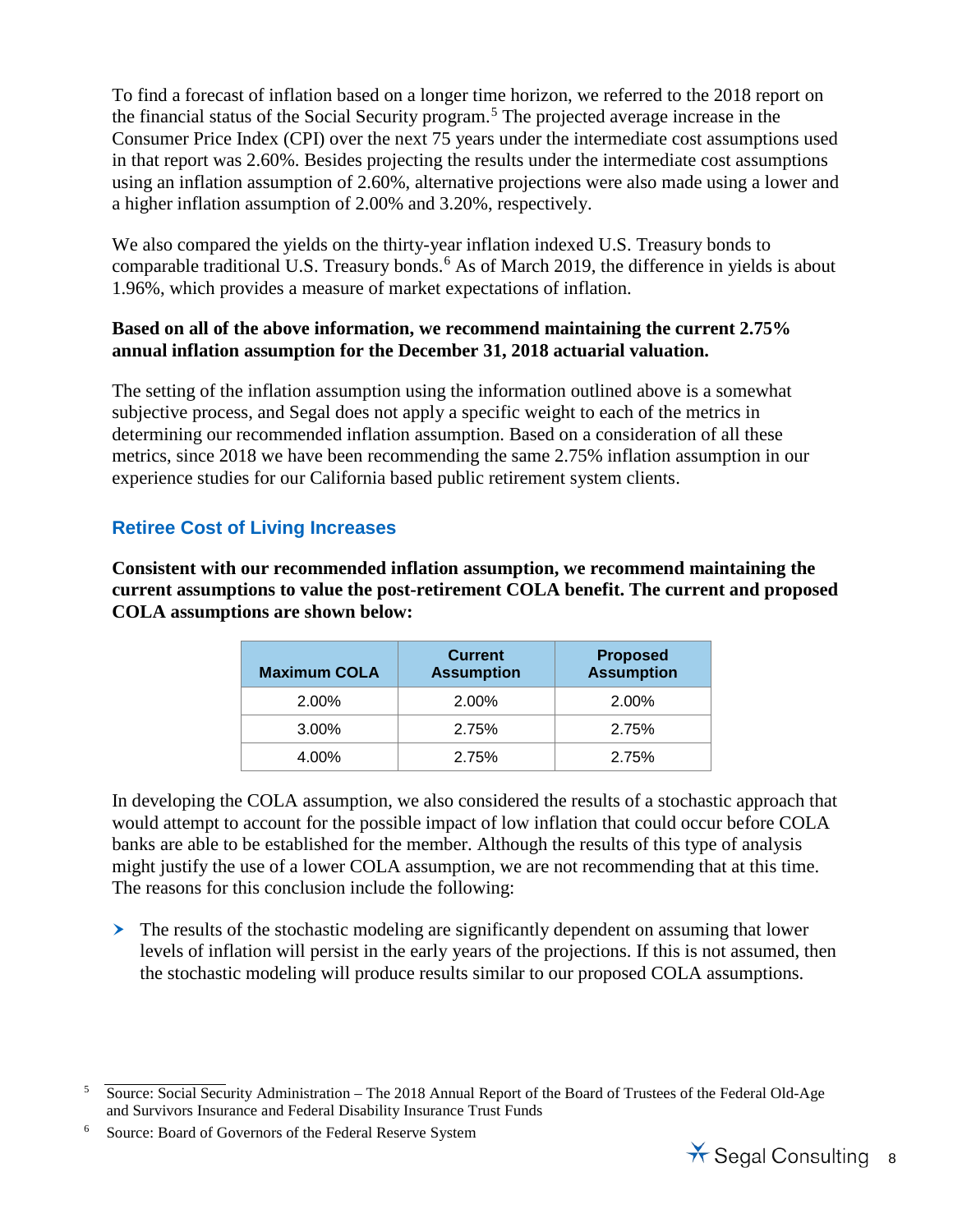Using lower long-term COLA assumptions based on a stochastic analysis would mean that an actuarial loss would occur even when the inflation assumption of 2.75% is met in a year. We question the reasonableness of this result.

We do not see the stochastic possibility of COLAs averaging less than those predicted by the assumed rate of inflation as a reliable source of cost savings that should be anticipated in our COLA assumptions. Therefore, we continue to recommend setting the COLA assumptions based on the long-term annual inflation assumption, as we have in prior years.

#### <span id="page-11-0"></span>B. Investment Return

The investment return assumption is comprised of two primary components, inflation and real rate of investment return, with adjustments for expenses and risk.

#### **Real Rate of Investment Return**

This component represents the portfolio's incremental investment market returns over inflation. Theory has it that as an investor takes a greater investment risk, the return on the investment is expected to also be greater, at least in the long run. This additional return is expected to vary by asset class and empirical data supports that expectation. For that reason, the real rate of return assumptions are developed by asset class. Therefore, the real rate of return assumption for a retirement association's portfolio will vary with the Board's asset allocation among asset classes.

The following is CCCERA's current target asset allocation along with two sets of real rate of return assumptions by asset class. The first column of real rate of return assumptions are determined by reducing Verus' total or "nominal" 2019 January return assumptions over a 30 year horizon by their assumed 1.80% inflation rate. The second column of returns (except for Global Infrastructure, Private Credit, REIT, Value Add Real Estate, Opportunistic Real Estate, and Risk Parity) represents the average of a sample of real rate of return assumptions. The sample includes the expected annual real rate of return provided to us by Verus and six other investment advisory firms retained by Segal's public sector clients. We believe these averages are a reasonable consensus forecast of long-term future market returns in excess of inflation.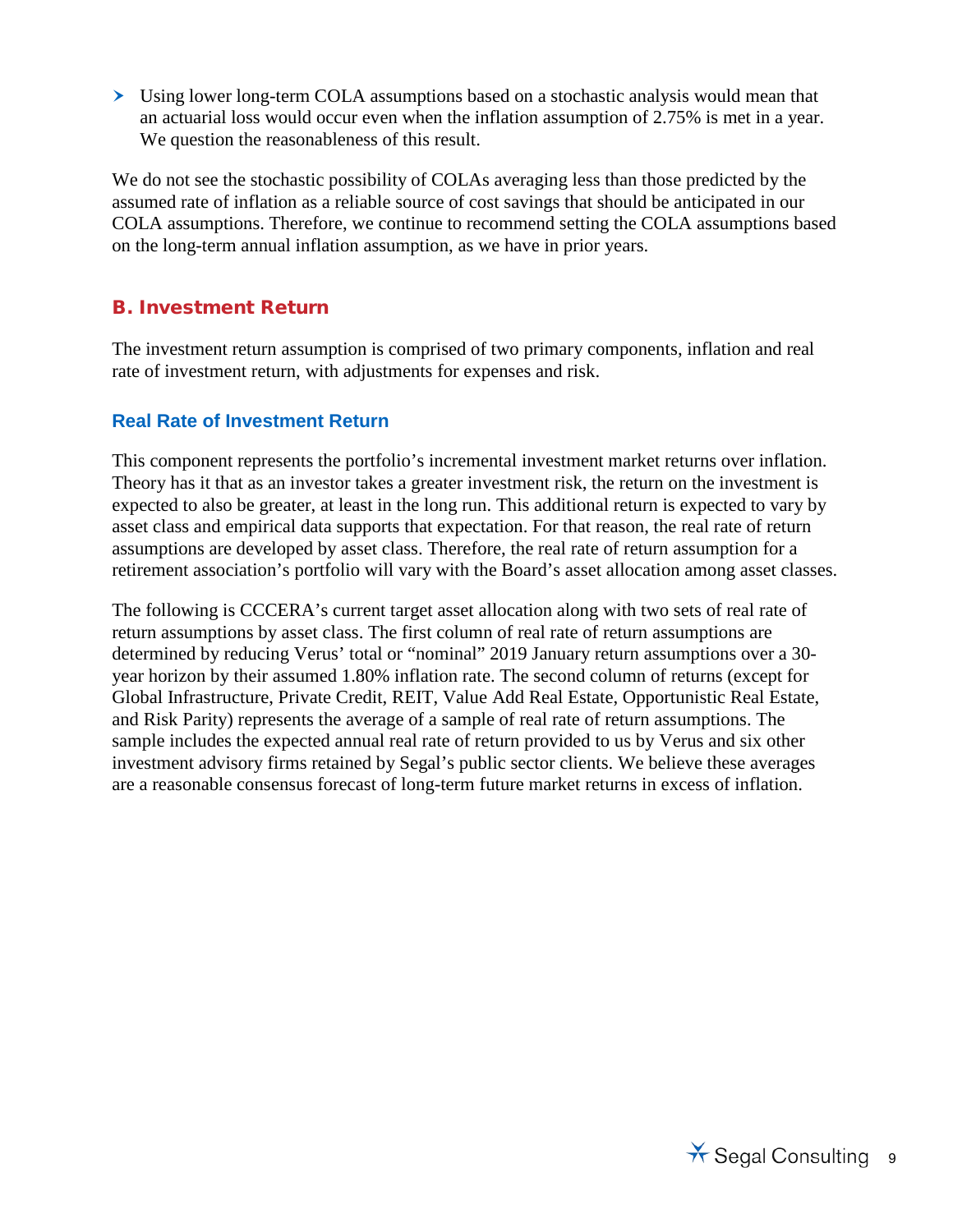#### **CCCERA'S TARGET ASSET ALLOCATION AND ASSUMED ARITHMETIC REAL RATE OF RETURN ASSUMPTIONS BY ASSET CLASS AND FOR THE PORTFOLIO**

| <b>Asset Class</b>               | <b>Percentage</b><br>of Portfolio | Verus'<br><b>Assumed</b><br><b>Real Rate</b><br>of Return <sup>7</sup> | <b>Average Assumed Real</b><br>Rate of Return from a<br><b>Sample of Consultants to</b><br><b>Segal's California Public</b><br><b>Sector Clients<sup>8</sup></b> |
|----------------------------------|-----------------------------------|------------------------------------------------------------------------|------------------------------------------------------------------------------------------------------------------------------------------------------------------|
| Large Cap US Equity              | 5.00%                             | 5.00%                                                                  | 5.44%                                                                                                                                                            |
| Developed International Equity   | 13.00%                            | 6.90%                                                                  | 6.54%                                                                                                                                                            |
| <b>Emerging Market Equity</b>    | 11.00%                            | 8.60%                                                                  | 8.73%                                                                                                                                                            |
| Short-Term Gov't/Credit          | 23.00%                            | 1.40%                                                                  | 0.84%                                                                                                                                                            |
| US Treasury                      | 3.00%                             | 1.40%                                                                  | 1.05%                                                                                                                                                            |
| <b>Private Equity</b>            | 8.00%                             | 9.90%                                                                  | 9.27%                                                                                                                                                            |
| <b>Risk Diversifying</b>         | 7.00%                             | 3.20%                                                                  | 3.53%                                                                                                                                                            |
| Global Infrastructure            | 3.00%                             | 7.90%                                                                  | $7.90\%$ <sup>9</sup>                                                                                                                                            |
| <b>Private Credit</b>            | 12.00%                            | 5.80%                                                                  | $5.80\%$ <sup>9</sup>                                                                                                                                            |
| REIT                             | 1.00%                             | 6.80%                                                                  | $6.80\%$ <sup>9</sup>                                                                                                                                            |
| Value Add Real Estate            | 5.00%                             | 8.80%                                                                  | $8.80\%$ <sup>9</sup>                                                                                                                                            |
| <b>Opportunistic Real Estate</b> | 4.00%                             | 12.00%                                                                 | $12.00\%$ <sup>9</sup>                                                                                                                                           |
| <b>Risk Parity</b>               | 5.00%                             | 5.80%                                                                  | $5.80\%$ <sup>9</sup>                                                                                                                                            |
| <b>Total</b>                     | 100.00%                           | 5.68%                                                                  | 5.51%                                                                                                                                                            |

The above are representative of "indexed" returns and do not include any additional returns ("alpha") from active management. This is consistent with the Actuarial Standard of Practice No. 27, Section 3.6.3.d, which states:

"Investment Manager Performance - Anticipating superior (or inferior) investment manager performance may be unduly optimistic (or pessimistic). The actuary should not assume that superior or inferior returns will be achieved, net of investment expenses, from an active investment management strategy compared to a passive investment management strategy unless the actuary has reason to believe, based on relevant supporting data, that such superior or inferior returns represent a reasonable expectation over the long term."

The following are some observations about the returns provided above:

1. The investment consultants to our California public sector clients have each provided us with their expected real rates of return for each asset class, over various future periods of time. However, in general, the returns available from investment consultants are projected over time periods shorter than the durations of a retirement plan's liabilities.

<span id="page-12-0"></span><sup>7</sup> Derived by reducing Verus' nominal return assumptions by their 1.80% inflation assumption over a 30-year horizon.

<span id="page-12-1"></span><sup>8</sup> These are based on the projected arithmetic returns provided by Verus and six other investment advisory firms serving the county retirement association of Contra Costa and 16 other city and county retirement systems in California. These return assumptions are gross of any applicable investment expenses.

<span id="page-12-2"></span><sup>9</sup> For these asset classes, Verus' assumptions are applied in lieu of the average because there is a larger disparity in returns for these asset classes among the firms surveyed and using Verus' assumptions should more closely reflect the underlying investments made specifically for CCCERA.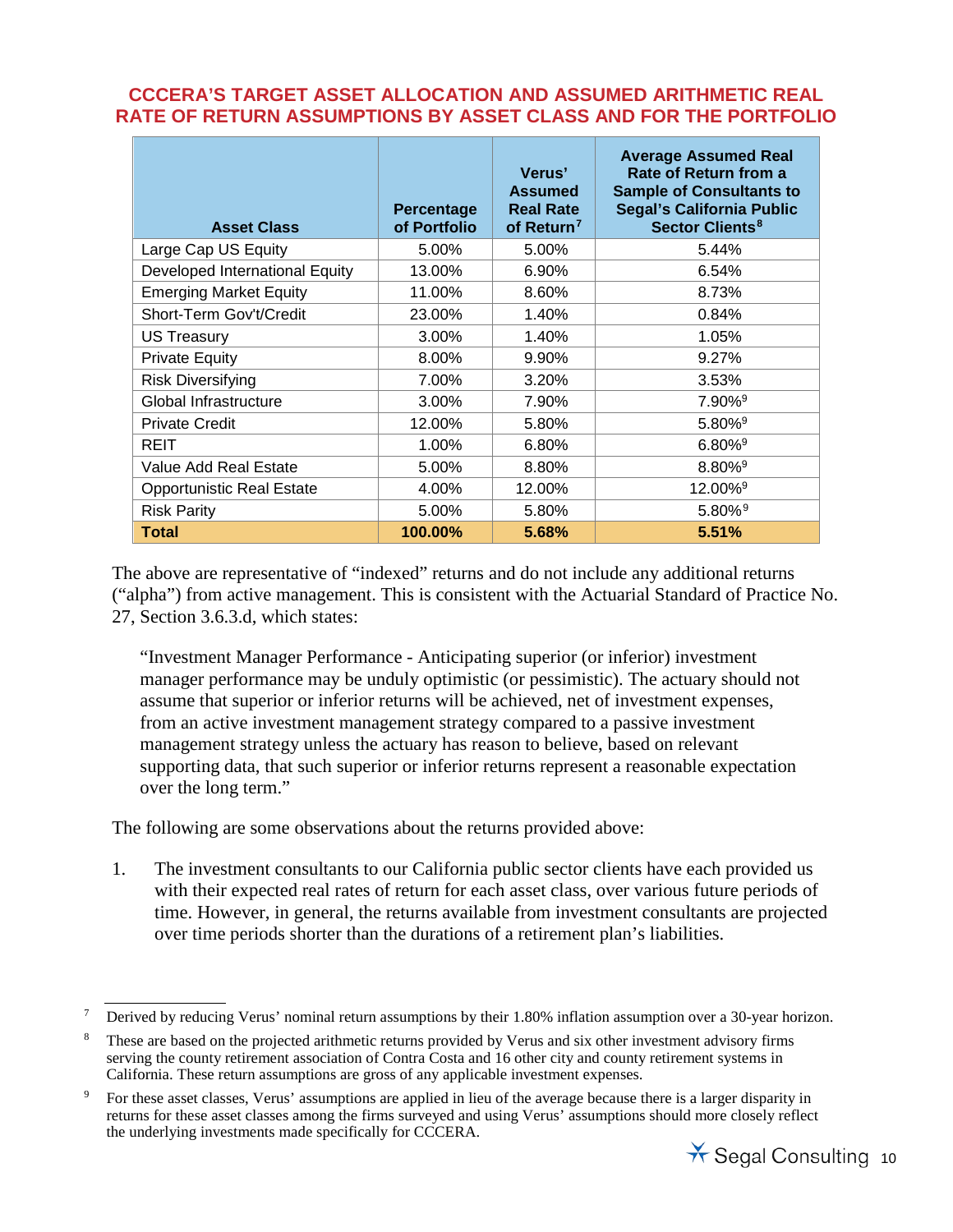- 2. Using a sample average of expected real rate of returns allows the CCCERA's investment return assumption to reflect a broader range of capital market information and should help reduce year to year volatility in the investment return assumption.
- 3. Therefore, we recommend that the 5.51% portfolio real rate of return be used to determine CCCERA's investment return assumption. This is 0.32% higher than the return that was used three years ago in the review of the recommended investment return assumption for the December 31, 2015 valuation. The difference is due to changes in CCCERA's target asset allocation (0.27%), changes in the real rate of return assumptions provided to us by the investment advisory firms (0.19%) and the interaction effect between these two changes (-0.14%).

#### **Investment Expenses**

For funding purposes, the real rate of return assumption for the portfolio needs to be adjusted for investment expenses expected to be paid from investment income. The following table provides the investment expenses in relation to the Actuarial Value of Assets as of the beginning of the year, for the five-year period ending December 31, 2017.

| <b>Year Ending</b><br>December 31 | <b>Actuarial Value of</b><br>Assets <sup>10</sup> | Investment<br><b>Expenses</b> | Investment % |
|-----------------------------------|---------------------------------------------------|-------------------------------|--------------|
| 2013                              | \$5,497,194                                       | \$38,158                      | 0.69%        |
| 2014                              | 5,922,449                                         | 41,600                        | 0.70%        |
| 2015                              | 6.572.560                                         | 43.059                        | 0.66%        |
| 2016                              | 7,151,936                                         | 46,328                        | 0.65%        |
| 2017                              | 7,622,351                                         | 42,865                        | 0.56%        |
| <b>Five-Year Average</b>          | 0.65%                                             |                               |              |
| <b>Current Assumption</b>         | 0.64%                                             |                               |              |
| <b>Proposed Assumption</b>        | 0.65%                                             |                               |              |

#### **INVESTMENT EXPENSES AS A PERCENTAGE OF ACTUARIAL VALUE OF ASSETS (\$ in '000s)**

#### **As shown above, we have increased the future expense assumption from 0.64% to 0.65%. This assumption will be re-examined in subsequent assumption reviews as new data becomes available.**

Note related to investment expenses paid to active managers – As cited above, under Section 3.6.3.d of ASOP No. 27, the effect of an active investment management strategy can be considered "net of investment expenses" when determining whether "the actuary has reason to believe, based on relevant supporting data, that such superior or inferior returns represent a reasonable expectation over the long term."

It is our understanding that a summary is not available of the investment expenses broken down by active and passive portfolio management expenses. Therefore, we are unable to perform a



<span id="page-13-0"></span> $10$  As of beginning of plan year.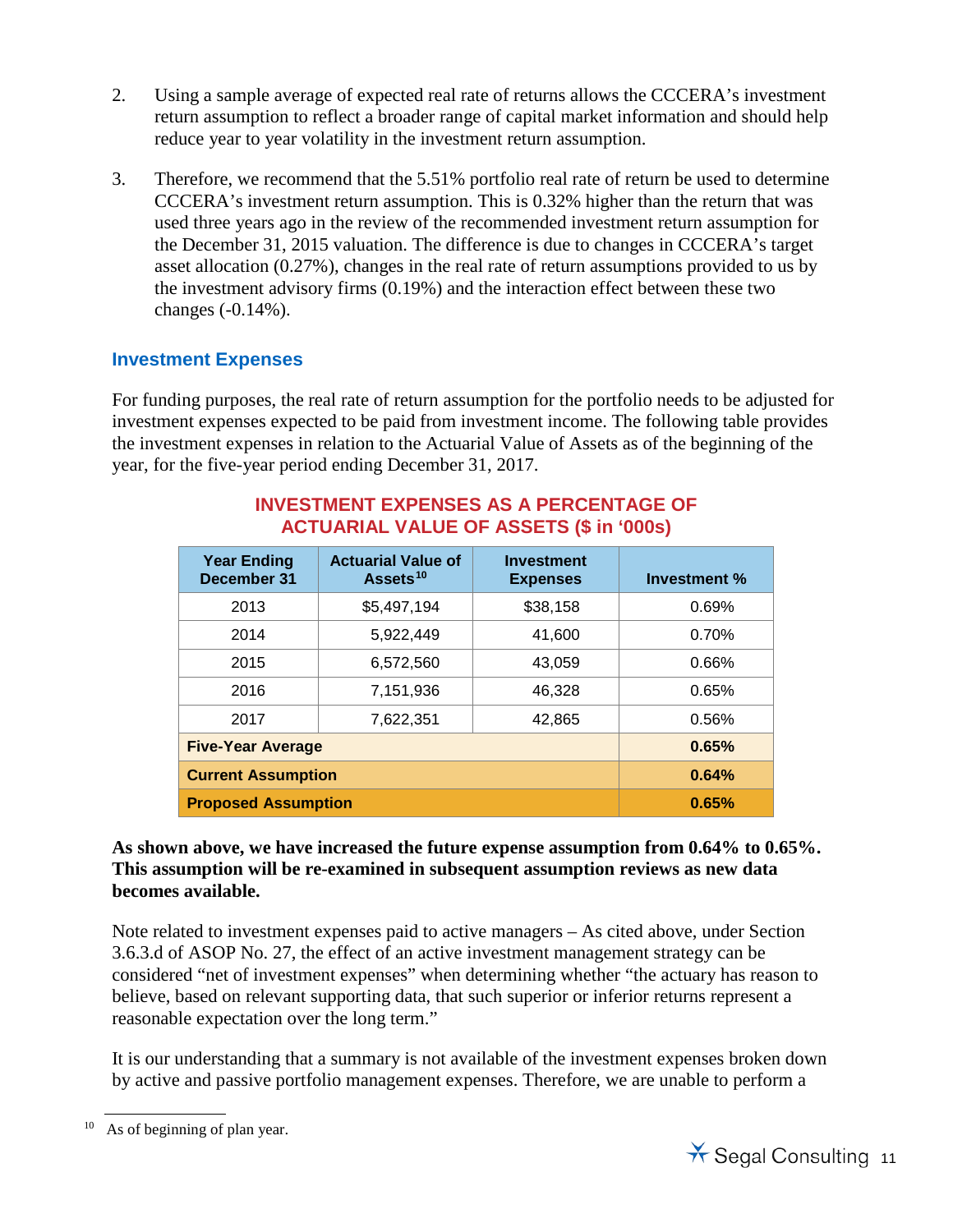detailed analysis to measure how much of the investment expenses paid to active managers might have been offset by additional returns ("alpha") earned by that active management.

For this study, we have continued to use the current approach that any "alpha" that may be identified would be treated as an increase in the risk adjustment and corresponding confidence level. For example, 0.25% of alpha would increase the confidence level by 3% (see discussions that follow on definitions of risk adjustment and confidence level).

#### **Risk Adjustment**

The real rate of return assumption for the portfolio is adjusted to reflect the potential risk of shortfalls in the return assumptions. CCCERA's asset allocation determines this portfolio risk, since risk levels are driven by the variability of returns for the various asset classes and the correlation of returns among those asset classes. This portfolio risk is incorporated into the real rate of return assumption through a risk adjustment.

The purpose of the risk adjustment (as measured by the corresponding confidence level) is to increase the likelihood of achieving the actuarial investment return assumption in the long term.[11](#page-14-0) This is consistent with our experience that retirement plan fiduciaries would generally prefer that returns exceed the assumed rate more often than not.

The 5.51% expected real rate of return developed earlier in this report was based on expected mean or average arithmetic returns. In our model, the confidence level associated with a particular risk adjustment represents the relative likelihood that future investment earnings would equal or exceed the assumed earnings over a 15-year period on an expected value basis.<sup>[12](#page-14-1)</sup> The 15-year time horizon represents an approximation of the "duration" of the fund's liabilities, where the duration of a liability represents the sensitivity of that liability to interest rate variations. Note that, based on the investment return assumptions recently adopted by systems that have been analyzed under this model, we observe a confidence level generally in the range of 50% to 55%.

Three years ago, the Board adopted an investment return assumption of 7.00%. That return implied a risk adjustment of 0.30%, reflecting a confidence level of 54% that the actual average return over 15 years would not fall below the assumed return, assuming that the distribution of returns over that period follows the normal statistical distribution.<sup>[13](#page-14-2)</sup>

If we use the same 54% confidence level from our last study to set this year's risk adjustment, based on the current long-term portfolio standard deviation of 10.30% provided by Verus, the corresponding risk adjustment would be 0.28%. Together with the other investment return components, this would result in an investment return assumption of 7.33%, which is 0.33% higher than the current assumption of 7.00%.

<span id="page-14-2"></span><sup>&</sup>lt;sup>13</sup> Based on an annual portfolio return standard deviation of 10.80% provided by Verus. Strictly speaking, future compounded long-term investment returns will tend to follow a log-normal distribution. However, we believe the Normal distribution assumption is reasonable for purposes of setting this type of risk adjustment.



<span id="page-14-0"></span> $11$  This type of risk adjustment is sometimes referred to as a "margin for adverse deviation."

<span id="page-14-1"></span> $12$  If a retirement system uses the expected arithmetic average return as the discount rate in the funding valuation, that retirement system is expected to have no surplus or asset shortfall relative to its expected obligations assuming all actuarial assumptions are met in the future.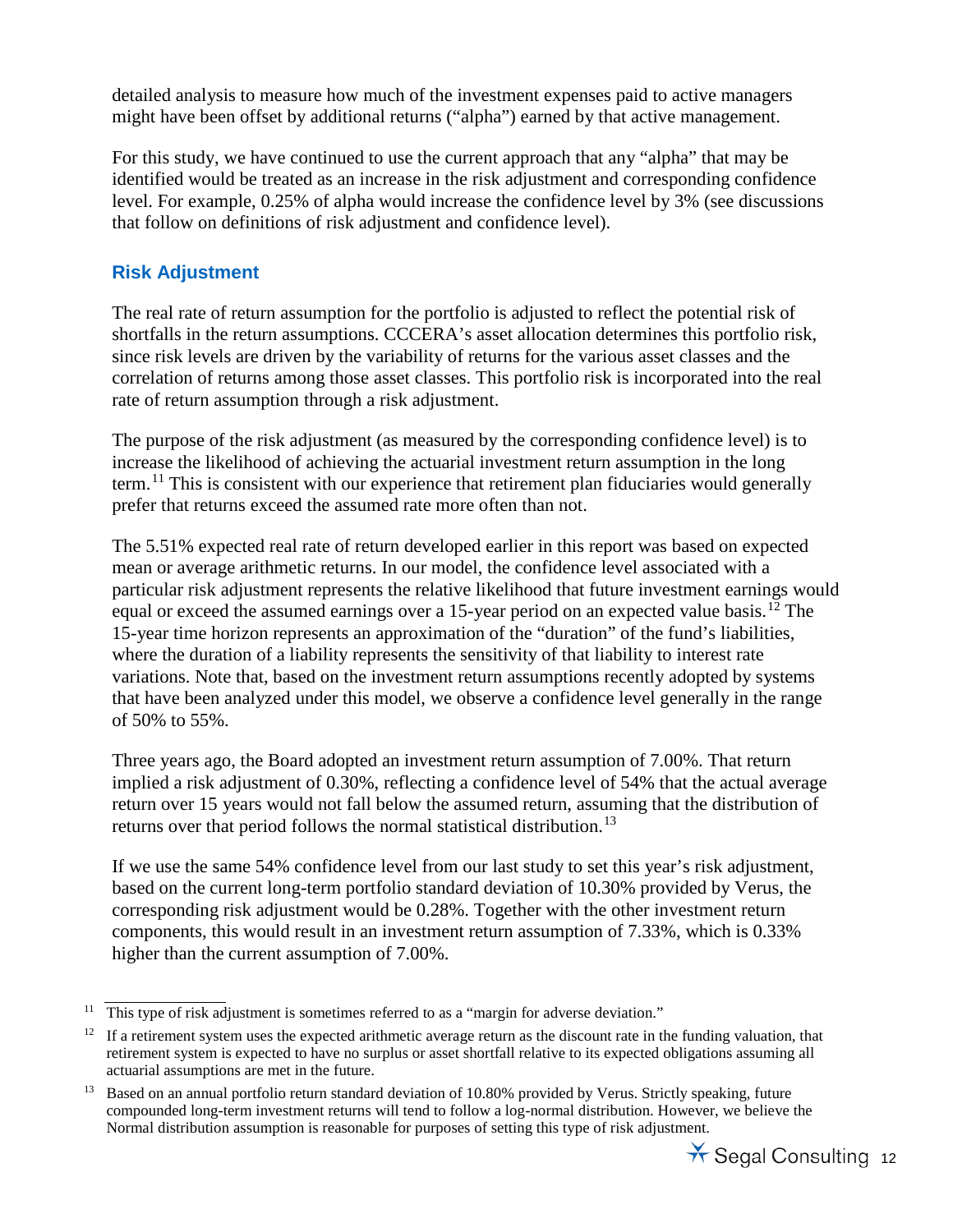Based on the general practice of using one-quarter percentage point increments for economic assumptions, we evaluated the effect on the confidence level of other alternative investment return assumptions. In particular, maintaining the current net investment return assumption of 7.00% would have a risk adjustment of 0.61% which corresponds to a confidence level of 59%.

The table below shows CCCERA's recommended investment return assumption, the risk adjustment and confidence level compared to the historical values for prior studies.

#### **HISTORICAL INVESTMENT RETURN ASSUMPTIONS, RISK ADJUSTMENTS AND CONFIDENCE LEVELS BASED ON ASSUMPTIONS ADOPTED BY THE BOARD**

| <b>Years Ending</b><br>December 31 | <b>Investment Return</b> | <b>Risk Adjustment</b> | Corresponding<br><b>Confidence Level</b> |
|------------------------------------|--------------------------|------------------------|------------------------------------------|
| $2006 - 2008$                      | 7.80%                    | 0.86%                  | 60%                                      |
| $2009 - 2011$                      | 7.75%                    | 0.41%                  | 55%                                      |
| $2012 - 2014$                      | 7.25%                    | 0.25%                  | 53%                                      |
| $2015 - 2017$                      | $7.00\%$ <sup>14</sup>   | $0.30\%$               | 54%                                      |
| 2018 (Recommended)                 | 7.00% <sup>14</sup>      | 0.61%                  | <b>59%</b>                               |

As we have discussed in prior experience studies, the risk adjustment model and associated confidence level is most useful as a means for comparing how CCCERA has positioned itself relative to risk over periods of time.<sup>15</sup> The use of an expected return with a 59% confidence level under Segal's model should be considered in context with other factors, including:

- $\triangleright$  As noted above, the confidence level is more of a relative measure than an absolute measure, and so can be reevaluated and reset for future comparisons.
- $\geq$  The confidence level is based on the standard deviation of the portfolio that is determined and provided to us by Verus. The standard deviation is a statistical measure of the future volatility of the portfolio and so is itself based on assumptions about future portfolio volatility and can be considered somewhat of a "soft" number.
- A confidence level of 59% is above the range of about 50% to 55% confidence levels that correspond to the risk adjustments currently used by most of Segal's other California public retirement system clients. However, it is similar to the confidence levels associated with the assumptions adopted by the Board over 10 years ago in the table above.
- We have not taken into account any additional returns ("alpha") that might be earned on active management. This means that if active management generates enough alpha to cover its related expenses, this would increase returns. This aspect of Segal's model is further evaluated in the next section.

<span id="page-15-1"></span> $<sup>15</sup>$  In particular, it would not be appropriate to use this type of risk adjustment as a measure of determining an</sup> investment return rate that is "risk-free."



<span id="page-15-0"></span><sup>&</sup>lt;sup>14</sup> These investment return assumptions are gross of administrative expenses.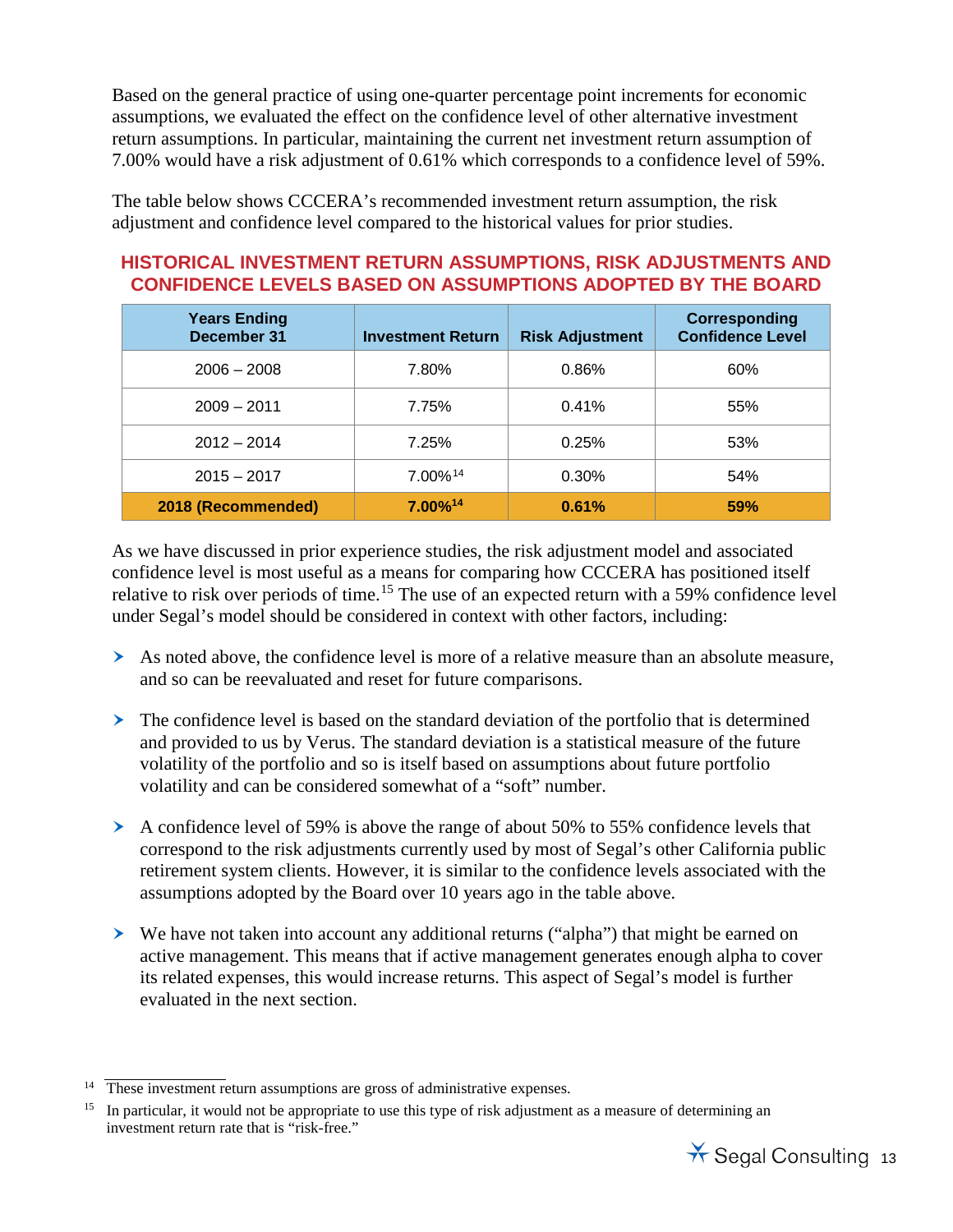As with any model, the results of the risk adjustment model should be evaluated for reasonableness and consistency. This is discussed in the later section on "Comparisons with Other Public Retirement Systems".

Taking into account the factors above, we recommend the Board maintain the 7.00% assumption that implies a 0.61% risk adjustment and reflecting a confidence level of 59%.

#### **Recommended Investment Return Assumption**

The following table summarizes the components of the investment return assumption developed in the previous discussion. For comparison purposes, we have also included similar values from the last study.

|                                  | <b>December 31, 2015</b><br><b>December 31, 2018</b> |                |
|----------------------------------|------------------------------------------------------|----------------|
| <b>Assumption Component</b>      | <b>Recommended</b>                                   | <b>Adopted</b> |
| Inflation                        | 2.75%                                                | 2.75%          |
| Plus Average Real Rate of Return | 5.51%                                                | 5.19%          |
| Minus Expense Adjustment         | (0.65%)                                              | $(0.64\%)$     |
| Minus Risk Adjustment            | $(0.61\%)$                                           | $(0.30\%)$     |
| <b>Total</b>                     | 7.00%                                                | 7.00%          |
| <b>Confidence Level</b>          | 59%                                                  | <b>54%</b>     |

**Based on this analysis, we recommend that the investment return assumption be maintained at 7.00% per annum.**

#### **Comparison with Alternative Model used to Review Investment Return Assumption**

Since our appointment as actuary for CCCERA in 2003, we have consistently reviewed investment return assumptions based on our model that incorporates expected arithmetic real returns for the different asset classes and for the entire portfolio as one component of that model.<sup>16</sup> The use of "forward looking expected arithmetic returns" is one of the approaches discussed for use in the Selection of Economic Assumptions for Measuring Pension Obligations under Actuarial Standards of Practice (ASOP) No. 27.

Besides using forward looking expected arithmetic returns, ASOP No. 27 also discussed setting investment return assumptions using an alternative "forward looking expected geometric returns" approach.[17](#page-16-1) Even though expected geometric returns are lower than expected arithmetic returns, those California public retirement systems that have set investment return assumptions using this alternative approach have in practice adopted investment return assumptions that are comparable to those adopted by the Board for CCCERA. This is because under the model used by those

<span id="page-16-0"></span> $\frac{16}{\text{Again, as discussed in footnote 12, if a retirement system uses the expected arithmetic average return as the discount.}$ rate in the funding valuation, that retirement system is expected to have no surplus or asset shortfall relative to its expected obligations assuming all actuarial assumptions are met in the future.

<span id="page-16-1"></span><sup>&</sup>lt;sup>17</sup> If a retirement system uses the expected geometric average return as the discount rate in the funding valuation, that retirement system is expected to have asset value that generally converges to the median accumulated value as the time horizon lengthens assuming all actuarial assumptions are met in the future.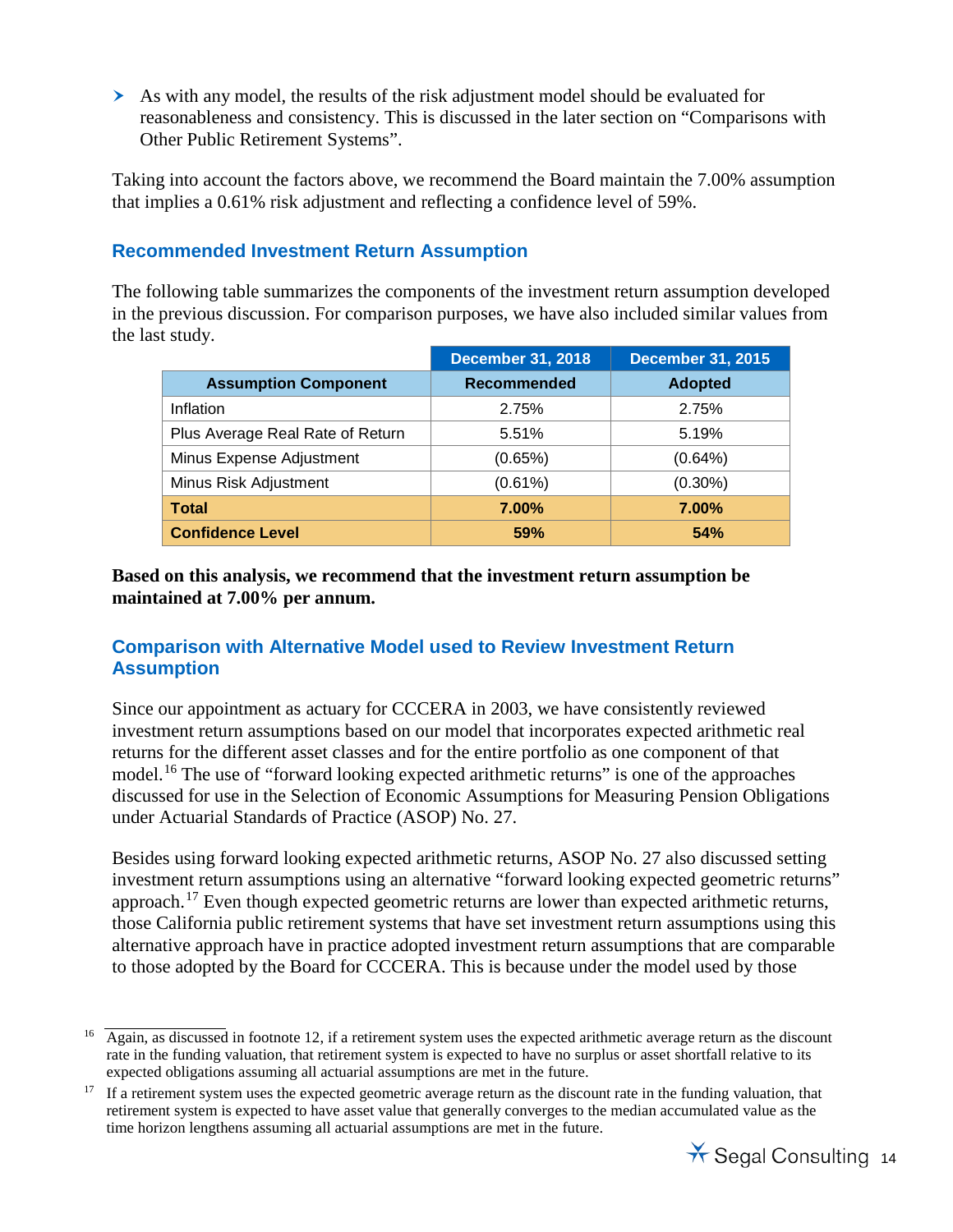retirement systems, their investment return assumptions are not reduced to anticipate future investment expenses.[18](#page-17-0) 

For comparison, we evaluated the 7.00% recommended assumptions based on the expected geometric return for the entire portfolio, gross of the investment expenses. Under that model, over a 20-year period, there is a 61% likelihood that future average geometric returns will meet or exceed 7.00%.[19](#page-17-1)

#### **Comparisons with Other Public Retirement Systems**

One final test of the recommended investment return assumption is to compare it against those used by other public retirement systems, both in California and nationwide.

We note that an investment return assumption of 7.00% or lower is becoming more common among California public sector retirement systems. In particular, ten of the 1937 Act CERL systems (including CCCERA) use a 7.00% investment return assumption with one 1937 Act CERL system at 6.75%. The San Jose and San Diego City retirement systems use investment return assumptions of 6.75% and 6.50%, respectively. Furthermore, the CalPERS Board approved a reduction in the earnings assumption to 7.00% and CalSTRS adopted a 7.00% earnings assumption for the 2017 valuation. Most other public sector retirement systems in California are currently using a 7.25% earnings assumption.

The following table compares CCCERA's recommended net investment return assumption against those of the 178 large public retirement funds<sup>20</sup> in their 2017 fiscal year valuations based on information found in the Public Plans Data website, which is produced in partnership with the NASRA:

| <b>Public Plans Data<sup>21</sup></b> |               |       |        |             |
|---------------------------------------|---------------|-------|--------|-------------|
| <b>Assumption</b>                     | <b>CCCERA</b> | Low   | Median | <b>High</b> |
| Net Investment Return                 | 7.00%         | 5.75% | 7.50%  | 8.50%       |

The detailed data shows that more than two-thirds of the systems have an investment return assumption in the range of 6.75% to 7.50%, and a little less than one-half of those systems (or about one-third overall) have used an assumption of 7.50%. Also, about one-third of the systems have reduced their investment return assumption during the last year. State systems outside of California tend to change their economic assumptions less frequently and so may lag behind emerging practices in this area.

<span id="page-17-3"></span><sup>&</sup>lt;sup>21</sup> Public Plans Data website – Produced in partnership with the National Association of State Retirement Administrators (NASRA)



<span id="page-17-0"></span><sup>&</sup>lt;sup>18</sup> This means that if that model were to be applied to CCCERA, the expected geometric return would not be adjusted for the approximately 0.65% investment expenses paid by CCCERA.

<span id="page-17-1"></span><sup>&</sup>lt;sup>19</sup> We performed this stochastic simulation using the capital market assumptions included in the 2018 survey prepared by Horizon Actuarial Services. That simulation was performed using 10,000 trial outcomes of future market returns, using assumptions from 20-year arithmetic returns, standard deviations and correlation matrix that were found in the 2018 survey that included responses from 34 investment advisors. In addition, we adjusted the arithmetic returns from this survey for real estate to be more consistent with the real estate classes that are part of CCCERA's target asset allocation.

<span id="page-17-2"></span><sup>&</sup>lt;sup>20</sup> Among 178 large public retirement funds, the investment return assumption was not available for 25 of the public retirement funds in the survey data.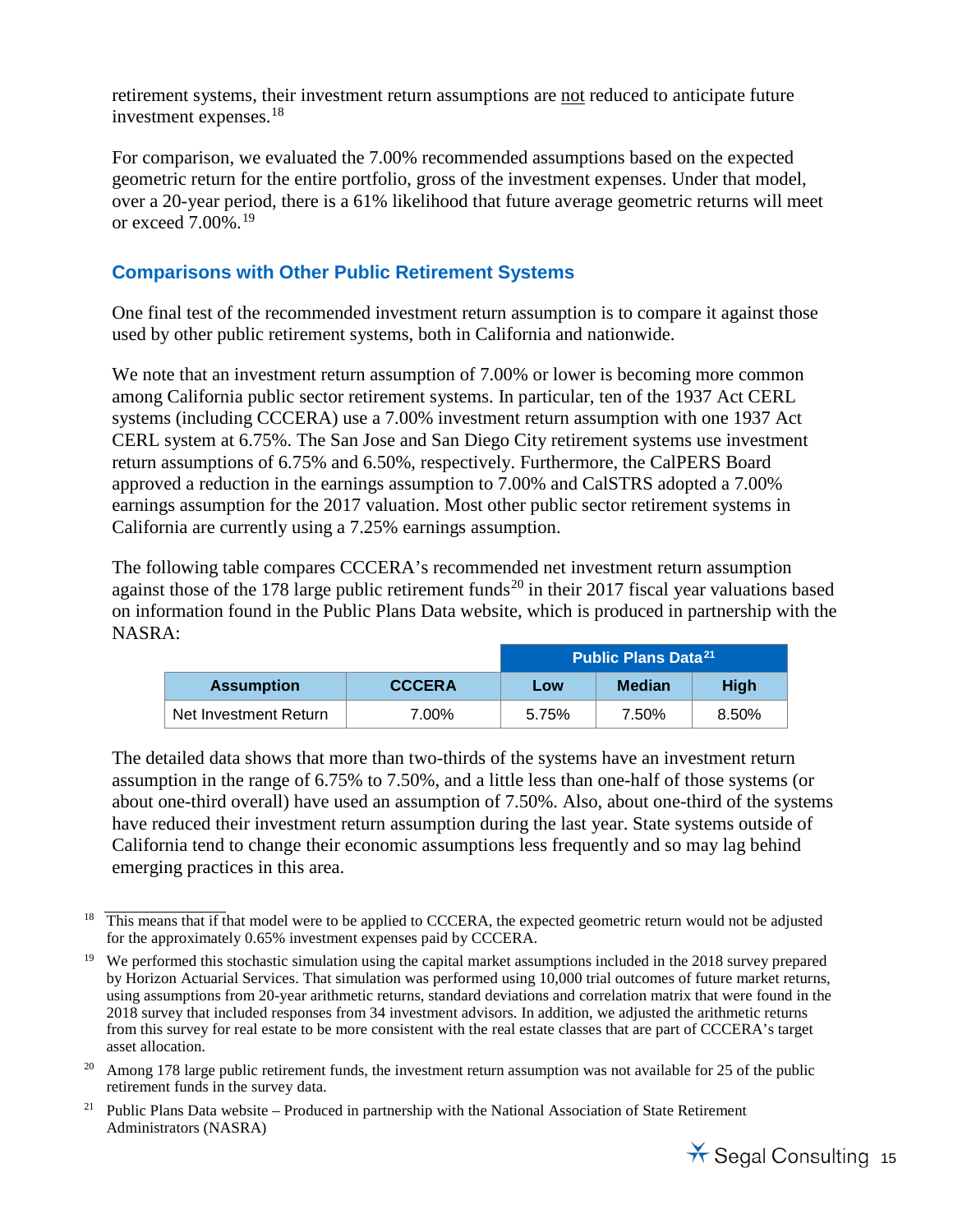In summary, we believe that the recommended assumption of 7.00% provides for a risk margin within the risk adjustment model that is consistent with CCCERA's current practice relative to other public systems.

#### <span id="page-18-0"></span>C. Salary Increase

Salary increases impact plan costs in two ways: (i) by increasing members' benefits (since benefits are a function of the members' highest average pay) and future Normal Cost collections; and (ii) by increasing total active member payroll which in turn generates lower UAAL contribution rates. These two impacts are discussed separately below.

As an employee progresses through his or her career, increases in pay are expected to come from three sources:

1. **Inflation:** Unless pay grows at least as fast as consumer prices grow, employees will experience a reduction in their standard of living. There may be times when pay increases lag or exceed inflation, but over the long term, labor market forces may require an employer to maintain its employees' standards of living.

**As discussed earlier in this report, we are recommending that the assumed rate of inflation be maintained at 2.75% per annum. This inflation component is used as part of the salary increase assumption.** 

2. **Real "Across the Board" Pay Increases:** These increases are typically termed productivity increases since they are considered to be derived from the ability of an organization or an economy to produce goods and services in a more efficient manner. As that occurs, at least some portion of the value of these improvements can provide a source for pay increases. These increases are typically assumed to extend to all employees "across the board". The State and Local Government Workers Employment Cost Index produced by the Department of Labor provides evidence that real "across the board" pay increases have averaged about 0.3% - 0.7% annually during the last ten to twenty years.

We also referred to the annual report on the financial status of the Social Security program published in June 2018. In that report, real "across the board" pay increases are forecast to be 1.2% per year under the intermediate assumptions.

The real pay increase assumption is generally considered a more "macroeconomic" assumption, which is not necessarily based on individual plan experience. However, recent salary experience with public systems in California as well as anecdotal discussions with plans and plan sponsors indicate lower future real wage growth expectations for public sector employees. We also note that for CCCERA's active members, the actual average inflation plus "across the board" increase (i.e., wage inflation) over the three-year period ending December 31, 2017 was 4.41% for General and Safety members combined, which is higher than the change in CPI of 3.66% during that same period:

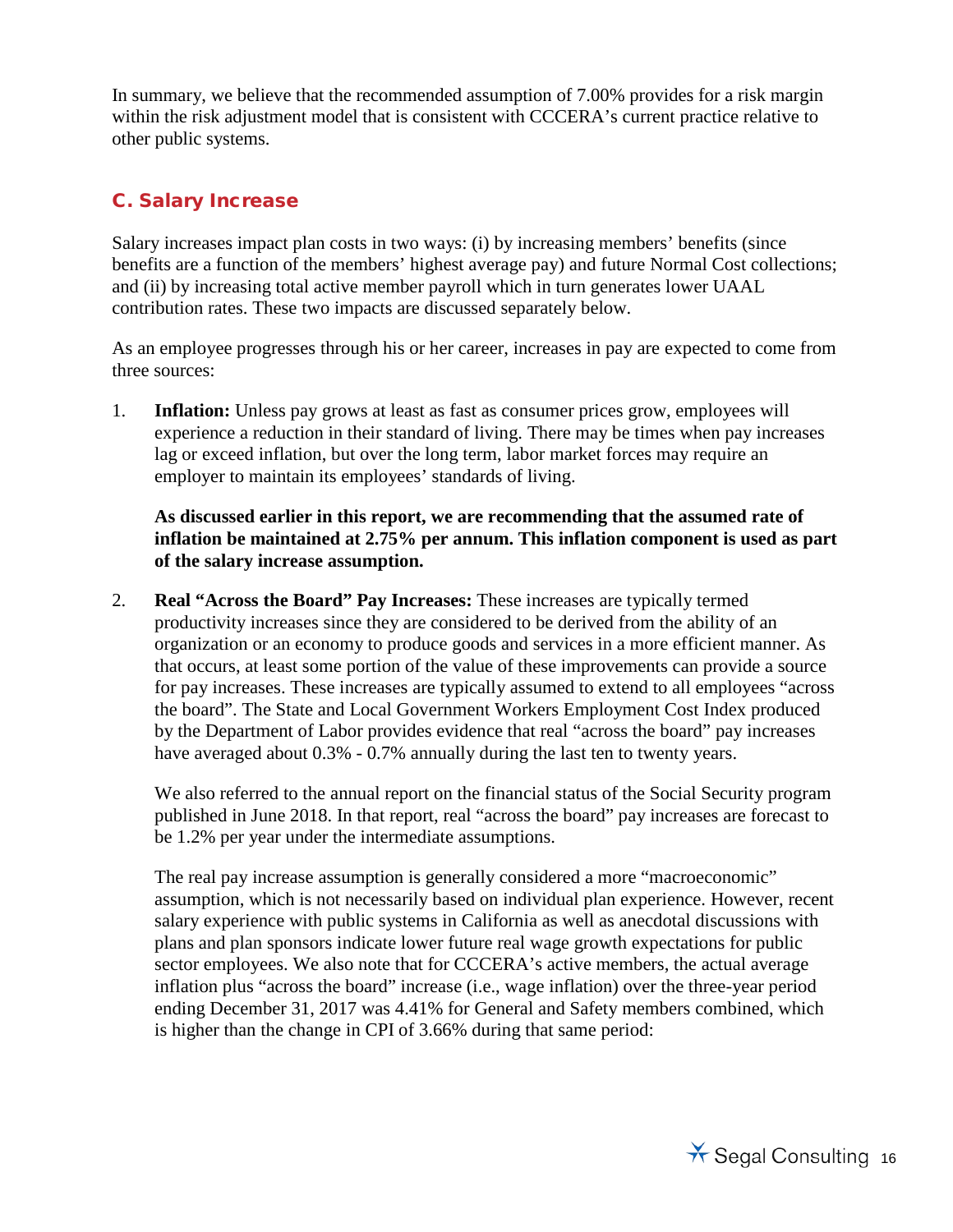| <b>Valuation Date</b>     | <b>Actual Average</b><br>Increase $^{22}$ | <b>Actual Change in</b><br>CPI <sup>23</sup> |
|---------------------------|-------------------------------------------|----------------------------------------------|
| December 31, 2015         | 1.89%                                     | 3.53%                                        |
| December 31, 2016         | 3.14%                                     | 2.94%                                        |
| December 31, 2017         | 8.19%                                     | 4.50%                                        |
| <b>Three-Year Average</b> | 4.41%                                     | 3.66%                                        |

**Considering these factors, we recommend maintaining the real "across the board" salary increase assumption at 0.50%. This means that the combined inflation and "across the board" salary increase assumption will remain at 3.25%.** 

3. **Merit and Promotion Increases:** As the name implies, these increases come from an employee's career advances. This form of pay increase differs from the previous two, since it is specific to the individual. For CCCERA, there are service-specific merit and promotion increases.

The annual merit and promotion increases are determined by measuring the actual increases received by members over the experience period, net of the inflationary and real "across the board" pay increases. Increases are measured separately for General and Safety members. This is accomplished by:

- a. Measuring each continuing member's actual salary increase over each year of the experience period on a salary-weighted basis, with higher weights assigned to experience from members with larger salaries;
- b. Excluding any members with increases of more than 50% or decrease of more than 25% during any particular year;
- c. Categorizing these increases according to member demographics;
- d. Removing the wage inflation component from these increases (assumed to be equal to the increase in the members' average salary during the year);
- e. Averaging these annual increases over the experience period; and
- f. Modifying current assumptions to reflect some portion of these measured increases reflective of their "credibility."

To be consistent with the other economic assumptions, these merit and promotion assumptions should be used in combination with the recommended 3.25% assumed inflation and real "across the board" increases.

Due to the high variability of the actual salary increases, we have analyzed this assumption using the data for the past six years. We believe that when the experience from the current and prior studies is combined into an average result, it provides a more reasonable representation of potential future merit and promotion salary increases over the long-term.

<span id="page-19-0"></span> $22$  Reflects the increase in average salary for members at the beginning of the year versus those at the end of the year. It does not reflect the average salary increases received by members who worked the full year.

<span id="page-19-1"></span><sup>&</sup>lt;sup>23</sup> Based on the change in December CPI for the San Francisco-Oakland-Hayward Area.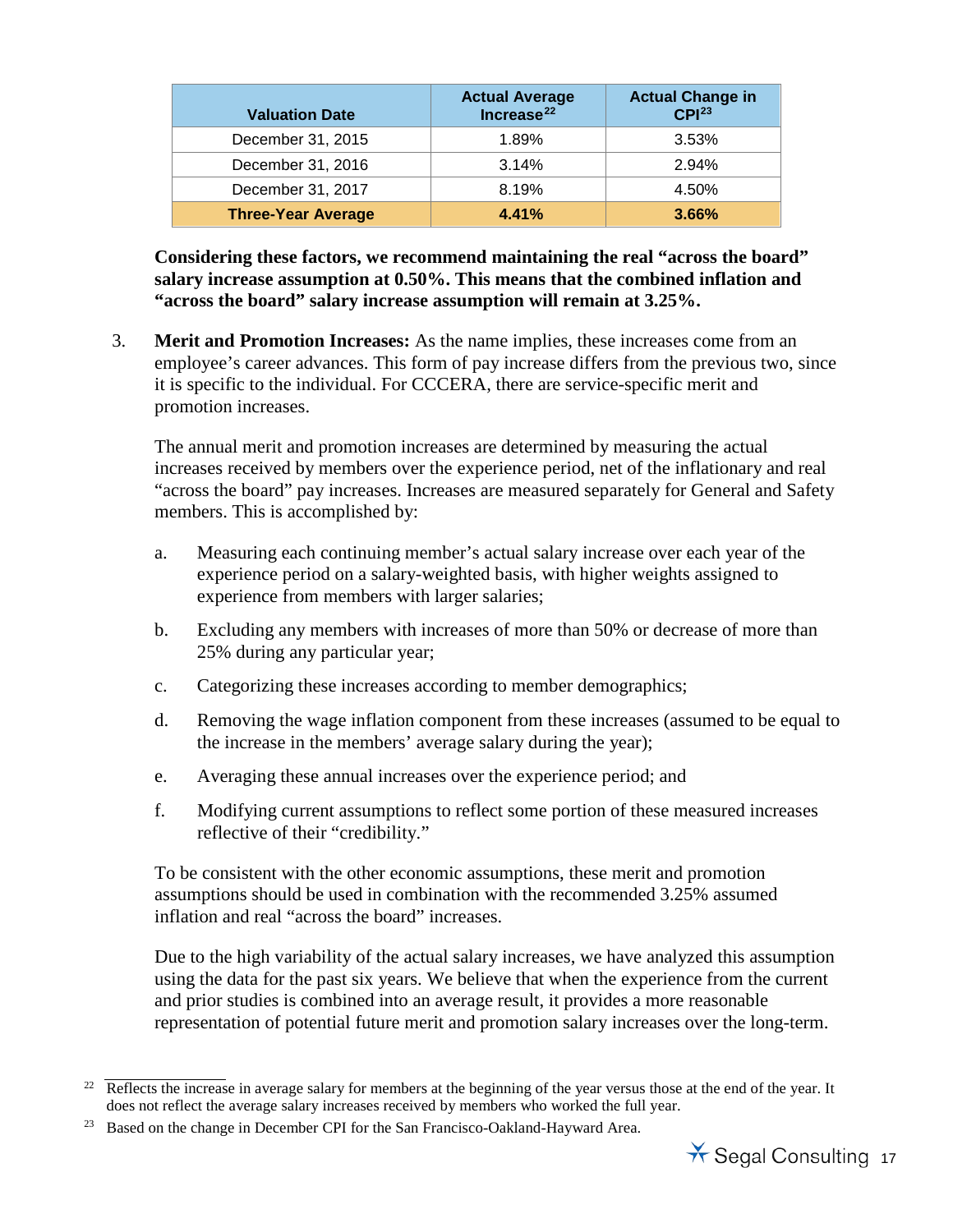The following table shows the General members' actual average merit and promotion increases by years of service over the three-year period from January 1, 2015 through December 31, 2017 along with the actual average increases based on combining the current three-year period with the three-year period from the prior experience study (recalculated on a salary-weighted basis). The current and proposed assumptions are also shown. The actual increases for the most recent three-year period were reduced by the actual average inflation plus "across the board" increase (i.e., wage inflation, estimated as the increase in average salaries) for each year during the current three-year experience period (4.57% on average).

|                                   | Rate (%)                             |                                                            |                                                                                            |                                      |  |
|-----------------------------------|--------------------------------------|------------------------------------------------------------|--------------------------------------------------------------------------------------------|--------------------------------------|--|
| <b>Years of</b><br><b>Service</b> | <b>Current</b><br><b>Assumptions</b> | <b>Actual Average</b><br><b>Increase</b><br>(Last 3 Years) | <b>Actual Average</b><br><b>Increases from</b><br><b>Current and Prior</b><br><b>Study</b> | <b>Proposed</b><br><b>Assumption</b> |  |
| Less than 1                       | 10.00                                | 18.22                                                      | 20.18                                                                                      | 12.00                                |  |
| $1 - 2$                           | 7.25                                 | 5.84                                                       | 6.36                                                                                       | 7.00                                 |  |
| $2 - 3$                           | 5.25                                 | 4.44                                                       | 4.97                                                                                       | 5.25                                 |  |
| $3 - 4$                           | 3.75                                 | 3.12                                                       | 3.60                                                                                       | 3.75                                 |  |
| $4 - 5$                           | 2.75                                 | 1.09                                                       | 2.26                                                                                       | 2.75                                 |  |
| $5 - 6$                           | 2.25                                 | 1.25                                                       | 2.44                                                                                       | 2.25                                 |  |
| $6 - 7$                           | 1.75                                 | 1.05                                                       | 2.12                                                                                       | 1.75                                 |  |
| $7 - 8$                           | 1.50                                 | 1.62                                                       | 1.95                                                                                       | 1.50                                 |  |
| $8 - 9$                           | 1.25                                 | 0.48                                                       | 1.17                                                                                       | 1.40                                 |  |
| $9 - 10$                          | 1.20                                 | 0.71                                                       | 1.46                                                                                       | 1.30                                 |  |
| $10 - 11$                         | 1.15                                 | 0.42                                                       | 1.69                                                                                       | 1.20                                 |  |
| $11 - 12$                         | 1.10                                 | $-0.12$                                                    | 0.89                                                                                       | 1.10                                 |  |
| $12 - 13$                         | 1.00                                 | 0.40                                                       | 1.21                                                                                       | 1.00                                 |  |
| $13 - 14$                         | 0.90                                 | $-0.13$                                                    | 0.70                                                                                       | 0.90                                 |  |
| $14 - 15$                         | 0.80                                 | $-0.10$                                                    | 0.65                                                                                       | 0.80                                 |  |
| $15 - 16$                         | 0.75                                 | $-0.31$                                                    | 0.62                                                                                       | 0.75                                 |  |
| $16 - 17$                         | 0.75                                 | $-0.77$                                                    | $-0.02$                                                                                    | 0.70                                 |  |
| $17 - 18$                         | 0.75                                 | $-0.24$                                                    | 0.30                                                                                       | 0.65                                 |  |
| $18 - 19$                         | 0.75                                 | $-0.38$                                                    | 0.22                                                                                       | 0.60                                 |  |
| $19 - 20$                         | 0.75                                 | $-0.64$                                                    | 0.26                                                                                       | 0.55                                 |  |
| 20 & Over                         | 0.75                                 | $-0.57$                                                    | 0.21                                                                                       | 0.50                                 |  |

#### **Merit and Promotion Increases – General**

The following table provides the same information for Safety members. The actual average merit and promotion increases were determined by reducing the actual average total salary increases by the actual average inflation plus real "across the board" increase (i.e., wage inflation, estimated as the increase in average salaries) for each year during the current three-year experience period (4.00% on average).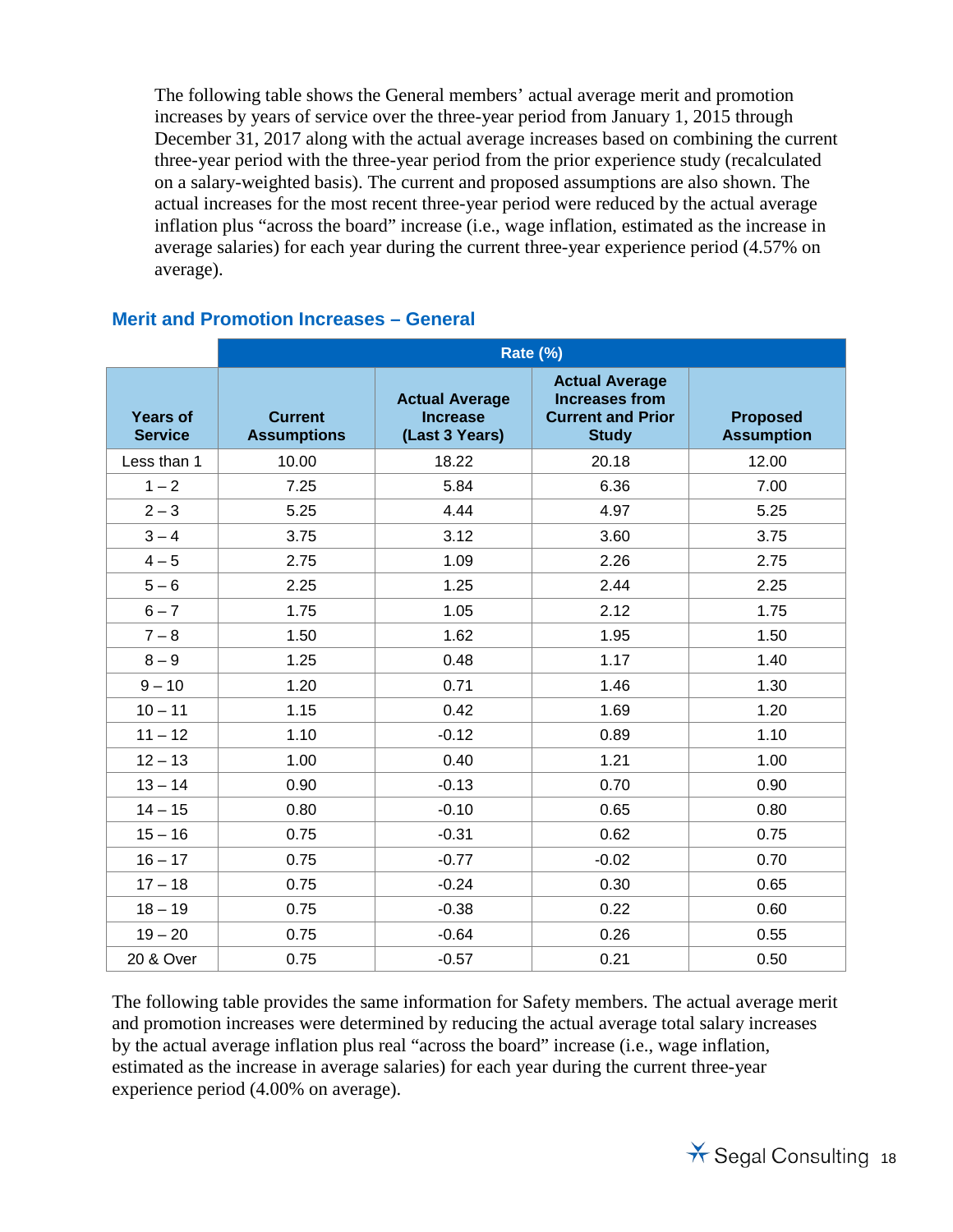#### **Merit and Promotion Increases – Safety**

|                                   | Rate (%)                             |                                                            |                                                                                            |                                      |  |
|-----------------------------------|--------------------------------------|------------------------------------------------------------|--------------------------------------------------------------------------------------------|--------------------------------------|--|
| <b>Years of</b><br><b>Service</b> | <b>Current</b><br><b>Assumptions</b> | <b>Actual Average</b><br><b>Increase</b><br>(Last 3 Years) | <b>Actual Average</b><br><b>Increases from</b><br><b>Current and Prior</b><br><b>Study</b> | <b>Proposed</b><br><b>Assumption</b> |  |
| Less than 1                       | 10.50                                | 23.86                                                      | 24.14                                                                                      | 13.00                                |  |
| $1 - 2$                           | 7.25                                 | 9.12                                                       | 8.48                                                                                       | 8.00                                 |  |
| $2 - 3$                           | 5.75                                 | 5.26                                                       | 5.76                                                                                       | 5.75                                 |  |
| $3 - 4$                           | 4.50                                 | 5.12                                                       | 5.10                                                                                       | 4.75                                 |  |
| $4 - 5$                           | 3.00                                 | 2.76                                                       | 2.57                                                                                       | 2.75                                 |  |
| $5-6$                             | 1.75                                 | 1.22                                                       | 2.11                                                                                       | 2.00                                 |  |
| $6 - 7$                           | 1.25                                 | 1.72                                                       | 1.99                                                                                       | 1.75                                 |  |
| $7 - 8$                           | 1.20                                 | 1.07                                                       | 1.37                                                                                       | 1.50                                 |  |
| $8 - 9$                           | 1.15                                 | 1.17                                                       | 1.44                                                                                       | 1.40                                 |  |
| $9 - 10$                          | 1.10                                 | 1.17                                                       | 1.55                                                                                       | 1.30                                 |  |
| $10 - 11$                         | 1.05                                 | 0.85                                                       | 1.27                                                                                       | 1.25                                 |  |
| $11 - 12$                         | 1.00                                 | 0.73                                                       | 1.67                                                                                       | 1.20                                 |  |
| $12 - 13$                         | 0.95                                 | 0.93                                                       | 1.48                                                                                       | 1.15                                 |  |
| $13 - 14$                         | 0.85                                 | 0.90                                                       | 1.50                                                                                       | 1.10                                 |  |
| $14 - 15$                         | 0.80                                 | 2.02                                                       | 2.43                                                                                       | 1.05                                 |  |
| $15 - 16$                         | 0.75                                 | 1.73                                                       | 2.24                                                                                       | 1.00                                 |  |
| $16 - 17$                         | 0.75                                 | 0.75                                                       | 1.17                                                                                       | 1.00                                 |  |
| $17 - 18$                         | 0.75                                 | 0.58                                                       | 1.01                                                                                       | 1.00                                 |  |
| $18 - 19$                         | 0.75                                 | 1.83                                                       | 1.82                                                                                       | 1.00                                 |  |
| $19 - 20$                         | 0.75                                 | 1.50                                                       | 1.96                                                                                       | 1.00                                 |  |
| 20 & Over                         | 0.75                                 | 1.47                                                       | 2.04                                                                                       | 1.00                                 |  |

Chart 1 compares actual experience with the current and proposed rates of actual merit and promotion increases for General members. Also shown is the actual merit and promotion increases based on an average of both the current and previous three-year experience periods.

Chart 2 compares actual experience with the current and proposed rates of actual merit and promotion increases for Safety members. Also shown is the actual merit and promotion increases based on an average of both the current and previous three-year experience periods.

**Based on this experience, we are recommending increases in the merit and promotion salary increase assumption for a few of the years of service categories for General members with less than 11 years of service. Decreases are being recommended for General members with 15 or more years of service. For Safety members, increases are being recommended for most years of service categories.**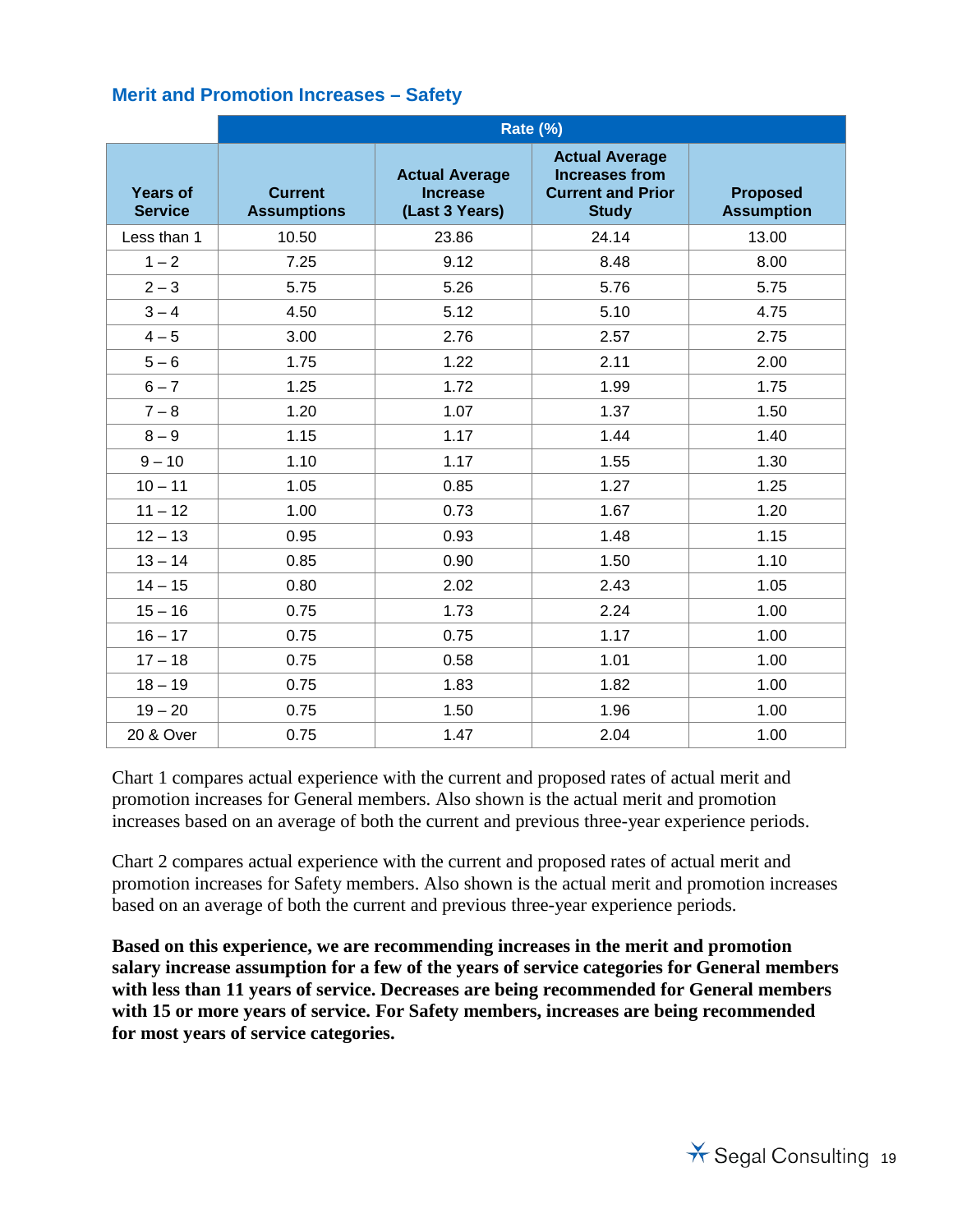#### **Active Member Payroll**

Projected active member payrolls are used to develop the UAAL contribution rate. Future values are determined as a product of the number of employees in the workforce and the average pay for all employees. The average pay for all employees increases only by inflation and real "across the board" pay increases. The merit and promotion increases are not an influence, because this average pay is not specific to an individual.

Under the Board's current practice, the UAAL contribution rate is developed by assuming that the total payroll for all active members will increase annually over the amortization periods at the same assumed rates of inflation plus real "across the board" salary increase assumptions as are used to project the member's future benefits.

**We recommend that the active member payroll increase assumption be maintained at 3.25% annually, consistent with the combined inflation plus real "across the board" salary increase assumptions.**

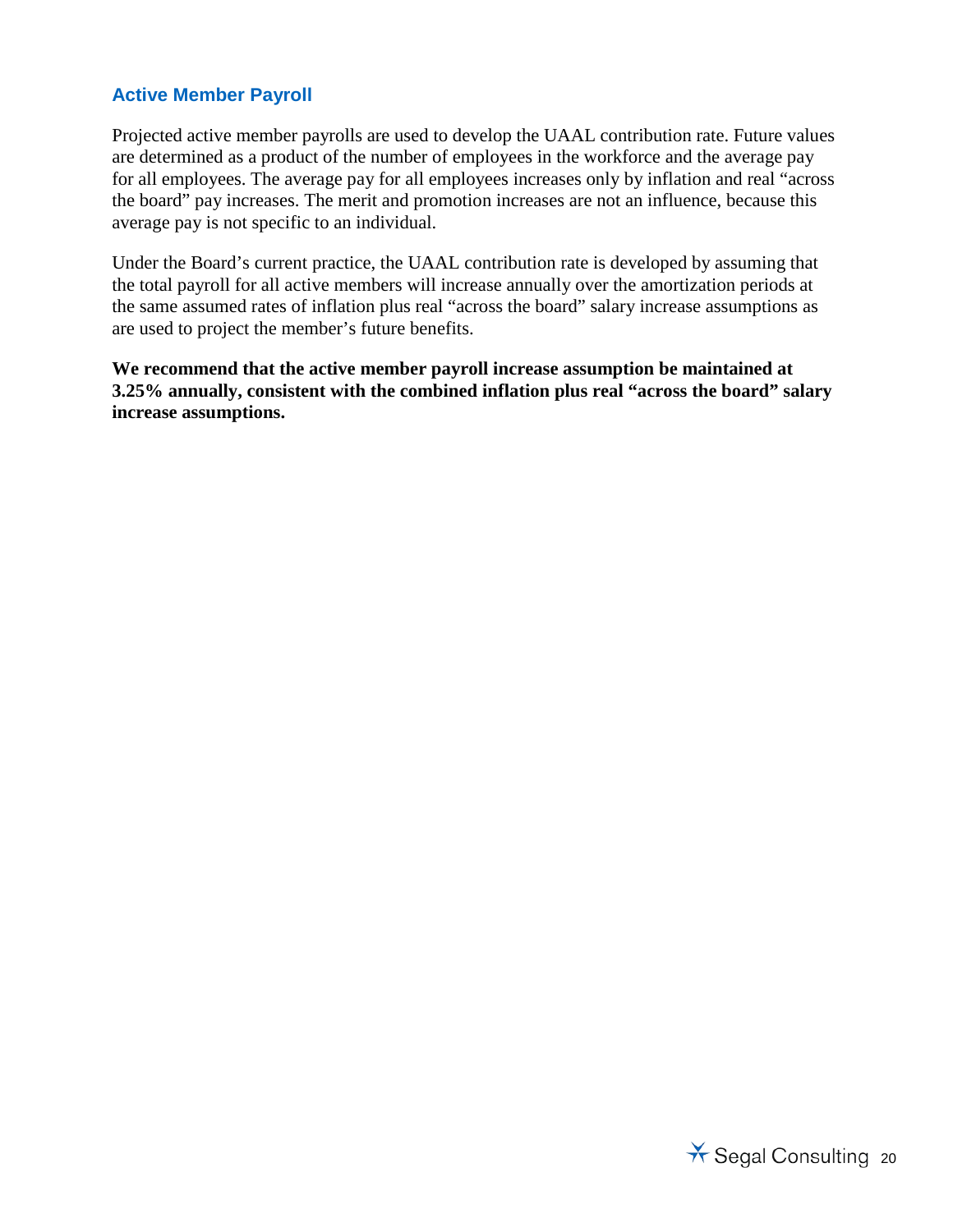#### **CHART 1: MERIT AND PROMOTION SALARY INCREASE RATES GENERAL MEMBERS**



#### **CHART 2: MERIT AND PROMOTION SALARY INCREASE RATES SAFETY MEMBERS**



X Segal Consulting 21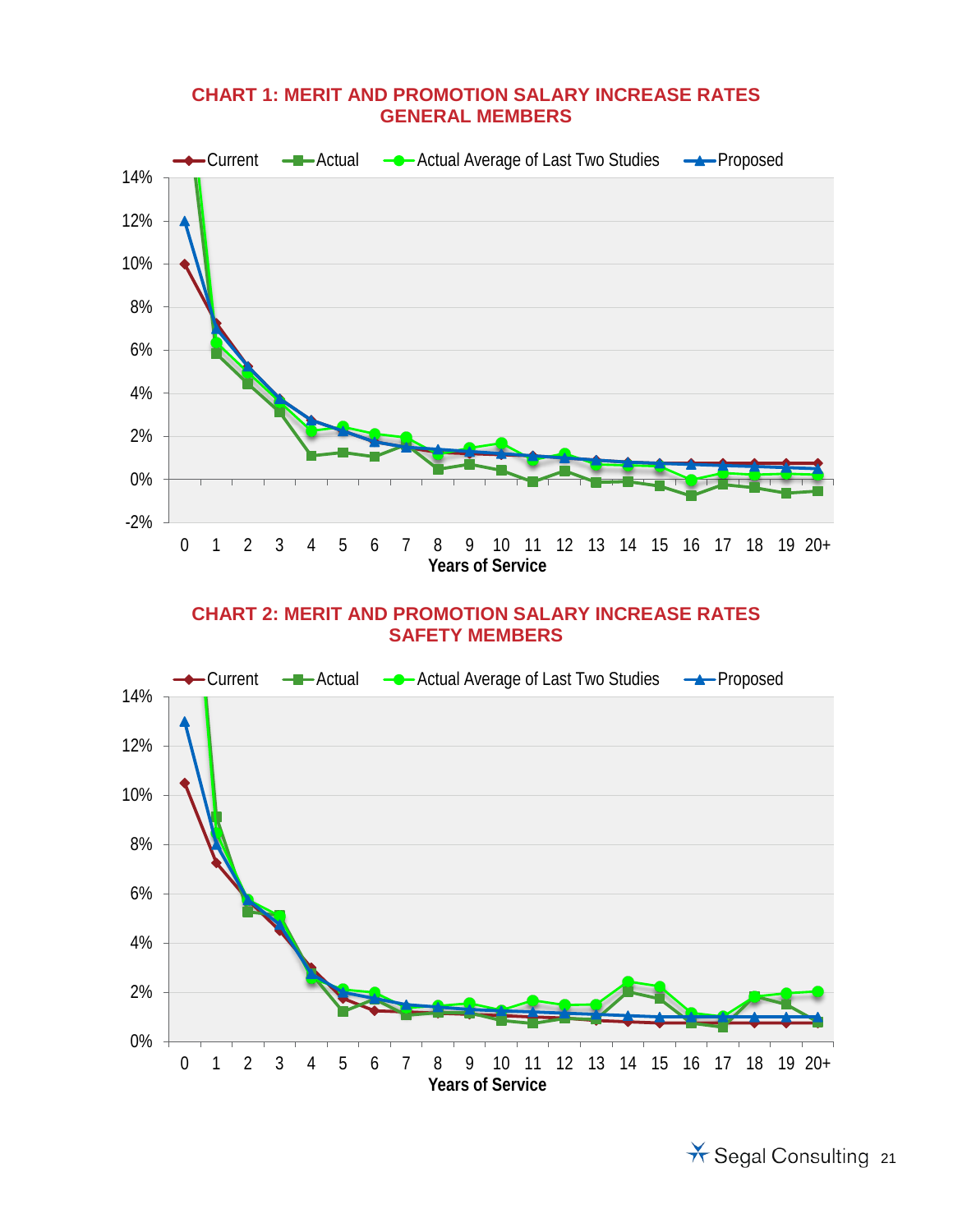#### <span id="page-24-0"></span>D. Administrative Expenses

Like benefit payments made to members, expenses incurred in connection with the plan's operation are paid from CCCERA's assets. These expenses include fees for administrative, legal, accounting, and actuarial services, as well as routine costs for printing, mailings, computerrelated activities, and other functions carried out by the plan. They do not include investmentrelated expenses.

In order to reflect future administrative expenses in the contribution rates, a load is calculated based on actual administrative expenses as a percentage of payroll. It is allocated to both the employer and the member based on normal cost (before expenses) for the employer and the member. This assumption changes each year based on actual administrative expenses and payroll.

| <b>Administrative Expenses as a Percentage of Payroll</b> |                                |                                                 |         |  |  |
|-----------------------------------------------------------|--------------------------------|-------------------------------------------------|---------|--|--|
| <b>Year Ending</b><br>December 31,                        | <b>Actual Payroll for Year</b> | <b>Actual Administrative</b><br><b>Expenses</b> | Total % |  |  |
| 2015                                                      | \$709,818,858                  | \$8,115,359                                     | 1.14%   |  |  |
| 2016                                                      | 755,138,882                    | 8,486,463                                       | 1.12%   |  |  |
| 2017                                                      | 809,960,088                    | 9,146,115                                       | 1.13%   |  |  |
| <b>Average</b>                                            | \$758,305,943                  | \$8,582,646                                     | 1.13%   |  |  |

The following table shows actual administrative expenses as a percent of payroll:

The experience shows that actual administrative expenses when expressed as a percent of payroll have been stable during the three-year period shown above.

#### **We recommend maintaining the practice of setting the administrative expense assumption to be equal to the actual administrative expenses for the prior year as a percent of payroll for the prior year (i.e., 1.13% based on the December 31, 2017 valuation).**

There will still be actuarial gains and losses associated with this assumption, however, it will adjust to the most recent experience in each valuation.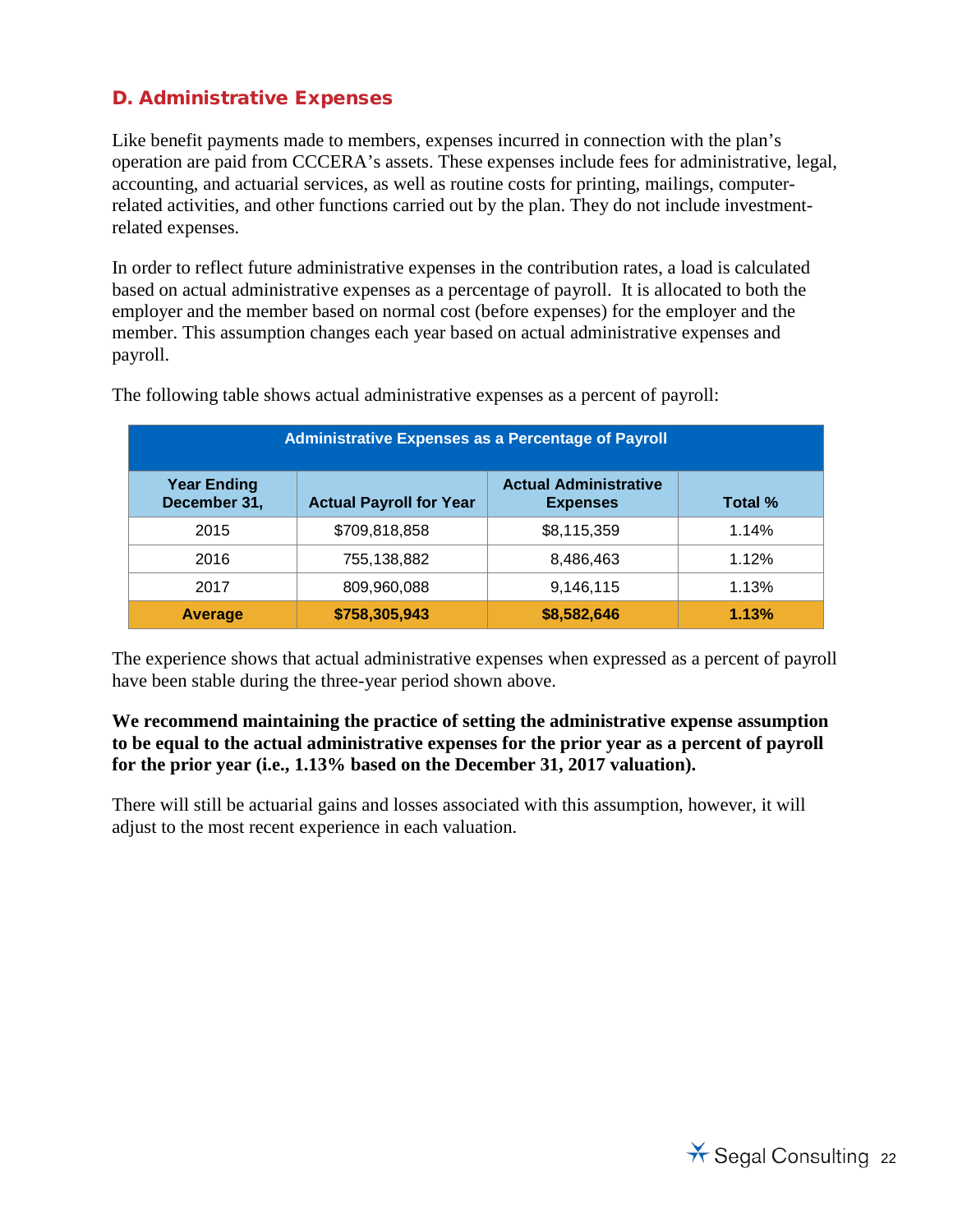### <span id="page-25-0"></span>**IV. Demographic Assumptions**

#### <span id="page-25-1"></span>A. Retirement Rates

The age at which a member retires from service (i.e., does not retire on a disability pension) will affect both the amount of the benefits that will be paid to that member as well as the period over which funding must take place.

Currently, the assumed retirement rates are a function of only member's age. Our experience review analyzed recent years' retirement experience both as a function of age and years of service in relation to the probability of retirement. Our review concludes that the retirement rates correlate both with age and with years of service for General Tier 1 Enhanced, General Tier 3 Enhanced and Safety Tier A Enhanced.

As a result of this observation, we recommend that retirement rates be structured as a function of both age and years of service for General Tier 1 Enhanced, General Tier 3 Enhanced and Safety Tier A Enhanced. The new structure of retirement assumptions will apply different sets of age based retirement assumptions for those with less than 30 years of service and to those with more than 30 years of service. Due to the limited experience for General Tier 1 Non-Enhanced, Safety Tier C Enhanced, Safety Tier A Non-Enhanced, as well as the General PEPRA Tiers 4 and 5 and Safety PEPRA Tiers D and E, we continue to recommend retirement rates as a function of age only for those tiers.

The tables on the following pages show the observed service retirement rates for members of General Tier 1 Enhanced, General Tier 3 Enhanced, General Tier 1 Non-Enhanced and Safety Tier A Enhanced based on the actual experience over the past three years. As noted in the tables below, for some tiers we have used a six-year period to capture more experience. The observed service retirement rates were determined by comparing those members who actually retired from service to those eligible to retire from service. This same methodology is followed throughout this report and was described in Section II. Also shown are the current rates assumed and the rates we propose.

Even though there were no actual retirements from General PEPRA Tiers 4 and 5, Safety Tier C Enhanced, Safety Tier A Non-Enhanced, and Safety PEPRA Tiers D and E, we are nonetheless recommending changes at some ages to commensurate with the changes we are recommending for the other Tiers.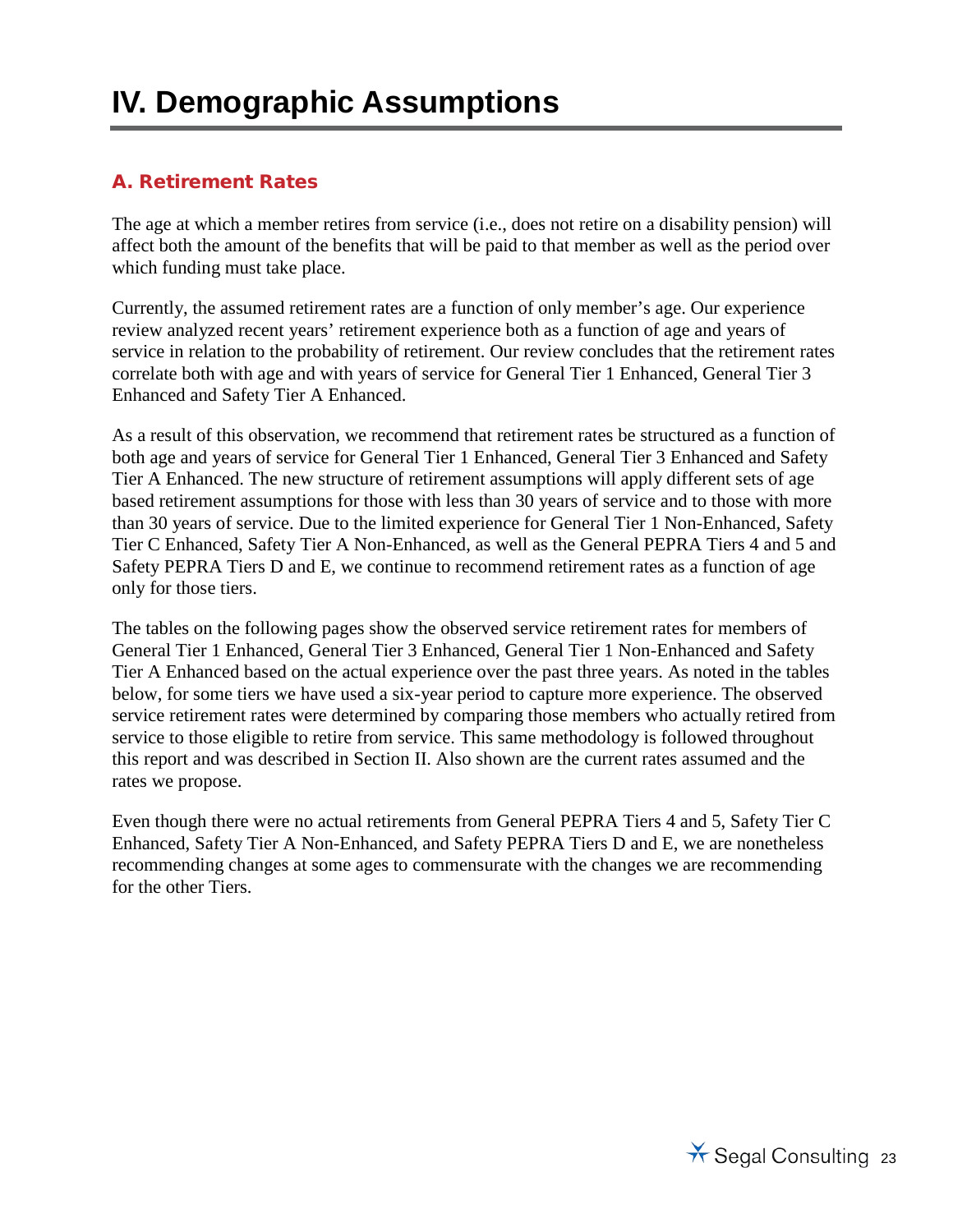#### **General Tier 1 Enhanced**

|           | <b>Rate of Retirement (%)</b> |                                      |                      |                                    |                     |                      |
|-----------|-------------------------------|--------------------------------------|----------------------|------------------------------------|---------------------|----------------------|
|           |                               | <b>Less than 30 Years of Service</b> |                      | <b>30 or More Years of Service</b> |                     |                      |
| Age       | <b>Current Rate</b>           | <b>Actual Rate*</b>                  | <b>Proposed Rate</b> | <b>Current Rate</b>                | <b>Actual Rate*</b> | <b>Proposed Rate</b> |
| 50        | 5.00                          | 4.17                                 | 5.00                 | 5.00                               | 0.00                | 9.00                 |
| 51        | 4.00                          | 0.90                                 | 4.00                 | 4.00                               | 11.11               | 7.20                 |
| 52        | 5.00                          | 3.64                                 | 4.00                 | 5.00                               | 10.00               | 7.20                 |
| 53        | 5.00                          | 1.92                                 | 4.00                 | 5.00                               | 8.33                | 7.20                 |
| 54        | 14.00                         | 10.00                                | 12.00                | 14.00                              | 23.81               | 21.60                |
| 55        | 20.00                         | 13.89                                | 15.00                | 20.00                              | 34.62               | 27.00                |
| 56        | 20.00                         | 16.67                                | 17.00                | 20.00                              | 16.67               | 30.60                |
| 57        | 20.00                         | 16.30                                | 17.00                | 20.00                              | 34.78               | 30.60                |
| 58        | 20.00                         | 10.13                                | 17.00                | 20.00                              | 0.00                | 30.60                |
| 59        | 25.00                         | 20.00                                | 22.00                | 25.00                              | 32.00               | 26.40                |
| 60        | 28.00                         | 7.94                                 | 25.00                | 28.00                              | 33.33               | 30.00                |
| 61        | 35.00                         | 25.86                                | 30.00                | 35.00                              | 50.00               | 36.00                |
| 62        | 35.00                         | 26.19                                | 30.00                | 35.00                              | 33.33               | 36.00                |
| 63        | 30.00                         | 20.59                                | 25.00                | 30.00                              | 10.00               | 30.00                |
| 64        | 30.00                         | 15.15                                | 25.00                | 30.00                              | 0.00                | 30.00                |
| 65        | 35.00                         | 33.33                                | 35.00                | 35.00                              | 0.00                | 35.00                |
| 66        | 40.00                         | 38.89                                | 40.00                | 40.00                              | 0.00                | 40.00                |
| 67        | 40.00                         | 36.36                                | 40.00                | 40.00                              | N/A                 | 40.00                |
| 68        | 40.00                         | 57.14                                | 40.00                | 40.00                              | N/A                 | 40.00                |
| 69        | 40.00                         | 20.00                                | 40.00                | 40.00                              | N/A                 | 40.00                |
| 70        | 50.00                         | 25.00                                | 35.00                | 50.00                              | 100.00              | 35.00                |
| 71        | 50.00                         | 0.00                                 | 35.00                | 50.00                              | N/A                 | 35.00                |
| 72        | 50.00                         | 0.00                                 | 35.00                | 50.00                              | N/A                 | 35.00                |
| 73        | 50.00                         | 50.00                                | 35.00                | 50.00                              | N/A                 | 35.00                |
| 74        | 50.00                         | 0.00                                 | 35.00                | 50.00                              | N/A                 | 35.00                |
| 75 & Over | 100.00                        | 12.50                                | 100.00               | 100.00                             | N/A                 | 100.00               |

*\*Actual rates shown are based on six years of data.* 

Note that we first developed a base set of proposed retirement rates for General Tier 1 Enhanced members with less than 30 years of service. Then, the proposed retirement rates for General Tier 1 Enhanced members with 30 or more years of service are set to a percentage of the base rates as follows: 180% for ages less than 59; 120% for ages 59 to 64 and 100% for ages 65 and over.

**As shown above, we are recommending overall decreases in the retirement rates for General Tier 1 Enhanced members with less than 30 years of service and recommending overall increases in the retirement rates at most of the early ages for General Tier 1 Enhanced members with 30 or more years of service. The net result of these recommendations is for later retirements.**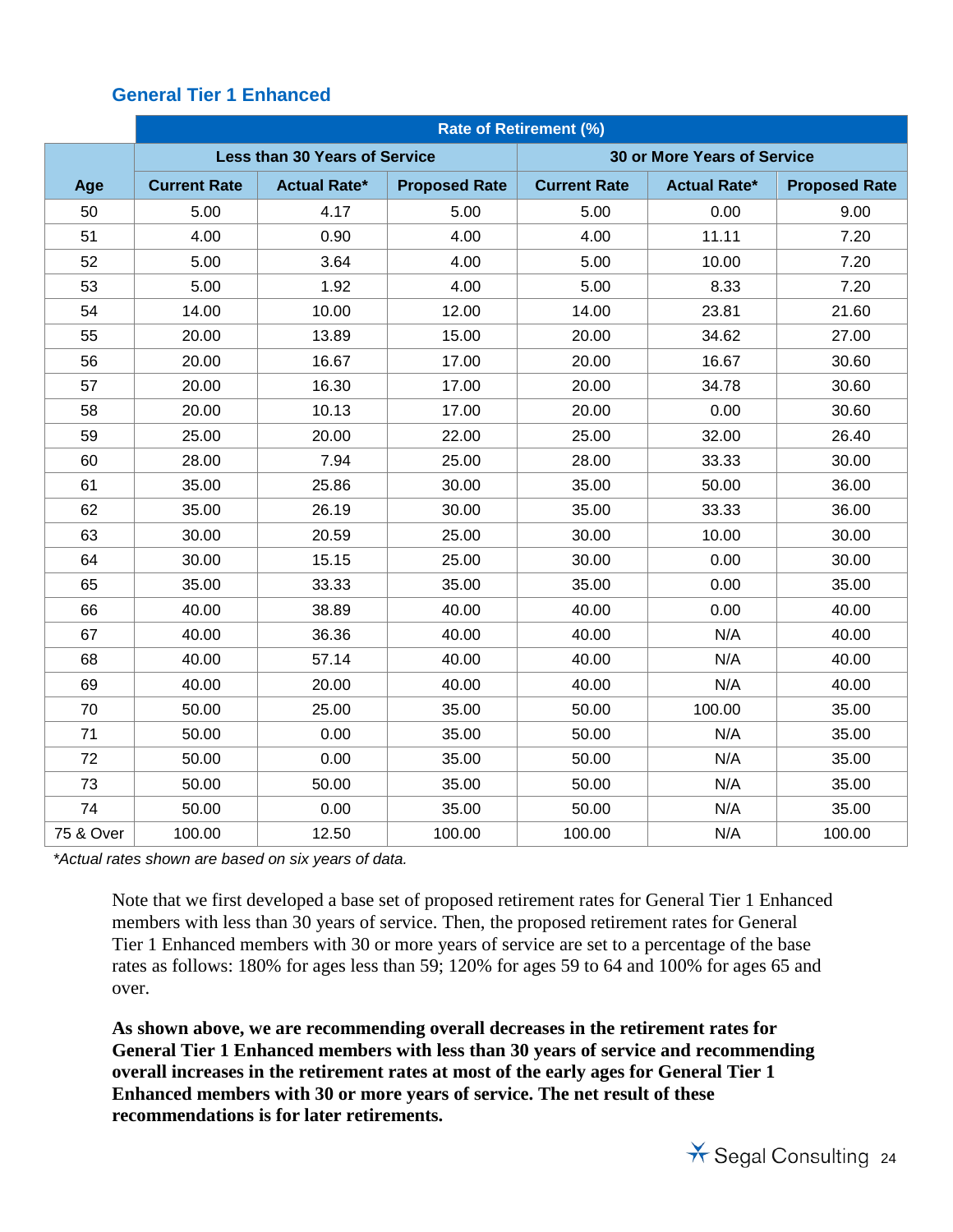Chart 3 that follows later in this section compares actual experience with the current and proposed rates of retirement for General Tier 1 Enhanced members with less than 30 years of service.

Chart 4 compares actual experience with the current and proposed rates of retirement for General Tier 1 Enhanced members with 30 or more years of service.

|           | <b>Rate of Retirement (%)</b> |                                      |                      |                                    |                    |                      |
|-----------|-------------------------------|--------------------------------------|----------------------|------------------------------------|--------------------|----------------------|
|           |                               | <b>Less than 30 Years of Service</b> |                      | <b>30 or More Years of Service</b> |                    |                      |
| Age       | <b>Current Rate</b>           | <b>Actual Rate</b>                   | <b>Proposed Rate</b> | <b>Current Rate</b>                | <b>Actual Rate</b> | <b>Proposed Rate</b> |
| 50        | 4.00                          | 3.79                                 | 4.00                 | 4.00                               | 15.79              | 7.20                 |
| 51        | 3.00                          | 2.54                                 | 3.00                 | 3.00                               | 9.09               | 5.40                 |
| 52        | 3.00                          | 2.90                                 | 3.00                 | 3.00                               | 3.13               | 5.40                 |
| 53        | 5.00                          | 3.57                                 | 4.00                 | 5.00                               | 8.16               | 7.20                 |
| 54        | 6.00                          | 6.31                                 | 6.00                 | 6.00                               | 7.84               | 10.80                |
| 55        | 10.00                         | 8.68                                 | 8.00                 | 10.00                              | 17.54              | 14.40                |
| 56        | 10.00                         | 6.90                                 | 8.00                 | 10.00                              | 10.87              | 9.60                 |
| 57        | 10.00                         | 7.75                                 | 9.00                 | 10.00                              | 7.84               | 10.80                |
| 58        | 12.00                         | 8.14                                 | 10.00                | 12.00                              | 17.02              | 12.00                |
| 59        | 13.00                         | 11.62                                | 12.00                | 13.00                              | 14.00              | 14.40                |
| 60        | 15.00                         | 9.83                                 | 13.00                | 15.00                              | 10.64              | 15.60                |
| 61        | 20.00                         | 15.28                                | 18.00                | 20.00                              | 25.00              | 21.60                |
| 62        | 25.00                         | 21.59                                | 22.00                | 25.00                              | 28.00              | 26.40                |
| 63        | 25.00                         | 20.56                                | 22.00                | 25.00                              | 42.11              | 26.40                |
| 64        | 30.00                         | 23.10                                | 25.00                | 30.00                              | 16.67              | 30.00                |
| 65        | 35.00                         | 31.94                                | 32.00                | 35.00                              | 40.00              | 32.00                |
| 66        | 35.00                         | 32.45                                | 32.00                | 35.00                              | 22.22              | 32.00                |
| 67        | 35.00                         | 29.46                                | 30.00                | 35.00                              | 0.00               | 30.00                |
| 68        | 35.00                         | 25.93                                | 30.00                | 35.00                              | 0.00               | 30.00                |
| 69        | 35.00                         | 22.86                                | 30.00                | 35.00                              | 33.33              | 30.00                |
| 70        | 40.00                         | 35.71                                | 35.00                | 40.00                              | 0.00               | 35.00                |
| 71        | 40.00                         | 26.09                                | 35.00                | 40.00                              | 0.00               | 35.00                |
| 72        | 40.00                         | 16.13                                | 35.00                | 40.00                              | 0.00               | 35.00                |
| 73        | 40.00                         | 15.38                                | 35.00                | 40.00                              | 0.00               | 35.00                |
| 74        | 40.00                         | 15.79                                | 35.00                | 40.00                              | N/A                | 35.00                |
| 75 & Over | 100.00                        | 19.44                                | 100.00               | 100.00                             | N/A                | 100.00               |

#### **General Tier 3 Enhanced**

*\*Actual rates shown are based on six years of data.* 

Note that we first developed a base set of proposed retirement rates for General Tier 3 Enhanced members with less than 30 years of service. Then, the proposed retirement rates for General Tier 3 Enhanced members with 30 or more years of service are set to a percentage of the base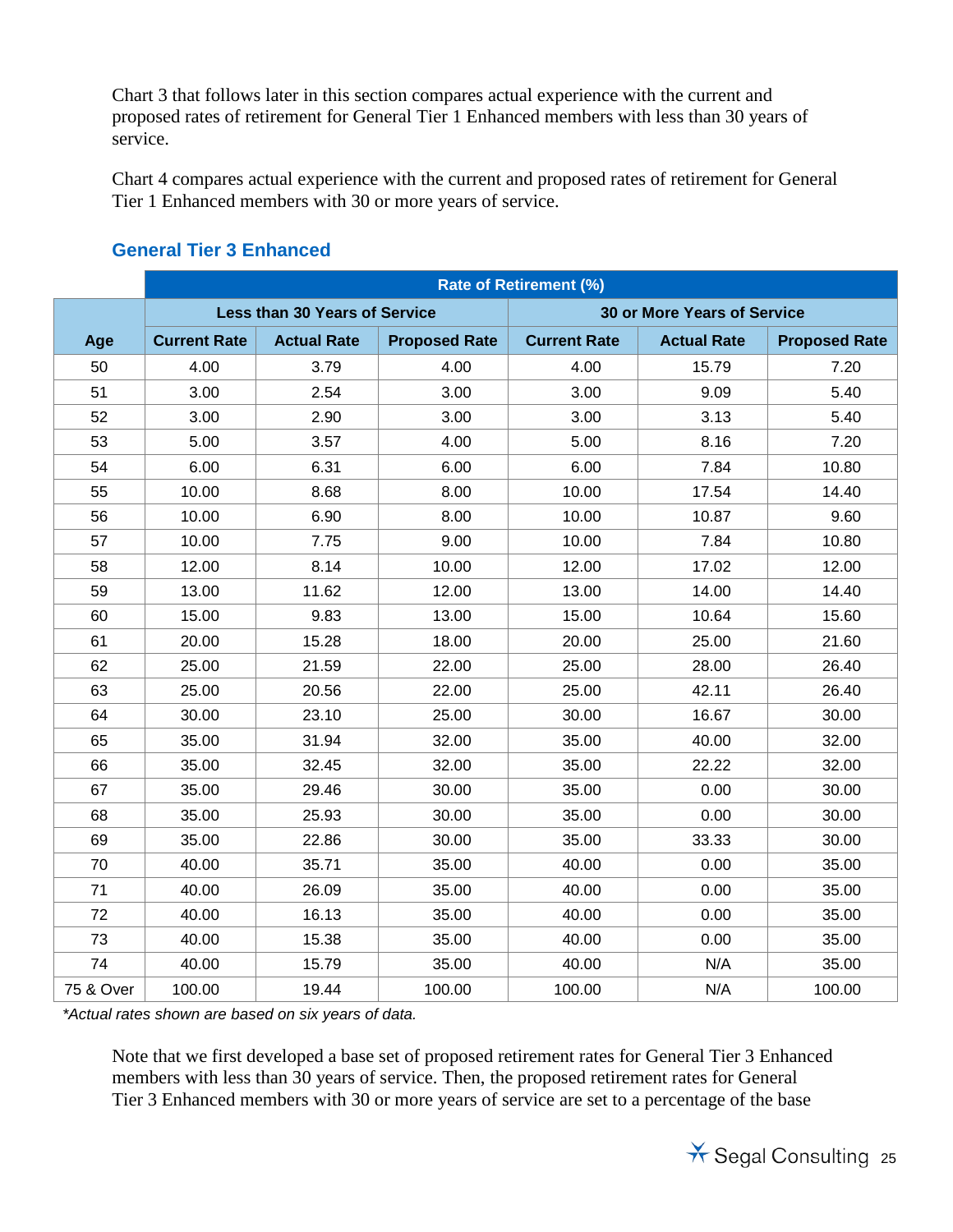rates as follows: 180% for ages less than 56; 120% for ages 56 to 64 and 100% for ages 65 and over.

**As shown above, we are recommending overall decreases in the retirement rates for General Tier 3 Enhanced members with less than 30 years of service and recommending overall increases in the retirement rates at most of the early ages for General Tier 3 Enhanced members with 30 or more years of service. The net result of these recommendations is for later retirements.**

Chart 5 compares actual experience with the current and proposed rates of retirement for General Tier 3 Enhanced members with less than 30 years of service.

Chart 6 compares actual experience with the current and proposed rates of retirement for General Tier 3 Enhanced members with 30 or more years of service.

|           | <b>Rate of Retirement (%)</b> |                                      |                      |                                    |                    |                      |
|-----------|-------------------------------|--------------------------------------|----------------------|------------------------------------|--------------------|----------------------|
|           |                               | <b>Less than 30 Years of Service</b> |                      | <b>30 or More Years of Service</b> |                    |                      |
| Age       | <b>Current Rate</b>           | <b>Actual Rate</b>                   | <b>Proposed Rate</b> | <b>Current Rate</b>                | <b>Actual Rate</b> | <b>Proposed Rate</b> |
| 45        | 4.00                          | 8.75                                 | 7.00                 | 4.00                               | N/A                | 8.75                 |
| 46        | 3.00                          | 2.68                                 | 3.00                 | 3.00                               | N/A                | 3.75                 |
| 47        | 10.00                         | 9.49                                 | 10.00                | 10.00                              | 0.00               | 12.50                |
| 48        | 10.00                         | 8.11                                 | 10.00                | 10.00                              | 0.00               | 12.50                |
| 49        | 25.00                         | 25.00                                | 25.00                | 25.00                              | 66.67              | 31.25                |
| 50        | 30.00                         | 22.47                                | 25.00                | 30.00                              | 100.00             | 31.25                |
| 51        | 30.00                         | 22.29                                | 25.00                | 30.00                              | 0.00               | 31.25                |
| 52        | 25.00                         | 13.33                                | 18.00                | 25.00                              | 11.11              | 22.50                |
| 53        | 25.00                         | 16.85                                | 18.00                | 25.00                              | 16.67              | 22.50                |
| 54        | 25.00                         | 13.24                                | 18.00                | 25.00                              | 25.00              | 22.50                |
| 55        | 28.00                         | 14.00                                | 20.00                | 28.00                              | 50.00              | 30.00                |
| 56        | 25.00                         | 2.44                                 | 20.00                | 25.00                              | 25.00              | 30.00                |
| 57        | 25.00                         | 16.13                                | 22.00                | 25.00                              | 25.00              | 33.00                |
| 58        | 35.00                         | 16.67                                | 22.00                | 35.00                              | 66.67              | 33.00                |
| 59        | 35.00                         | 9.52                                 | 22.00                | 35.00                              | N/A                | 33.00                |
| 60        | 35.00                         | 21.74                                | 25.00                | 35.00                              | 33.33              | 37.50                |
| 61        | 35.00                         | 12.50                                | 25.00                | 35.00                              | 33.33              | 37.50                |
| 62        | 35.00                         | 23.53                                | 25.00                | 35.00                              | 0.00               | 37.50                |
| 63        | 35.00                         | 8.33                                 | 30.00                | 35.00                              | 50.00              | 45.00                |
| 64        | 50.00                         | 37.50                                | 40.00                | 50.00                              | 50.00              | 60.00                |
| 65 & Over | 100.00                        | 53.33                                | 100.00               | 100.00                             | 100.00             | 100.00               |

#### **Safety Tier A Enhanced**

*\*Actual rates shown are based on six years of data.* 

Note that we first developed a base set of proposed retirement rates for Safety Tier A Enhanced members with less than 30 years of service. Then, the proposed retirement rates for Safety Tier A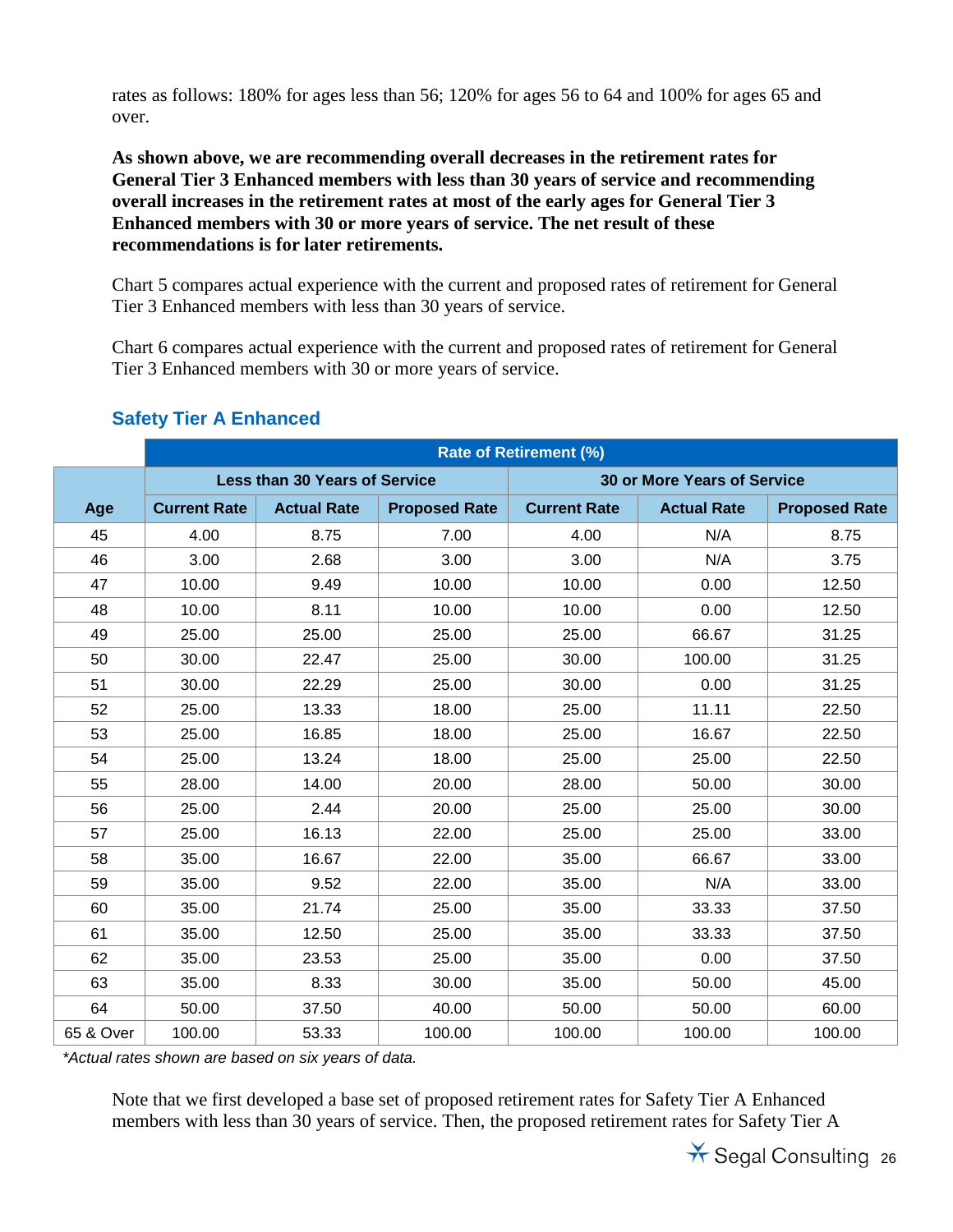Enhanced members with 30 or more years of service are set to a percentage of the base rates as follows: 125% for ages less than 55; and 100% for ages 55 and over.

**As shown above, we are recommending overall decreases in the retirement rates for Safety Tier A Enhanced members with less than 30 years of service and recommending overall increases in the retirement rates for Safety Tier A Enhanced members with 30 or more years of service. The net result of these recommendations is for later retirements.**

Chart 7 compares actual experience with the current and proposed rates of retirement for Safety Tier A Enhanced members with less than 30 years of service.

Chart 8 compares actual experience with the current and proposed rates of retirement for Safety Tier A Enhanced members with 30 or more years of service.

|           | <b>Rate of Retirement (%)</b> |                      |  |  |
|-----------|-------------------------------|----------------------|--|--|
| Age       | <b>Current Rate</b>           | <b>Proposed Rate</b> |  |  |
| 45        | 2.00                          | 2.00                 |  |  |
| 46        | 1.00                          | 1.00                 |  |  |
| 47        | 4.00                          | 4.00                 |  |  |
| 48        | 4.00                          | 4.00                 |  |  |
| 49        | 12.00                         | 12.00                |  |  |
| 50        | 18.00                         | 18.00                |  |  |
| 51        | 18.00                         | 18.00                |  |  |
| 52        | 15.00                         | 15.00                |  |  |
| 53        | 15.00                         | 15.00                |  |  |
| 54        | 15.00                         | 15.00                |  |  |
| 55        | 18.00                         | 18.00                |  |  |
| 56        | 15.00                         | 15.00                |  |  |
| 57        | 15.00                         | 15.00                |  |  |
| 58        | 25.00                         | 25.00                |  |  |
| 59        | 25.00                         | 25.00                |  |  |
| 60        | 30.00                         | 25.00                |  |  |
| 61        | 30.00                         | 25.00                |  |  |
| 62        | 30.00                         | 25.00                |  |  |
| 63        | 30.00                         | 30.00                |  |  |
| 64        | 40.00                         | 35.00                |  |  |
| 65 & Over | 100.00                        | 100.00               |  |  |

#### **Safety Tier C Enhanced**

Only a relatively small closed group of members is covered by the Safety Tier C Enhanced formula. There were no actual retirements during this period for members in this tier. We have based our recommended rates on a combination of the current assumption used for Safety Tier C Enhanced and some of the proposed changes in rates for Safety Tier A Enhanced members.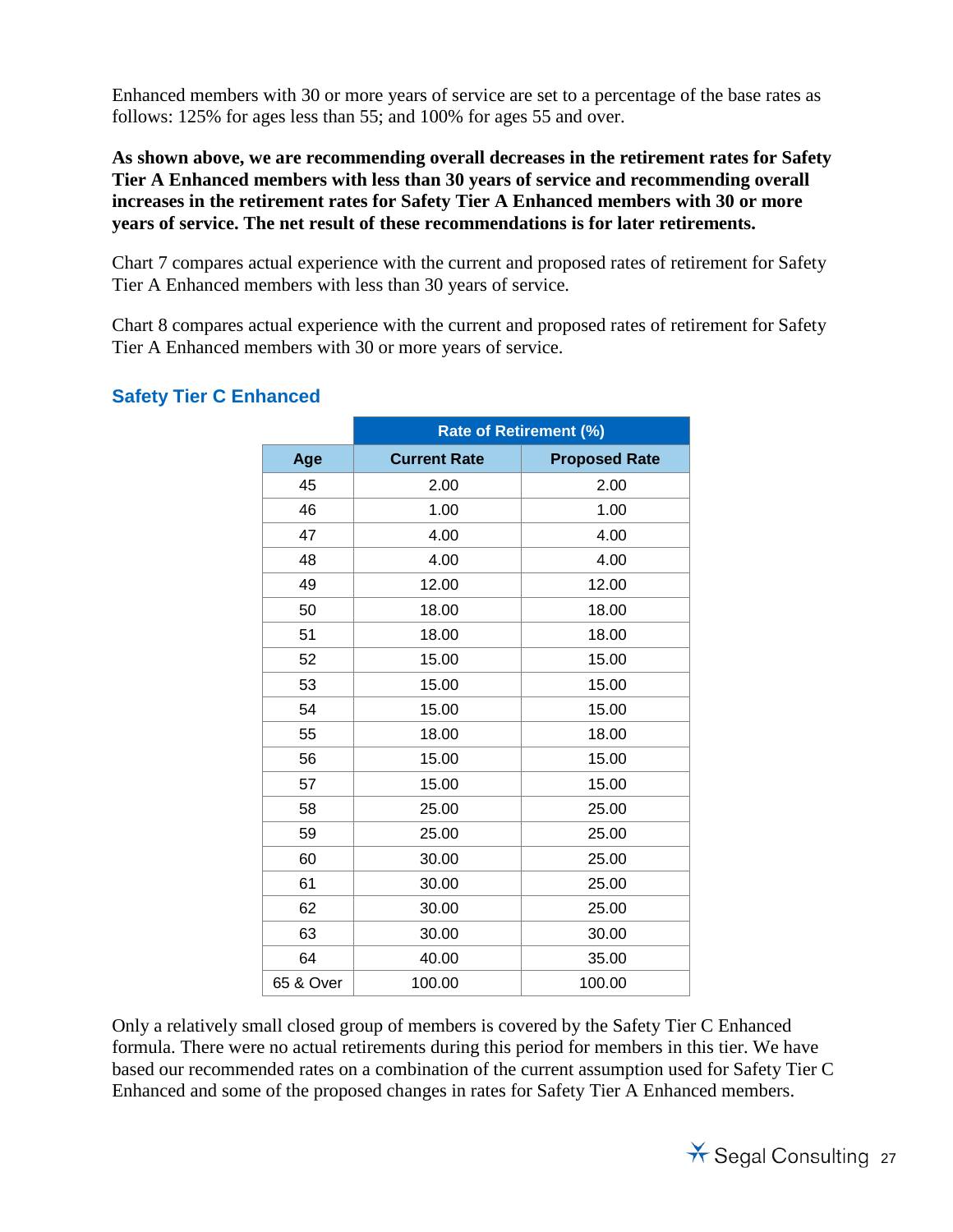#### **As shown above, we are recommending decreases in some of the retirement rates for Safety Tier C Enhanced members.**

Chart 9 compares the current and proposed rates of retirement for Safety Tier C Enhanced members.

|           |                     | <b>Rate of Retirement (%)</b> |                      |
|-----------|---------------------|-------------------------------|----------------------|
| Age       | <b>Current Rate</b> | <b>Actual Rate</b>            | <b>Proposed Rate</b> |
| 50        | 3.00                | N/A                           | 3.00                 |
| 51        | 3.00                | N/A                           | 3.00                 |
| 52        | 3.00                | N/A                           | 3.00                 |
| 53        | 3.00                | N/A                           | 3.00                 |
| 54        | 3.00                | N/A                           | 3.00                 |
| 55        | 10.00               | N/A                           | 10.00                |
| 56        | 10.00               | N/A                           | 10.00                |
| 57        | 10.00               | N/A                           | 10.00                |
| 58        | 10.00               | N/A                           | 10.00                |
| 59        | 10.00               | N/A                           | 10.00                |
| 60        | 25.00               | N/A                           | 25.00                |
| 61        | 15.00               | N/A                           | 15.00                |
| 62        | 40.00               | N/A                           | 40.00                |
| 63        | 35.00               | N/A                           | 35.00                |
| 64        | 30.00               | N/A                           | 30.00                |
| 65        | 40.00               | 100.00                        | 40.00                |
| 66        | 35.00               | N/A                           | 35.00                |
| 67        | 35.00               | N/A                           | 35.00                |
| 68        | 35.00               | N/A                           | 35.00                |
| 69        | 35.00               | N/A                           | 35.00                |
| 70        | 50.00               | N/A                           | 40.00                |
| 71        | 50.00               | N/A                           | 40.00                |
| 72        | 50.00               | N/A                           | 40.00                |
| 73        | 50.00               | N/A                           | 50.00                |
| 74        | 50.00               | N/A                           | 50.00                |
| 75 & Over | 100.00              | N/A                           | 100.00               |

#### **General Tier 1 Non-Enhanced**

Only a very small group of members is covered by the General Tier 1 Non-Enhanced formula.

#### **As shown above, we are recommending decreases in some of the retirement rates for General Tier 1 Non-Enhanced members.**

Chart 10 compares actual experience with the current and proposed rates of retirement for General Tier 1 Non-Enhanced members.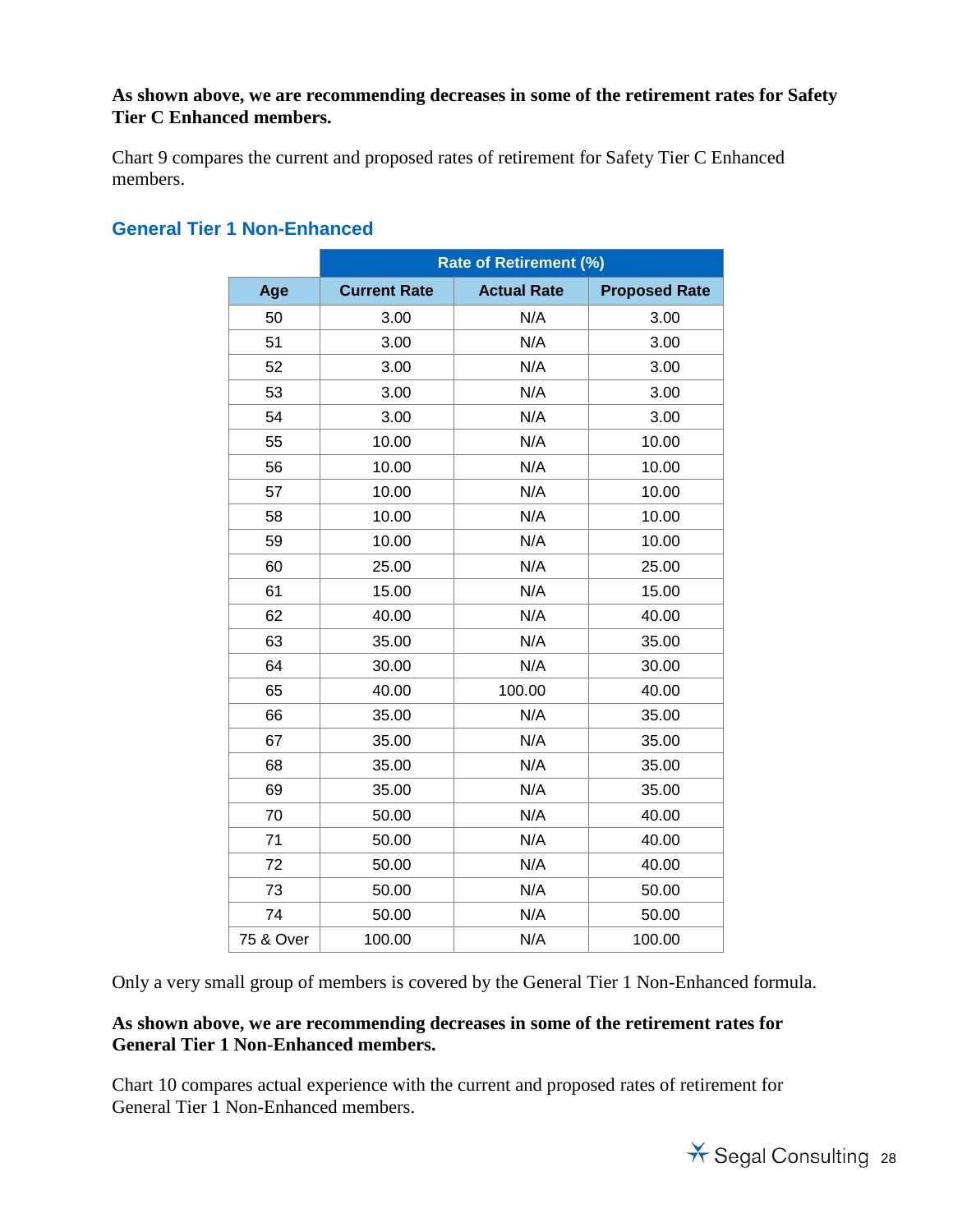#### **Safety Tier A Non-Enhanced**

|           | <b>Rate of Retirement (%)</b> |                      |  |  |
|-----------|-------------------------------|----------------------|--|--|
| Age       | <b>Current Rate</b>           | <b>Proposed Rate</b> |  |  |
| 45        | 0.00                          | 0.00                 |  |  |
| 46        | 0.00                          | 0.00                 |  |  |
| 47        | 0.00                          | 0.00                 |  |  |
| 48        | 0.00                          | 0.00                 |  |  |
| 49        | 0.00                          | 0.00                 |  |  |
| 50        | 5.00                          | 5.00                 |  |  |
| 51        | 4.00                          | 4.00                 |  |  |
| 52        | 4.00                          | 4.00                 |  |  |
| 53        | 5.00                          | 5.00                 |  |  |
| 54        | 8.00                          | 6.00                 |  |  |
| 55        | 10.00                         | 10.00                |  |  |
| 56        | 10.00                         | 10.00                |  |  |
| 57        | 12.00                         | 18.00                |  |  |
| 58        | 18.00                         | 18.00                |  |  |
| 59        | 20.00                         | 18.00                |  |  |
| 60        | 20.00                         | 18.00                |  |  |
| 61        | 20.00                         | 20.00                |  |  |
| 62        | 20.00                         | 20.00                |  |  |
| 63        | 20.00                         | 20.00                |  |  |
| 64        | 100.00                        | 25.00                |  |  |
| 65        | 100.00                        | 100.00               |  |  |
| 66 & Over | 100.00                        | 100.00               |  |  |

Only a very small group of members is covered by the Safety Tier A Non-Enhanced formula. There were no actual retirements during this period for members in this tier. We have set our recommended rates equal to the proposed rates for Safety PEPRA members since these two tiers have very similar benefit formulas.

#### **As shown above, we are recommending changes in the retirement rates for Safety Tier A Non-Enhanced members.**

Chart 11 compares the current and proposed rates of retirement for Safety Tier A Non-Enhanced members.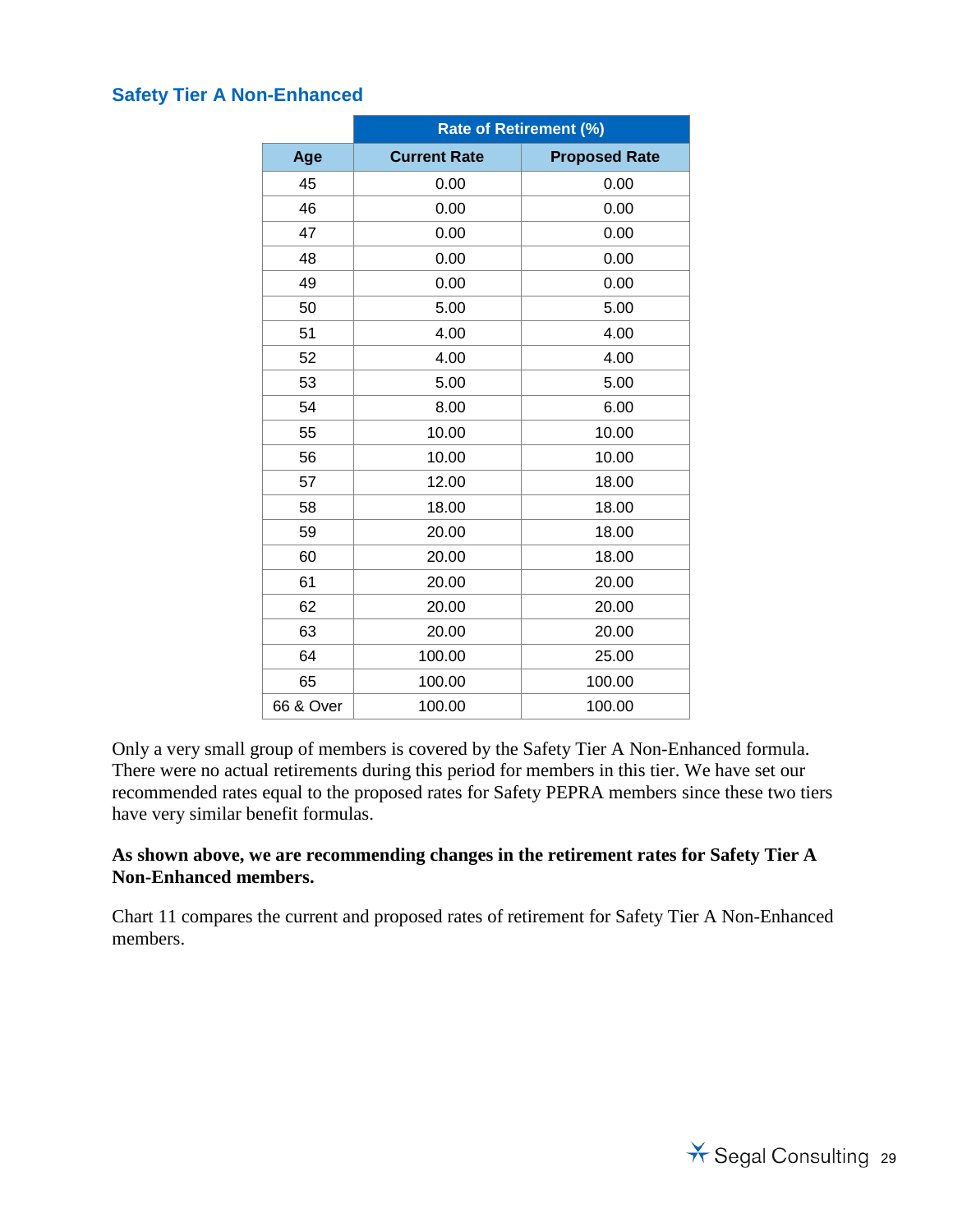|           | <b>Rate of Retirement (%)</b> |                                    |                     |                                   |  |  |
|-----------|-------------------------------|------------------------------------|---------------------|-----------------------------------|--|--|
|           |                               | <b>General PEPRA Tiers 4 and 5</b> |                     | <b>Safety PEPRA Tiers D and E</b> |  |  |
| Age       | <b>Current Rate</b>           | <b>Proposed Rate</b>               | <b>Current Rate</b> | <b>Proposed Rate</b>              |  |  |
| 50        | 0.00                          | 0.00                               | 5.00                | 5.00                              |  |  |
| 51        | 0.00                          | 0.00                               | 4.00                | 4.00                              |  |  |
| 52        | 2.00                          | 2.00                               | 4.00                | 4.00                              |  |  |
| 53        | 3.00                          | 3.00                               | 5.00                | 5.00                              |  |  |
| 54        | 3.00                          | 3.00                               | 6.00                | 6.00                              |  |  |
| 55        | 5.00                          | 5.00                               | 10.00               | 10.00                             |  |  |
| 56        | 5.00                          | 5.00                               | 10.00               | 10.00                             |  |  |
| 57        | 6.00                          | 6.00                               | 18.00               | 18.00                             |  |  |
| 58        | 8.00                          | 6.00                               | 18.00               | 18.00                             |  |  |
| 59        | 9.00                          | 8.00                               | 18.00               | 18.00                             |  |  |
| 60        | 10.00                         | 8.00                               | 18.00               | 18.00                             |  |  |
| 61        | 14.00                         | 12.00                              | 20.00               | 20.00                             |  |  |
| 62        | 20.00                         | 18.00                              | 20.00               | 20.00                             |  |  |
| 63        | 20.00                         | 18.00                              | 20.00               | 20.00                             |  |  |
| 64        | 20.00                         | 20.00                              | 30.00               | 25.00                             |  |  |
| 65        | 25.00                         | 25.00                              | 30.00               | 100.00                            |  |  |
| 66        | 30.00                         | 25.00                              | 100.00              | 100.00                            |  |  |
| 67        | 30.00                         | 25.00                              | 100.00              | 100.00                            |  |  |
| 68        | 30.00                         | 25.00                              | 100.00              | 100.00                            |  |  |
| 69        | 30.00                         | 25.00                              | 100.00              | 100.00                            |  |  |
| 70        | 50.00                         | 40.00                              | 100.00              | 100.00                            |  |  |
| 71        | 50.00                         | 40.00                              | 100.00              | 100.00                            |  |  |
| 72        | 50.00                         | 40.00                              | 100.00              | 100.00                            |  |  |
| 73        | 50.00                         | 40.00                              | 100.00              | 100.00                            |  |  |
| 74        | 50.00                         | 40.00                              | 100.00              | 100.00                            |  |  |
| 75 & Over | 100.00                        | 100.00                             | 100.00              | 100.00                            |  |  |

#### **General PEPRA Tiers 4 and 5 and Safety PEPRA Tiers D and E**

There were no actual retirements during this period for members in these tiers. We have based our recommended rates on a combination of the current assumptions used for these tiers and some of the proposed changes in rates for the legacy (non-PEPRA) tiers.

#### **As shown above, we are recommending overall decreases in retirement rates for General PEPRA Tiers 4 and 5 and Safety PEPRA Tiers D and E members.**

Chart 12 compares the current and proposed rates of retirement for General PEPRA Tier 4 and 5 members.

Chart 13 compares with the current and proposed rates of retirement for Safety PEPRA Tier D and E members.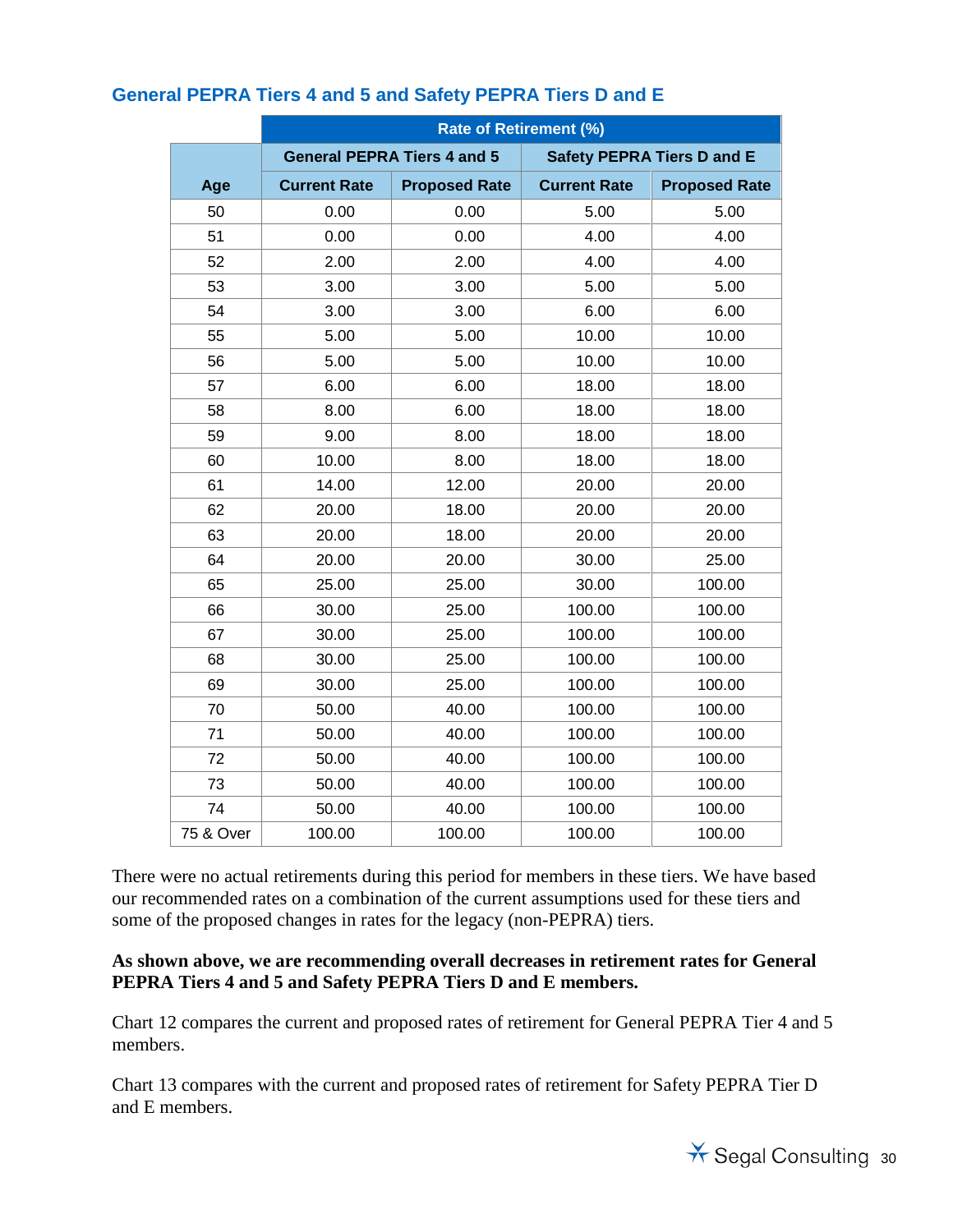#### **Deferred Vested Members**

In prior valuations, deferred vested General and Safety members were assumed to retire at ages 59 and 54, respectively. The average age at retirement over the prior three years is shown in the table below. Also shown are the current ages assumed and the ages we propose. This table includes experience broken out by those deferred vested members both with and without reciprocity.

| <b>Retirement Age for Deferred Vested Members</b>         |                                                                                                                                                                                                                       |      |      |      |  |  |  |  |
|-----------------------------------------------------------|-----------------------------------------------------------------------------------------------------------------------------------------------------------------------------------------------------------------------|------|------|------|--|--|--|--|
|                                                           | <b>Safety</b><br><b>General</b><br><b>Safety</b><br>General<br><b>Without</b><br><b>With</b><br><b>With</b><br><b>Without</b><br><b>Reciprocity</b><br><b>Reciprocity</b><br><b>Reciprocity</b><br><b>Reciprocity</b> |      |      |      |  |  |  |  |
| Average Age                                               | 60.4                                                                                                                                                                                                                  | 59.7 | 51.9 | 49.8 |  |  |  |  |
| <b>Current Assumption</b><br>59.0<br>54.0<br>59.0<br>54.0 |                                                                                                                                                                                                                       |      |      |      |  |  |  |  |
| <b>Proposed Assumption</b>                                | 59.0                                                                                                                                                                                                                  | 59.0 | 53.0 | 50.0 |  |  |  |  |

**As shown above, we recommend maintaining the deferred vested retirement assumption of age 59 for General members both with and without reciprocity. We also recommend decreasing the deferred vested retirement assumption for Safety members with reciprocity from age 54 to age 53 and from age 54 to age 50 for Safety members without reciprocity.** 

#### **Reciprocity**

Under the current assumptions, it was assumed that 40% of future General deferred vested members and 65% of future Safety deferred vested members would be covered under a reciprocal retirement system and receive 4.75% annual salary increases from termination until their date of retirement.

As of December 31, 2017, about 43% of the General deferred vested members went on to be covered by a reciprocal retirement system. Additionally, about 71% of the Safety deferred vested members went on to be covered by a reciprocal retirement system. We also examined data on new retirements from deferred vested status. That data showed a lower percentage of members that had reciprocity. Therefore, we continued to rely upon the data for all deferred vested members in each valuation when setting this assumption.

#### **We recommend maintaining the reciprocity assumption of 40% for future General deferred vested members and increasing the reciprocity assumption from 65% to 70% for future Safety deferred vested members.**

The annual reciprocal salary increase assumption is based on the ultimate merit and promotion salary increase assumptions (for members with 20 or more years of service) for General and Safety members together with the 2.75% inflation and 0.50% real "across the board" salary increase assumptions that are recommended earlier in Section III of this report. This assumption is utilized to anticipate salary increases (under the reciprocal system) from termination from CCCERA to the expected date of retirement.

**We recommend decreasing the annual reciprocal salary increase assumption from 4.75% to 3.75% (i.e., 2.75% inflation plus 0.50% "across the board" plus 0.50% merit and**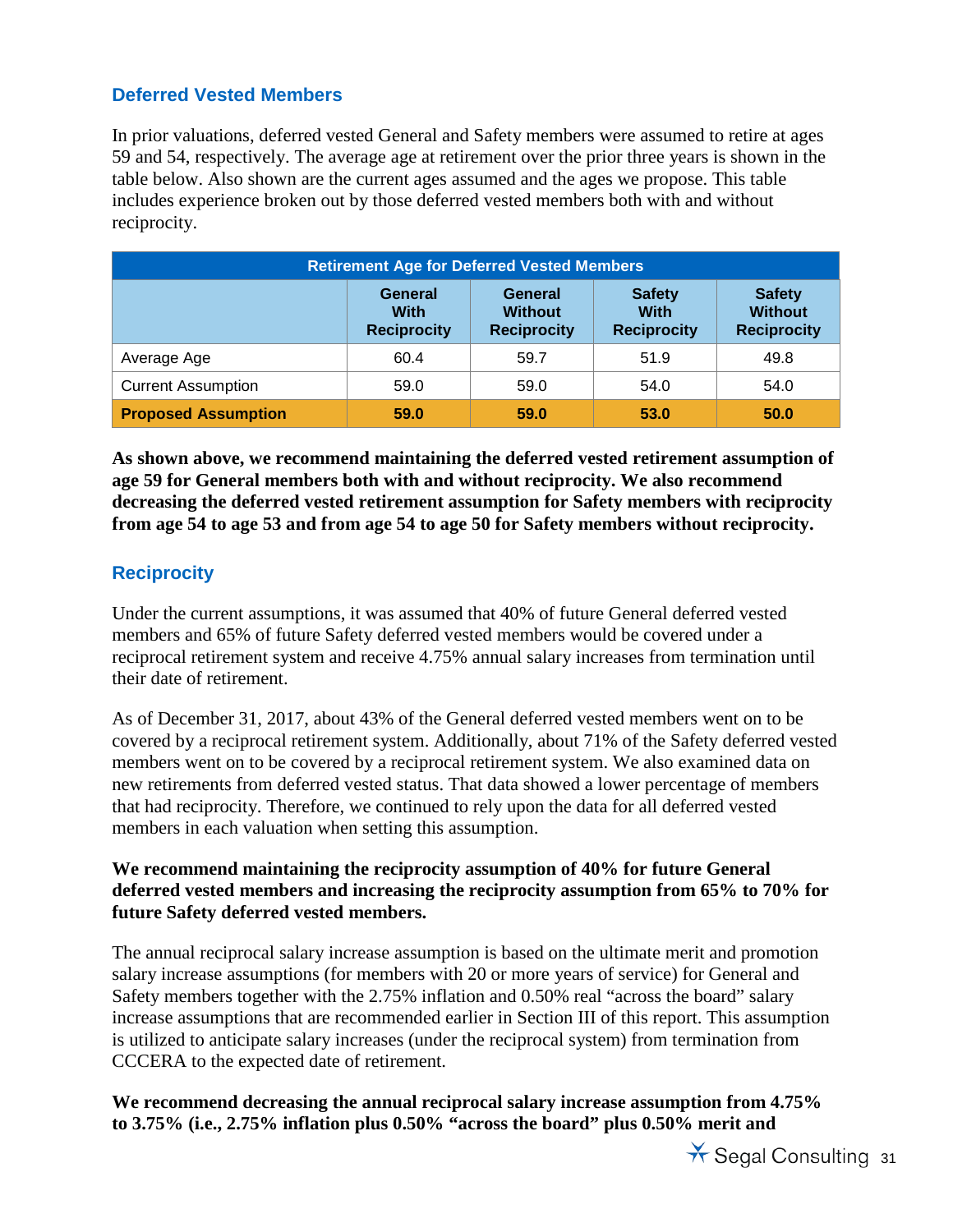**promotion) for General deferred vested members and from 4.75% to 4.25% (i.e., 2.75% inflation plus 0.50% "across the board" plus 1.00% merit and promotion) for Safety deferred vested members.** 

#### **Survivor Continuance under Unmodified Option**

In prior valuations, it was assumed that 75% of all active and inactive male members and 50% of all active and inactive female members would be married or have an eligible domestic partner and select the unmodified option when they retire.

The following table shows the observed percentage of new retirees with an eligible spouse or domestic partner at the time of retirement based on the actual experience over the past three years. Also shown are the current rates assumed and the rates we propose:

|                            | <b>New Retirees - Actual Percent with Eligible Spouse or</b><br><b>Domestic Partner and Selected Unmodified Option</b> |               |
|----------------------------|------------------------------------------------------------------------------------------------------------------------|---------------|
| Year                       | <b>Male</b>                                                                                                            | <b>Female</b> |
| 2015                       | 53%                                                                                                                    | 47%           |
| 2016                       | 64%                                                                                                                    | 52%           |
| 2017                       | 61%                                                                                                                    | 49%           |
| <b>Total</b>               | 60%                                                                                                                    | 49%           |
| <b>Current Assumption</b>  | 75%                                                                                                                    | 50%           |
| <b>Proposed Assumption</b> | 65%                                                                                                                    | 50%           |

#### **As shown above, we recommend decreasing the percent married assumption for male members from 75% to 65% and maintaining the percent married assumption for female members at 50%.**

Since the value of the survivor's benefit is dependent on the survivor's age and sex, we must also have assumptions for the age and sex of the survivor. Based on the experience for members who retired during the current three-year period and studies done for other retirement systems, we recommend the following:

- 1. Since the majority of survivors are of the opposite sex, even with the inclusion of domestic partners, we will continue to assume that for all active and inactive members, the survivor's sex is the opposite of the member.
- 2. The current and proposed assumption for the age of the survivor for all active and inactive members are shown below. These assumptions will continue to be monitored in future experience studies.

|                        | <b>Survivor's Age as Compared to Member's Age</b> |                                           |                                      |
|------------------------|---------------------------------------------------|-------------------------------------------|--------------------------------------|
| <b>Beneficiary Sex</b> | <b>Current</b><br><b>Assumption</b>               | <b>Actual CCCERA</b><br><b>Experience</b> | <b>Proposed</b><br><b>Assumption</b> |
| Male                   | 2 years older                                     | 1.9 years older                           | 2 years older                        |
| Female                 | 3 years younger                                   | 2.8 years younger                         | 3 years younger                      |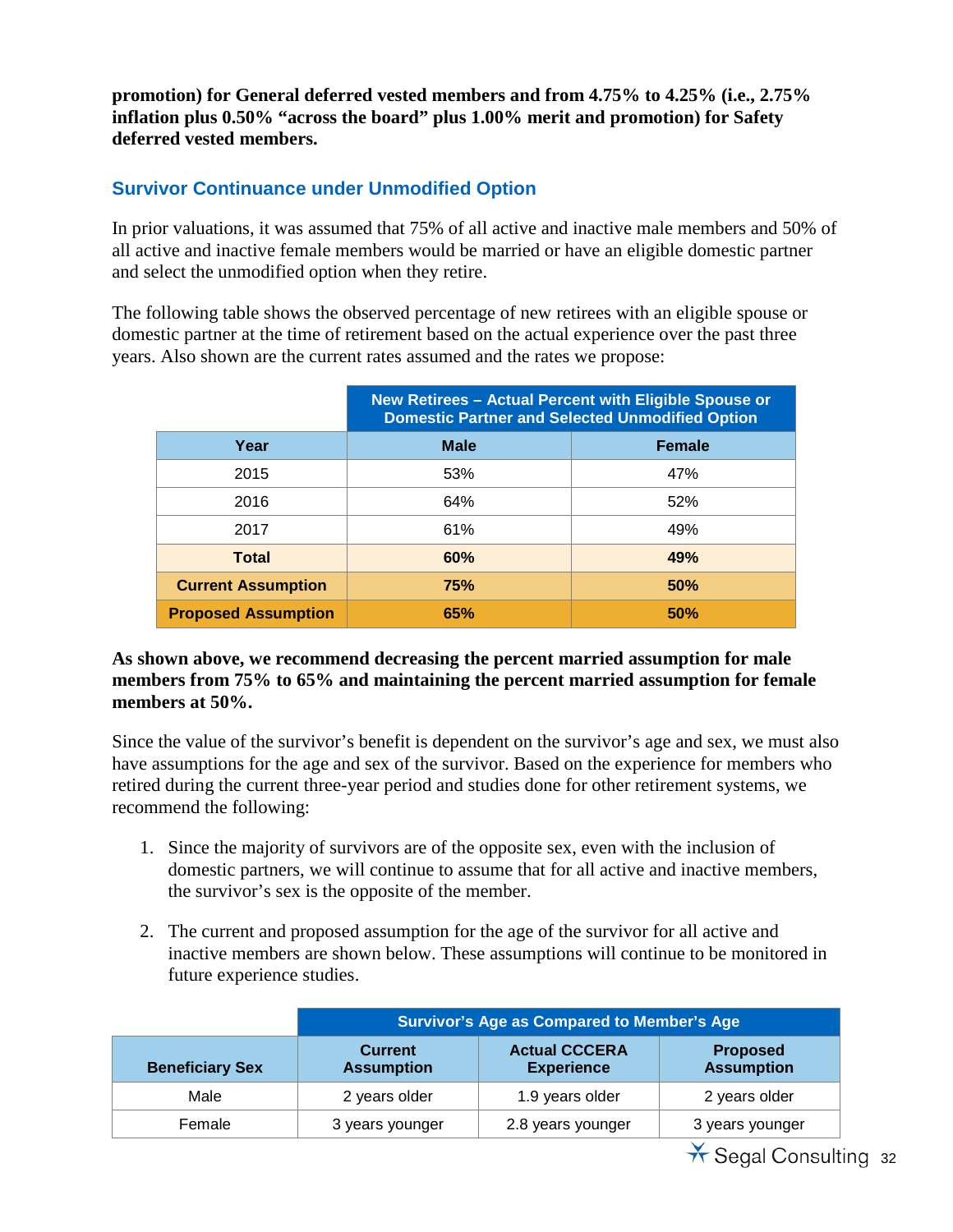#### **CHART 3: RETIREMENT RATES – GENERAL TIER 1 ENHANCED MEMBERS LESS THAN 30 YEARS OF SERVICE**



**CHART 4: RETIREMENT RATES – GENERAL TIER 1 ENHANCED MEMBERS 30 OR MORE YEARS OF SERVICE**



\* Segal Consulting 33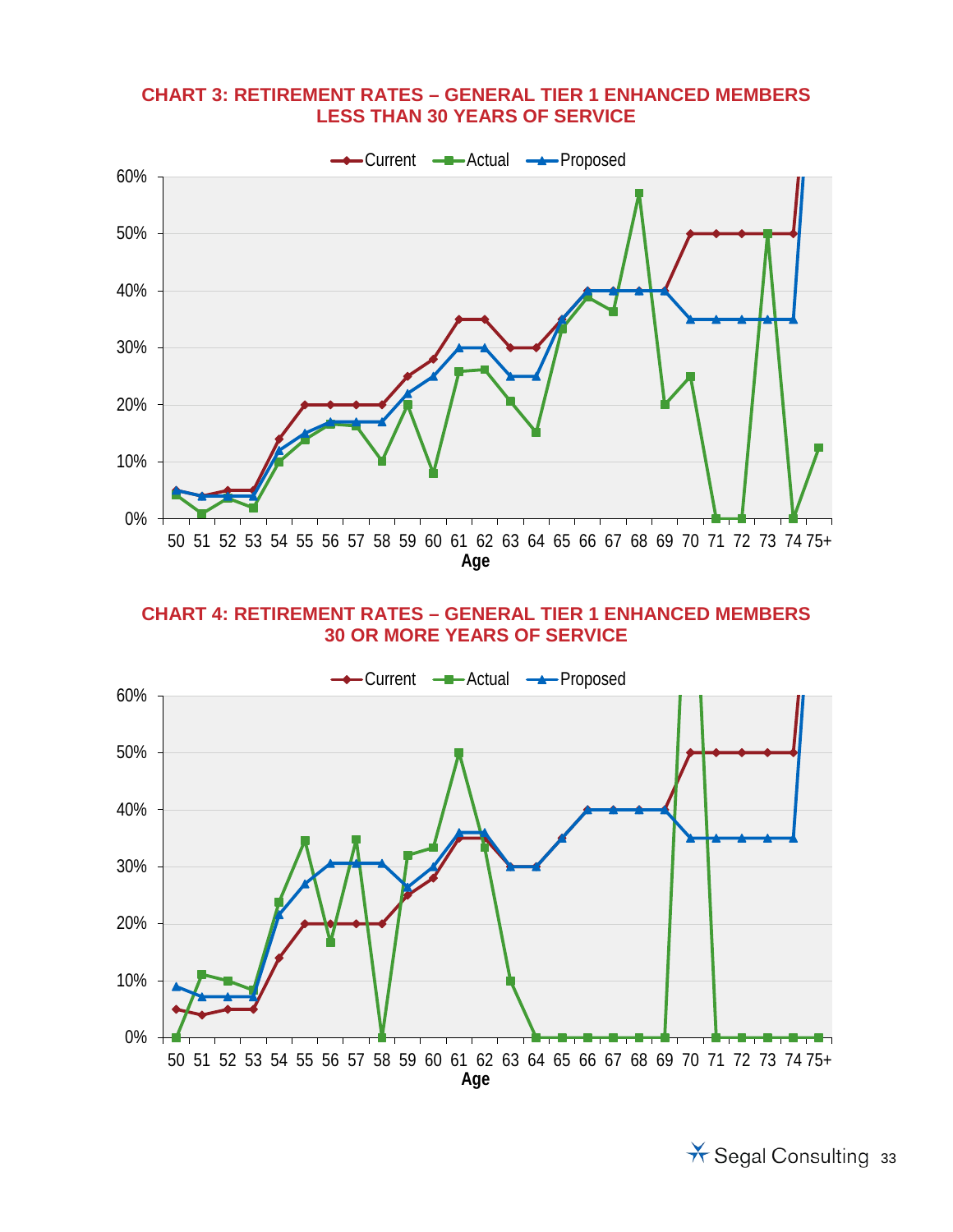#### **CHART 5: RETIREMENT RATES – GENERAL TIER 3 ENHANCED MEMBERS LESS THAN 30 YEARS OF SERVICE**



#### **CHART 6: RETIREMENT RATES – GENERAL TIER 3 ENHANCED MEMBERS 30 OR MORE YEARS OF SERVICE**

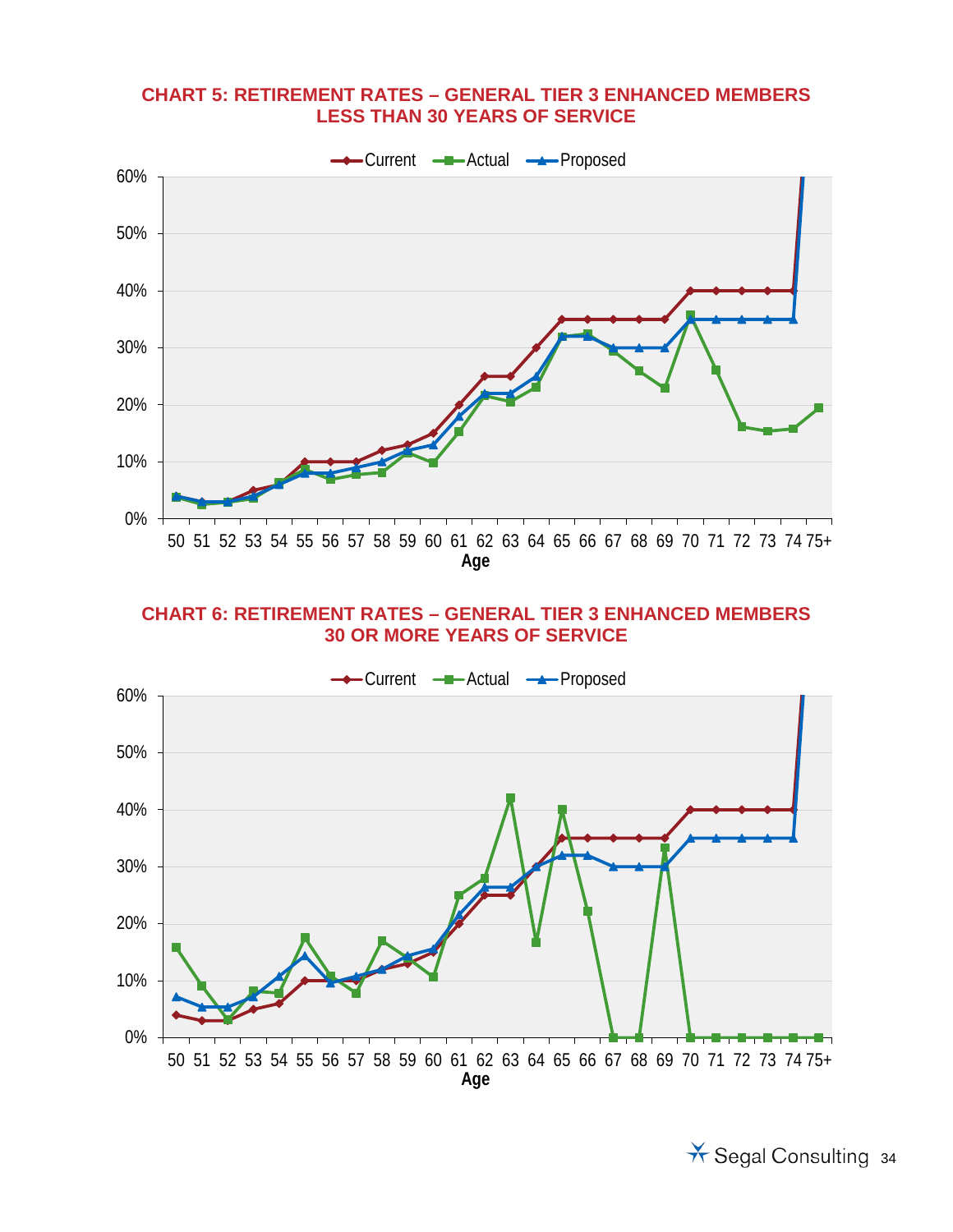#### **CHART 7: RETIREMENT RATES – SAFETY TIER A ENHANCED MEMBERS LESS THAN 30 YEARS OF SERVICE**



**CHART 8: RETIREMENT RATES – SAFETY TIER A ENHANCED MEMBERS 30 OR MORE YEARS OF SERVICE**

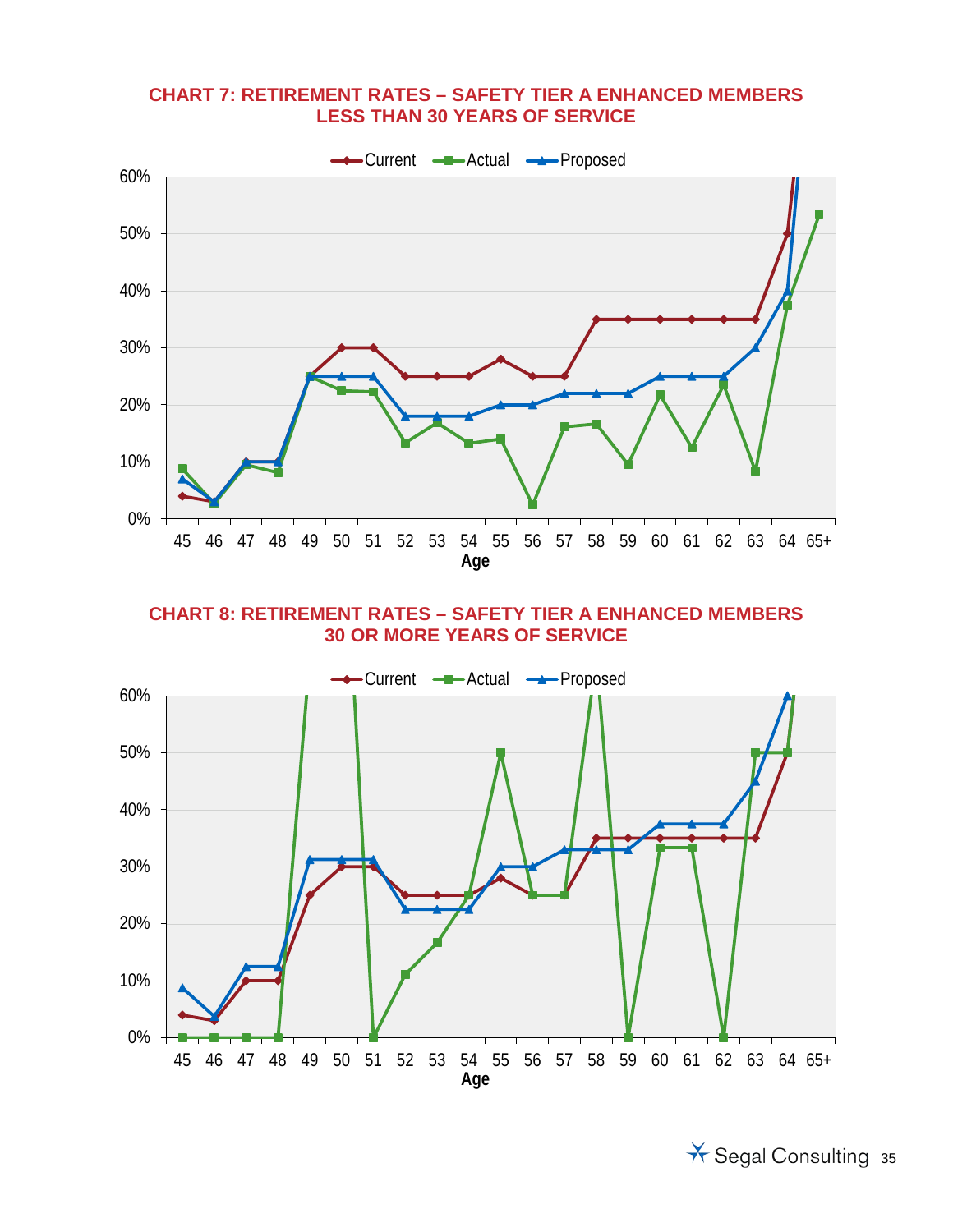#### **CHART 9: RETIREMENT RATES – SAFETY TIER C ENHANCED MEMBERS**



#### **CHART 10: RETIREMENT RATES – GENERAL TIER 1 NON-ENHANCED MEMBERS**

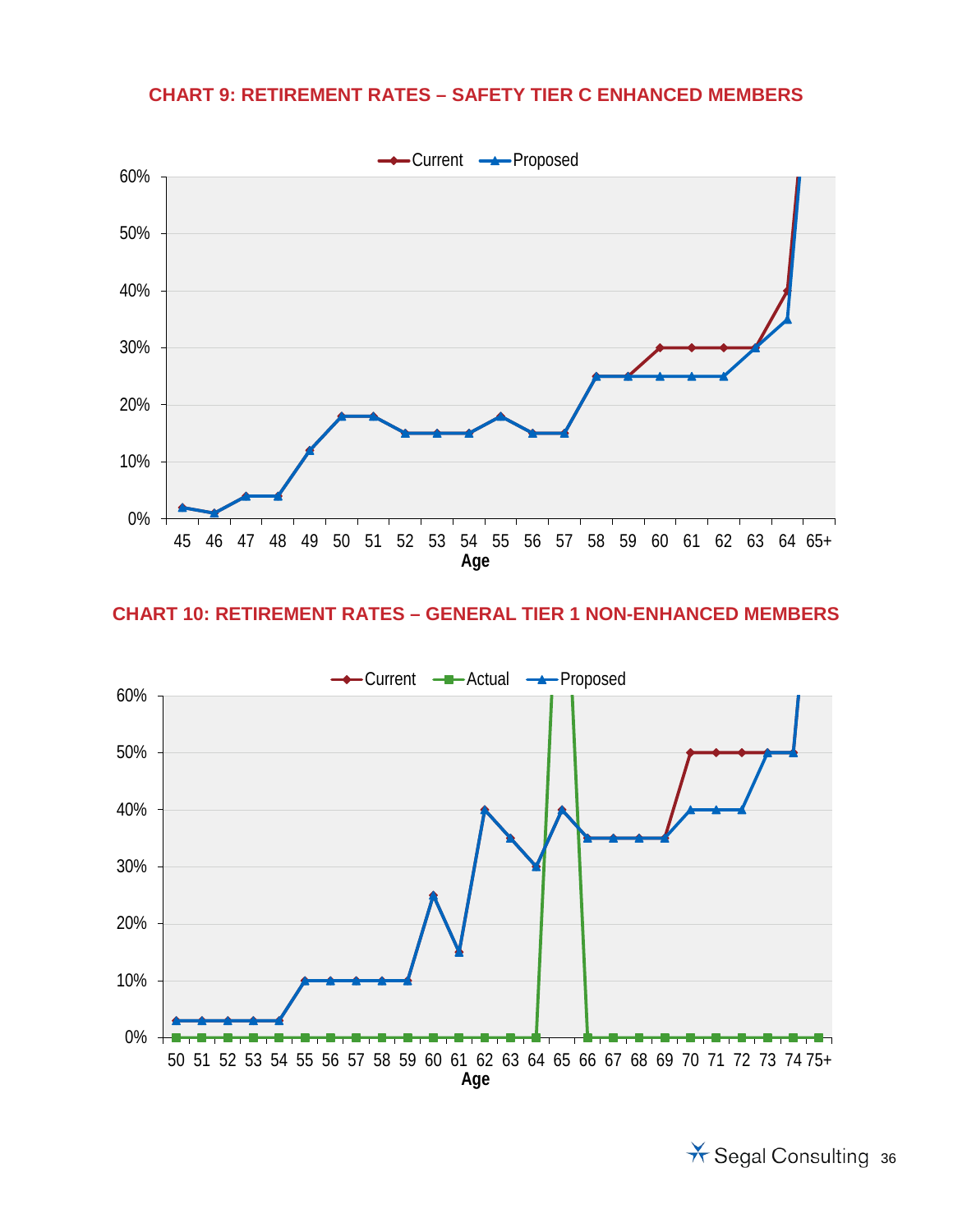#### **CHART 11: RETIREMENT RATES – SAFETY TIER A NON-ENHANCED MEMBERS**



#### **CHART 12: RETIREMENT RATES – GENERAL PEPRA TIERS 4 AND 5 MEMBERS**

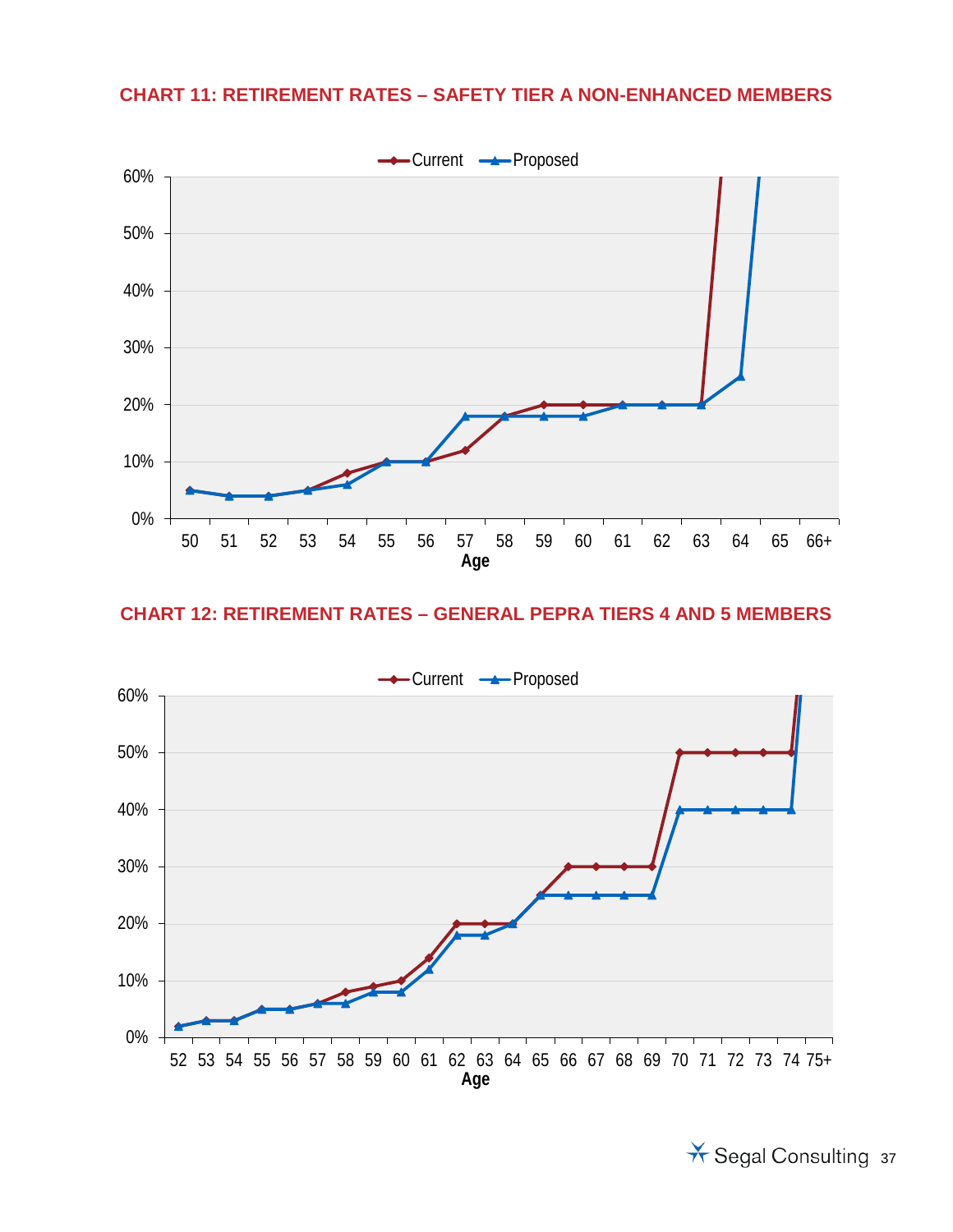## **CHART 13: RETIREMENT RATES – SAFETY PEPRA TIERS D AND E MEMBERS**

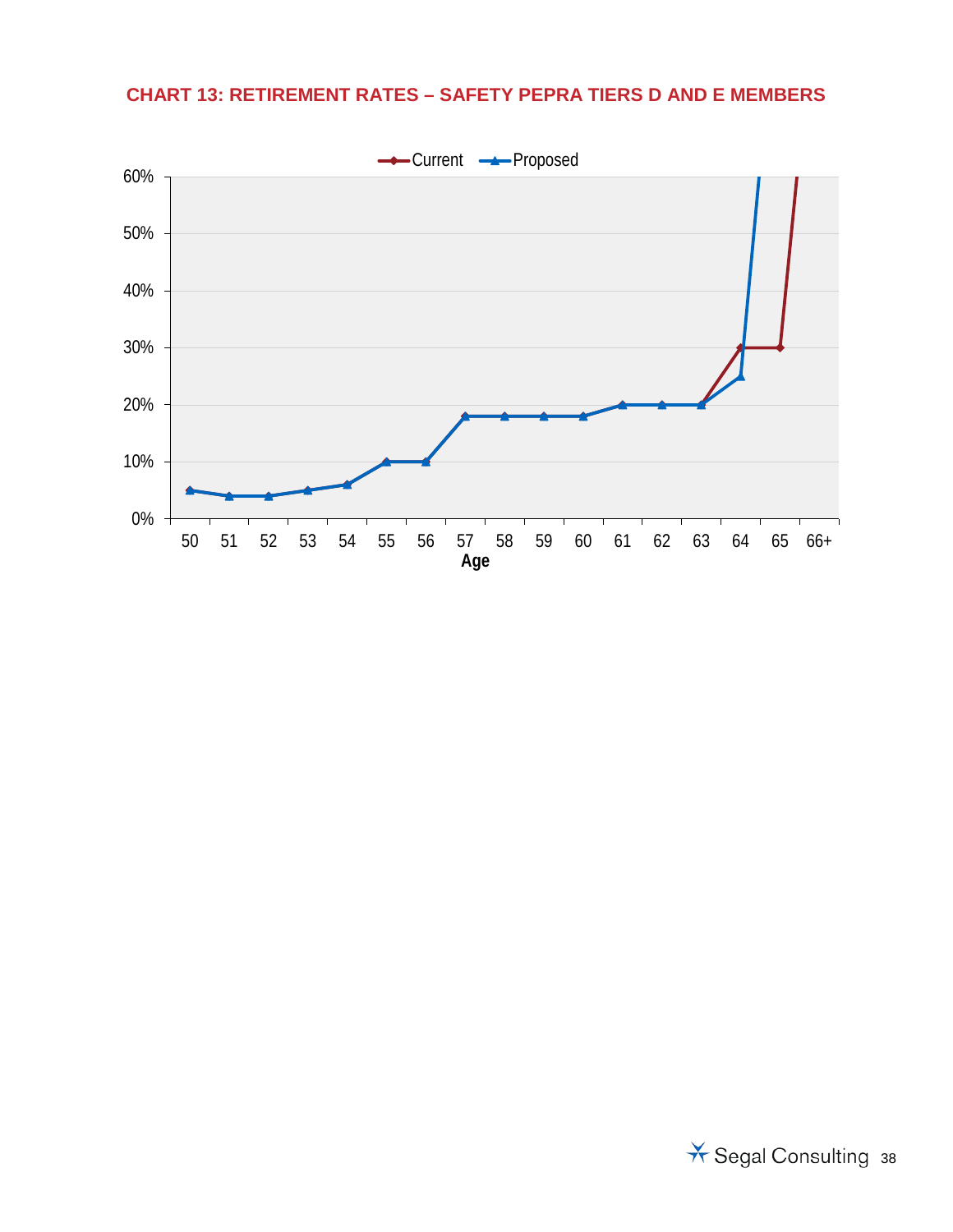## B. Mortality Rates - Healthy

The "healthy" mortality rates project the life expectancy of a member who retires from service (i.e., who did not retire on a disability pension). Also, the "healthy" pre-retirement mortality rates project what proportion of members will die before retirement. For General members, the table currently being used for post-service retirement mortality rates is the Headcount-Weighted RP-2014 Healthy Annuitant Table, projected generationally with the two-dimensional scale MP-2015. For Safety members, the table currently being used for post-service retirement mortality rates is the Headcount-Weighted RP-2014 Healthy Annuitant Table set back three years, projected generationally with the two-dimensional scale MP-2015. Beneficiaries are assumed to have the same mortality as General members who have taken a service (nondisability) retirement.

When we conducted the last experience study, we discussed with the Board that we would recommend a switch from a Headcount-Weighted to a Benefit-Weighted table, but only after the Society of Actuaries (SOA) provides mortality tables based on public sector experience comparable to the RP-2014 mortality tables developed using data collected from private and multi-employer pension plans.

The Retirement Plans Experience Committee (RPEC) of the SOA has recently published the Pub-2010 Public Retirement Plans Mortality tables (Pub-2010). For the first time, the Pub-2010 mortality tables are based exclusively on public sector pension plan experience in the United States. Within the Pub-2010 family of mortality tables, there are separate tables by job categories of General, Safety and Teachers. Included with the mortality tables is the analysis prepared by RPEC that continues to observe that benefit amount for healthy retirees and salary for employees are the most significant predictors of mortality differences within the job categories. Therefore, Pub-2010 includes mortality rates developed for annuitants on a "benefit" weighted basis, with higher credibility assigned to experience from annuitants receiving larger benefits.

As the Pub-2010 study shows that benefit (or salary for employees) is a significant predictor of mortality difference, the Pub-2010 family of mortality tables also include mortality rates based on population with above-median benefit amount (or salary for employees), below-median benefit amount (or salary for employees) and total population within each job category. The median benefit amounts used to determine the above-median and below-median mortality rates as shown in the Pub-2010 report for General and Safety are as follows:

|                     | Median Amounts (\$) by Gender, Job Category, and Status |                 |                  |                 |  |  |
|---------------------|---------------------------------------------------------|-----------------|------------------|-----------------|--|--|
|                     |                                                         | <b>Males</b>    |                  | <b>Females</b>  |  |  |
| <b>Job Category</b> | <b>Employees</b>                                        | <b>Retirees</b> | <b>Employees</b> | <b>Retirees</b> |  |  |
| General             | 45,800                                                  | 21,200          | 34.700           | 11.900          |  |  |
| Safety              | 72,200                                                  | 36,900          | 61,800           | 29,200          |  |  |

*Note: Values shown as of 2010.*

Even after we adjust the above amounts by a reasonable measure of U.S. price inflation from 2010 to 2018 for a total increase of less than 20%, the benefit amounts (or salaries) paid to CCCERA's members were generally greater than the adjusted median amounts shown above.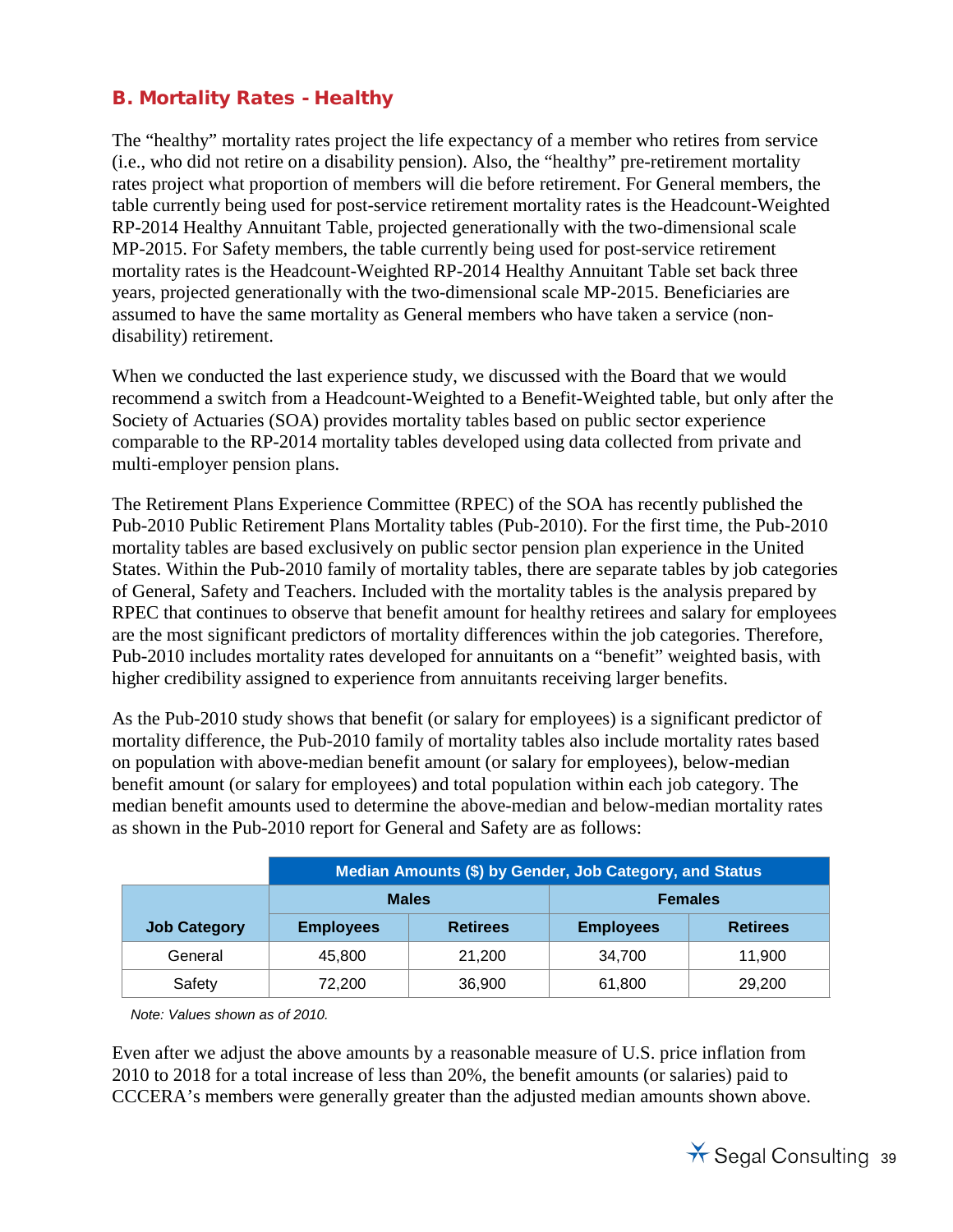Therefore, we recommend that the above-median version of the mortality tables for each job category be used.

We continue to recommend that the mortality improvement scale be projected generationally where each future year has its own mortality table that reflects the forecasted improvements, using the published improvement scales. The "generational" approach is the emerging practice within the actuarial profession.

A generational mortality table provides dynamic projections of mortality experience for each cohort of retirees. For example, the mortality rate for someone who is 65 next year will be slightly less than for someone who is 65 this year. In general, using generational mortality anticipates increases in the cost of the Plan over time as participants' life expectancies are projected to increase.

We understand that RPEC intends to publish annual updates to their mortality improvement scales. Improvement scale MP-2018 is the latest improvement scale available. We recommend that the Board adopt the Benefit-Weighted Above-Median Pub-2010 mortality table (adjusted for CCCERA experience), and project the mortality improvement generationally using the MP-2018 mortality improvement scale. The MP-2018 scale projects lower future mortality improvement as compared to the currently used MP-2015 scale.

In order to use more actual CCCERA experience in our analysis, we have used experience for a nine-year period by using data from the current (from January 1, 2015 to December 31, 2017) and the last two (from January 1, 2012 to December 31, 2014 and from January 1, 2009 to December 31, 2011) experience study periods to analyze this assumption.

Even with the use of nine years of experience, based on standard statistical theory the data is only partially credible especially under the recommended benefit-weighted basis when dispersion of retirees' benefit amounts is taken into account. In 2008 the SOA published an article recommending that mortality assumptions include an adjustment for credibility. Under this approach, the number of deaths needed for full credibility for a headcount-weighted mortality table is just over 1,000, where full credibility means a 90% confidence that the actual experience will be within 5% of the expected value. Therefore, in our recommended assumptions, we have only partially adjusted the Pub-2010 mortality tables to fit CCCERA's experience. In future experience studies, more data will be available which may further increase the credibility of the CCCERA experience.

#### **Pre-Retirement Mortality**

For General and Safety members, the table currently being used for pre-retirement mortality rates is the Headcount-Weighted RP-2014 Employee Mortality Table (separate tables for males and females) multiplied by 75%, projected generationally with the two-dimensional scale MP-2015.

**For General members, we recommend changing the pre-retirement mortality to follow the Pub-2010 General Employee Amount-Weighted Above-Median Mortality Table (separate tables for males and females), projected generationally with the two-dimensional mortality improvement scale MP-2018.**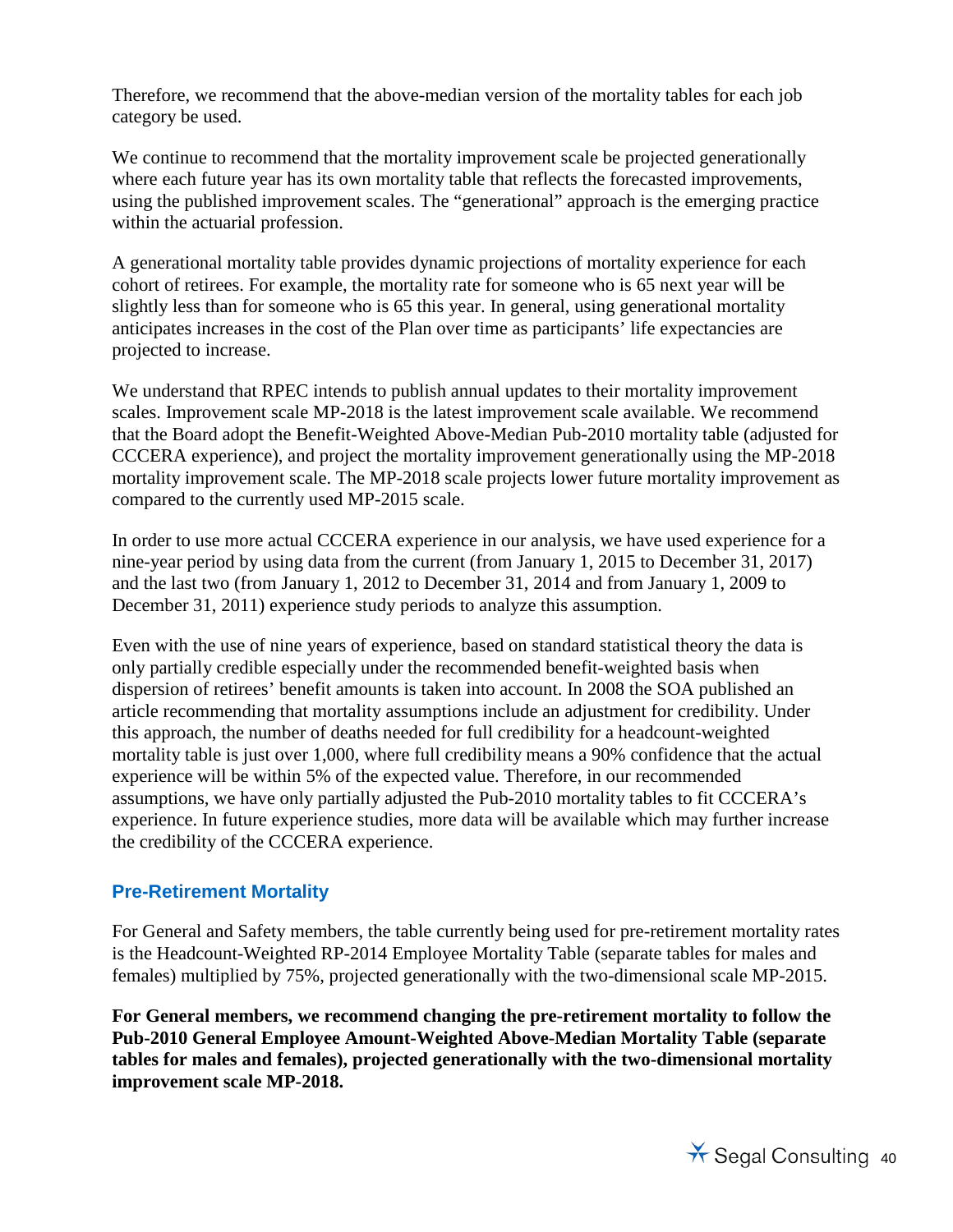**For Safety members, we recommend changing the pre-retirement mortality to follow the Pub-2010 Safety Employee Amount-Weighted Above-Median Mortality Table (separate tables for males and females), projected generationally with the two-dimensional mortality improvement scale MP-2018.** 

**We also recommend maintaining the current assumption that all pre-retirement deaths are assumed to be non-service connected for both General and Safety members.**

#### **Post-Retirement Mortality (Service Retirements)**

Among all retired members, the actual deaths compared to the expected deaths weighted by benefit amounts under the current assumptions for the last nine years are shown in the table below. We also show the deaths weighted by benefit amount under the proposed assumptions. As noted above, we are recommending the continued use of a generational mortality table. A generational mortality table incorporates an explicit assumption for future mortality improvement. Accordingly, the goal is to start with a mortality table that closely matches the current experience (without a margin for future mortality improvement), and then reflect mortality improvement by projecting lower mortality rates in future years.

Also, the proposed mortality table reflects current experience to the extent that the experience is credible based on standard statistical theory. For CCCERA, the volume of General member data makes it relatively credible. In contrast, there is much less Safety data, so it is given substantially less credibility. That is why the proposed tables (as shown in the table below) after adjustments for partial credibility have actual to expected ratios of 101% and 109% for General and Safety, respectively. In future years the ratio should remain around 101% and 109% for General and Safety, respectively, as long as actual mortality improves at the same rates as anticipated by the generational mortality tables. The number of actual deaths compared to the number expected under the current and proposed assumptions weighted by benefit amounts for the last nine years are as follows:

|                   | <b>General Members - Healthy</b><br>(\$ in millions)           |                                            |                                                                 |                                                                | <b>Safety Members - Healthy</b><br>(\$ in millions) |                                                                 |
|-------------------|----------------------------------------------------------------|--------------------------------------------|-----------------------------------------------------------------|----------------------------------------------------------------|-----------------------------------------------------|-----------------------------------------------------------------|
| Gender            | <b>Current</b><br><b>Expected</b><br>Weighted<br><b>Deaths</b> | <b>Actual</b><br>Weighted<br><b>Deaths</b> | <b>Proposed</b><br><b>Expected</b><br>Weighted<br><b>Deaths</b> | <b>Current</b><br><b>Expected</b><br>Weighted<br><b>Deaths</b> | <b>Actual</b><br>Weighted<br><b>Deaths</b>          | <b>Proposed</b><br><b>Expected</b><br>Weighted<br><b>Deaths</b> |
| Male              | \$21.0                                                         | \$17.2                                     | \$17.4                                                          | \$11.1                                                         | \$12.2                                              | \$10.8                                                          |
| Female            | \$20.1                                                         | \$18.0                                     | \$17.3                                                          | \$0.8                                                          | \$0.5                                               | \$0.9                                                           |
| <b>Total</b>      | \$41.1                                                         | \$35.2                                     | \$34.7                                                          | \$11.9                                                         | \$12.7                                              | \$11.7                                                          |
| Actual / Expected | 86%                                                            |                                            | 101%                                                            | 107%                                                           |                                                     | 109%*                                                           |

*Notes: (1) Experience shown above is weighted by annual benefit amounts for deceased members instead of by headcounts.*

*Notes: (2) Expected amounts under the proposed generational mortality table are based on mortality rates from the base year projected with mortality improvements to the experience study period.*

*\* If we use the benchmark Pub-2010 Safety table without any adjustments, the proposed actual to expected ratio would be 114%.*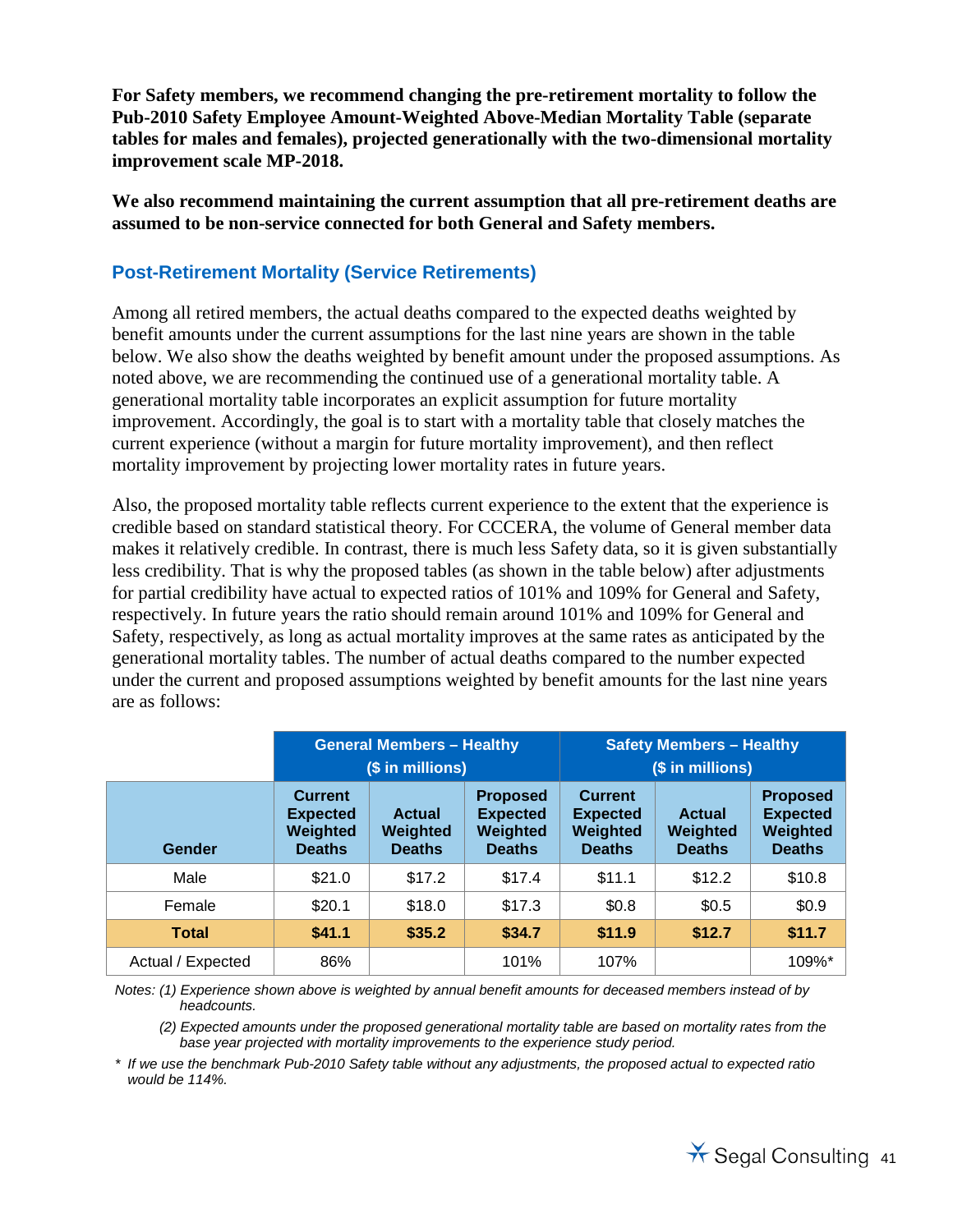**We recommend changing the General post-retirement table to the Pub-2010 General Healthy Retiree Amount-Weighted Above-Median Mortality Table (separate tables for males and females), projected generationally with the two-dimensional mortality improvement scale MP-2018. The recommended mortality tables will have an actual to expected ratio of 101%.**

**We recommend changing the Safety post-retirement table to the Pub-2010 Safety Healthy Retiree Amount-Weighted Above-Median Mortality Table (separate tables for males and females) multiplied by 105% for males and 100% for females, projected generationally with the two-dimensional mortality improvement scale MP-2018. The recommended mortality tables will have an actual to expected ratio of 109%.**

For this transitional year for informational purposes only, we have also provided in the table below the actual and expected deaths computed without weighting these by benefit amounts. This is similar to how actual and expected deaths ratios were developed based on the prior headcount approach.

|                   |                                                    | <b>General Members - Healthy</b> |                                                     |                                                    | <b>Safety Members - Healthy</b> |                                                     |
|-------------------|----------------------------------------------------|----------------------------------|-----------------------------------------------------|----------------------------------------------------|---------------------------------|-----------------------------------------------------|
| Gender            | <b>Current</b><br><b>Expected</b><br><b>Deaths</b> | <b>Actual</b><br><b>Deaths</b>   | <b>Proposed</b><br><b>Expected</b><br><b>Deaths</b> | <b>Current</b><br><b>Expected</b><br><b>Deaths</b> | <b>Actual</b><br><b>Deaths</b>  | <b>Proposed</b><br><b>Expected</b><br><b>Deaths</b> |
| Male              | 473                                                | 439                              | 395                                                 | 139                                                | 161                             | 140                                                 |
| Female            | 770                                                | 767                              | 678                                                 | 15                                                 | 13                              | 17                                                  |
| <b>Total</b>      | 1.243                                              | 1.206                            | 1.073                                               | 154                                                | 174                             | 157                                                 |
| Actual / Expected | 97%                                                |                                  | 112%                                                | 113%                                               |                                 | 111%                                                |

*Notes: (1) Experience shown above is weighted by headcounts for deceased members instead of by annual benefit amounts.*

(2) The proposed expected deaths are based on the recommended Pub-2010 Amount-Weighted Above-*Median Mortality Tables.*

Chart 14 compares the actual to expected deaths on a benefit-weighted basis for General members under the current and proposed assumptions over the past nine years.

Chart 15 compares the actual to expected deaths on a benefit-weighted basis for Safety members under the current and proposed assumptions over the past nine years.

Chart 16 compares the actual to expected number of deaths on a headcount-weighted basis for General members under the current and proposed assumptions over the past nine years, provided for informational purposes only.

Chart 17 compares the actual to expected number of deaths on a headcount-weighted basis for Safety members under the current and proposed assumptions over the past nine years, provided for informational purposes only.

Chart 18 shows the life expectancies (i.e., expected future lifetime) under the current and proposed tables for General members on a benefit-weighted basis. Life expectancies under the current and proposed generational mortality rates are based on age as of 2019. In practice, life expectancies will be assumed to increase based on applying the mortality improvement scale.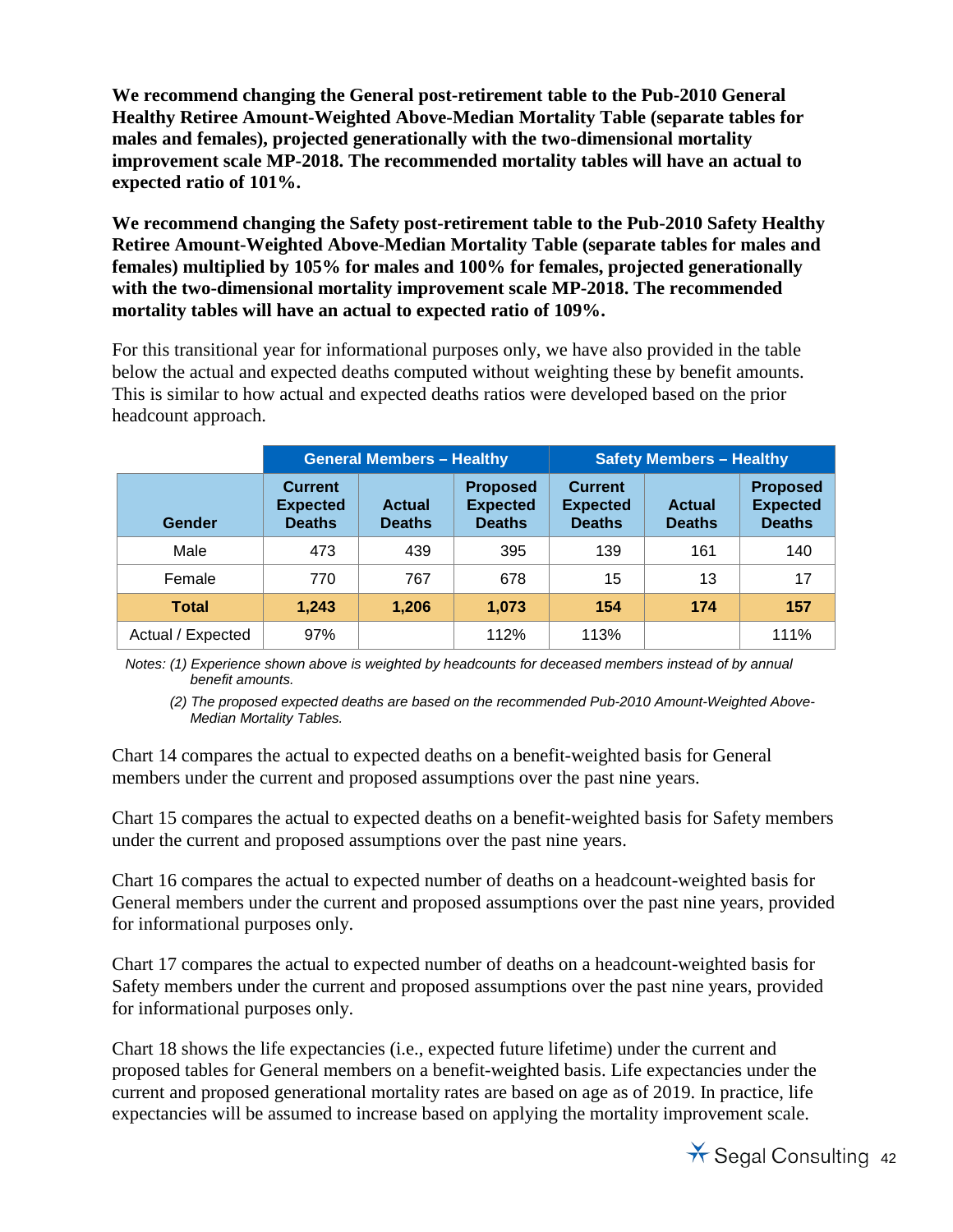Chart 19 shows the life expectancies under the current and proposed tables for Safety members on a benefit-weighted basis. Life expectancies under the current and proposed generational mortality rates are based on age as of 2019. This graph shows that the life expectancies actually decrease under the proposed assumptions.

#### **Beneficiaries Mortality**

In studying the mortality for all General and Safety beneficiaries in our prior experience study, we reviewed the actual deaths compared to the expected deaths and recommended the same mortality tables for healthy General retirees and all beneficiaries. However, Pub-2010 has separate mortality tables for healthy retirees and contingent annuitants.

The Pub-2010 Contingent Survivors Table is developed only based on contingent survivor data after the death of the retirees. This is consistent with the mortality experience that we have available for beneficiaries. The Pub-2010 contingent survivor mortality rates are comparable to CCCERA's actual mortality experience for beneficiaries.

**For all beneficiaries, we recommend changing the mortality assumption to follow the Pub-2010 Contingent Survivor Amount-Weighted Above-Median Mortality Table (separate tables for males and females) multiplied by 105% for males and females, projected generationally with the two-dimensional mortality improvement scale MP-2018.** 

#### **Mortality Table for Member Contributions, Optional Forms of Payment and Reserves**

There are administrative reasons why a generational mortality table is more difficult to implement for determining member contributions for legacy tiers (i.e., non-CalPEPRA), optional forms of payment and reserves. One emerging practice is to approximate the use of a generational mortality table by the use of a static table with projection of the mortality improvement from the measurement year over a period that is close to the duration of the benefit payments for active members. We would recommend the use of this approximation for determining member contributions for employees in the legacy tiers.

For determining contributions for General and Safety legacy members, we recommend the following mortality tables, based on the proposed valuation mortality for each group along with the actual gender distributions:

**For General members, we recommend the Pub-2010 General Healthy Retiree Amount-Weighted Above-Median Mortality Table (separate tables for males and females), projected 30 years (from 2010) with the two-dimensional mortality improvement scale MP-2018, weighted 30% male and 70% female.** 

**For Safety members, we recommend the Pub-2010 Safety Healthy Retiree Amount-Weighted Above-Median Mortality Table (separate tables for males and females) multiplied by 105% for males and 100% for females, projected 30 years (from 2010) with the two-dimensional mortality improvement scale MP-2018, weighted 85% male and 15% female.**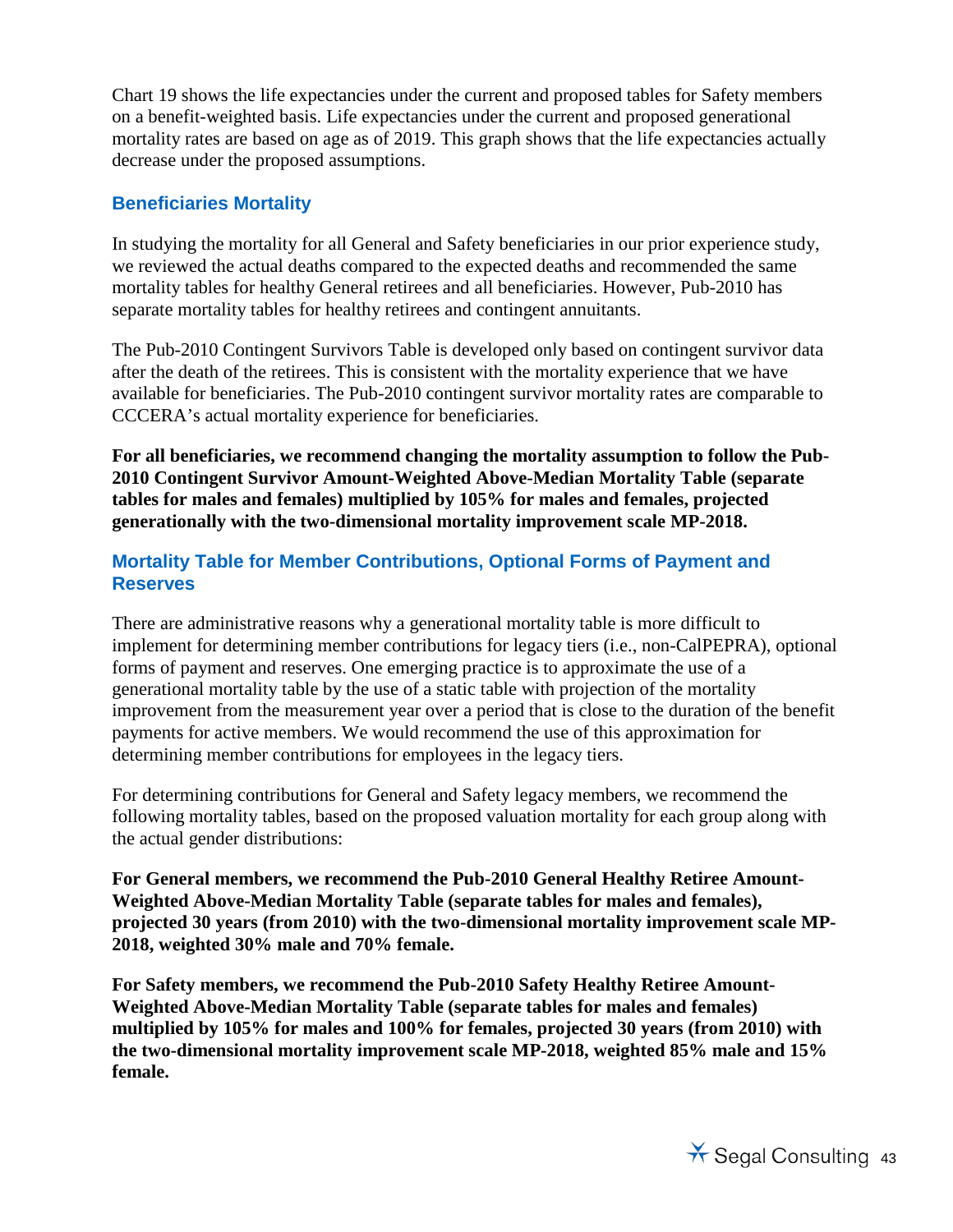For optional forms of payment and reserves, we would apply a similar methodology. However, the projection of the mortality improvement would be from the measurement year over a period that is close to the duration of the benefit payments for active members retiring in the next three years. The recommended tables along with the mortality rates will be provided in a separate letter at a later date, similar to prior years.

**For General and Safety service retirements, we recommend using the corresponding base tables and adjustments described within this section, projected 20 years with the twodimensional mortality improvement scale MP-2018 along with weighting based on actual gender distributions for each group.** 

**For all beneficiaries, we recommend using the corresponding base tables and adjustments described within this section, projected 20 years with the two-dimensional mortality improvement scale MP-2018 along with weighting based on the inverse of the actual gender distributions for each group.**

**For General and Safety disability retirements, we recommend using the corresponding base tables and adjustments described within the following section, projected 20 years with the two-dimensional mortality improvement scale MP-2018 along with weighting based on actual gender distributions for each group.**

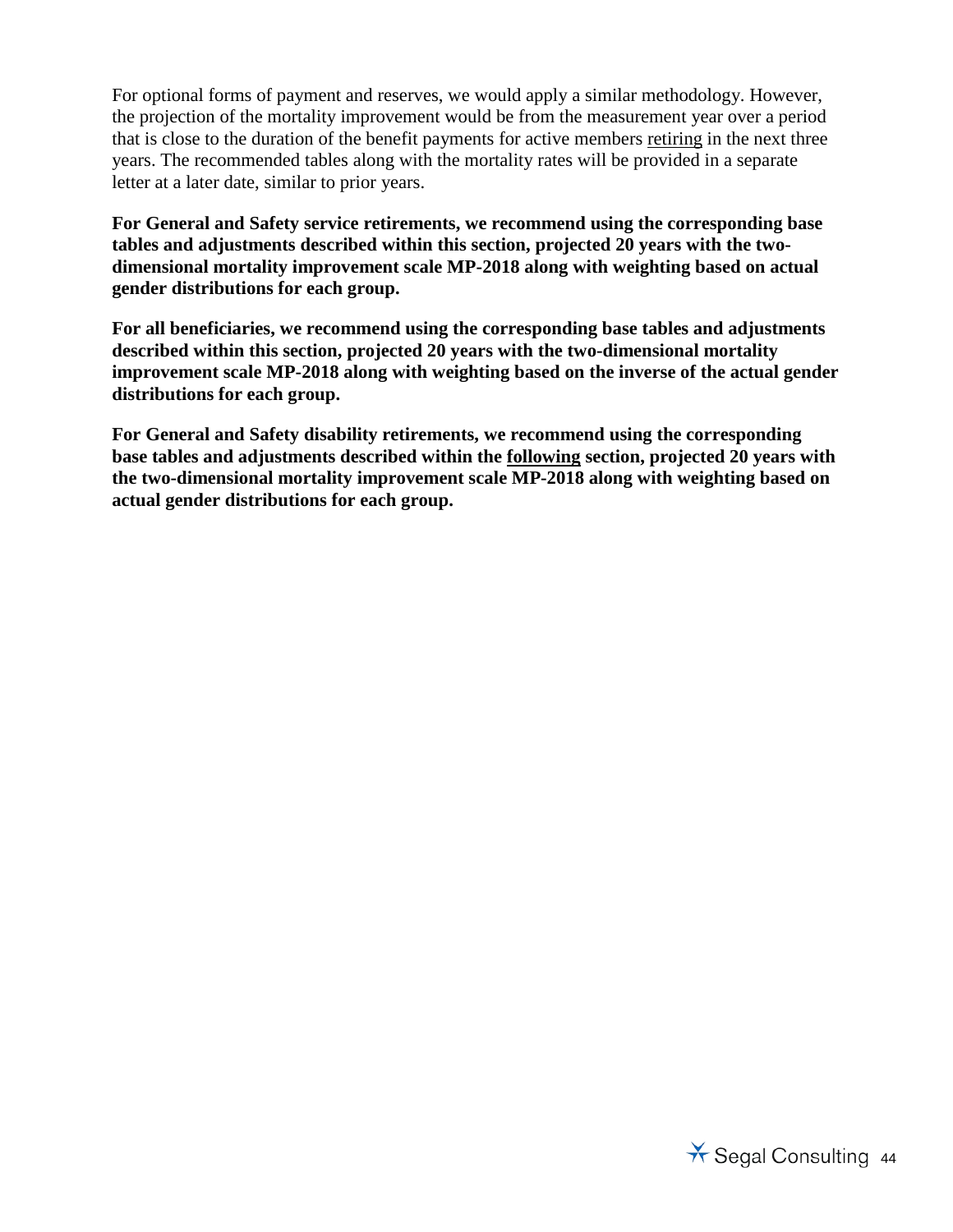## **CHART 14: POST-RETIREMENT BENEFIT-WEIGHTED DEATHS NON-DISABLED GENERAL MEMBERS (IN MILLIONS) (JANUARY 1, 2009 THROUGH DECEMBER 31, 2017)**



## **CHART 15: POST-RETIREMENT BENEFIT-WEIGHTED DEATHS NON-DISABLED SAFETY MEMBERS (IN MILLIONS) (JANUARY 1, 2009 THROUGH DECEMBER 31, 2017)**



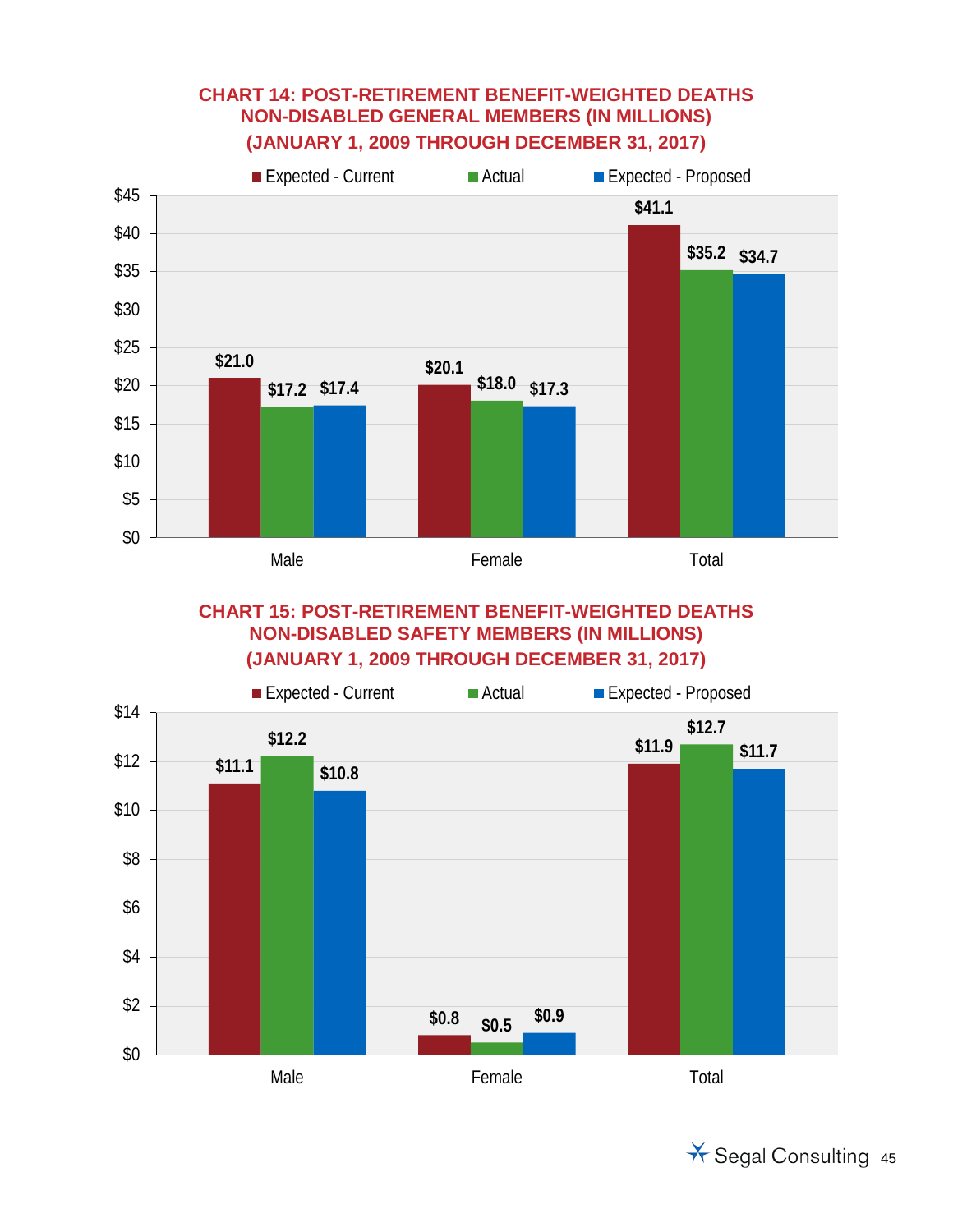

## **CHART 16: POST-RETIREMENT HEADCOUNT-WEIGHTED DEATHS NON-DISABLED GENERAL MEMBERS**

**CHART 17: POST-RETIREMENT HEADCOUNT-WEIGHTED DEATHS NON-DISABLED SAFETY MEMBERS (IN MILLIONS) (JANUARY 1, 2009 THROUGH DECEMBER 31, 2017)**



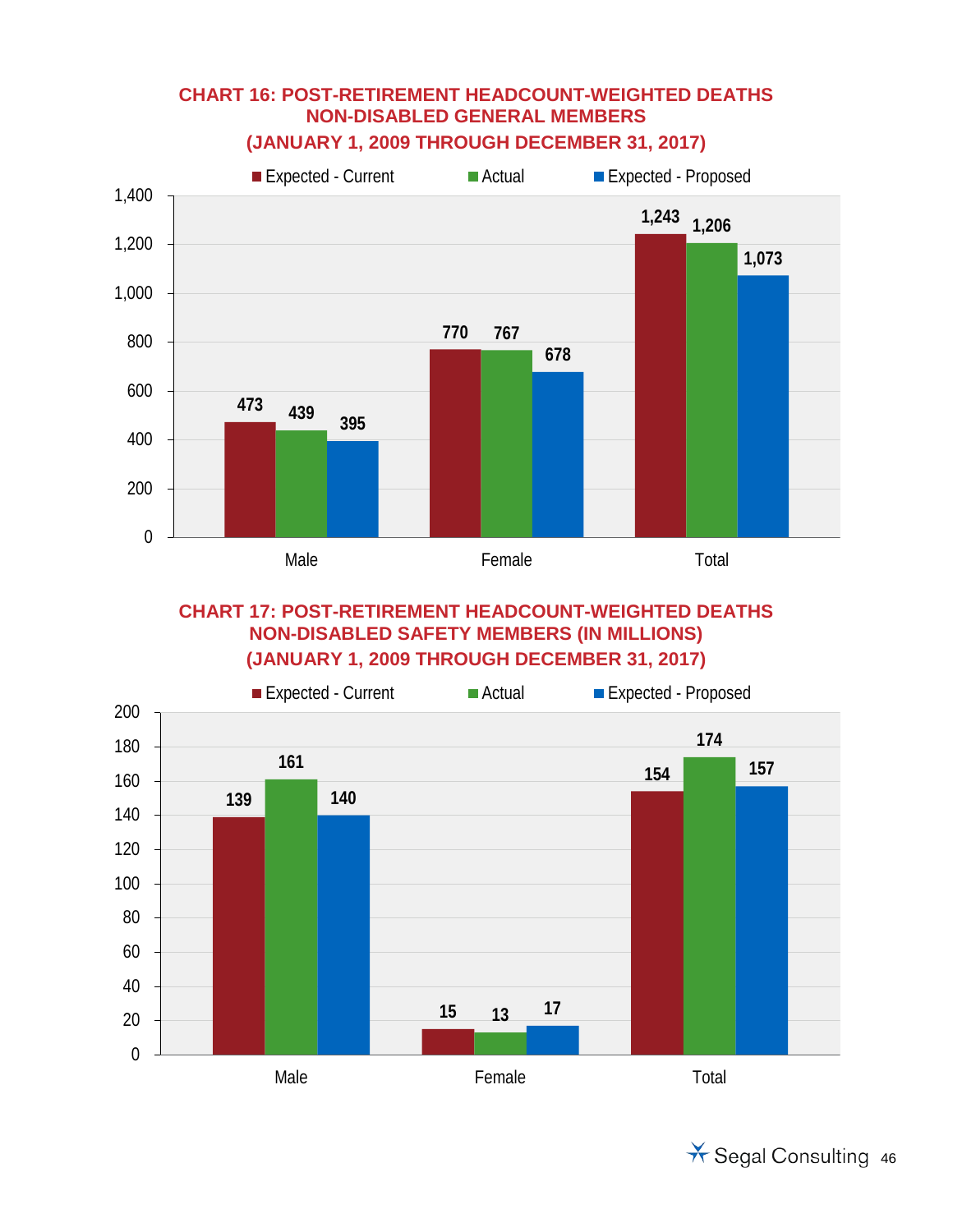#### **CHART 18: BENEFIT-WEIGHTED LIFE EXPECTANCIES NON-DISABLED GENERAL MEMBERS**

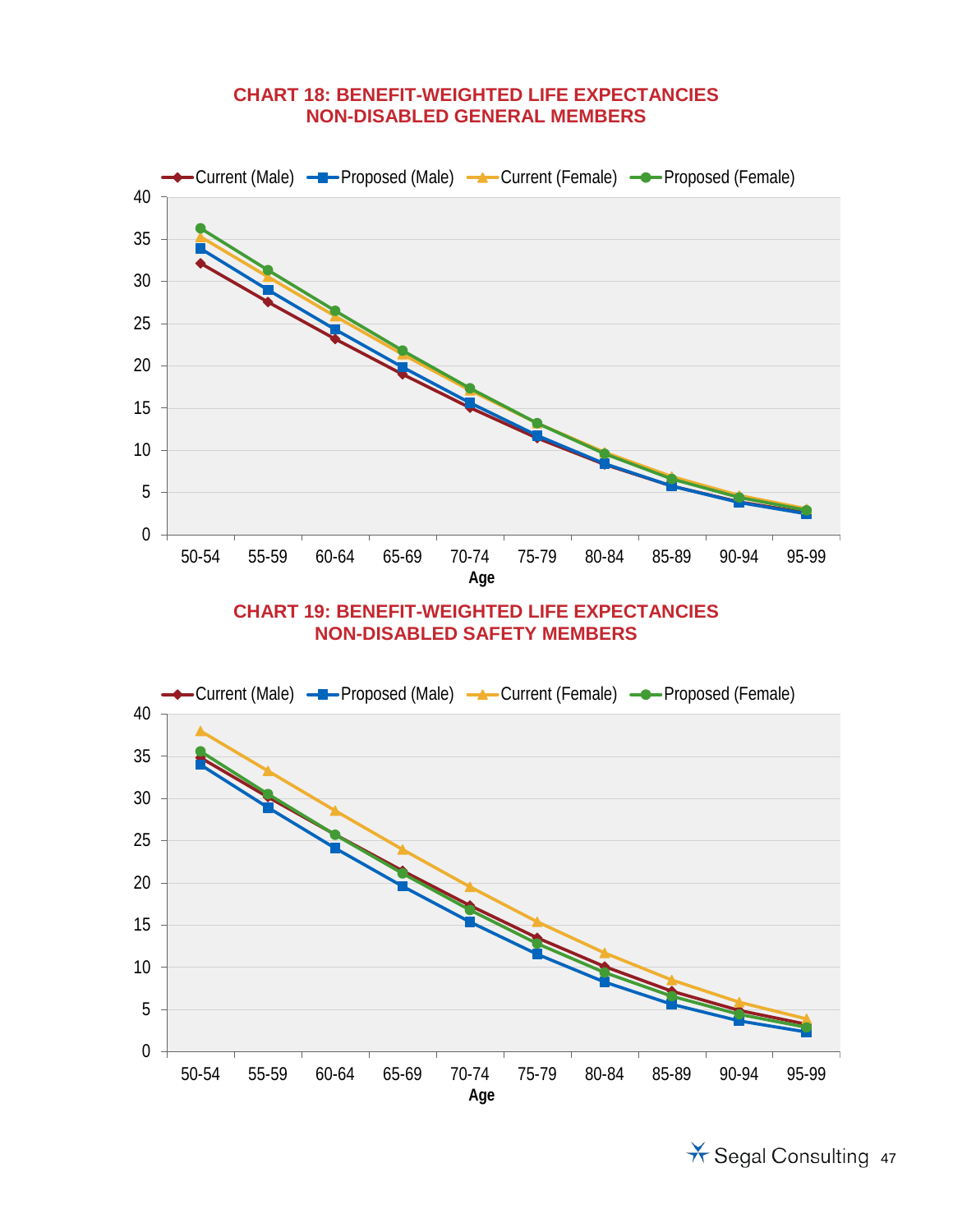## C. Mortality Rates - Disabled

Since mortality rates for disabled members can vary from those of healthy members, a different mortality assumption is often used. For General members, the table currently being used is the Headcount-Weighted RP-2014 Healthy Annuitant Table set forward eight years, projected generationally with the two-dimensional scale MP-2015. For Safety members, the table currently being used is the Headcount-Weighted RP-2014 Healthy Annuitant Table set forward three years, projected generationally with the two-dimensional scale MP-2015.

## **Post-Retirement Mortality (Disability Retirements)**

The number of actual deaths compared to the number expected under the current and proposed assumptions weighted by benefit amounts for the last nine years are as follows:

|                   |                                                                | <b>General Members- Disabled</b><br>(\$ in millions) |                                                                 |                                                                | <b>Safety Members- Disabled</b><br>(\$ in millions) |                                                                 |
|-------------------|----------------------------------------------------------------|------------------------------------------------------|-----------------------------------------------------------------|----------------------------------------------------------------|-----------------------------------------------------|-----------------------------------------------------------------|
| Gender            | <b>Current</b><br><b>Expected</b><br>Weighted<br><b>Deaths</b> | <b>Actual</b><br>Weighted<br><b>Deaths</b>           | <b>Proposed</b><br><b>Expected</b><br>Weighted<br><b>Deaths</b> | <b>Current</b><br><b>Expected</b><br>Weighted<br><b>Deaths</b> | <b>Actual</b><br>Weighted<br><b>Deaths</b>          | <b>Proposed</b><br><b>Expected</b><br>Weighted<br><b>Deaths</b> |
| Male              | \$2.07                                                         | \$2.01                                               | \$1.70                                                          | \$5.35                                                         | \$4.63                                              | \$4.14                                                          |
| Female            | \$2.89                                                         | \$2.50                                               | \$2.45                                                          | \$0.23                                                         | \$0.08                                              | \$0.19                                                          |
| <b>Total</b>      | \$4.96                                                         | \$4.51                                               | \$4.15                                                          | \$5.58                                                         | \$4.71                                              | \$4.33                                                          |
| Actual / Expected | 91%                                                            |                                                      | 109%                                                            | 84%                                                            |                                                     | 109%                                                            |

*Notes: (1) Experience shown above is weighted by annual benefit amounts for deceased members instead of by headcounts.*

*Notes: (2) Expected amounts under the proposed generational mortality table are based on mortality rates from the base year projected with mortality improvements to the experience study period.*

The Pub-2010 family of mortality tables provide separate disabled retiree mortality tables for Non-Safety disabled retirees and Safety disabled retirees.

**Based on the actual experience, we recommend updating the current table for General disabled members to the Pub-2010 Non-Safety Disabled Retiree Amount-Weighted Mortality Table (separate tables for males and females) multiplied by 105% for males and 100% for females, projected generationally with the two-dimensional mortality improvement scale MP-2018. The recommended mortality tables will have an actual to expected ratio of 109%.**

**Furthermore, based on the actual experience, we recommend updating the current table for Safety disabled members to the Pub-2010 Safety Disabled Retiree Amount-Weighted Mortality Table (separate tables for males and females) multiplied by 105% for males and 100% for females, projected generationally with the two-dimensional mortality improvement scale MP-2018. The recommended mortality tables will have an actual to expected ratio of 109%.**

For this transitional year for informational purposes only, we have also provided in the table below the actual and expected deaths computed without weighting these by benefit amounts.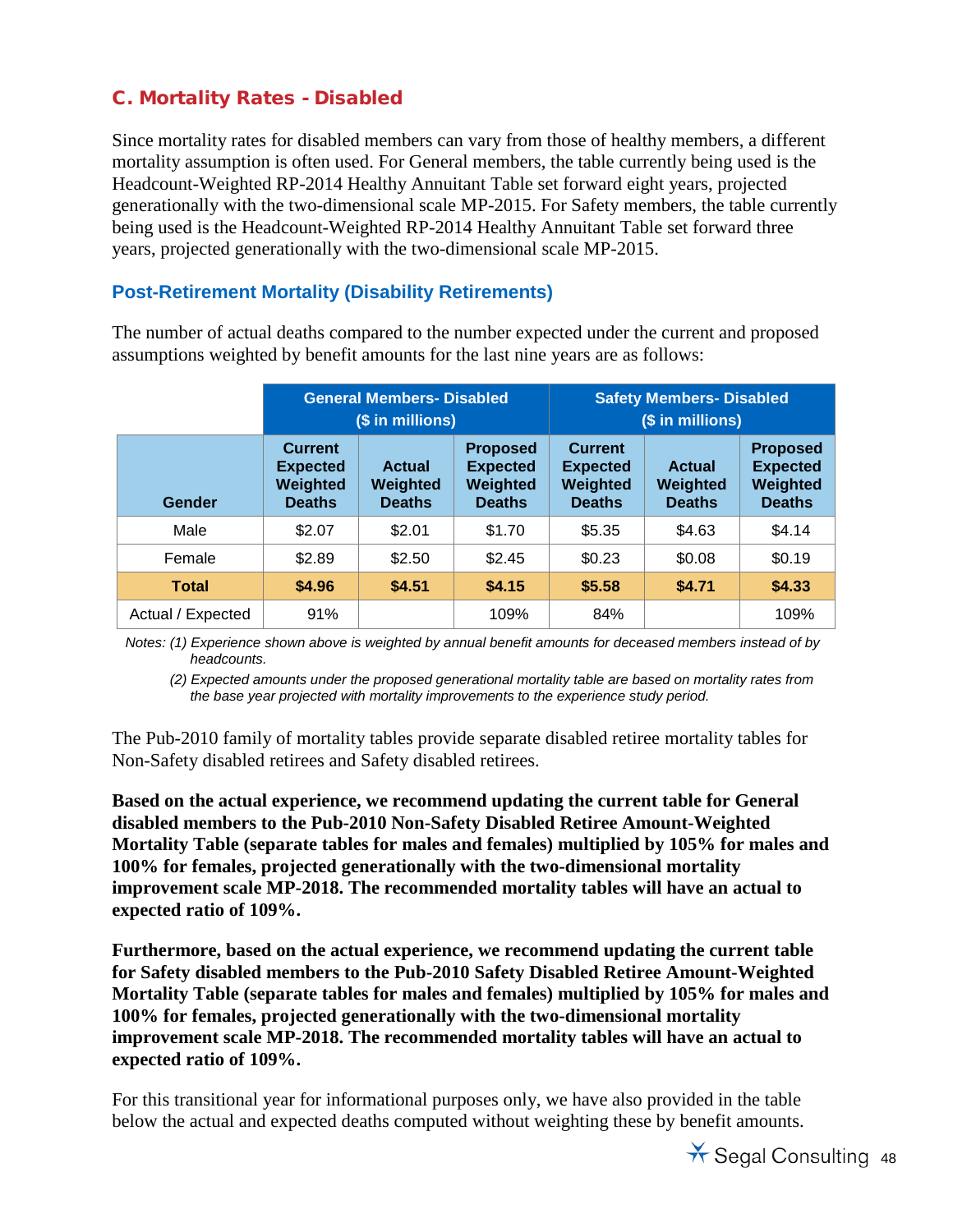This is similar to how actual and expected deaths ratios were developed based on the prior headcount approach.

|                   |                                                    | <b>General Members - Disabled</b> |                                                     |                                                    | <b>Safety Members - Disabled</b> |                                                     |
|-------------------|----------------------------------------------------|-----------------------------------|-----------------------------------------------------|----------------------------------------------------|----------------------------------|-----------------------------------------------------|
| Gender            | <b>Current</b><br><b>Expected</b><br><b>Deaths</b> | <b>Actual</b><br><b>Deaths</b>    | <b>Proposed</b><br><b>Expected</b><br><b>Deaths</b> | <b>Current</b><br><b>Expected</b><br><b>Deaths</b> | <b>Actual</b><br><b>Deaths</b>   | <b>Proposed</b><br><b>Expected</b><br><b>Deaths</b> |
| Male              | 65                                                 | 63                                | 53                                                  | 84                                                 | 78                               | 65                                                  |
| Female            | 108                                                | 102                               | 91                                                  | 5                                                  | $\overline{2}$                   | 4                                                   |
| <b>Total</b>      | 173                                                | 165                               | 144                                                 | 89                                                 | 80                               | 69                                                  |
| Actual / Expected | 95%                                                |                                   | 115%                                                | 90%                                                |                                  | 116%                                                |

*Notes: (1) Experience shown above is weighted by headcounts for deceased members instead of by annual benefit amounts.*

*Notes: (2) The proposed expected deaths are based on the recommended Pub-2010 Amount-Weighted Mortality Tables.*

Chart 20 compares the actual to expected deaths on a benefit-weighted basis for disabled General members under the current and proposed assumptions over the past nine years.

Chart 21 compares the actual to expected deaths on a benefit-weighted basis for disabled Safety members under the current and proposed assumptions over the past nine years.

Chart 22 compares the actual to expected number of deaths on a headcount-weighted basis for disabled General members under the current and proposed assumptions over the past nine years, provided for informational purposes only.

Chart 23 compares the actual to expected number of deaths on a headcount-weighted basis for disabled Safety members under the current and proposed assumptions over the past nine years, provided for informational purposes only.

Chart 24 shows the life expectancies (i.e., expected future lifetime) under the current and proposed tables for disabled General members on a benefit-weighted basis. Life expectancies under the current and proposed generational mortality rates are based on age as of 2019. In practice, life expectancies will be assumed to increase based on applying the mortality improvement scale.

Chart 25 shows the life expectancies under the current and proposed tables for disabled Safety members on a benefit-weighted basis. Life expectancies under the current and proposed generational mortality rates are based on age as of 2019.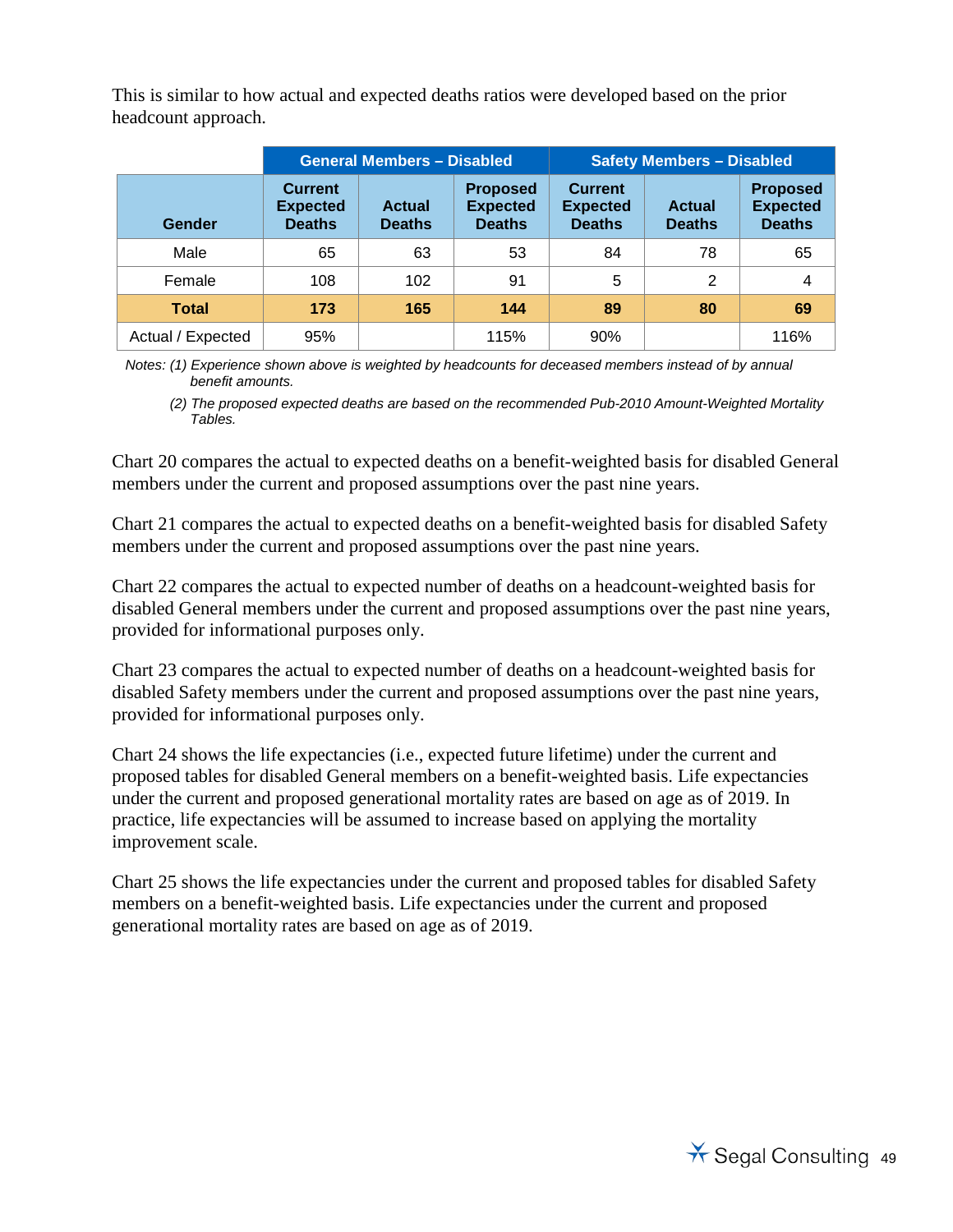## **CHART 20: POST-RETIREMENT BENEFIT-WEIGHTED DEATHS DISABLED GENERAL MEMBERS (IN MILLIONS) (JANUARY 1, 2009 THROUGH DECEMBER 31, 2017)**



## **CHART 21: POST-RETIREMENT BENEFIT-WEIGHTED DEATHS DISABLED SAFETY MEMBERS (IN MILLIONS) (JANUARY 1, 2009 THROUGH DECEMBER 31, 2017)**



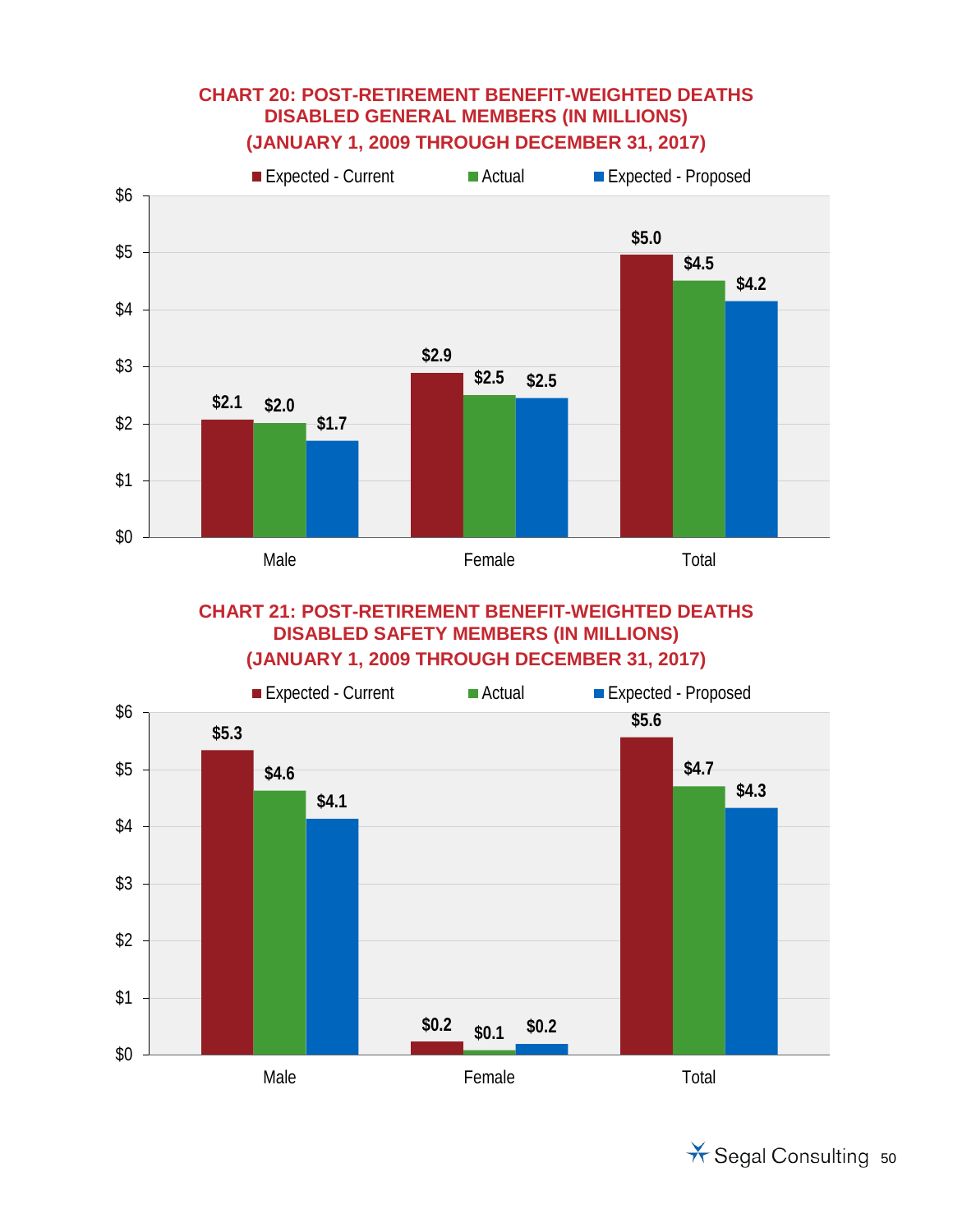## **CHART 22: POST-RETIREMENT HEADCOUNT-WEIGHTED DEATHS DISABLED GENERAL MEMBERS**



## **(JANUARY 1, 2009 THROUGH DECEMBER 31, 2017)**

## **CHART 23: POST-RETIREMENT HEADCOUNT-WEIGHTED DEATHS DISABLED SAFETY MEMBERS**

#### **(JANUARY 1, 2009 THROUGH DECEMBER 31, 2017)**



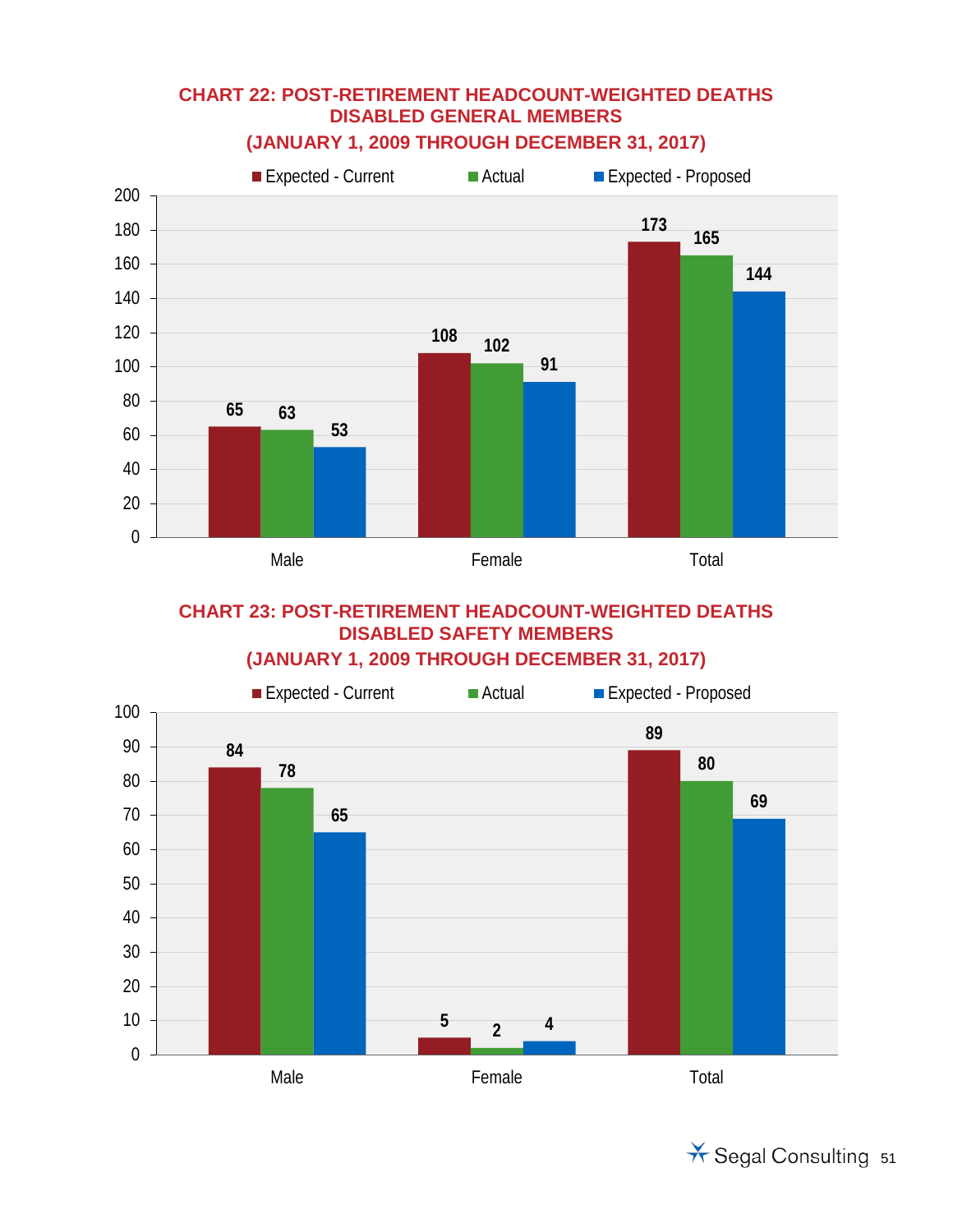#### **CHART 24: BENEFIT-WEIGHTED LIFE EXPECTANCIES DISABLED GENERAL MEMBERS**

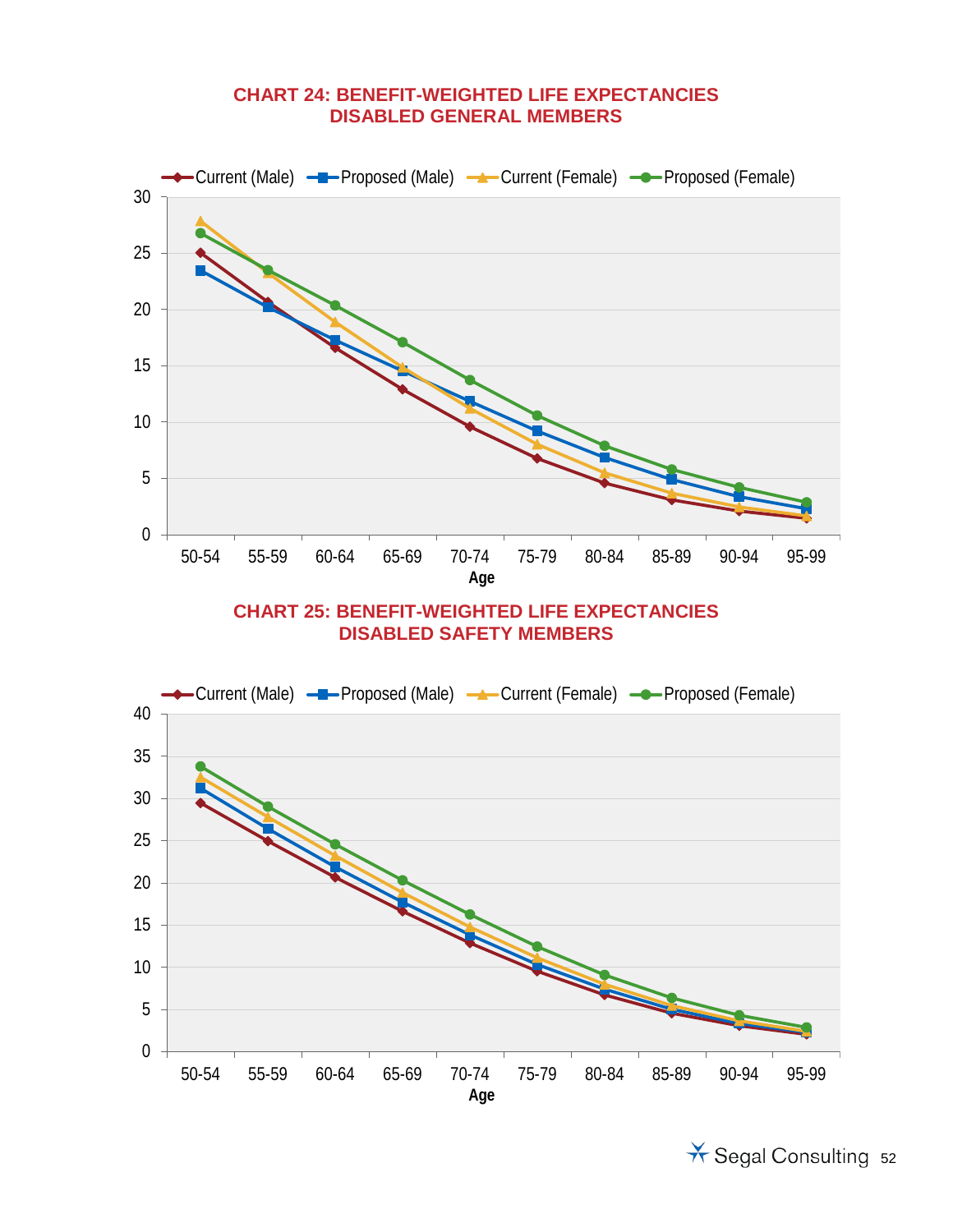## D. Termination Rates

Termination rates include all terminations for reasons other than death, disability, or retirement. Under the current assumptions there is an overall incidence of termination assumed, combined with an assumption that a member will choose between a refund of member contributions and a deferred vested benefit based on which option is more valuable, as measured by its present value at the date of the member's termination.

#### **We recommend maintaining the assumption that a terminating member will elect whichever option has the greater value: a refund of member contributions or a deferred vested benefit.**

Currently, there are separate termination assumptions for General and Safety members and they are a function of years of service. We recommend maintaining this assumption structure. The following table shows the observed termination rates for General and Safety members based on the actual experience over the past three years. We have excluded any members that were eligible for retirement. Also shown are the current rates assumed and the rates we propose:

|                                   | <b>Rates of Termination (%)</b> |                       |                         |                               |                       |                                |  |  |  |
|-----------------------------------|---------------------------------|-----------------------|-------------------------|-------------------------------|-----------------------|--------------------------------|--|--|--|
|                                   |                                 | <b>General</b>        |                         |                               | <b>Safety</b>         |                                |  |  |  |
| <b>Years of</b><br><b>Service</b> | <b>Current</b><br>Rate          | <b>Actual</b><br>Rate | <b>Proposed</b><br>Rate | <b>Current</b><br><b>Rate</b> | <b>Actual</b><br>Rate | <b>Proposed</b><br><b>Rate</b> |  |  |  |
| Less than 1                       | 13.50                           | 16.15                 | 14.00                   | 13.00                         | 7.90                  | 12.50                          |  |  |  |
| $1 - 2$                           | 9.25                            | 9.52                  | 9.50                    | 8.00                          | 13.82                 | 10.00                          |  |  |  |
| $2 - 3$                           | 9.00                            | 9.89                  | 9.25                    | 7.00                          | 8.77                  | 8.25                           |  |  |  |
| $3 - 4$                           | 6.00                            | 7.43                  | 6.50                    | 5.50                          | 5.65                  | 5.75                           |  |  |  |
| $4 - 5$                           | 4.50                            | 7.31                  | 5.25                    | 3.75                          | 7.19                  | 5.00                           |  |  |  |
| $5 - 6$                           | 4.25                            | 6.27                  | 5.00                    | 3.25                          | 6.54                  | 4.25                           |  |  |  |
| $6 - 7$                           | 3.75                            | 6.08                  | 4.50                    | 3.00                          | 3.10                  | 3.50                           |  |  |  |
| $7 - 8$                           | 3.50                            | 5.22                  | 4.25                    | 2.75                          | 5.61                  | 3.25                           |  |  |  |
| $8 - 9$                           | 3.25                            | 4.30                  | 3.75                    | 2.50                          | 4.33                  | 3.00                           |  |  |  |
| $9 - 10$                          | 3.00                            | 4.42                  | 3.50                    | 2.25                          | 1.06                  | 2.50                           |  |  |  |
| $10 - 11$                         | 2.75                            | 3.47                  | 3.25                    | 2.00                          | 2.76                  | 2.25                           |  |  |  |
| $11 - 12$                         | 2.50                            | 6.00                  | 3.00                    | 1.90                          | 3.33                  | 2.10                           |  |  |  |
| $12 - 13$                         | 2.40                            | 3.90                  | 2.75                    | 1.80                          | 2.52                  | 2.00                           |  |  |  |
| $13 - 14$                         | 2.30                            | 2.54                  | 2.50                    | 1.70                          | 4.30                  | 1.90                           |  |  |  |
| $14 - 15$                         | 2.20                            | 4.30                  | 2.50                    | 1.60                          | 1.53                  | 1.80                           |  |  |  |
| $15 - 16$                         | 2.10                            | 2.57                  | 2.25                    | 1.50                          | 1.14                  | 1.70                           |  |  |  |
| $16 - 17$                         | 2.00                            | 3.81                  | 2.25                    | 1.40                          | 2.67                  | 1.60                           |  |  |  |
| $17 - 18$                         | 2.00                            | 2.58                  | 2.00                    | 1.30                          | 1.65                  | 1.50                           |  |  |  |
| $18 - 19$                         | 2.00                            | 3.85                  | 2.00                    | 1.20                          | 0.00                  | 1.25                           |  |  |  |
| $19 - 20$                         | 1.75                            | 3.23                  | 1.75                    | 1.10                          | 1.49                  | 1.00                           |  |  |  |
| 20 & Over                         | 1.50                            | 1.07                  | 1.25                    | 1.00                          | 0.00                  | 0.75                           |  |  |  |

## **Rates of Termination**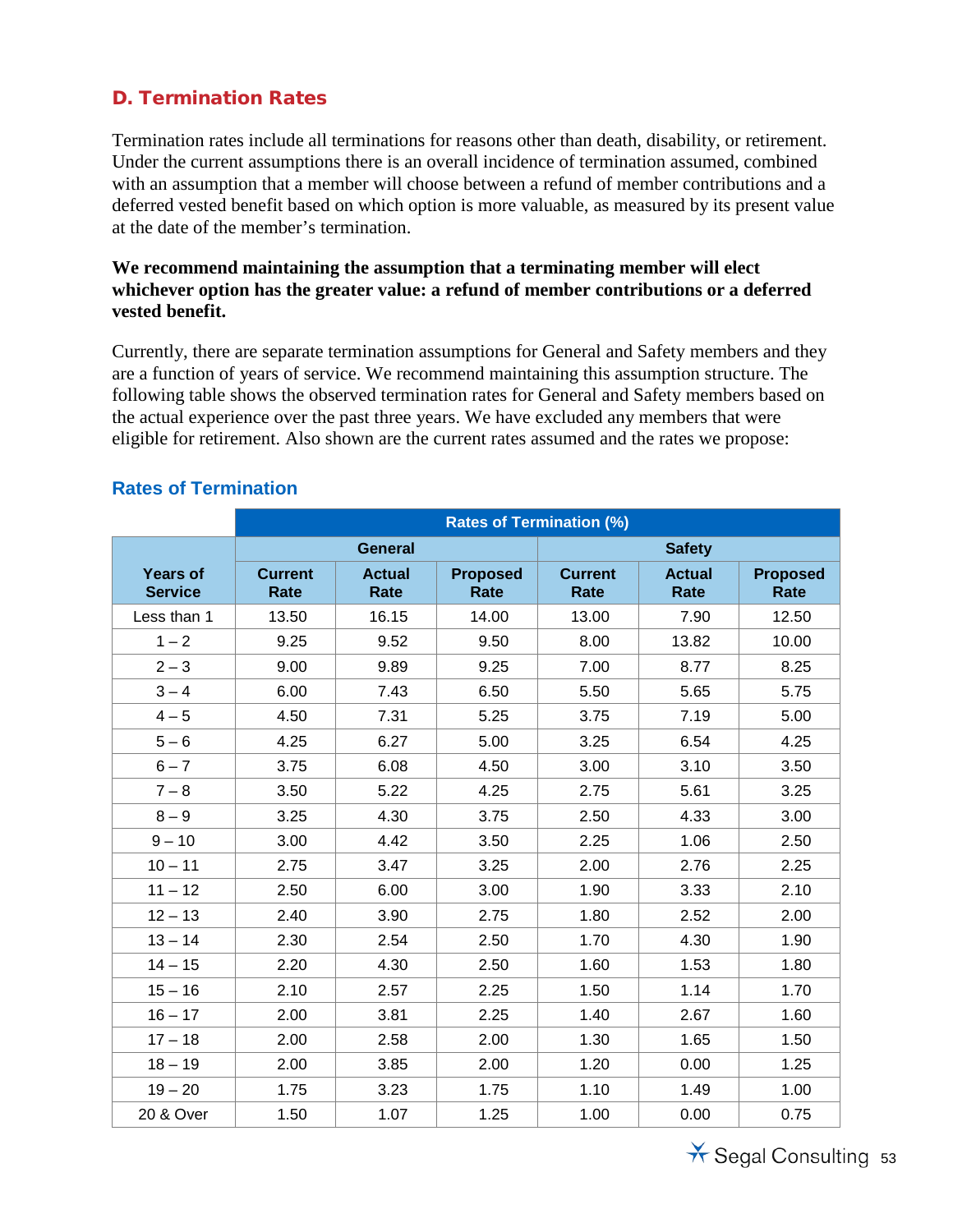It is important to note that not every service category has enough exposures and/or decrements such that the results in that category are statistically credible. This is mainly the case for those members with twenty or more years of service since most members with that much service are eligible to retire and were excluded from the experience as mentioned above.

#### **As shown above, we are recommending overall increases in the termination rates for both General and Safety members.**

The actual number of terminations over the three-year period was higher than what was assumed. We also examined the prior three-year experience period and we believe that the combined average result of the two three-year experience periods provides a reasonable representation of expected future terminations over the long-term.

Chart 26 compares the actual to expected number of terminations over the past three years for the current and proposed assumptions for General members.

Chart 27 compares the actual experience over the past three years with the current and proposed rates of termination for General members. The chart also shows the actual experience based on an average of both the current and previous three-year experience periods.

Chart 28 compares the actual to expected number of terminations over the past three years for the current and proposed assumptions for Safety members.

Chart 29 compares the actual experience over the past three years with the current and proposed rates of termination for Safety members. The chart also shows the actual experience based on an average of both the current and previous three-year experience periods.

Currently, termination rates are not applied for members assumed to retire, that is, we assume that members eligible to retire at termination will retire in accordance with the retirement rate assumptions rather than terminate and defer their benefit. The actual termination experience over the three-year period shows that there are some terminations occurring for members eligible to retire.

**We recommend maintaining the assumption that members who are assumed to retire will elect to receive their retirement benefit in lieu of a deferred vested benefit.**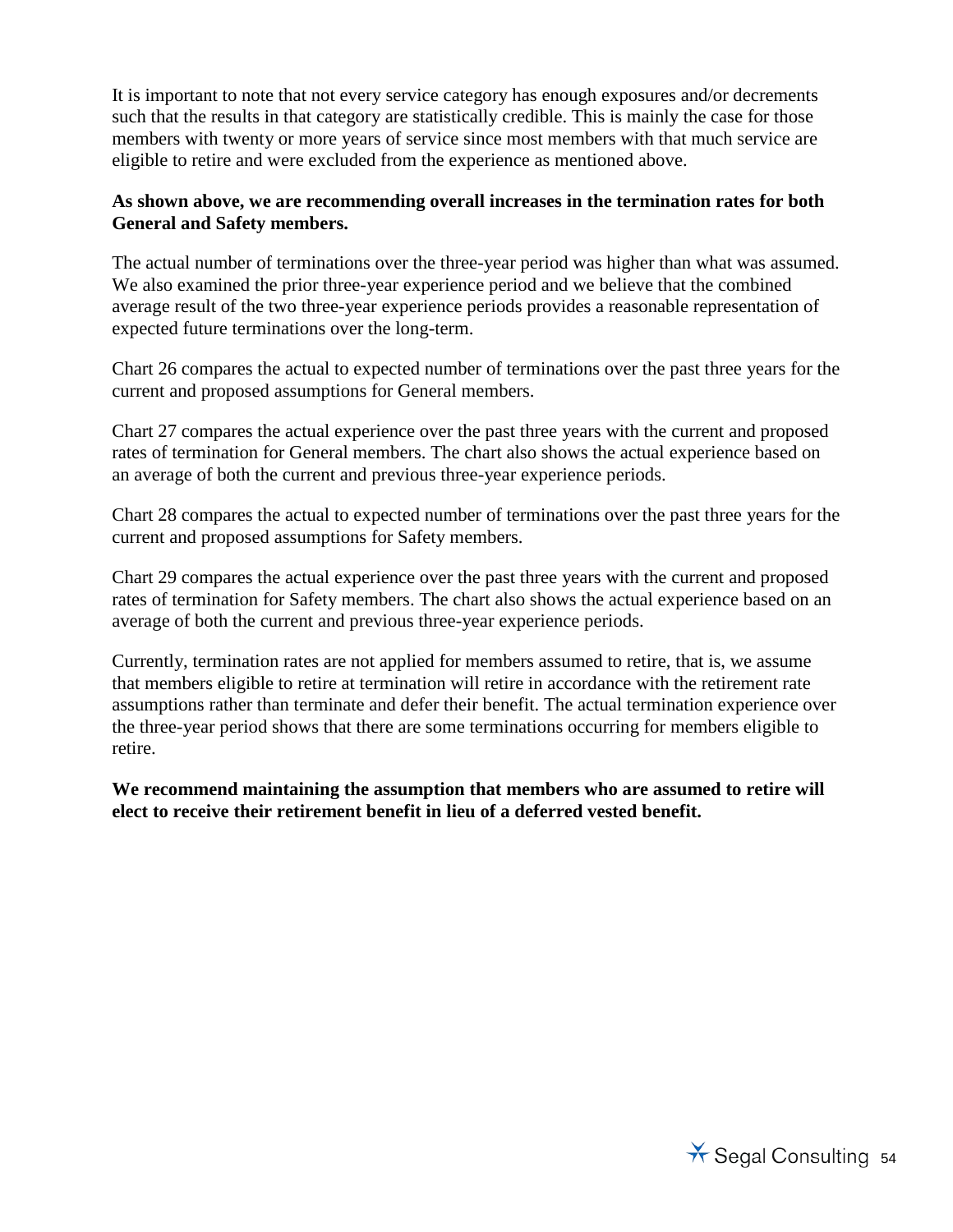#### **CHART 26: ACTUAL NUMBER OF TERMINATIONS COMPARED TO EXPECTED – GENERAL MEMBERS**



#### **CHART 27: TERMINATION RATES – GENERAL MEMBERS**

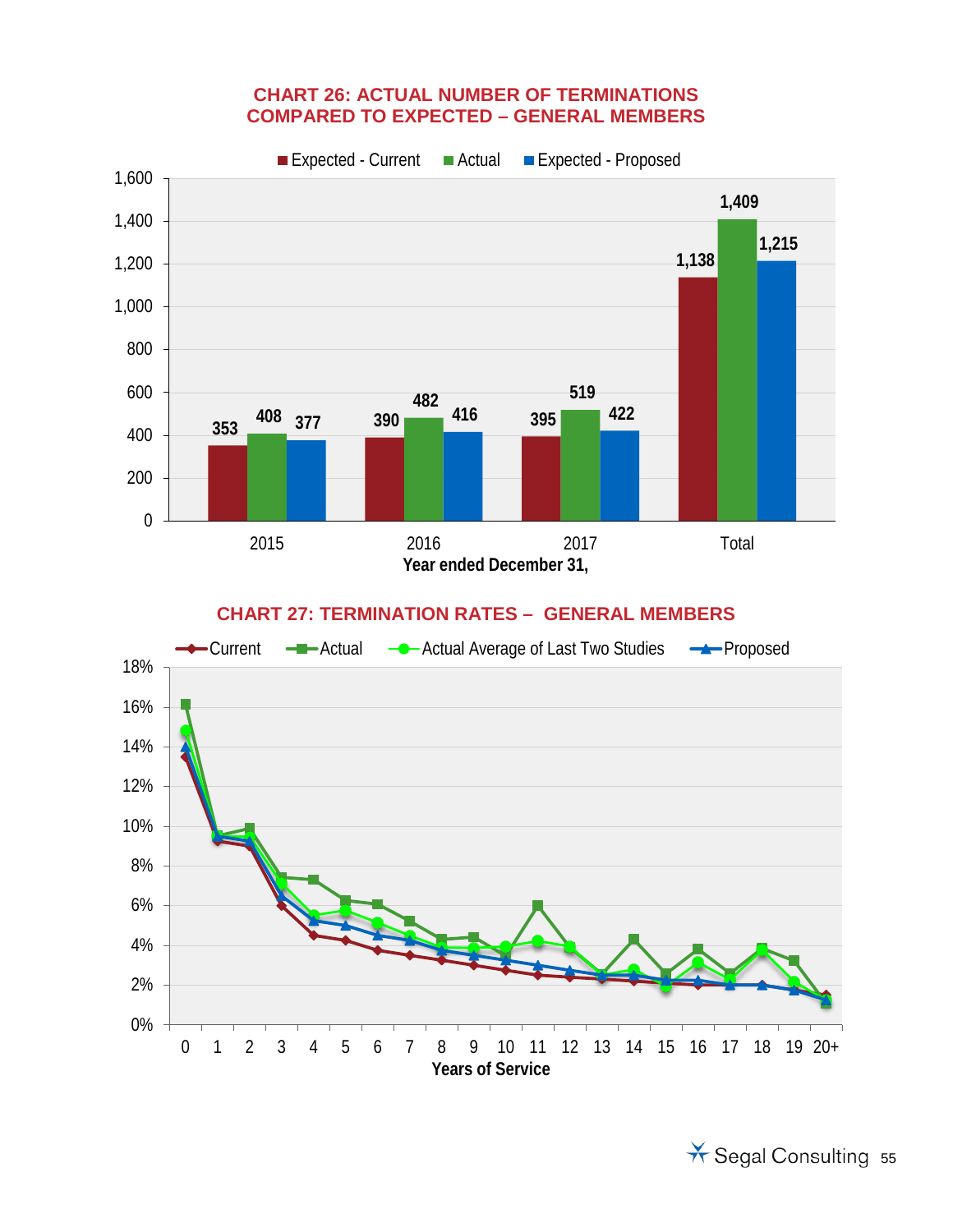#### **CHART 28: ACTUAL NUMBER OF TERMINATIONS COMPARED TO EXPECTED – SAFETY MEMBERS**



#### **CHART 29: TERMINATION RATES – SAFETY MEMBERS**

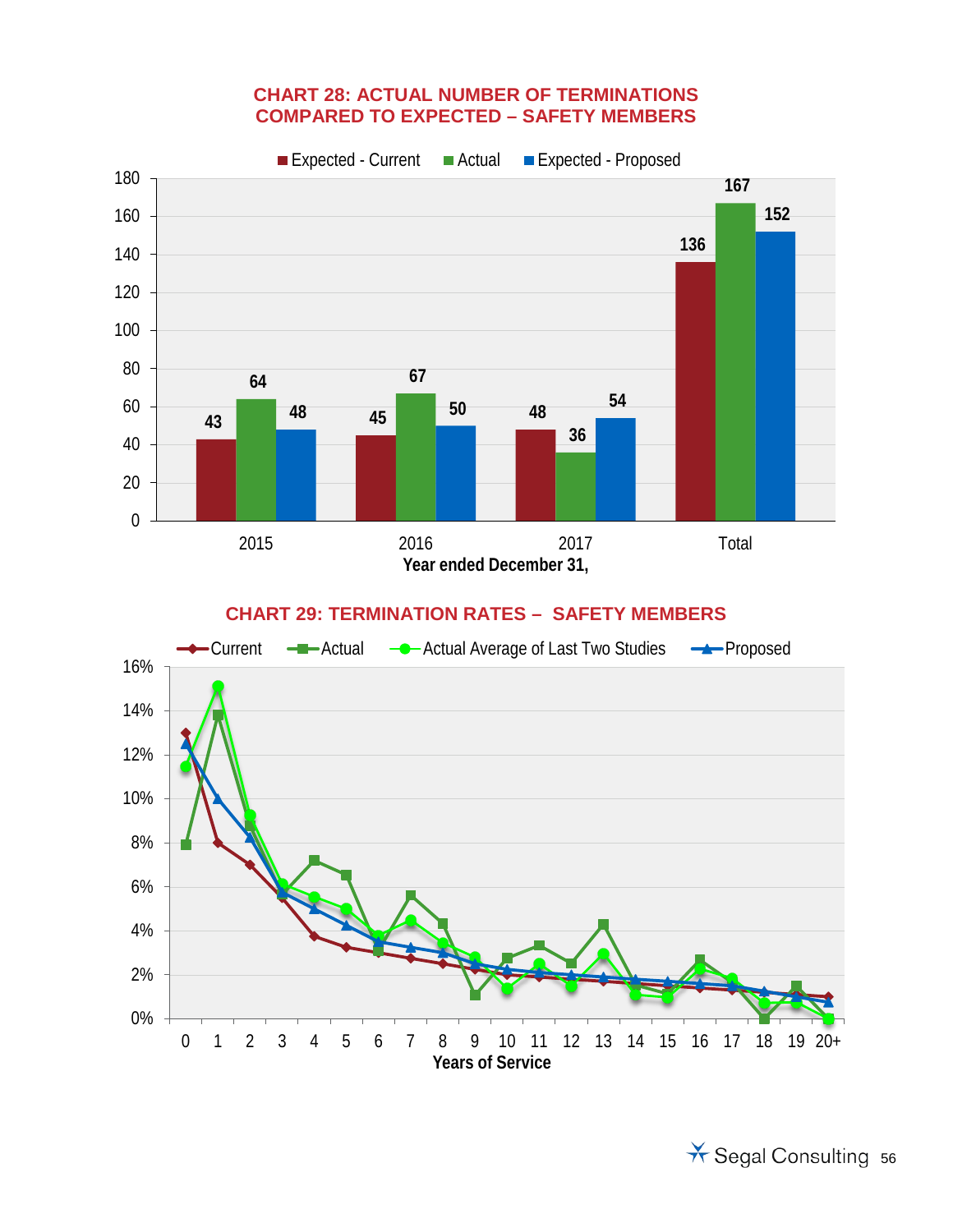## E. Disability Incidence Rates

When a member becomes disabled, he or she may be entitled to at least a 50% of pay pension (service connected disability), or a pension that depends upon the member's years of service (non-service connected disability).

The following table shows the observed combined service and non-service disability incidence rates based on the actual experience over the past three years. Also shown are the current rates assumed and the rates we propose:

|           | <b>Disability Incidence Rate (%)*</b> |                                  |                         |                                  |                       |                         |  |  |
|-----------|---------------------------------------|----------------------------------|-------------------------|----------------------------------|-----------------------|-------------------------|--|--|
|           |                                       | <b>General Tier 1 and Tier 4</b> |                         | <b>General Tier 3 and Tier 5</b> |                       |                         |  |  |
| Age       | <b>Current</b><br>Rate                | <b>Actual</b><br>Rate            | <b>Proposed</b><br>Rate | <b>Current</b><br>Rate           | <b>Actual</b><br>Rate | <b>Proposed</b><br>Rate |  |  |
| $20 - 24$ | 0.01                                  | 0.00                             | 0.01                    | 0.01                             | 0.00                  | 0.01                    |  |  |
| $25 - 29$ | 0.02                                  | 0.00                             | 0.02                    | 0.02                             | 0.00                  | 0.02                    |  |  |
| $30 - 34$ | 0.05                                  | 0.00                             | 0.05                    | 0.04                             | 0.00                  | 0.04                    |  |  |
| $35 - 39$ | 0.10                                  | 0.00                             | 0.10                    | 0.06                             | 0.04                  | 0.06                    |  |  |
| $40 - 44$ | 0.30                                  | 0.00                             | 0.30                    | 0.10                             | 0.11                  | 0.10                    |  |  |
| $45 - 49$ | 0.40                                  | 1.34                             | 0.40                    | 0.15                             | 0.09                  | 0.12                    |  |  |
| $50 - 54$ | 0.60                                  | 0.00                             | 0.60                    | 0.16                             | 0.03                  | 0.14                    |  |  |
| $55 - 59$ | 0.60                                  | 0.00                             | 0.60                    | 0.22                             | 0.17                  | 0.18                    |  |  |
| $60 - 64$ | 0.60                                  | 0.51                             | 0.60                    | 0.32                             | 0.14                  | 0.25                    |  |  |
| $65 - 69$ | 0.60                                  | 1.67                             | 0.60                    | 0.32                             | 0.00                  | 0.25                    |  |  |
| $70 - 74$ | 0.60                                  | 8.33                             | 0.60                    | 0.32                             | 0.00                  | 0.25                    |  |  |

#### **Disability Incidence – General**

\* Total rates for service and non-service connected disabilities

**As shown above, we are recommending maintaining the disability incidence rates for General Tier 1 and Tier 4 members. We are also recommending overall decreases in the disability incidence rates for General Tier 3 and 5 members.**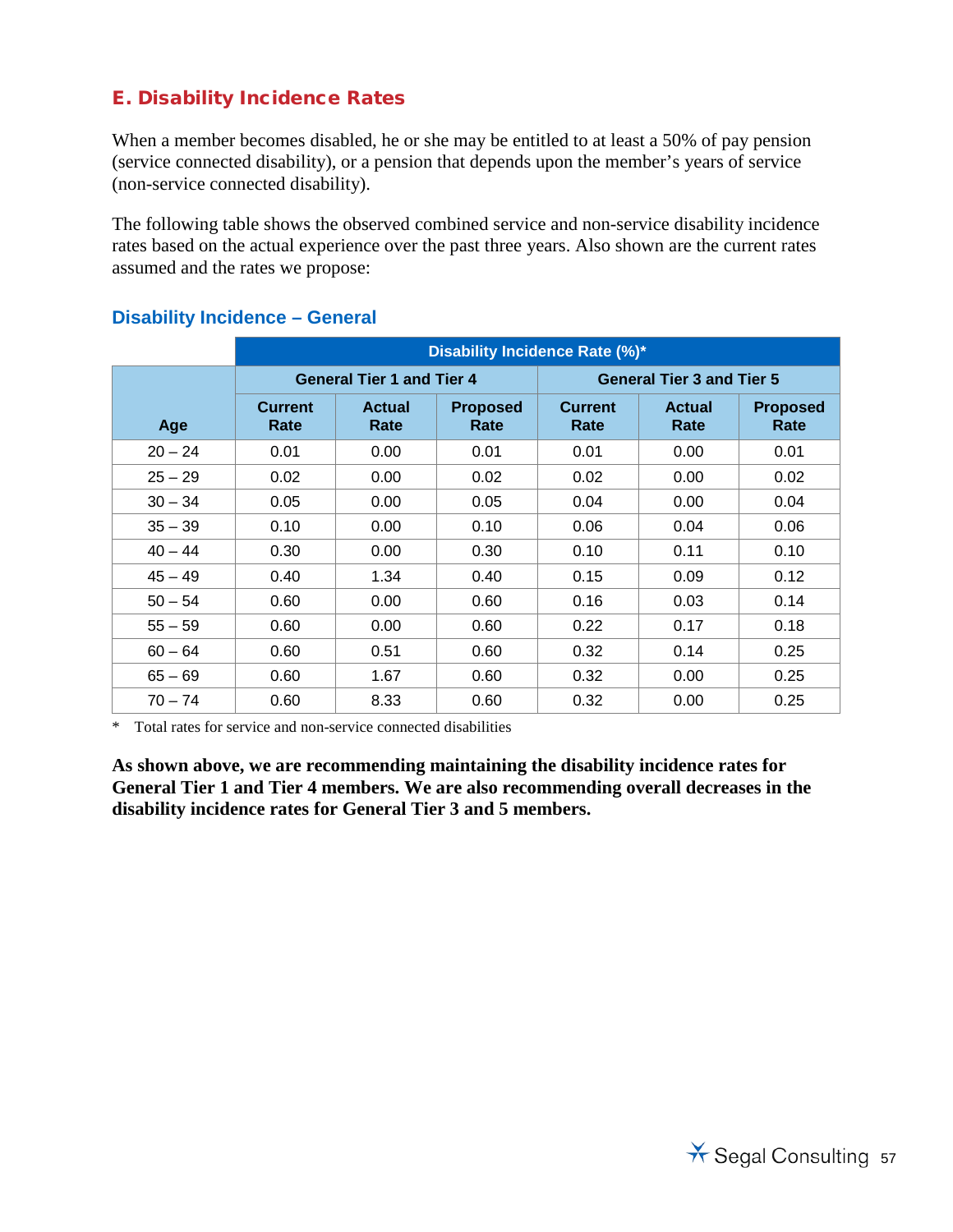## **Disability Incidence – Safety**

|           | Disability Incidence Rate (%)* |                       |                         |  |  |  |  |
|-----------|--------------------------------|-----------------------|-------------------------|--|--|--|--|
|           | <b>Safety</b>                  |                       |                         |  |  |  |  |
| Age       | <b>Current</b><br>Rate         | <b>Actual</b><br>Rate | <b>Proposed</b><br>Rate |  |  |  |  |
| $20 - 24$ | 0.10                           | 0.00                  | 0.10                    |  |  |  |  |
| $25 - 29$ | 0.30                           | 0.00                  | 0.20                    |  |  |  |  |
| $30 - 34$ | 0.50                           | 0.15                  | 0.40                    |  |  |  |  |
| $35 - 39$ | 0.60                           | 0.29                  | 0.50                    |  |  |  |  |
| $40 - 44$ | 0.70                           | 0.63                  | 0.60                    |  |  |  |  |
| $45 - 49$ | 1.20                           | 0.55                  | 1.10                    |  |  |  |  |
| $50 - 54$ | 4.00                           | 3.18                  | 3.50                    |  |  |  |  |
| $55 - 59$ | 5.00                           | 1.76                  | 4.00                    |  |  |  |  |
| $60 - 64$ | 5.00                           | 1.35                  | 4.50                    |  |  |  |  |
| $65 - 69$ | 5.00                           | 0.00                  | 4.50                    |  |  |  |  |

\* Total rates for service and non-service connected disabilities

#### **As shown above, we are recommending overall decreases in the disability incidence rates for Safety members.**

The actual disability incidence experience during the current three-year period was lower than expected. The recommended disability incidence rates were reduced to reflect some of that experience. We will continue to monitor this experience in future experience studies and make further reductions as necessary.

The observed percentage of members over the past three-year period that received a service connected disability is shown in the table below. Also shown are the current percentage assumed and the percentage we propose.

| <b>Percentage of Members Receiving a Service Connected Disability</b>                      |     |     |      |  |  |  |  |
|--------------------------------------------------------------------------------------------|-----|-----|------|--|--|--|--|
| General<br>General<br>Tier 3 and<br><b>Tier 1 and</b><br>Tier 4<br>Tier 5<br><b>Safety</b> |     |     |      |  |  |  |  |
| <b>Percent Receiving Service Connect Disabilities</b>                                      | 57% | 31% | 94%  |  |  |  |  |
| <b>Current Assumption</b>                                                                  | 65% | 30% | 100% |  |  |  |  |
| <b>Proposed Assumption</b><br>60%<br>30%<br>100%                                           |     |     |      |  |  |  |  |

**As shown above, we recommend decreasing the assumption from 65% to 60% of General Tier 1 and Tier 4 disabled members will receive a service connected disability. The remaining 40% of General disabled members will be assumed to receive a non-service connected disability.** 

**We also recommend maintaining the assumption that 30% of General Tier 3 and Tier 5 members and 100% of Safety members will receive a service connected disability. The**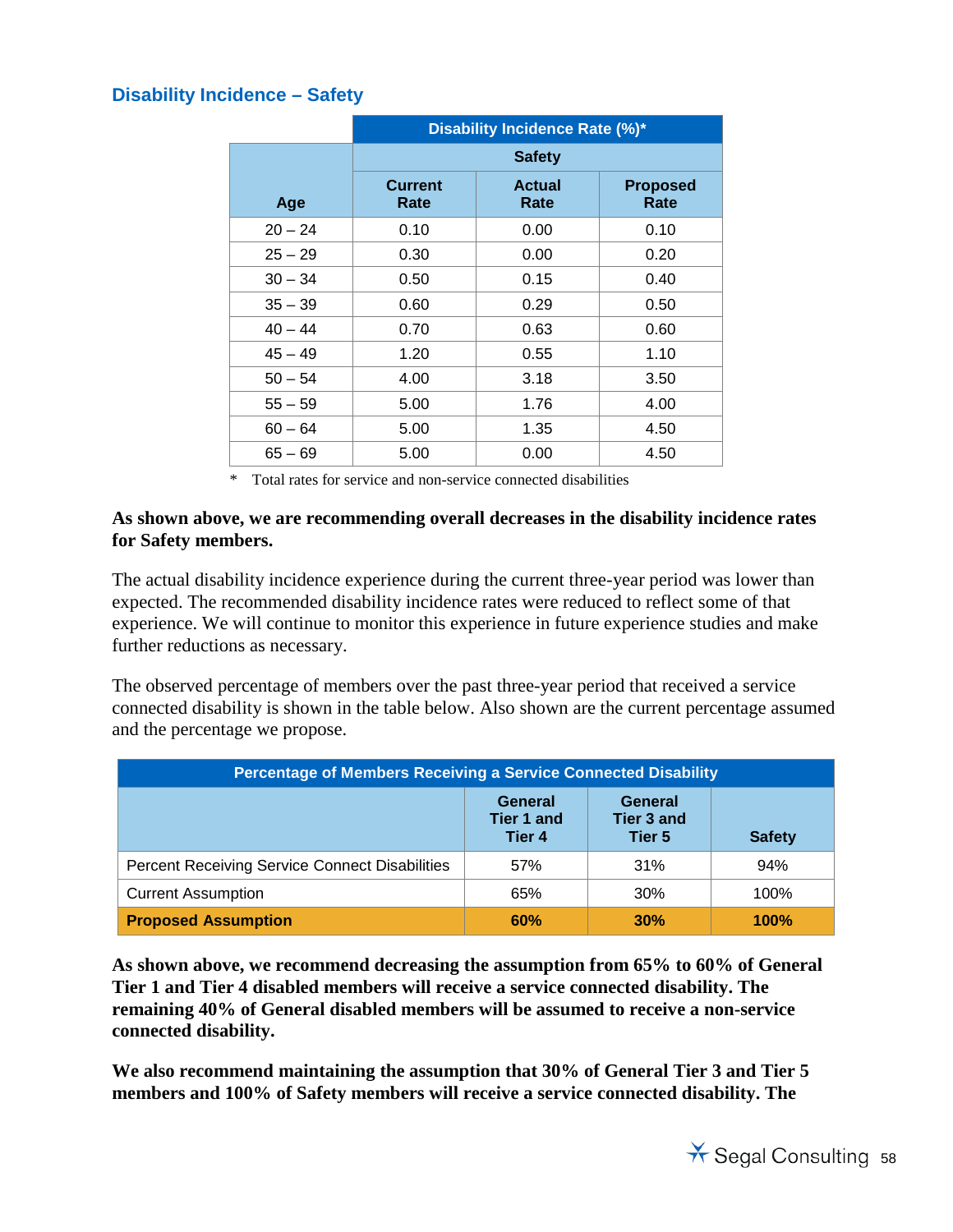#### **remaining 70% of General Tier 3 and Tier 5 members will be assumed to receive a nonservice connected disability.**

Chart 30 compares the actual to expected number of disabilities over the past three years for the current and proposed assumptions for General Tier 1 and Tier 4 members.

Chart 31 compares the actual experience over the past three years with the current and proposed rates of disability incidence for General Tier 1 and Tier 4 members.

Chart 32 compares the actual to expected number of disabilities over the past three years for the current and proposed assumptions for General Tier 3 and Tier 5 members.

Chart 33 compares the actual experience over the past three years with the current and proposed rates of disability incidence for General Tier 3 and Tier 5 members.

Chart 34 compares the actual to expected number of disabilities over the past three years for the current and proposed assumptions for Safety members.

Chart 35 compares the actual experience over the past three years with the current and proposed rates of disability incidence for Safety members.

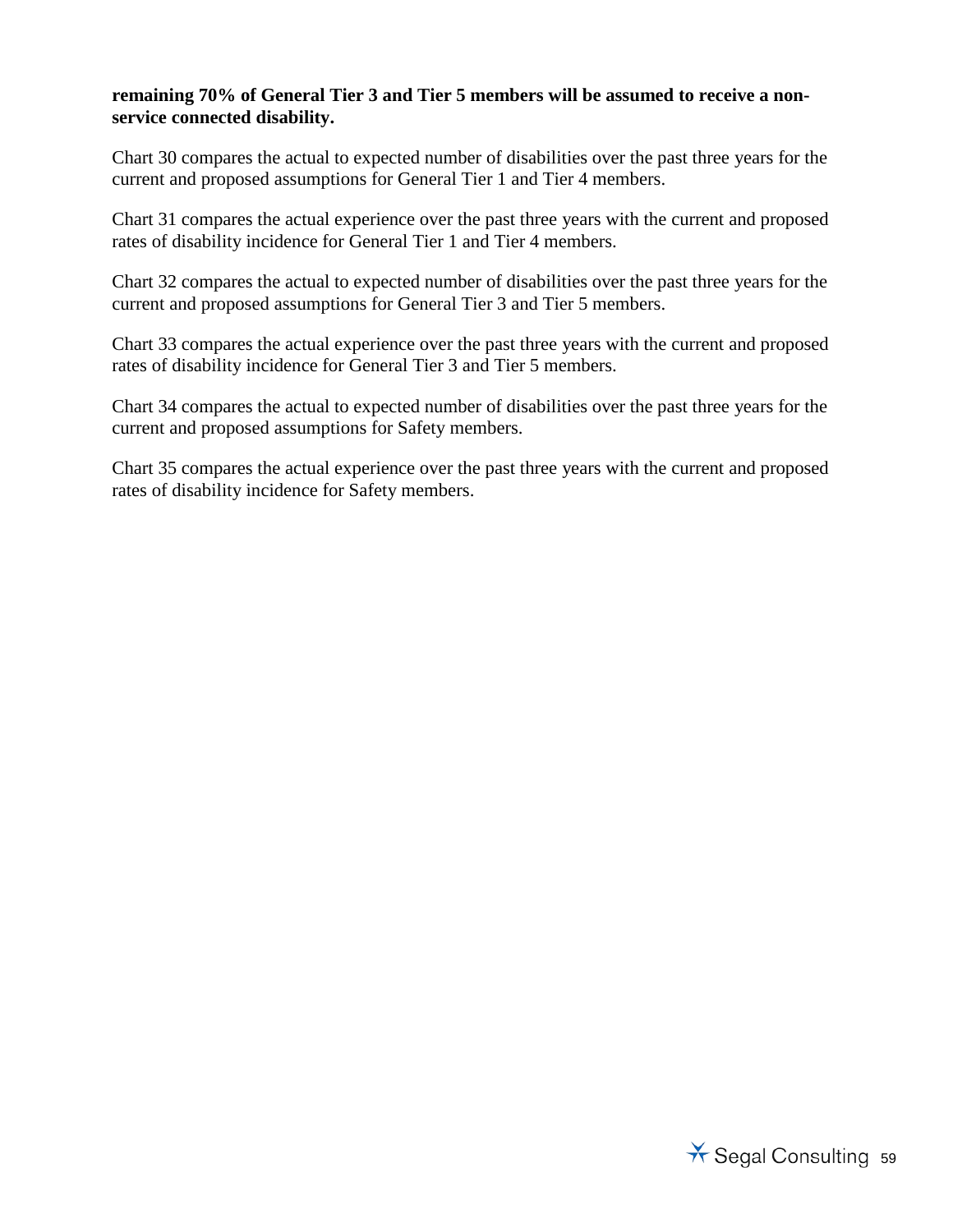#### **CHART 30: ACTUAL NUMBER OF DISABILITIES COMPARED TO EXPECTED – GENERAL TIER 1 AND TIER 4 MEMBERS**



#### **CHART 31: DISABILITY INCIDENCE RATES – GENERAL TIER 1 AND TIER 4 MEMBERS**

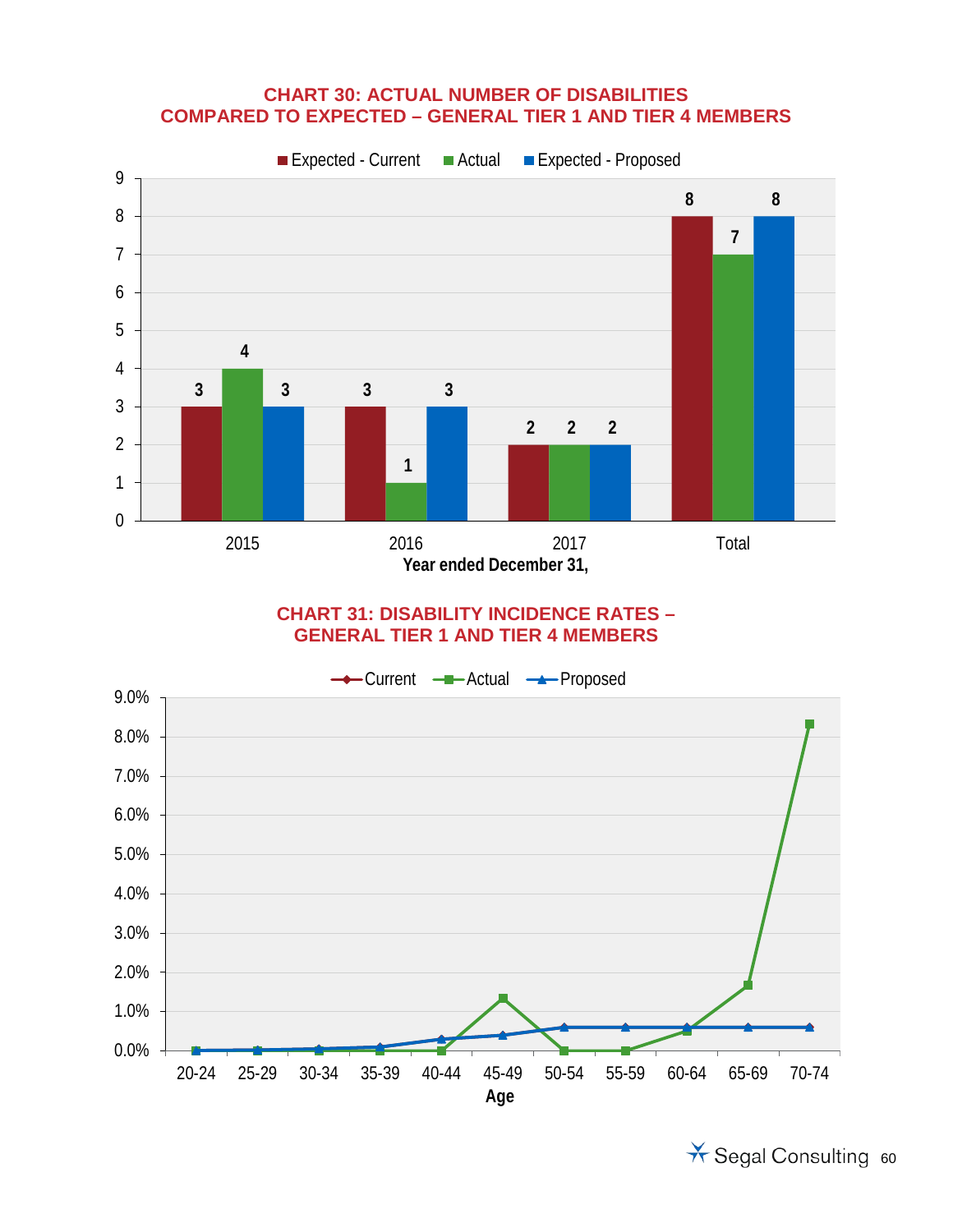#### **CHART 32: ACTUAL NUMBER OF DISABILITIES COMPARED TO EXPECTED – GENERAL TIER 3 AND TIER 5 MEMBERS**



#### **CHART 33: DISABILITY INCIDENCE RATES – GENERAL TIER 3 AND TIER 5 MEMBERS**

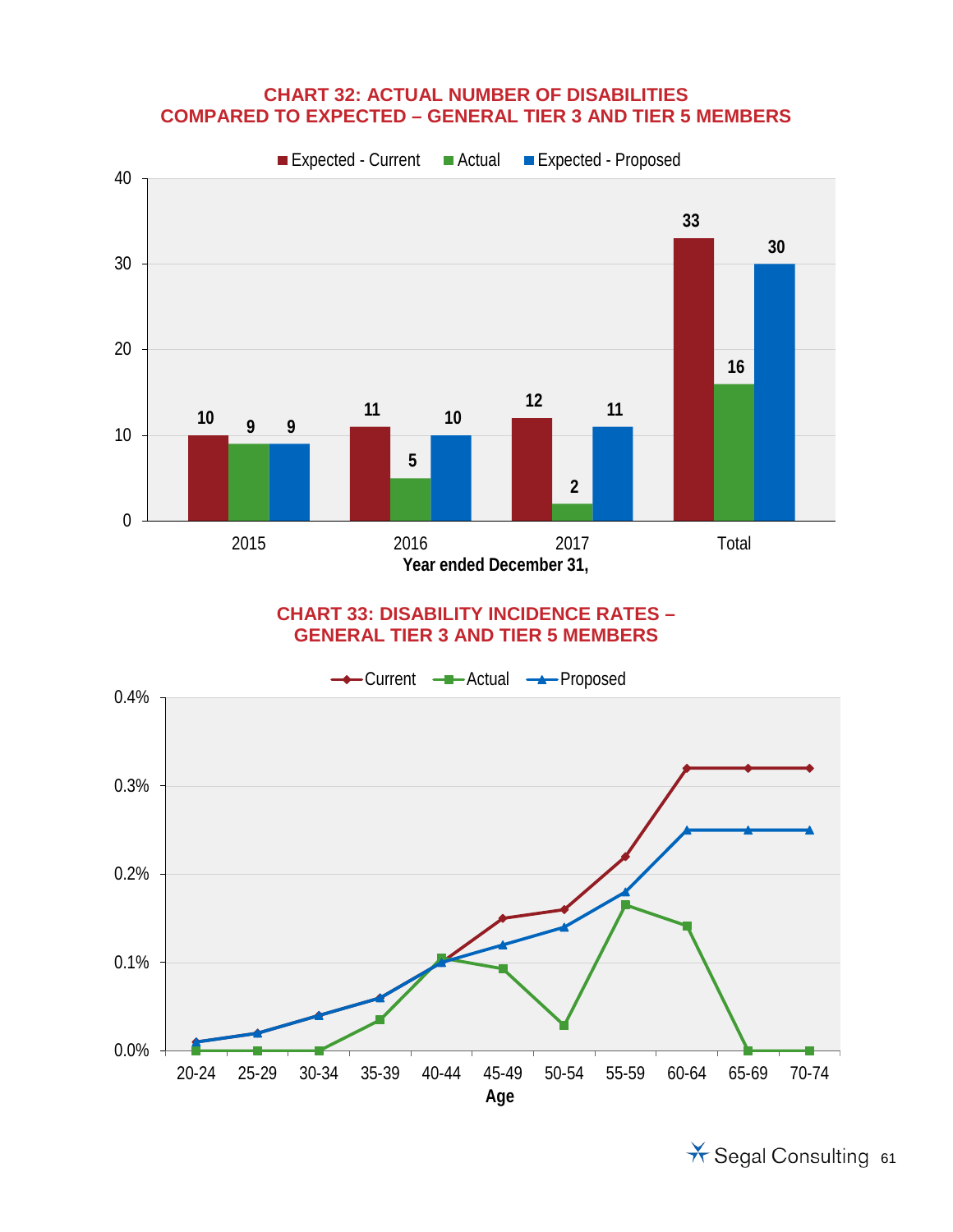#### **CHART 34: ACTUAL NUMBER OF DISABILITIES COMPARED TO EXPECTED –SAFETY MEMBERS**



#### **CHART 35: DISABILITY INCIDENCE RATES – SAFETY MEMBERS**

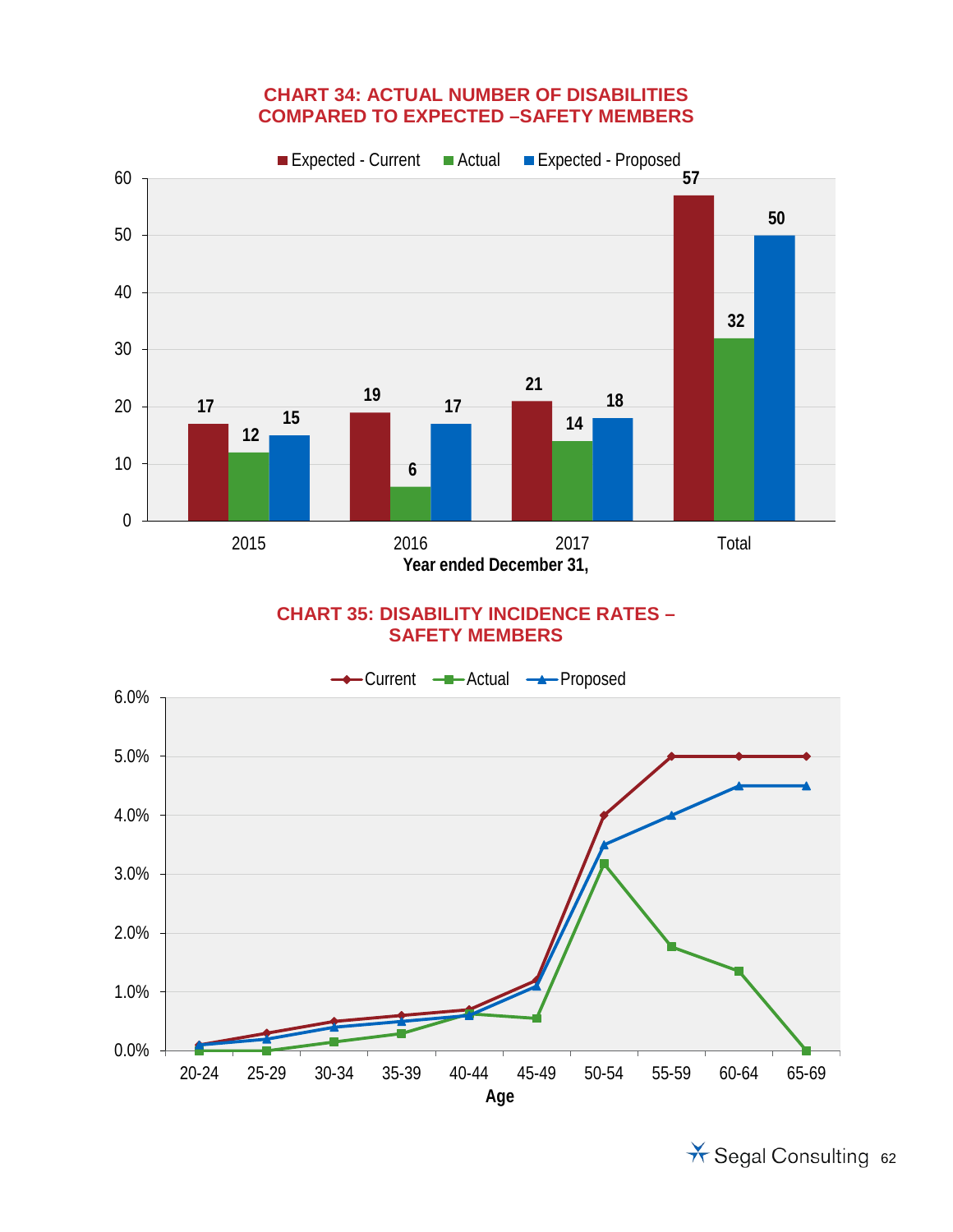## F. Leave Cashouts

In 1998, the Board of Retirement, in the course of actions related to the Paulson Settlement, determined that several additional pay elements should be included as Earnable Compensation. These additional pay elements fall into two categories:

- $\geq$  Ongoing Pay Elements Those that are expected to be received relatively uniformly over a member's employment years; and
- Leave Cashout Elements Those that are expected to be received mostly during the member's final average earnings pay period.

The first category is recognized in the actuarial calculations by virtue of being included in the current pay of active members. The second category requires a separate actuarial assumption to anticipate its impact on a member's retirement benefit. Note that members in the PEPRA tiers do not have a leave cashout assumption, because leave cashout elements are not included in pensionable compensation under the PEPRA formulas.

AB 197 required CCCERA to implement a policy where certain terminal pay elements are no longer included in the determination of compensation for retirement purposes. This applies to all legacy tiers. In addition, the Board decided to discontinue "straddling" where employees could time their leave cashouts so that two leave cashouts would occur during their 12-month final average earnings period. The Board decided that only one such payment should be included on a prospective basis.

The cost of this pay element is recognized in the valuation as an employer and member cost in both the basic and COLA components.

The following tables show the estimated leave cashouts for non-PEPRA members as a percentage of current pay based on actual experience over the past three years. The leave cashouts shown are only those that occur during the member's final average earnings period.

The results are summarized by cost group followed by a key showing the employers in each cost group. Also shown are the current rate assumed and the rates we propose.

It is not always clear from the member data how much additional leave is cashed out in the years right before retirement as compared to what is cashed out in earlier years of service. Our recommended leave cashout assumptions are set based on what is reported during the final average earnings period, which implicitly assumes no leave cashouts prior to that period. However, in some cases we have reduced the assumptions to account for some possibility of leave cashouts occurring in earlier years.

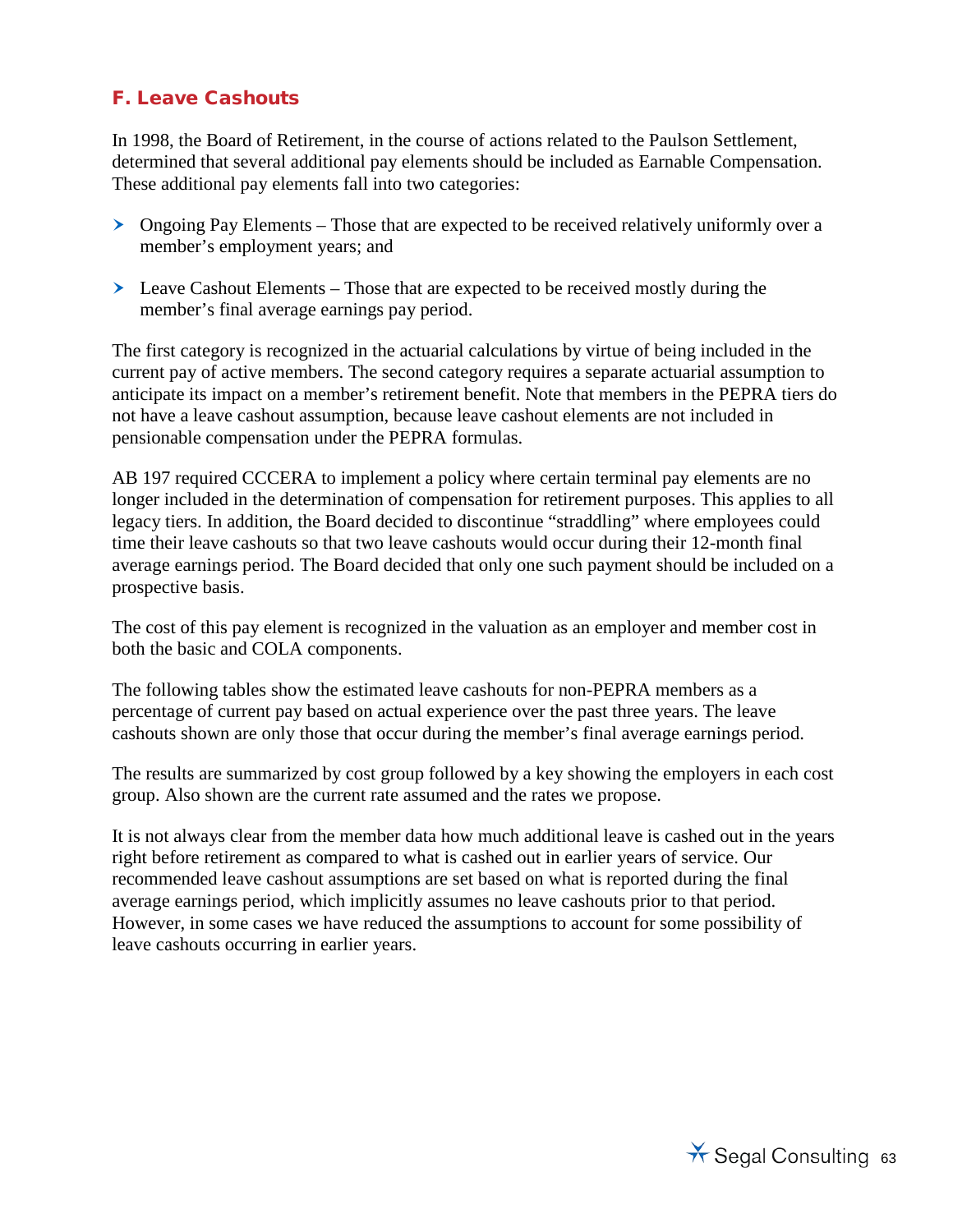|                                        | <b>Average Leave Cashout as a % of Final Average Pay</b><br>(Excluding such Leave Cashout) by Cost Group |                              |                                     |                  |                  |                  |                  |  |
|----------------------------------------|----------------------------------------------------------------------------------------------------------|------------------------------|-------------------------------------|------------------|------------------|------------------|------------------|--|
| Year                                   | Cost<br>Group #1                                                                                         | Cost<br>Group #2<br>(Tier 2) | <b>Cost</b><br>Group #2<br>(Tier 3) | Cost<br>Group #3 | Cost<br>Group #4 | Cost<br>Group #5 | Cost<br>Group #6 |  |
| 2015                                   | 0.95%                                                                                                    | 0.33%                        | 0.55%                               | 1.56%            | 0.86%            | $0.00\%$         | 0.00%            |  |
| 2016                                   | 0.87%                                                                                                    | 0.36%                        | 0.43%                               | 3.59%            | 0.72%            | 5.74%            | N/A              |  |
| 2017                                   | 1.01%                                                                                                    | 0.39%                        | 0.49%                               | 5.41%            | 0.00%            | 0.00%            | 0.00%            |  |
| <b>Average</b>                         | 0.93%                                                                                                    | 0.36%                        | 0.49%                               | 4.18%            | 0.64%            | 1.91%            | 0.00%            |  |
| <b>Retiring</b><br><b>Member Count</b> |                                                                                                          |                              |                                     |                  |                  |                  |                  |  |
| 2015                                   | 15                                                                                                       | 118                          | 186                                 | 5                | $\overline{7}$   | 2                | 2                |  |
| 2016                                   | 28                                                                                                       | 124                          | 187                                 | 13               | $\overline{4}$   | $\overline{2}$   | $\mathbf 0$      |  |
| 2017                                   | 18                                                                                                       | 146                          | 249                                 | 17               | $\overline{3}$   | $\overline{2}$   | <u> 1</u>        |  |
| Average                                | 61                                                                                                       | 388                          | 622                                 | 35               | 14               | 6                | 3                |  |
| <b>Current</b><br><b>Assumption</b>    | 1.25%                                                                                                    | 0.50%                        | 1.00%                               | 5.50%            | 0.50%            | 1.00%            | 0.75%            |  |
| <b>Proposed</b><br><b>Assumption</b>   | 1.00%                                                                                                    | 0.50%                        | 0.75%                               | 4.75%            | 0.50%            | 1.25%            | 0.25%            |  |

|                                        | Average Leave Cashout as a % of Final Average Pay<br>(Excluding such Leave Cashout) by Cost Group |                  |                  |                   |                   |                   |                                       |
|----------------------------------------|---------------------------------------------------------------------------------------------------|------------------|------------------|-------------------|-------------------|-------------------|---------------------------------------|
| Year                                   | <b>Cost</b><br>Group #7                                                                           | Cost<br>Group #8 | Cost<br>Group #9 | Cost<br>Group #10 | Cost<br>Group #11 | Cost<br>Group #12 | <b>Terminated</b><br><b>Employers</b> |
| 2015                                   | 0.66%                                                                                             | $0.00\%$         | $0.00\%$         | $0.00\%$          | 2.36%             | N/A               | 0.00%                                 |
| 2016                                   | 0.49%                                                                                             | 1.55%            | 0.00%            | 0.00%             | 3.63%             | N/A               | N/A                                   |
| 2017                                   | 0.40%                                                                                             | 0.27%            | 0.00%            | 0.00%             | 3.18%             | N/A               | 0.00%                                 |
| Average                                | 0.49%                                                                                             | 0.51%            | 0.00%            | 0.00%             | 3.00%             | N/A               | 0.00%                                 |
| <b>Retiring</b><br><b>Member Count</b> |                                                                                                   |                  |                  |                   |                   |                   |                                       |
| 2015                                   | 19                                                                                                | 2                | 3                | 1                 | 3                 | $\Omega$          | 1                                     |
| 2016                                   | 30                                                                                                | 4                | 1                | 3                 | 1                 | $\Omega$          | 0                                     |
| 2017                                   | 35                                                                                                | 13               | $\overline{2}$   | $\overline{2}$    | 7                 | $\underline{0}$   | $\overline{2}$                        |
| Average                                | 84                                                                                                | 19               | $6\phantom{1}6$  | 6                 | 11                | $\mathbf 0$       | 3                                     |
| <b>Current</b><br><b>Assumption</b>    | 1.00%                                                                                             | 0.75%            | $0.00\%$         | $1.00\%$          | 2.50%             | 2.50%             | 0.00%                                 |
| <b>Proposed</b><br><b>Assumption</b>   | 0.75%                                                                                             | 0.50%            | $0.00\%$         | 0.50%             | 2.50%             | 2.00%             | 0.00%                                 |

**As shown above, we are recommending adjustments in the leave cashout assumptions for most cost groups. The recommended assumptions will anticipate slightly lower leave cashouts overall.**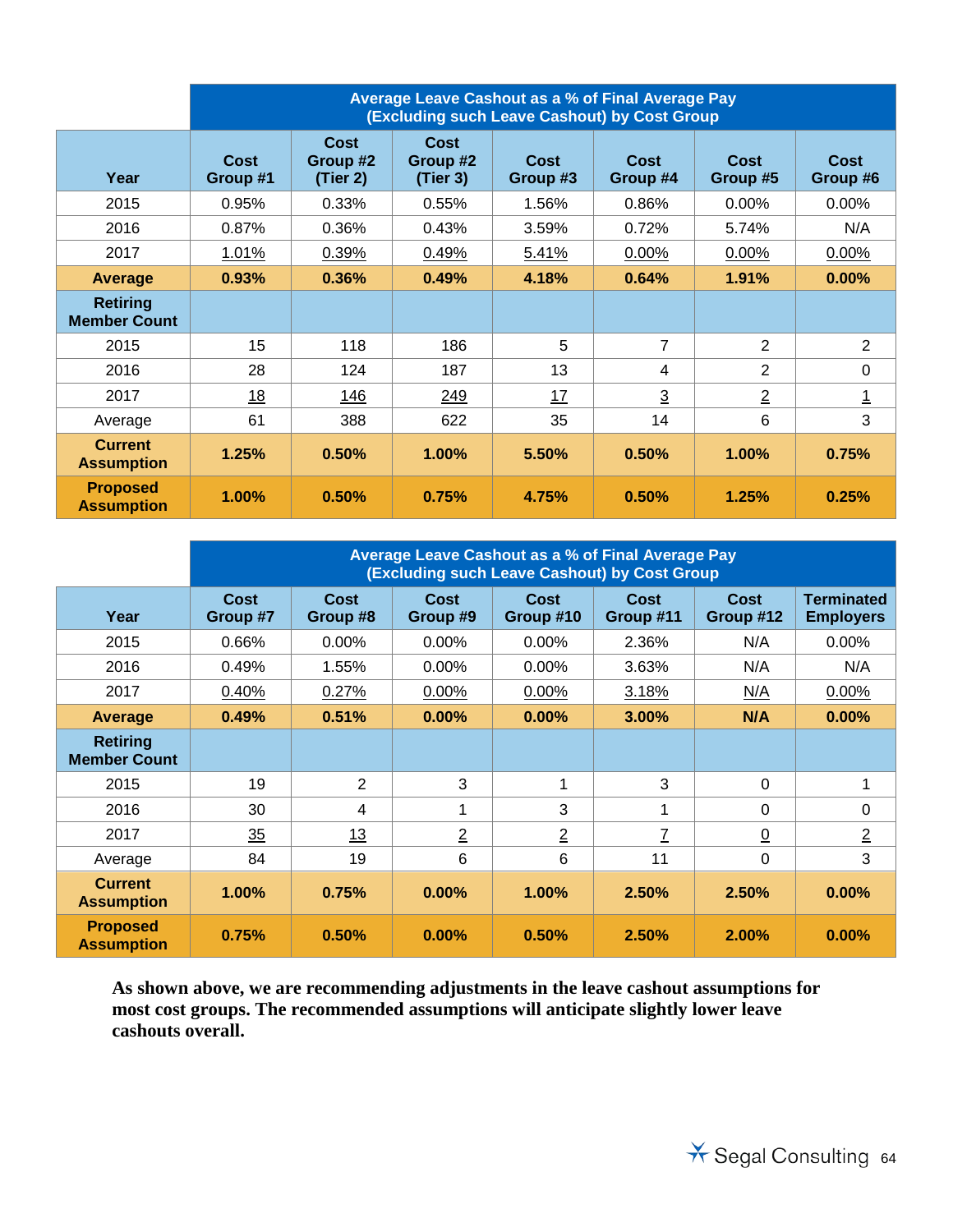## **General**

|                      | <b>Summary of Cost Groups and Employers</b>                   |                                  |  |  |  |  |  |  |
|----------------------|---------------------------------------------------------------|----------------------------------|--|--|--|--|--|--|
| Cost<br><b>Group</b> | <b>Employer Name</b>                                          | <b>Benefit Structure</b>         |  |  |  |  |  |  |
| (1)                  | <b>County General</b>                                         | Tier 1 Enhanced/PEPRA Tier 4     |  |  |  |  |  |  |
|                      | <b>Local Agency Formation Commission</b>                      | Tier 1 Enhanced/PEPRA Tier 4     |  |  |  |  |  |  |
|                      | Contra Costa Mosquito and Vector Control District             | Tier 1 Enhanced/PEPRA Tier 4     |  |  |  |  |  |  |
|                      | Bethel Island Municipal District (Non-Integrated)             | Tier 1 Enhanced/PEPRA Tier 4     |  |  |  |  |  |  |
|                      | First 5-Children & Families Commission                        | Tier 1 Enhanced/PEPRA Tier 4     |  |  |  |  |  |  |
|                      | Contra Costa County Employees' Retirement Association         | Tier 1 Enhanced/PEPRA Tier 4     |  |  |  |  |  |  |
|                      | <b>Superior Court</b>                                         | Tier 1 Enhanced/PEPRA Tier 4     |  |  |  |  |  |  |
|                      | East Contra Costa Fire Protection District (Non-Integrated)   | Tier 1 Enhanced/PEPRA Tier 4     |  |  |  |  |  |  |
|                      | Moraga-Orinda Fire District (Non-Integrated)                  | Tier 1 Enhanced/PEPRA Tier 4     |  |  |  |  |  |  |
|                      | Rodeo-Hercules Fire Protection District (Non-Integrated)      | Tier 1 Enhanced/PEPRA Tier 4     |  |  |  |  |  |  |
|                      | San Ramon Valley Fire District (Non-Integrated)               | Tier 1 Enhanced/PEPRA Tier 4     |  |  |  |  |  |  |
|                      |                                                               |                                  |  |  |  |  |  |  |
| (2)                  | <b>County General</b>                                         | Tier 3 Enhanced/PEPRA Tier 5     |  |  |  |  |  |  |
|                      | In-Home Supportive Services Authority                         | Tier 3 Enhanced/PEPRA Tier 5     |  |  |  |  |  |  |
|                      | Contra Costa Mosquito and Vector Control District             | Tier 3 Enhanced/PEPRA Tier 5     |  |  |  |  |  |  |
|                      | <b>Superior Court</b>                                         | Tier 3 Enhanced/PEPRA Tier 5     |  |  |  |  |  |  |
|                      |                                                               |                                  |  |  |  |  |  |  |
| (3)                  | Central Contra Costa Sanitary District (Non-Integrated)       | Tier 1 Enhanced/PEPRA Tier 4     |  |  |  |  |  |  |
|                      |                                                               |                                  |  |  |  |  |  |  |
| (4)                  | <b>Contra Costa Housing Authority</b>                         | Tier 1 Enhanced/PEPRA Tier 4     |  |  |  |  |  |  |
|                      |                                                               |                                  |  |  |  |  |  |  |
| (5)                  | Contra Costa County Fire Protection District (Non-Integrated) | Tier 1 Enhanced/PEPRA Tier 4     |  |  |  |  |  |  |
|                      |                                                               |                                  |  |  |  |  |  |  |
| (6)                  | Rodeo Sanitary District                                       | Tier 1 Non-Enhanced/PEPRA Tier 4 |  |  |  |  |  |  |
|                      | <b>Byron Brentwood Cemetery</b>                               | Tier 1 Non-Enhanced/PEPRA Tier 4 |  |  |  |  |  |  |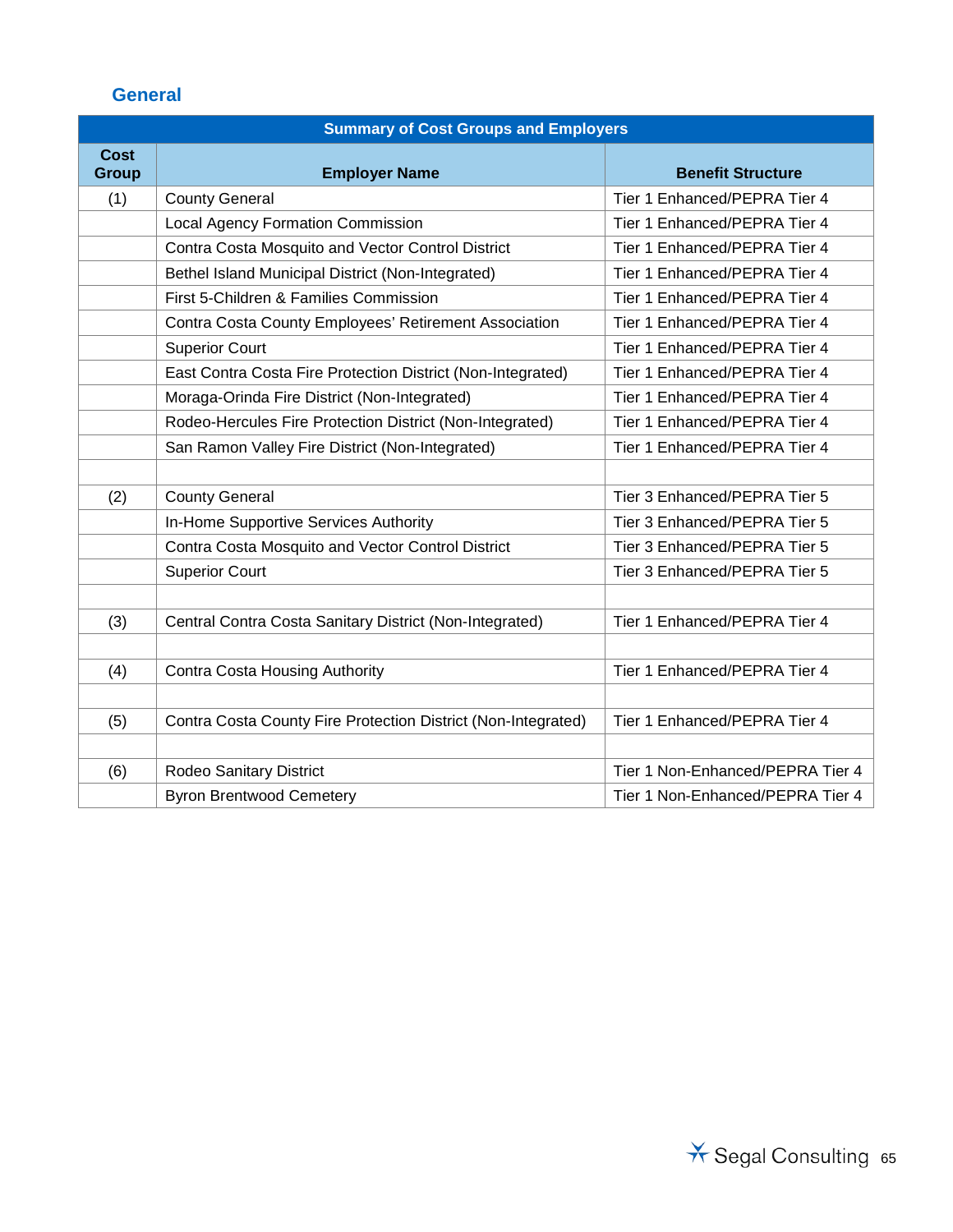# **Safety**

## **Summary of Cost Groups and Employers**

| Cost<br>Group | <b>Employer Name</b>                                | <b>Benefit Structure</b>                    |
|---------------|-----------------------------------------------------|---------------------------------------------|
| (7)           | <b>County Safety</b>                                | Tier A Enhanced/PEPRA Tier D                |
|               |                                                     |                                             |
| (8)           | <b>Contra Costa County Fire Protection District</b> | Tier A Enhanced/PEPRA Tier D/E              |
|               | East Contra Costa Fire Protection District          | Tier A Enhanced/PEPRA Tier D                |
|               |                                                     |                                             |
| (9)           | <b>County Safety</b>                                | Tier C Enhanced/PEPRA Tier E                |
|               |                                                     | (Members hired on or after January 1, 2007) |
|               |                                                     |                                             |
| (10)          | Moraga-Orinda Fire District                         | Tier A Enhanced/PEPRA Tier D                |
|               |                                                     |                                             |
| (11)          | San Ramon Valley Fire District                      | Tier A Enhanced/PEPRA Tier D                |
|               |                                                     |                                             |
| (12)          | Rodeo-Hercules Fire Protection District             | Tier A Non-Enhanced/PEPRA Tier D            |

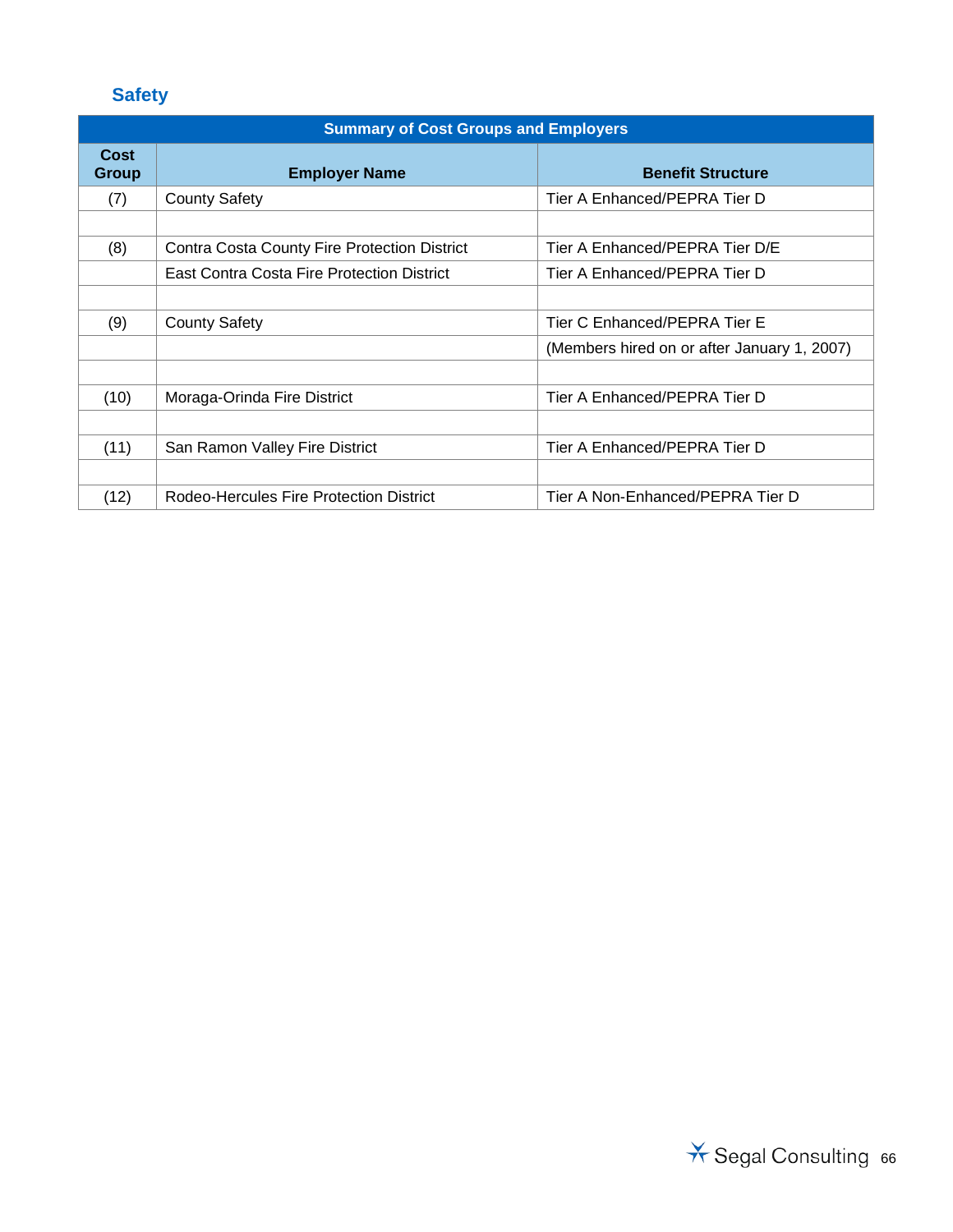## G. Service from Unused Sick Leave

At retirement, members can convert their unused sick leave to increase the service credit used in the calculation of their retirement benefit. The actuarial valuation anticipates this additional benefit using an assumption to estimate the proportional increase in service that will occur due to unused sick leave conversions.

Pursuant to Section 31641.01, the cost of this benefit for the non-PEPRA tiers will be charged only to employers and will not affect member contribution rates.

The following table shows the estimated sick leave converted to service credit as a percentage of total service credit (before including the sick leave converted to service credit) at retirement separately for General and Safety members as well as non-disabled and disabled members, based on the actual experience over the past three years. Also shown are the current rates assumed and the rates we propose:

|                                                       | Sick Leave Converted to Service Credit as Percentage of Total Service<br>(Before Including the Sick Leave to be Converted) |               |                          |               |  |  |
|-------------------------------------------------------|----------------------------------------------------------------------------------------------------------------------------|---------------|--------------------------|---------------|--|--|
|                                                       | <b>Non-Disabled Retirees</b>                                                                                               |               | <b>Disabled Retirees</b> |               |  |  |
| Year                                                  | General                                                                                                                    | <b>Safety</b> | General                  | <b>Safety</b> |  |  |
| 2015                                                  | 0.75%                                                                                                                      | 1.45%         | 0.03%                    | $0.60\%$      |  |  |
| 2016                                                  | 0.64%                                                                                                                      | 1.18%         | $0.00\%$                 | 0.83%         |  |  |
| 2017                                                  | 0.77%                                                                                                                      | 1.33%         | 0.00%                    | 0.09%         |  |  |
| Weighted<br>Average                                   | 0.72%                                                                                                                      | 1.31%         | 0.02%                    | 0.42%         |  |  |
| Weighted<br><b>Average From</b><br><b>Prior Study</b> | 0.95%                                                                                                                      | 1.81%         | 0.06%                    | 1.37%         |  |  |
| <b>Current</b><br><b>Assumption</b>                   | 1.20%                                                                                                                      | $1.90\%$      | 0.08%                    | 1.30%         |  |  |
| <b>Proposed</b><br><b>Assumption</b>                  | 1.10%                                                                                                                      | 1.80%         | 0.06%                    | 1.20%         |  |  |

**As shown above, we recommend decreasing the current sick leave conversion assumption for all non-disabled and disabled members.**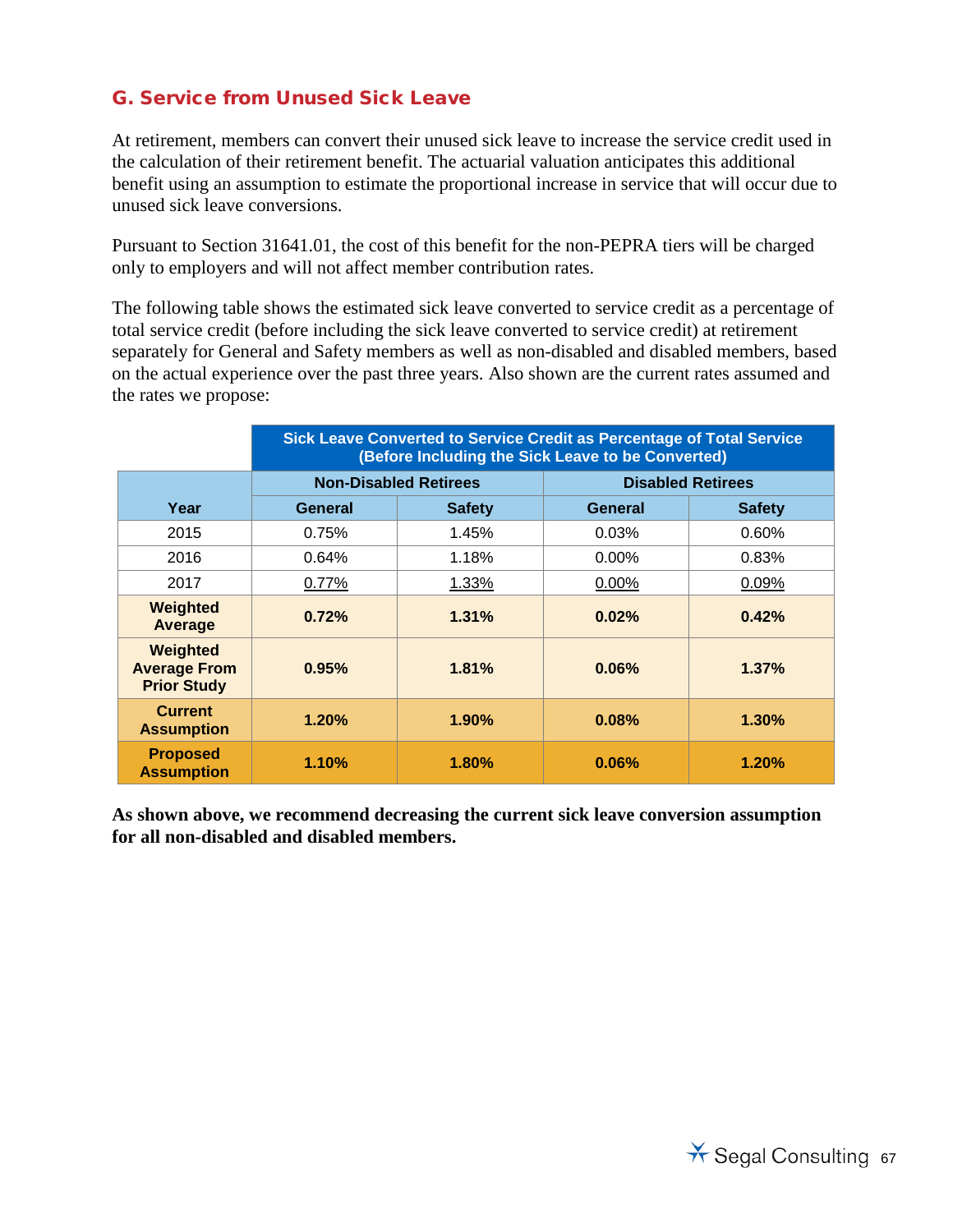# **V. Cost Impact**

We have estimated the impact of all the recommended demographic and economic assumptions as if they were applied to the December 31, 2017 actuarial valuation. The table below shows the changes in the employer and member contribution rates due to the proposed assumption changes separately for the recommended demographic assumption changes (as recommended in Section IV of this report) and the recommended economic assumption changes (as recommended in Section III of this report).

| <b>Cost Impact of the Recommended Assumptions</b><br><b>Based on December 31, 2017 Actuarial Valuation</b> |                          |  |  |  |
|------------------------------------------------------------------------------------------------------------|--------------------------|--|--|--|
| <b>Impact on Employer</b>                                                                                  |                          |  |  |  |
| Change due to demographic assumptions                                                                      | $-1.14%$                 |  |  |  |
| Change due to economic assumptions                                                                         | $-0.08%$                 |  |  |  |
| Total change in average employer rate                                                                      | $-1.22%$                 |  |  |  |
| Total estimated change in annual dollar amount (\$000s)                                                    | \$(10, 187)              |  |  |  |
| <b>Impact on Member</b>                                                                                    |                          |  |  |  |
| Change due to demographic assumptions                                                                      | $0.00\%$                 |  |  |  |
| Change due to economic assumptions                                                                         | $0.00\%$                 |  |  |  |
| Total change in average member rate                                                                        | $0.00\%$                 |  |  |  |
| Total estimated change in annual dollar amount (\$000s)                                                    | \$14624                  |  |  |  |
| <b>Impact on UAAL and Funded Percentage</b>                                                                |                          |  |  |  |
| Change in UAAL                                                                                             | Decrease of \$83 million |  |  |  |
| Change in funded percentage                                                                                | From 88.5% to 89.3%      |  |  |  |

Of the various demographic assumption changes, the most significant cost impact is from the mortality assumption change followed by the retirement assumption change. The mortality assumption change results in an increase in the employer contribution rate for General and a decrease for Safety. The only economic assumption change is in the merit and promotion component of the salary increase assumption.

We have also analyzed in the tables below the average employer and member contribution rate impacts by each Cost Group due to the recommended assumption changes as if they were applied to the December 31, 2017 actuarial valuation.

While the information in this table is combined for legacy (non-PEPRA) tiers and PEPRA tiers, there are generally small increases in member rates for legacy (non-PEPRA) tiers and slightly larger decreases for PEPRA tiers.

<span id="page-70-0"></span>Even though there is no change in the average member rate as a percent of pay, there is an increase in estimated total member contributions in dollars. The increase in estimated contribution dollars is due to larger projected payroll under the recommended assumptions.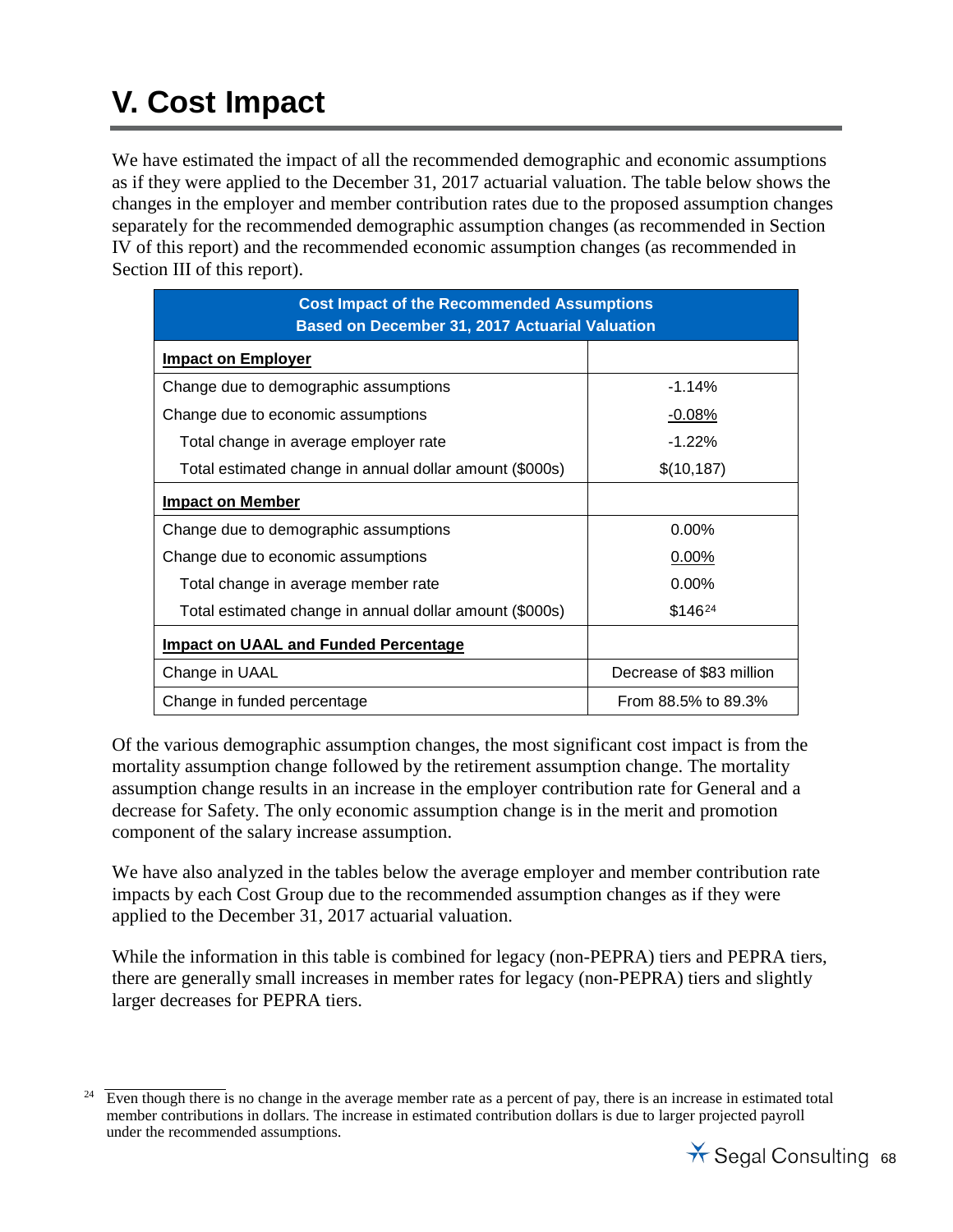| <b>Employer Contribution Rate Impact (% of Payroll)</b>         |                              |             |              |                                                                                     |  |
|-----------------------------------------------------------------|------------------------------|-------------|--------------|-------------------------------------------------------------------------------------|--|
| <b>Cost Group</b>                                               | <b>Normal</b><br><b>Cost</b> | <b>UAAL</b> | <b>Total</b> | <b>Estimated</b><br><b>Dollar</b><br><b>Amounts</b><br>$($$ in '000s) <sup>25</sup> |  |
| General                                                         |                              |             |              |                                                                                     |  |
| Cost Group #1 – County and Small Districts (Tier 1 and 4)       | $-0.52%$                     | $-0.10%$    | $-0.62%$     | \$(154)                                                                             |  |
| Cost Group #2 – County and Small Districts (Tier 3 and 5)       | $-0.36%$                     | $-0.06%$    | $-0.42%$     | (2,547)                                                                             |  |
| Cost Group #3 - Central Contra Costa Sanitary District          | $-0.66%$                     | 0.22%       | $-0.44%$     | (147)                                                                               |  |
| Cost Group #4 – Contra Costa Housing Authority                  | $-0.42%$                     | 0.00%       | $-0.42%$     | (24)                                                                                |  |
| Cost Group #5 - Contra Costa County Fire Protection District    | $-0.42%$                     | 0.75%       | 0.33%        | 17                                                                                  |  |
| Cost Group #6 – Small Districts (Non-Enhanced Tier 1 and 4)     | $-0.55%$                     | $-0.02%$    | $-0.57%$     | (5)                                                                                 |  |
| <b>Safety</b>                                                   |                              |             |              |                                                                                     |  |
| Cost Group #7 – County (Tier A and D)                           | $-0.94%$                     | $-3.78%$    | $-4.72%$     | \$(2,790)                                                                           |  |
| Cost Group #8 - Contra Costa and East Fire Protection Districts | $-0.79%$                     | $-4.85%$    | $-5.64%$     | (1,941)                                                                             |  |
| Cost Group #9 – County (Tier C and E)                           | $-0.48%$                     | $-3.78%$    | $-4.26%$     | (1,378)                                                                             |  |
| Cost Group #10 - Moraga-Orinda Fire District                    | $-0.72%$                     | $-4.30%$    | $-5.02%$     | (356)                                                                               |  |
| Cost Group #11 - San Ramon Valley Fire District                 | $-0.50%$                     | $-3.35%$    | $-3.85%$     | (780)                                                                               |  |
| Cost Group #12 - Rodeo-Hercules Fire Protection District        | $-0.75%$                     | $-3.20%$    | $-3.95%$     | (81)                                                                                |  |
| <b>All Cost Groups Combined</b>                                 |                              | $-0.78%$    | $-1.22%$     | \$(10, 187)                                                                         |  |

| <b>Member Contribution Rate Impact (% of Payroll)</b>           |              |                                                                                     |  |  |
|-----------------------------------------------------------------|--------------|-------------------------------------------------------------------------------------|--|--|
| <b>Cost Group</b>                                               | <b>Total</b> | <b>Estimated</b><br><b>Dollar</b><br><b>Amounts</b><br>$($$ in '000s) <sup>25</sup> |  |  |
| General                                                         |              |                                                                                     |  |  |
| Cost Group #1 – County and Small Districts (Tier 1 and 4)       | $-0.03%$     | \$(8)                                                                               |  |  |
| Cost Group #2 – County and Small Districts (Tier 3 and 5)       | $0.00\%$     | 56                                                                                  |  |  |
| Cost Group #3 - Central Contra Costa Sanitary District          | $-0.09\%$    | (30)                                                                                |  |  |
| Cost Group #4 – Contra Costa Housing Authority                  | $-0.02%$     | (1)                                                                                 |  |  |
| Cost Group #5 - Contra Costa County Fire Protection District    | $-0.01%$     | (0)                                                                                 |  |  |
| Cost Group #6 - Small Districts (Non-Enhanced Tier 1 and 4)     | 0.06%        | 0                                                                                   |  |  |
| <b>Safety</b>                                                   |              |                                                                                     |  |  |
| Cost Group #7 – County (Tier A and D)                           | 0.06%        | \$62                                                                                |  |  |
| Cost Group #8 – Contra Costa and East Fire Protection Districts | 0.05%        | 36                                                                                  |  |  |
| Cost Group #9 - County (Tier C and E)                           | $-0.17%$     | (25)                                                                                |  |  |
| Cost Group #10 - Moraga-Orinda Fire District                    | 0.08%        | 9                                                                                   |  |  |
| Cost Group #11 - San Ramon Valley Fire District                 | 0.15%        | 44                                                                                  |  |  |
| Cost Group #12 - Rodeo-Hercules Fire Protection District        | 0.10%        | 3                                                                                   |  |  |
| <b>All Cost Groups Combined</b>                                 | $0.00\%$     | \$146                                                                               |  |  |

<span id="page-71-0"></span><sup>&</sup>lt;sup>25</sup> Based on December 31, 2017 projected annual payroll as determined using all of the proposed assumptions.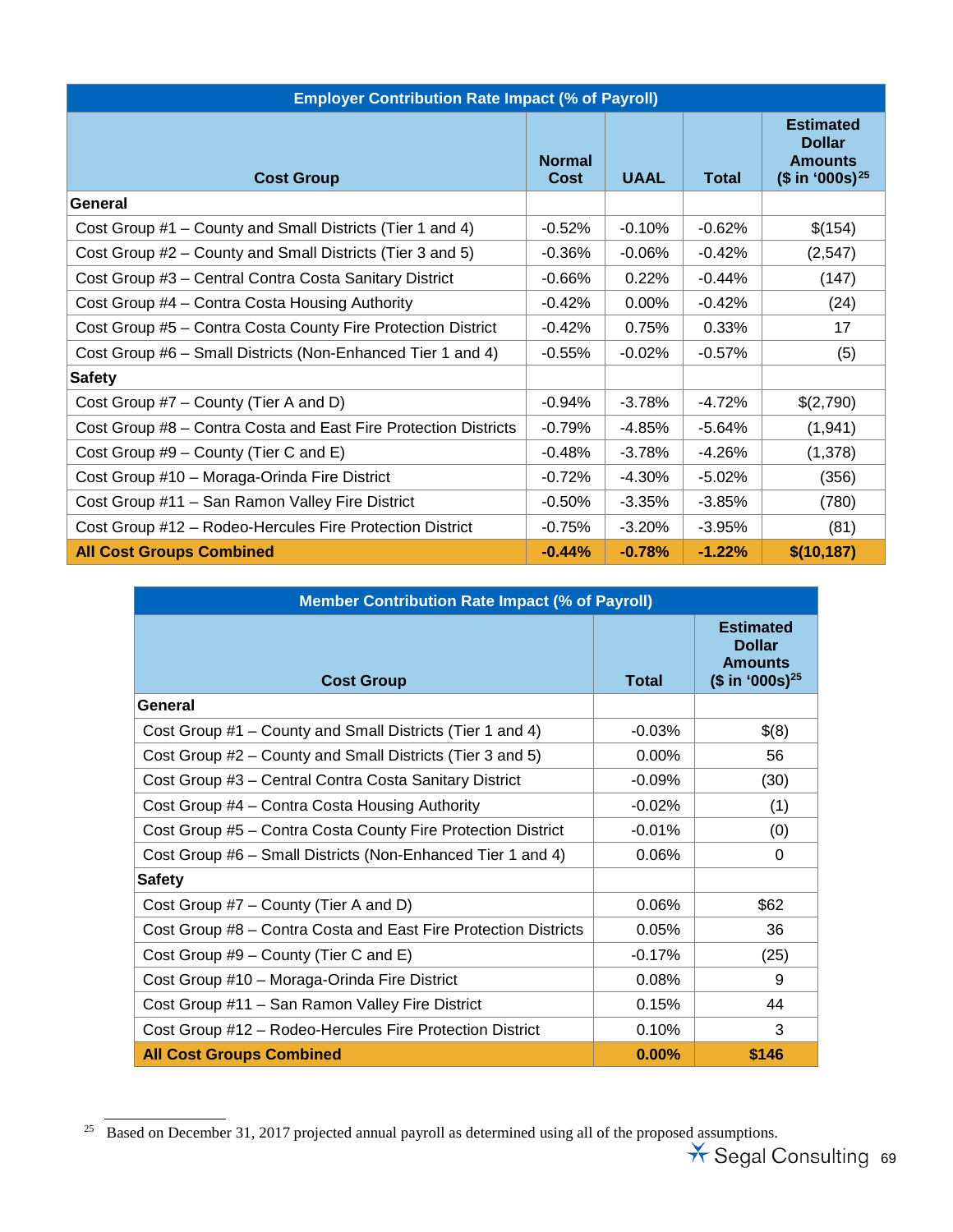# **Appendix A: Current Actuarial Assumptions**

# Economic Assumptions

| <b>Net Investment Return:</b>                                                         | 7.00%, net of investment expenses.                                                                                                                                                                                                                                                                                                                                                                                                                                                                                                 |
|---------------------------------------------------------------------------------------|------------------------------------------------------------------------------------------------------------------------------------------------------------------------------------------------------------------------------------------------------------------------------------------------------------------------------------------------------------------------------------------------------------------------------------------------------------------------------------------------------------------------------------|
| <b>Administrative Expenses:</b>                                                       | Actual administrative expenses as a percentage of payroll allocated<br>to both the employer and the member based on normal cost (before<br>expenses) for the employer and member. This assumption changes<br>each year based on the actual administrative expenses and actual<br>payroll. The administrative expense load was 1.13% of payroll based<br>on the December 31, 2017 actuarial valuation.                                                                                                                              |
| <b>Employee Contribution</b><br><b>Crediting Rate:</b>                                | 7.00%, compounded semi-annually                                                                                                                                                                                                                                                                                                                                                                                                                                                                                                    |
| <b>Consumer Price Index:</b>                                                          | Increase of 2.75% per year; retiree COLA increases due to CPI<br>subject to a 3.00% maximum change per year (valued as a 2.75%<br>increase) except for Tier 3 and PEPRA Tier 5 disability benefits and<br>Tier 2 benefits which are subject to a 4.00% maximum change per<br>year (valued as a 2.75% increase).<br>Safety Tier C benefits, Safety PEPRA Tier E benefits and benefits for<br>PEPRA Tier 4 and Tier 5 members covered under certain<br>memoranda of understanding are subject to a 2.00% maximum<br>change per year. |
|                                                                                       | For members that have COLA banks, they are reflected in projected<br>future COLAs.                                                                                                                                                                                                                                                                                                                                                                                                                                                 |
|                                                                                       | The actual COLA granted by CCCERA on April 1, 2018 has been<br>reflected for nonactive members in the December 31, 2017<br>valuation.                                                                                                                                                                                                                                                                                                                                                                                              |
| <b>Payroll Growth:</b>                                                                | Inflation of 2.75% per year plus "across the board" real salary<br>increases of 0.50% per year.                                                                                                                                                                                                                                                                                                                                                                                                                                    |
| Increase in Internal Revenue<br>Code Section 401(a)(17)<br><b>Compensation Limit:</b> | Increase of 2.75% per year from the valuation date.                                                                                                                                                                                                                                                                                                                                                                                                                                                                                |
| Increase in Section 7522.10<br><b>Compensation Limit:</b>                             | Increase of 2.75% per year from the valuation date.                                                                                                                                                                                                                                                                                                                                                                                                                                                                                |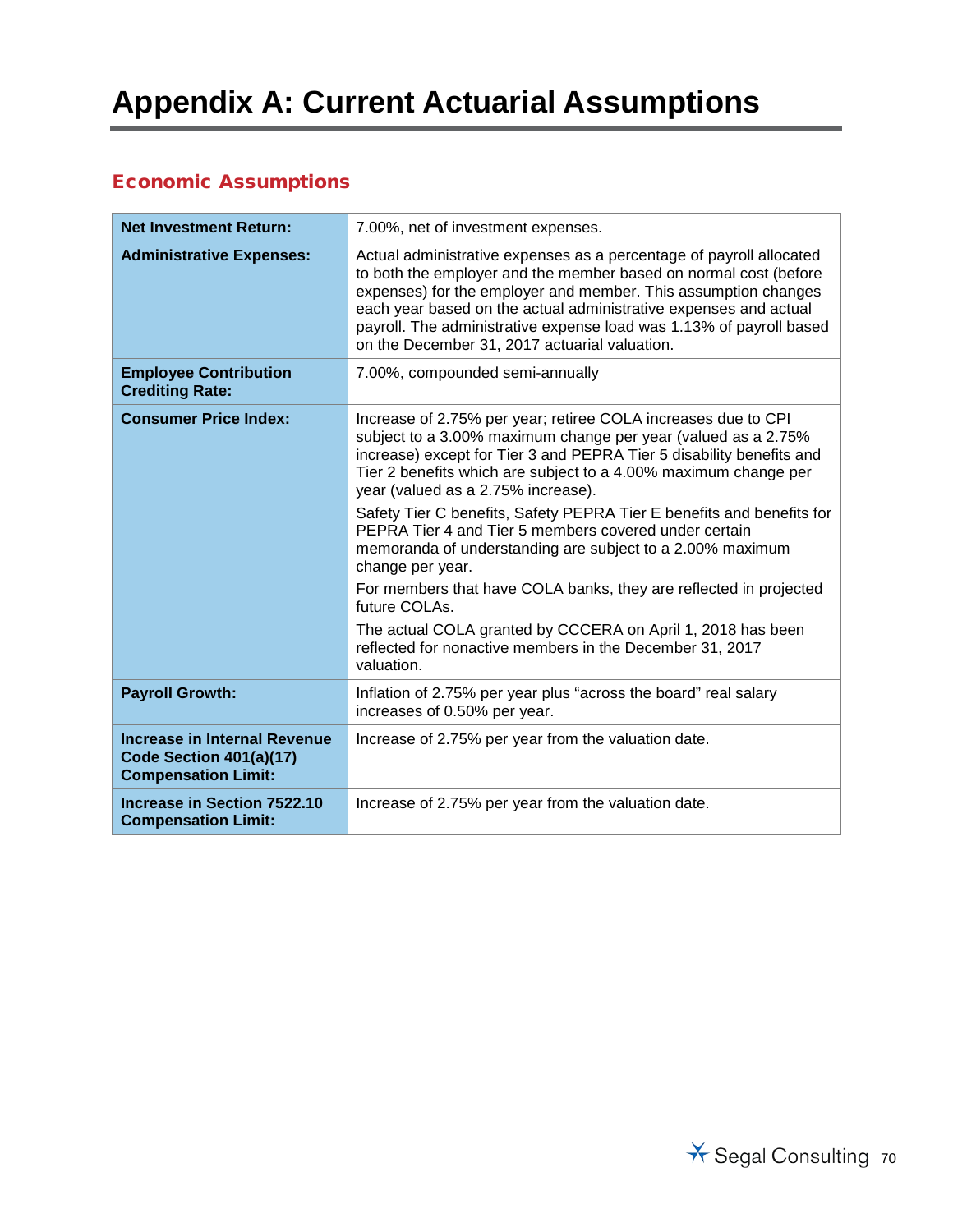### **Individual Salary Increases**

| Annual Rate of Compensation Increase (%)                                                                                                         |                |               |  |
|--------------------------------------------------------------------------------------------------------------------------------------------------|----------------|---------------|--|
| Inflation: 2.75% per year; plus "across the board" real salary increases of<br>0.50% per year; plus the following merit and promotion increases: |                |               |  |
| <b>Years of Service</b>                                                                                                                          | <b>General</b> | <b>Safety</b> |  |
| Less than 1                                                                                                                                      | 10.00          | 10.50         |  |
| $1 - 2$                                                                                                                                          | 7.25           | 7.25          |  |
| $2 - 3$                                                                                                                                          | 5.25           | 5.75          |  |
| $3 - 4$                                                                                                                                          | 3.75           | 4.50          |  |
| $4 - 5$                                                                                                                                          | 2.75           | 3.00          |  |
| $5-6$                                                                                                                                            | 2.25           | 1.75          |  |
| $6 - 7$                                                                                                                                          | 1.75           | 1.25          |  |
| $7 - 8$                                                                                                                                          | 1.50           | 1.20          |  |
| $8 - 9$                                                                                                                                          | 1.25           | 1.15          |  |
| $9 - 10$                                                                                                                                         | 1.20           | 1.10          |  |
| $10 - 11$                                                                                                                                        | 1.15           | 1.05          |  |
| $11 - 12$                                                                                                                                        | 1.10           | 1.00          |  |
| $12 - 13$                                                                                                                                        | 1.00           | 0.95          |  |
| $13 - 14$                                                                                                                                        | 0.90           | 0.85          |  |
| $14 - 15$                                                                                                                                        | 0.80           | 0.80          |  |
| $15 - 16$                                                                                                                                        | 0.75           | 0.75          |  |
| $16 - 17$                                                                                                                                        | 0.75           | 0.75          |  |
| $17 - 18$                                                                                                                                        | 0.75           | 0.75          |  |
| $18 - 19$                                                                                                                                        | 0.75           | 0.75          |  |
| $19 - 20$                                                                                                                                        | 0.75           | 0.75          |  |
| 20 & Over                                                                                                                                        | 0.75           | 0.75          |  |

## Demographic Assumptions

### **Post-Retirement Mortality Rates – Healthy**

- **General Members and all Beneficiaries:** Headcount-Weighted RP-2014 Healthy Annuitant Mortality Table, projected generationally with the two-dimensional scale MP-2015.
- **Safety Members:** Headcount-Weighted RP-2014 Healthy Annuitant Mortality Table set back three years, projected generationally with the two-dimensional scale MP-2015.

### **Post-Retirement Mortality Rates – Disabled**

- **General Members:** Headcount-Weighted RP-2014 Healthy Annuitant Mortality Table set forward eight years, projected generationally with the two-dimensional scale MP-2015.
- **Safety Members:** Headcount-Weighted RP-2014 Healthy Annuitant Mortality Table set forward three years, projected generationally with the two-dimensional scale MP-2015.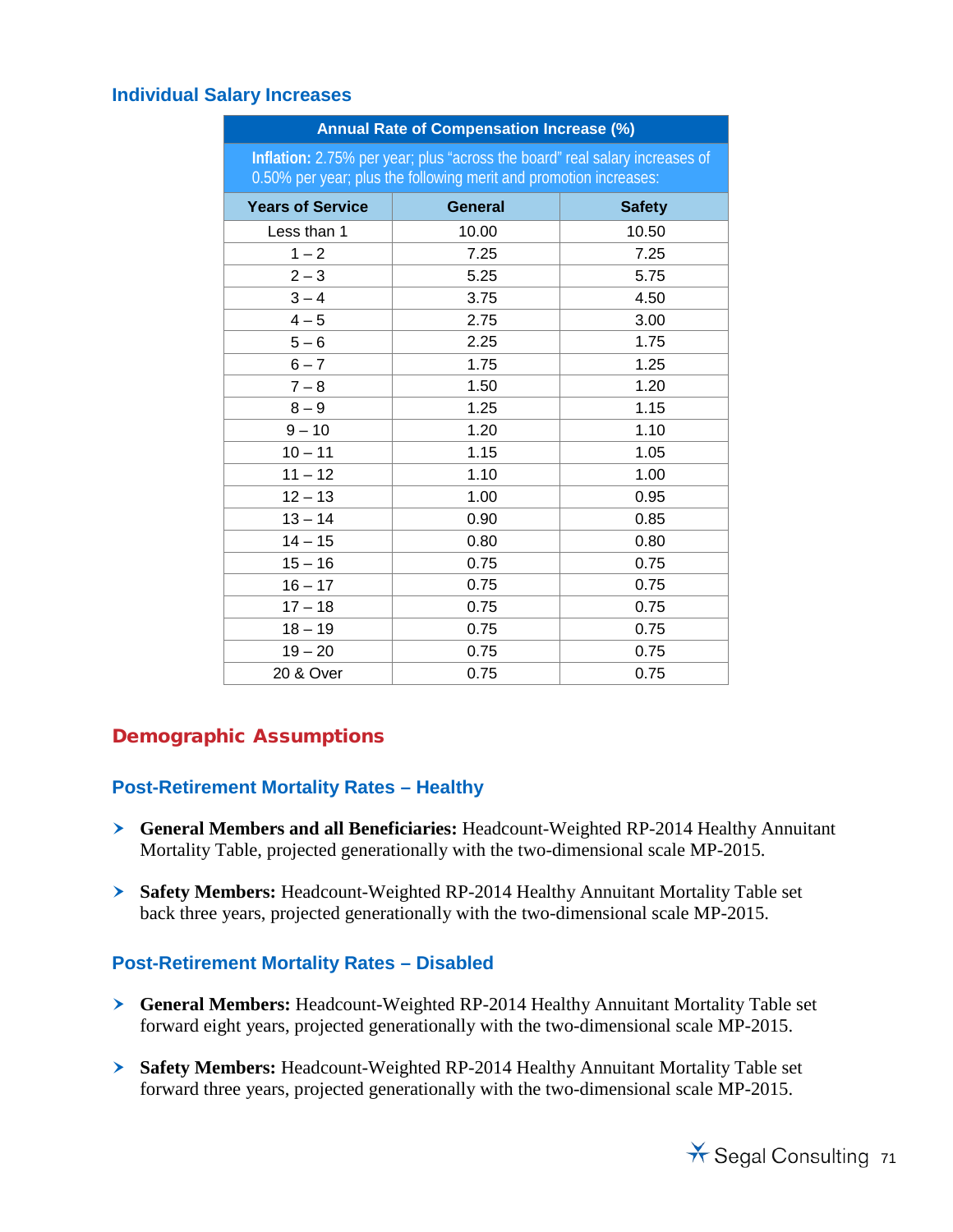### **Member Contribution Rates**

- **General Members:** Headcount-Weighted RP-2014 Healthy Annuitant Mortality Table, projected to 2034 with the two-dimensional scale MP-2015, weighted 30% male and 70% female.
- **Safety Members:** Headcount-Weighted RP-2014 Healthy Annuitant Mortality Table set back three years, projected to 2034 with the two-dimensional scale MP-2015, weighted 85% male and 15% female.

### **Pre-Retirement Mortality Rates**

 **General and Safety Members:** Headcount-Weighted RP-2014 Employee Mortality Table multiplied by 75%, projected generationally with the two-dimensional scale MP-2015.

|     | <b>Rate (%)*</b> |               |               |               |
|-----|------------------|---------------|---------------|---------------|
|     | General          |               | <b>Safety</b> |               |
| Age | <b>Male</b>      | <b>Female</b> | <b>Male</b>   | <b>Female</b> |
| 25  | 0.05             | 0.02          | 0.05          | 0.02          |
| 30  | 0.05             | 0.02          | 0.05          | 0.02          |
| 35  | 0.05             | 0.03          | 0.05          | 0.03          |
| 40  | 0.06             | 0.04          | 0.06          | 0.04          |
| 45  | 0.09             | 0.06          | 0.09          | 0.06          |
| 50  | 0.16             | 0.10          | 0.16          | 0.10          |
| 55  | 0.26             | 0.16          | 0.26          | 0.16          |
| 60  | 0.42             | 0.23          | 0.42          | 0.23          |
| 65  | 0.73             | 0.33          | 0.73          | 0.33          |

*\* Generational projections beyond the base year (2014) are not reflected in the above mortality rates.*

All pre-retirement deaths are assumed to be non-service connected.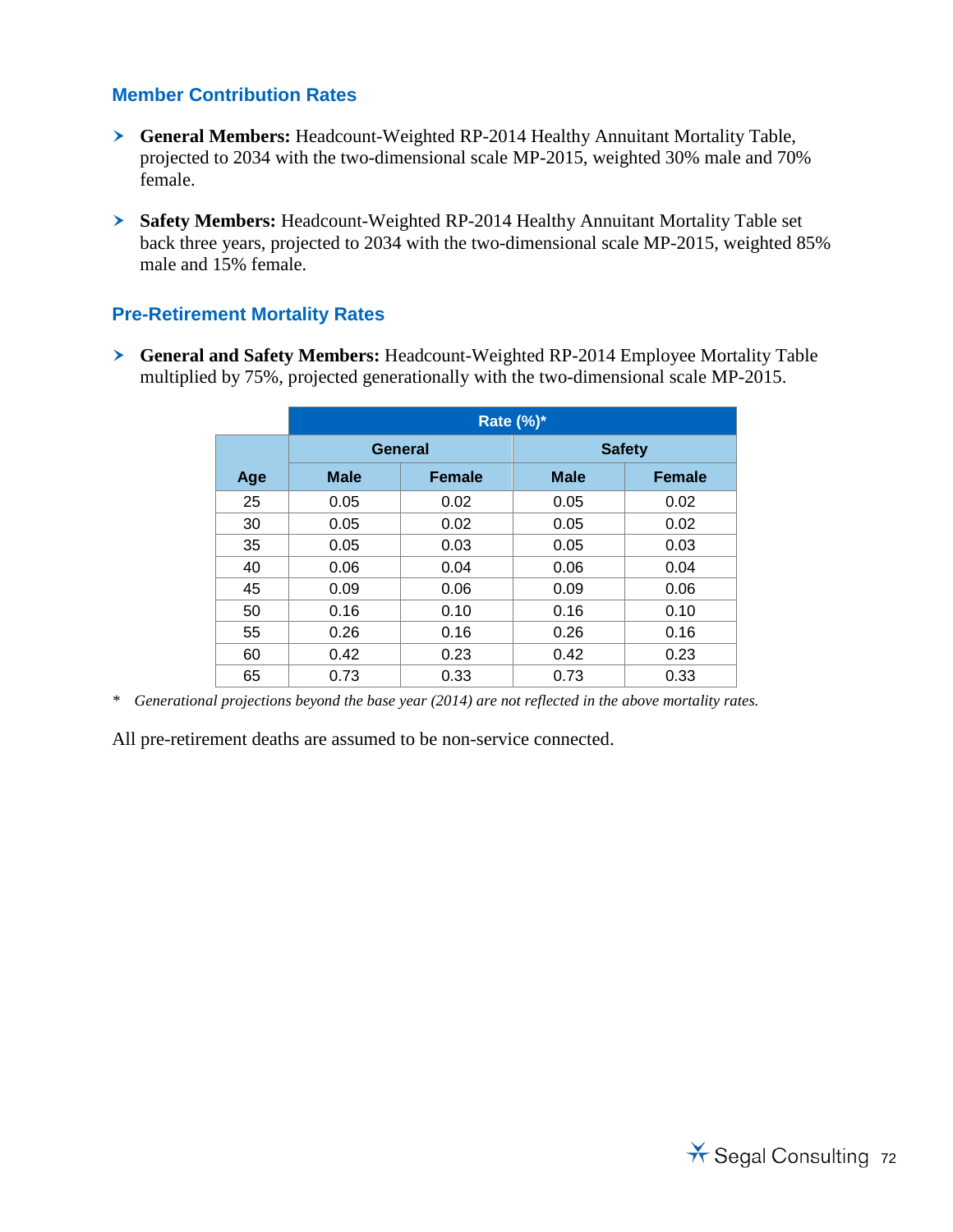### **Disability Incidence Rates**

|     | <b>Rate (%)</b>                     |                                     |               |
|-----|-------------------------------------|-------------------------------------|---------------|
| Age | <b>General Tier 1</b><br>and Tier 4 | <b>General Tier 3</b><br>and Tier 5 | <b>Safety</b> |
| 20  | 0.01                                | 0.01                                | 0.02          |
| 25  | 0.02                                | 0.02                                | 0.22          |
| 30  | 0.04                                | 0.03                                | 0.42          |
| 35  | 0.08                                | 0.05                                | 0.56          |
| 40  | 0.22                                | 0.08                                | 0.66          |
| 45  | 0.36                                | 0.13                                | 1.00          |
| 50  | 0.52                                | 0.16                                | 2.88          |
| 55  | 0.60                                | 0.20                                | 4.60          |
| 60  | 0.60                                | 0.28                                | 5.00          |
| 65  | 0.60                                | 0.32                                | 5.00          |
| 70  | 0.60                                | 0.32                                | 5.00          |

65% of General Tier 1 and Tier 4 disabilities are assumed to be duty disabilities. The other 35% are assumed to be ordinary disabilities.

30% of General Tier 3 and Tier 5 disabilities are assumed to be duty disabilities. The other 70% are assumed to be ordinary disabilities.

100% of Safety disabilities are assumed to be duty disabilities.

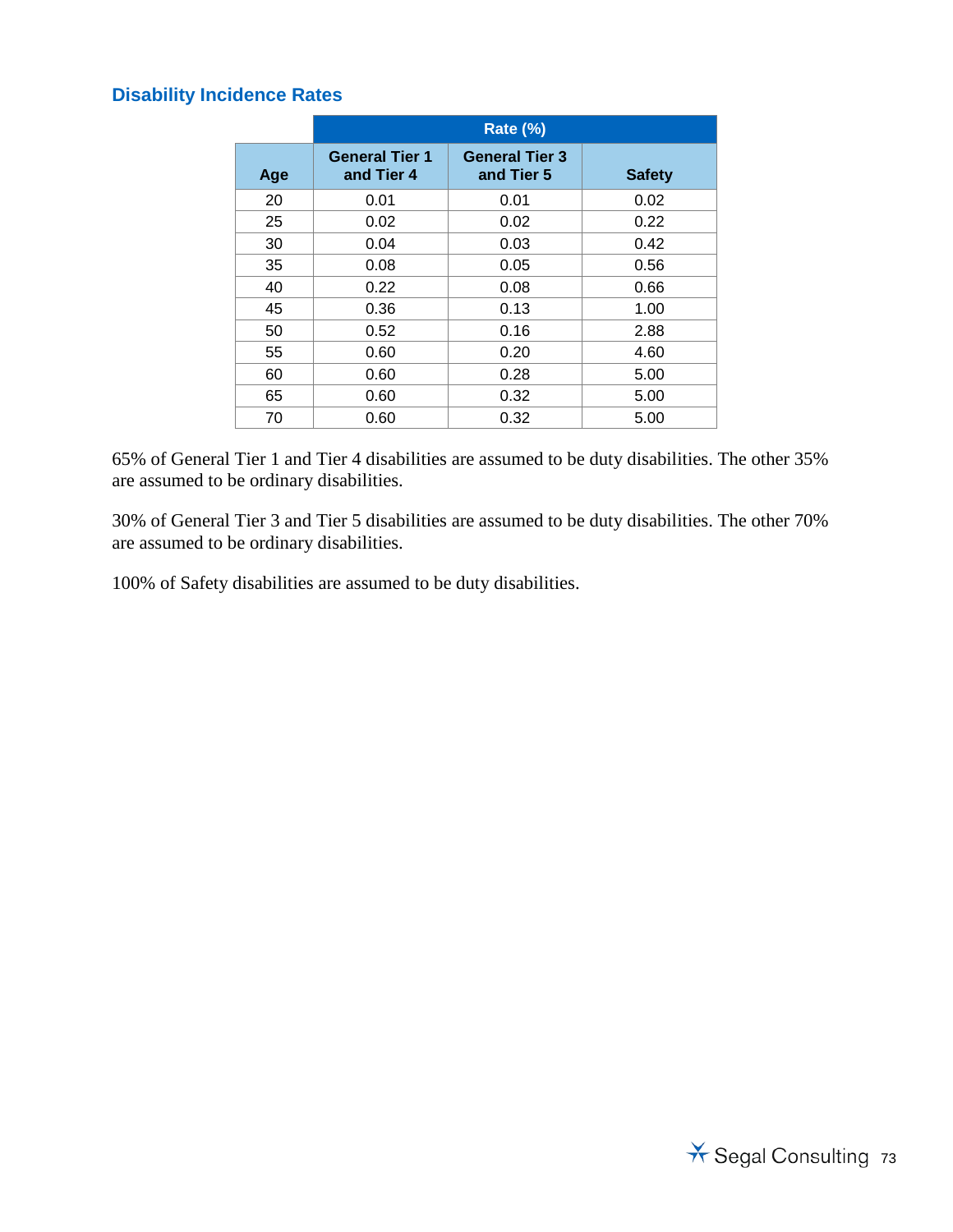### **Termination Rates**

|                         | Rate (%)       |               |  |
|-------------------------|----------------|---------------|--|
| <b>Years of Service</b> | <b>General</b> | <b>Safety</b> |  |
| Less than 1             | 13.50          | 13.00         |  |
| $1 - 2$                 | 9.25           | 8.00          |  |
| $2 - 3$                 | 9.00           | 7.00          |  |
| $3 - 4$                 | 6.00           | 5.50          |  |
| $4 - 5$                 | 4.50           | 3.75          |  |
| $5 - 6$                 | 4.25           | 3.25          |  |
| $6 - 7$                 | 3.75           | 3.00          |  |
| $7 - 8$                 | 3.50           | 2.75          |  |
| $8 - 9$                 | 3.25           | 2.50          |  |
| $9 - 10$                | 3.00           | 2.25          |  |
| $10 - 11$               | 2.75           | 2.00          |  |
| $11 - 12$               | 2.50           | 1.90          |  |
| $12 - 13$               | 2.40           | 1.80          |  |
| $13 - 14$               | 2.30           | 1.70          |  |
| $14 - 15$               | 2.20           | 1.60          |  |
| $15 - 16$               | 2.10           | 1.50          |  |
| $16 - 17$               | 2.00           | 1.40          |  |
| $17 - 18$               | 2.00           | 1.30          |  |
| $18 - 19$               | 2.00           | 1.20          |  |
| $19 - 20$               | 1.75           | 1.10          |  |
| 20 & Over               | 1.50           | 1.00          |  |

The member is assumed to receive the greater of the member's contribution balance or a deferred retirement benefit.

No withdrawal is assumed after a member is first assumed to retire.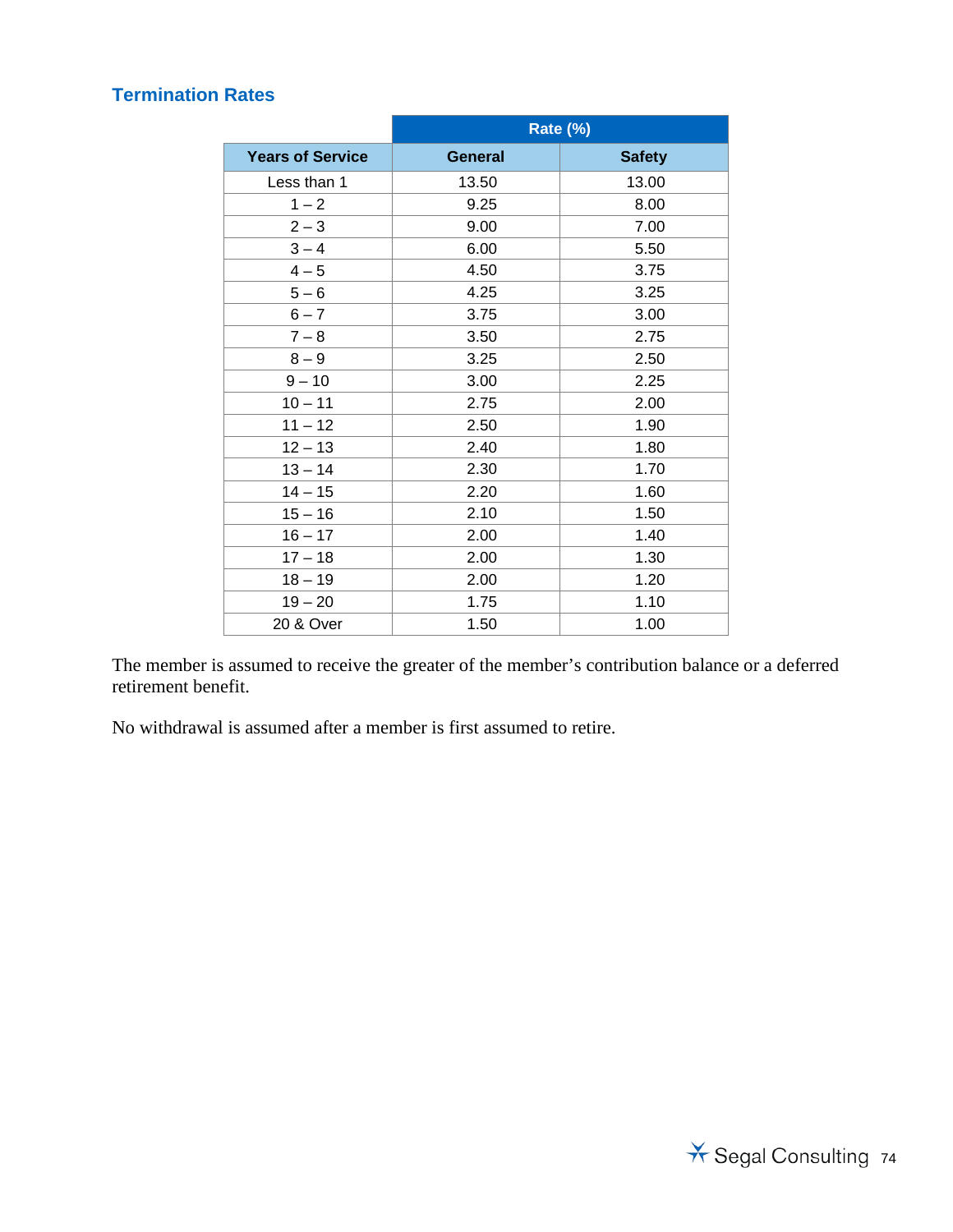|           | Rate (%)                             |                                  |                                          |                                   |
|-----------|--------------------------------------|----------------------------------|------------------------------------------|-----------------------------------|
|           | <b>General</b>                       |                                  |                                          |                                   |
| Age       | Tier <sub>1</sub><br><b>Enhanced</b> | <b>Tier 3</b><br><b>Enhanced</b> | Tier <sub>1</sub><br><b>Non-Enhanced</b> | <b>PEPRA Tier 4</b><br>and Tier 5 |
| 50        | 5.00                                 | 4.00                             | 3.00                                     | 0.00                              |
| 51        | 4.00                                 | 3.00                             | 3.00                                     | 0.00                              |
| 52        | 5.00                                 | 3.00                             | 3.00                                     | 2.00                              |
| 53        | 5.00                                 | 5.00                             | 3.00                                     | 3.00                              |
| 54        | 14.00                                | 6.00                             | 3.00                                     | 3.00                              |
| 55        | 20.00                                | 10.00                            | 10.00                                    | 5.00                              |
| 56        | 20.00                                | 10.00                            | 10.00                                    | 5.00                              |
| 57        | 20.00                                | 10.00                            | 10.00                                    | 6.00                              |
| 58        | 20.00                                | 12.00                            | 10.00                                    | 8.00                              |
| 59        | 25.00                                | 13.00                            | 10.00                                    | 9.00                              |
| 60        | 28.00                                | 15.00                            | 25.00                                    | 10.00                             |
| 61        | 35.00                                | 20.00                            | 15.00                                    | 14.00                             |
| 62        | 35.00                                | 25.00                            | 40.00                                    | 20.00                             |
| 63        | 30.00                                | 25.00                            | 35.00                                    | 20.00                             |
| 64        | 30.00                                | 30.00                            | 30.00                                    | 20.00                             |
| 65        | 35.00                                | 35.00                            | 40.00                                    | 25.00                             |
| 66        | 40.00                                | 35.00                            | 35.00                                    | 30.00                             |
| 67        | 40.00                                | 35.00                            | 35.00                                    | 30.00                             |
| 68        | 40.00                                | 35.00                            | 35.00                                    | 30.00                             |
| 69        | 40.00                                | 35.00                            | 35.00                                    | 30.00                             |
| 70        | 50.00                                | 40.00                            | 50.00                                    | 50.00                             |
| 71        | 50.00                                | 40.00                            | 50.00                                    | 50.00                             |
| 72        | 50.00                                | 40.00                            | 50.00                                    | 50.00                             |
| 73        | 50.00                                | 40.00                            | 50.00                                    | 50.00                             |
| 74        | 50.00                                | 40.00                            | 50.00                                    | 50.00                             |
| 75 & Over | 100.00                               | 100.00                           | 100.00                                   | 100.00                            |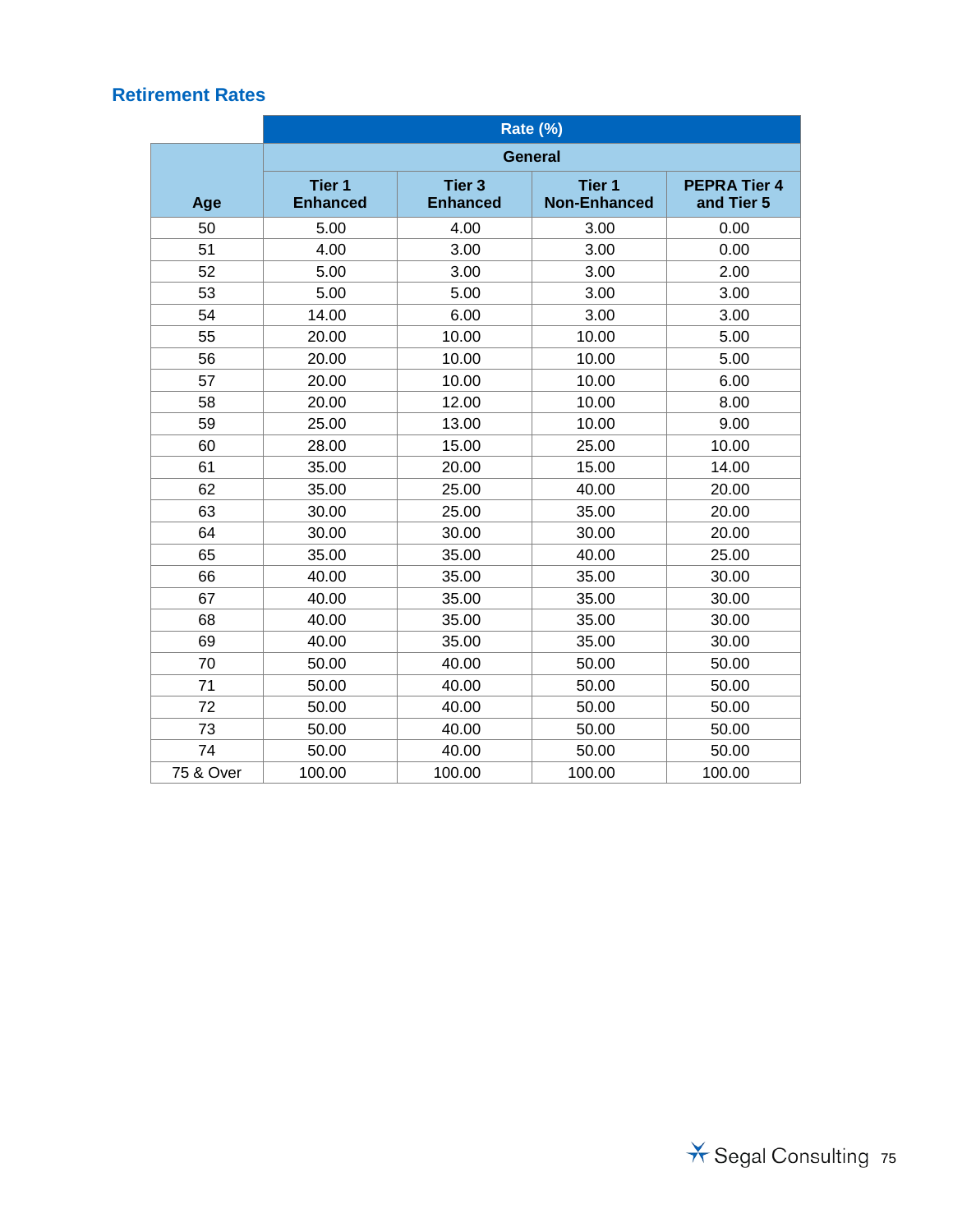|           | <b>Rate (%)</b>                  |                                  |                                      |                                   |
|-----------|----------------------------------|----------------------------------|--------------------------------------|-----------------------------------|
|           | <b>Safety</b>                    |                                  |                                      |                                   |
| Age       | <b>Tier A</b><br><b>Enhanced</b> | <b>Tier C</b><br><b>Enhanced</b> | <b>Tier A</b><br><b>Non-Enhanced</b> | <b>PEPRA Tier D</b><br>and Tier E |
| 45        | 4.00                             | 2.00                             | 0.00                                 | 0.00                              |
| 46        | 3.00                             | 1.00                             | 0.00                                 | 0.00                              |
| 47        | 10.00                            | 4.00                             | 0.00                                 | 0.00                              |
| 48        | 10.00                            | 4.00                             | 0.00                                 | 0.00                              |
| 49        | 25.00                            | 12.00                            | 0.00                                 | 0.00                              |
| 50        | 30.00                            | 18.00                            | 5.00                                 | 5.00                              |
| 51        | 30.00                            | 18.00                            | 4.00                                 | 4.00                              |
| 52        | 25.00                            | 15.00                            | 4.00                                 | 4.00                              |
| 53        | 25.00                            | 15.00                            | 5.00                                 | 5.00                              |
| 54        | 25.00                            | 15.00                            | 8.00                                 | 6.00                              |
| 55        | 28.00                            | 18.00                            | 10.00                                | 10.00                             |
| 56        | 25.00                            | 15.00                            | 10.00                                | 10.00                             |
| 57        | 25.00                            | 15.00                            | 12.00                                | 18.00                             |
| 58        | 35.00                            | 25.00                            | 18.00                                | 18.00                             |
| 59        | 35.00                            | 25.00                            | 20.00                                | 18.00                             |
| 60        | 35.00                            | 30.00                            | 20.00                                | 18.00                             |
| 61        | 35.00                            | 30.00                            | 20.00                                | 20.00                             |
| 62        | 35.00                            | 30.00                            | 20.00                                | 20.00                             |
| 63        | 35.00                            | 30.00                            | 20.00                                | 20.00                             |
| 64        | 50.00                            | 40.00                            | 100.00                               | 30.00                             |
| 65        | 100.00                           | 100.00                           | 100.00                               | 30.00                             |
| 66 & Over | 100.00                           | 100.00                           | 100.00                               | 100.00                            |

| <b>Retirement Age and Benefit</b><br>for Deferred Vested<br><b>Members:</b> | For current and future deferred vested members, retirement<br>assumptions are as follows:<br>General Age:<br>59<br>54<br>Safety Age:<br>We assume that 40% and 65% of future General and Safety deferred<br>vested members, respectively, will continue to work for a reciprocal<br>employer. For reciprocals, we assume 4.75% compensation<br>increases per annum. |  |  |
|-----------------------------------------------------------------------------|---------------------------------------------------------------------------------------------------------------------------------------------------------------------------------------------------------------------------------------------------------------------------------------------------------------------------------------------------------------------|--|--|
|                                                                             |                                                                                                                                                                                                                                                                                                                                                                     |  |  |
| <b>Future Benefit Accruals:</b>                                             | 1.0 year of service per year for full-time employees. Continuation of<br>current partial service accrual for part-time employees.                                                                                                                                                                                                                                   |  |  |
| <b>Unknown Data for Members:</b>                                            | Same as those exhibited by members with similar known<br>characteristics. If not specified, members are assumed to be male.                                                                                                                                                                                                                                         |  |  |
| <b>Percent Married:</b>                                                     | 75% of male members and 50% of female members are assumed to<br>be married at retirement or pre-retirement death and to select<br>Unmodified option. There is no explicit assumption for children's<br>benefits.                                                                                                                                                    |  |  |
| Age of Spouse:                                                              | Male retirees are 3 years older than their spouses, and Female<br>retirees are 2 years younger than their spouses.                                                                                                                                                                                                                                                  |  |  |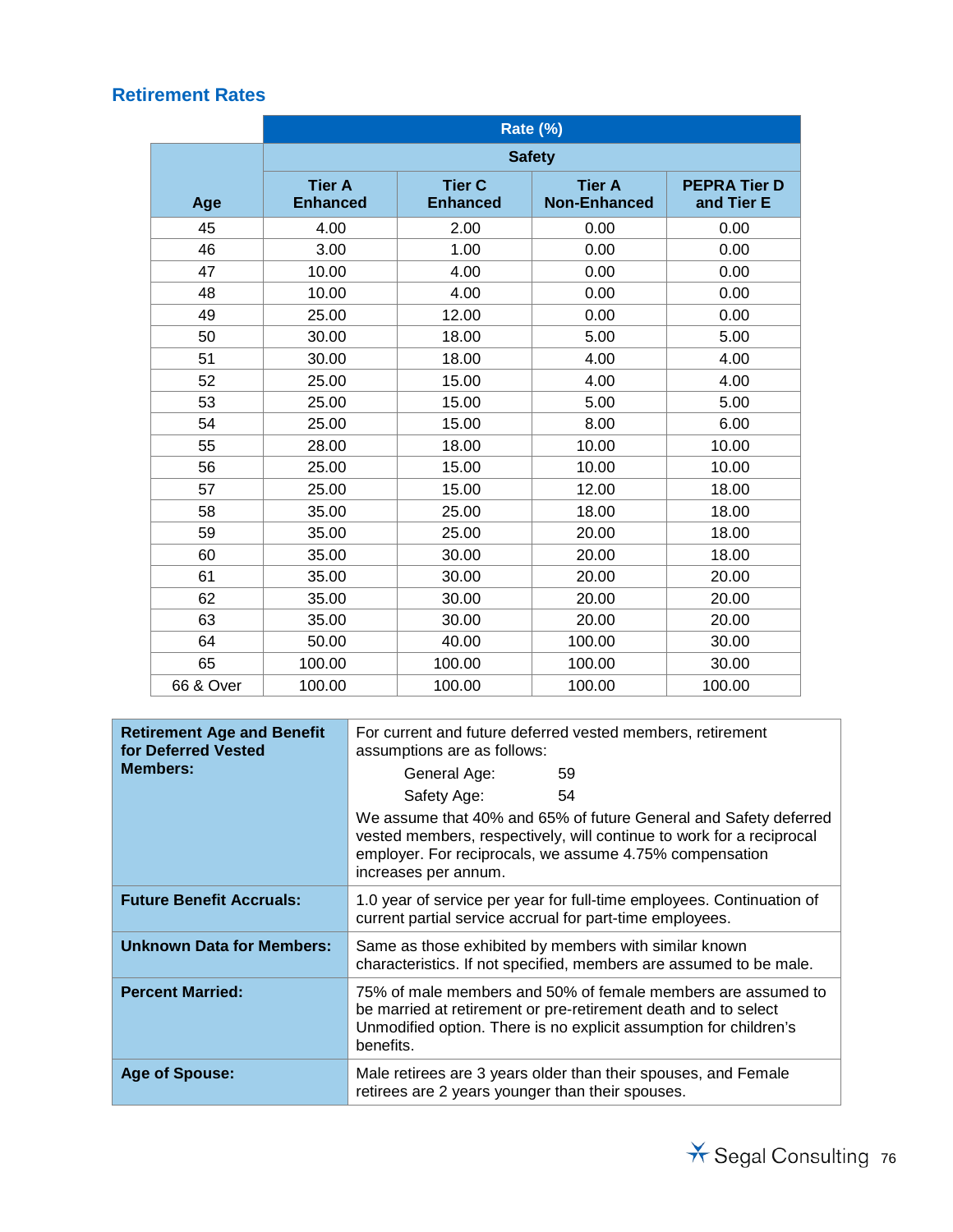| <b>Offsets by Other Plans of the</b><br><b>Employer for Disability</b><br><b>Benefits:</b> | The Plan requires members who retire because of disability from<br>General Tier 3 and PEPRA General Tier 5 to offset the Plan's<br>disability benefits with other Plans of the employer. We have not<br>assumed any offsets in this valuation. |  |  |
|--------------------------------------------------------------------------------------------|------------------------------------------------------------------------------------------------------------------------------------------------------------------------------------------------------------------------------------------------|--|--|
| <b>Leave Cashout</b><br><b>Assumptions:</b>                                                | The following assumptions for leave cashouts as a percentage of<br>final average pay are used:                                                                                                                                                 |  |  |
|                                                                                            | General Tiers 1, 2 and 3 Safety Tiers A and C                                                                                                                                                                                                  |  |  |
|                                                                                            | Cost Group 1<br>1.25%                                                                                                                                                                                                                          |  |  |
|                                                                                            | Cost Group 2<br>0.50% for Tier 2                                                                                                                                                                                                               |  |  |
|                                                                                            | 1.00% for Tier 3                                                                                                                                                                                                                               |  |  |
|                                                                                            | Cost Group 3<br>5.50%                                                                                                                                                                                                                          |  |  |
|                                                                                            | Cost Group 4<br>0.50%                                                                                                                                                                                                                          |  |  |
|                                                                                            | Cost Group 5<br>1.00%                                                                                                                                                                                                                          |  |  |
|                                                                                            | Cost Group 6<br>0.75%                                                                                                                                                                                                                          |  |  |
|                                                                                            | Cost Group 7<br>1.00%                                                                                                                                                                                                                          |  |  |
|                                                                                            | Cost Group 8<br>0.75%                                                                                                                                                                                                                          |  |  |
|                                                                                            | Cost Group 9<br>0.00%                                                                                                                                                                                                                          |  |  |
|                                                                                            | Cost Group 10<br>1.00%                                                                                                                                                                                                                         |  |  |
|                                                                                            | Cost Group 11<br>2.50%                                                                                                                                                                                                                         |  |  |
|                                                                                            | Cost Group 12<br>2.50%                                                                                                                                                                                                                         |  |  |
|                                                                                            | PEPRA General Tiers 4 and 5 PEPRA Safety Tiers D and E                                                                                                                                                                                         |  |  |
|                                                                                            | None                                                                                                                                                                                                                                           |  |  |
| <b>Service From Accumulated</b><br><b>Sick Leave Conversion:</b>                           | The following assumptions for additional service converted from<br>accumulated sick leave as a percentage of service at retirement are<br>used:                                                                                                |  |  |
|                                                                                            | <b>Service Retirements:</b>                                                                                                                                                                                                                    |  |  |
|                                                                                            | 1.20%<br>General:                                                                                                                                                                                                                              |  |  |
|                                                                                            | 1.90%<br>Safety:                                                                                                                                                                                                                               |  |  |
|                                                                                            | <b>Disability Retirements:</b>                                                                                                                                                                                                                 |  |  |
|                                                                                            | General:<br>0.08%                                                                                                                                                                                                                              |  |  |
|                                                                                            | 1.30%<br>Safety:                                                                                                                                                                                                                               |  |  |
|                                                                                            | Pursuant to Section 31641.01, the cost of this benefit for the non-<br>PEPRA tiers will be charged only to employers and will not affect<br>member contribution rates.                                                                         |  |  |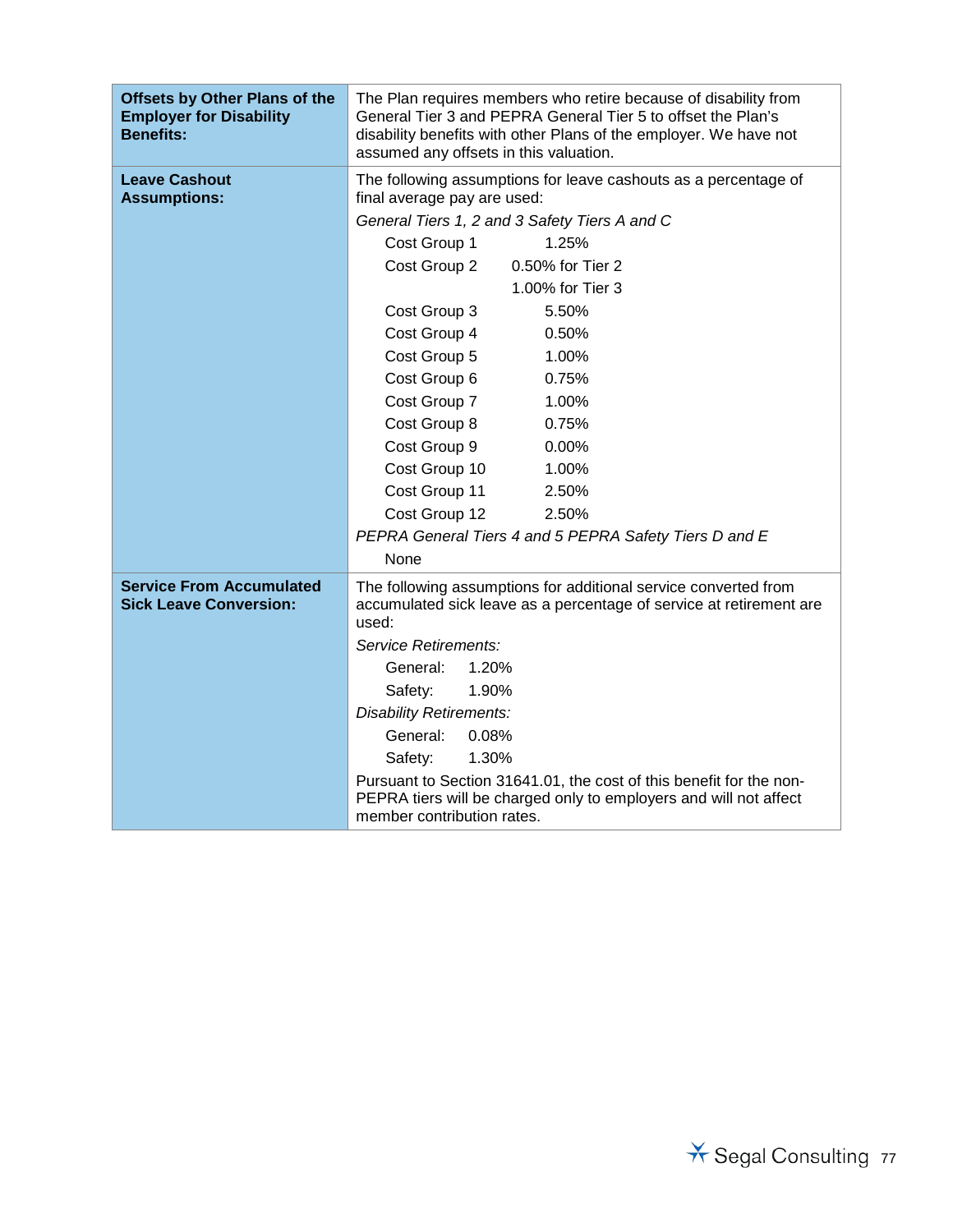# **Appendix B: Proposed Actuarial Assumptions**

# Economic Assumptions

| <b>Net Investment Return:</b>                                                         | 7.00%, net of investment expenses.                                                                                                                                                                                                                                                                                                                                                                                                                                                                                                                                                                                                                                                                                                                                |
|---------------------------------------------------------------------------------------|-------------------------------------------------------------------------------------------------------------------------------------------------------------------------------------------------------------------------------------------------------------------------------------------------------------------------------------------------------------------------------------------------------------------------------------------------------------------------------------------------------------------------------------------------------------------------------------------------------------------------------------------------------------------------------------------------------------------------------------------------------------------|
| <b>Administrative Expenses:</b>                                                       | Actual administrative expenses as a percentage of payroll allocated<br>to both the employer and the member based on normal cost (before<br>expenses) for the employer and member. based on normal cost<br>(before expenses) for the employer and member. This assumption<br>changes each year based on the actual administrative expenses and<br>actual payroll. The administrative expense load was 1.13% of payroll<br>based on the December 31, 2017 actuarial valuation.                                                                                                                                                                                                                                                                                      |
| <b>Employee Contribution</b><br><b>Crediting Rate:</b>                                | 7.00%, compounded semi-annually                                                                                                                                                                                                                                                                                                                                                                                                                                                                                                                                                                                                                                                                                                                                   |
| <b>Consumer Price Index:</b>                                                          | Increase of 2.75% per year; retiree COLA increases due to CPI<br>subject to a 3.00% maximum change per year (valued as a 2.75%<br>increase) except for Tier 3 and PEPRA Tier 5 disability benefits and<br>Tier 2 benefits which are subject to a 4.00% maximum change per<br>year (valued as a 2.75% increase).<br>Safety Tier C benefits, Safety PEPRA Tier E benefits and benefits for<br>PEPRA Tier 4 and Tier 5 members covered under certain<br>memoranda of understanding are subject to a 2.00% maximum<br>change per year.<br>For members that have COLA banks, they are reflected in projected<br>future COLAs.<br>The actual COLA granted by CCCERA on April 1, 2018 has been<br>reflected for nonactive members in the December 31, 2017<br>valuation. |
| <b>Payroll Growth:</b>                                                                | Inflation of 2.75% per year plus "across the board" real salary<br>increases of 0.50% per year.                                                                                                                                                                                                                                                                                                                                                                                                                                                                                                                                                                                                                                                                   |
| Increase in Internal Revenue<br>Code Section 401(a)(17)<br><b>Compensation Limit:</b> | Increase of 2.75% per year from the valuation date.                                                                                                                                                                                                                                                                                                                                                                                                                                                                                                                                                                                                                                                                                                               |
| <b>Increase in Section 7522.10</b><br><b>Compensation Limit:</b>                      | Increase of 2.75% per year from the valuation date.                                                                                                                                                                                                                                                                                                                                                                                                                                                                                                                                                                                                                                                                                                               |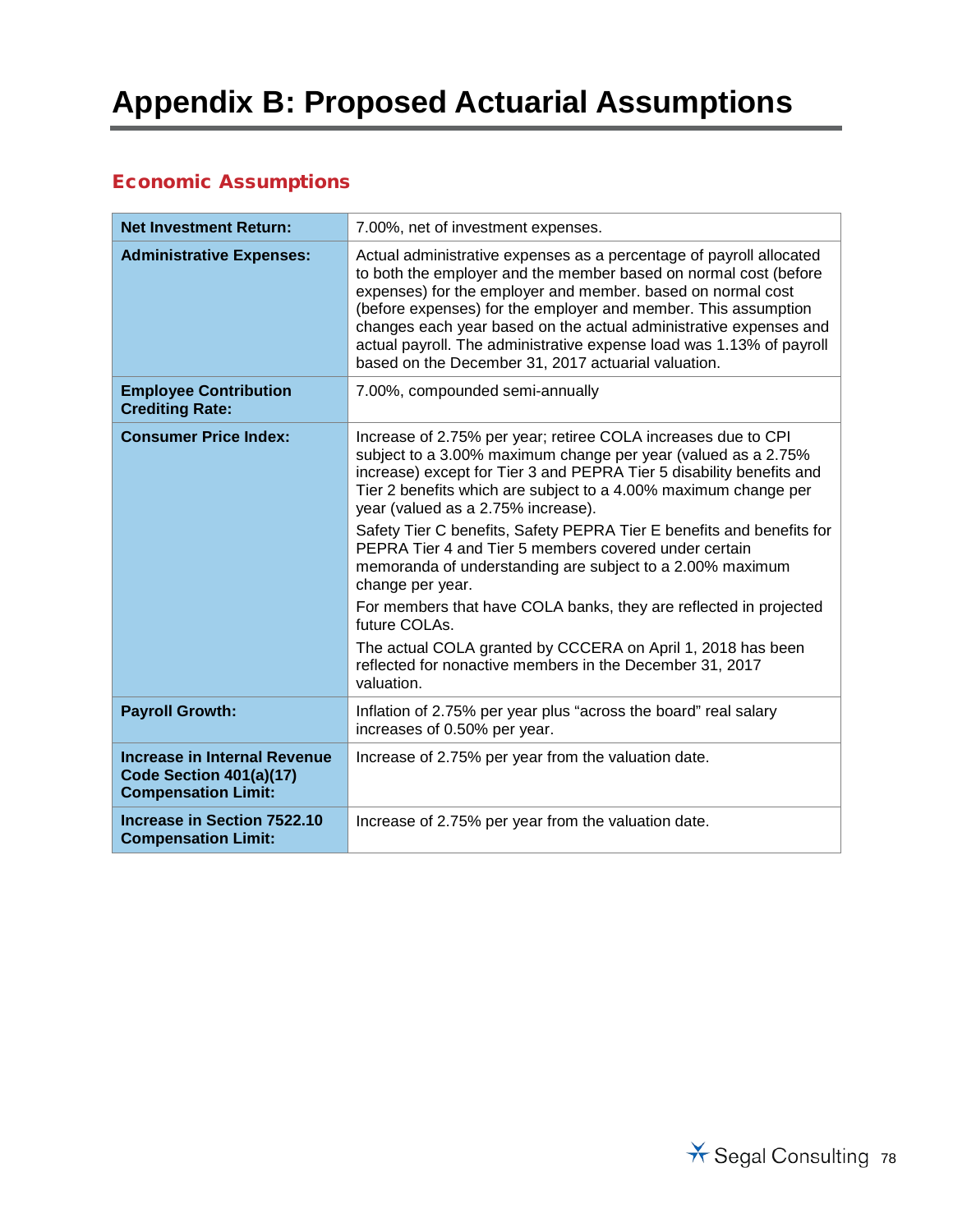### **Individual Salary Increases**

| Annual Rate of Compensation Increase (%)                                                                                                         |                |               |  |
|--------------------------------------------------------------------------------------------------------------------------------------------------|----------------|---------------|--|
| Inflation: 2.75% per year; plus "across the board" real salary increases of<br>0.50% per year; plus the following merit and promotion increases: |                |               |  |
| <b>Years of Service</b>                                                                                                                          | <b>General</b> | <b>Safety</b> |  |
| Less than 1                                                                                                                                      | 12.00          | 13.00         |  |
| $1 - 2$                                                                                                                                          | 7.00           | 8.00          |  |
| $2 - 3$                                                                                                                                          | 5.25           | 5.75          |  |
| $3 - 4$                                                                                                                                          | 3.75           | 4.75          |  |
| $4 - 5$                                                                                                                                          | 2.75           | 2.75          |  |
| $5-6$                                                                                                                                            | 2.25           | 2.00          |  |
| $6 - 7$                                                                                                                                          | 1.75           | 1.75          |  |
| $7 - 8$                                                                                                                                          | 1.50           | 1.50          |  |
| $8 - 9$                                                                                                                                          | 1.40           | 1.40          |  |
| $9 - 10$                                                                                                                                         | 1.30           | 1.30          |  |
| $10 - 11$                                                                                                                                        | 1.20           | 1.25          |  |
| $11 - 12$                                                                                                                                        | 1.10           | 1.20          |  |
| $12 - 13$                                                                                                                                        | 1.00           | 1.15          |  |
| $13 - 14$                                                                                                                                        | 0.90           | 1.10          |  |
| $14 - 15$                                                                                                                                        | 0.80           | 1.05          |  |
| $15 - 16$                                                                                                                                        | 0.75           | 1.00          |  |
| $16 - 17$                                                                                                                                        | 0.70           | 1.00          |  |
| $17 - 18$                                                                                                                                        | 0.65           | 1.00          |  |
| $18 - 19$                                                                                                                                        | 0.60           | 1.00          |  |
| $19 - 20$                                                                                                                                        | 0.55           | 1.00          |  |
| 20 & Over                                                                                                                                        | 0.50           | 1.00          |  |

## Demographic Assumptions

### **Post-Retirement Mortality Rates – Healthy**

- **General Members:** Pub-2010 General Healthy Retiree Amount-Weighted Above-Median Mortality Table (separate tables for males and females), projected generationally with the two-dimensional mortality improvement scale MP-2018.
- **Safety Members:** Pub-2010 Safety Healthy Retiree Amount-Weighted Above-Median Mortality Table (separate tables for males and females) multiplied by 105% for males and 100% for females, projected generationally with the two-dimensional mortality improvement scale MP-2018.

### **Post-Retirement Mortality Rates – Disabled**

 **General Members:** Pub-2010 Non-Safety Disabled Retiree Amount-Weighted Mortality Table (separate tables for males and females) multiplied by 105% for males and 100% for

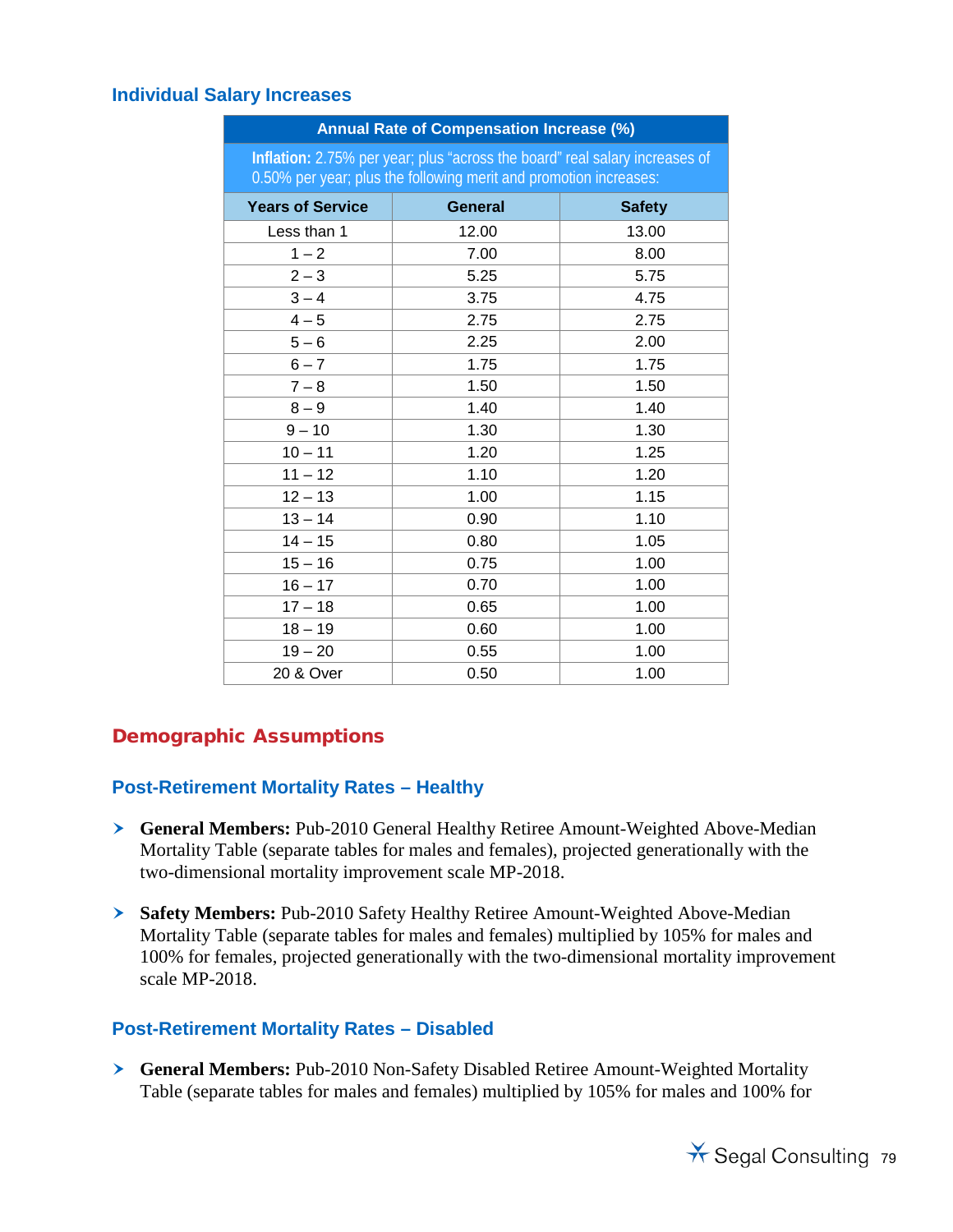females, projected generationally with the two-dimensional mortality improvement scale MP-2018.

 **Safety Members:** Pub-2010 Safety Disabled Retiree Amount-Weighted Mortality Table (separate tables for males and females) multiplied by 105% for males and 100% for females, projected generationally with the two-dimensional mortality improvement scale MP-2018.

### **Mortality Rates – Beneficiaries**

 Pub-2010 Contingent Survivor Amount-Weighted Above-Median Mortality Table (separate tables for males and females) multiplied by 105% for males and females, projected generationally with the two-dimensional mortality improvement scale MP-2018.

### **Member Contribution Rates**

- **General Members:** Pub-2010 General Healthy Retiree Amount-Weighted Above-Median Mortality Table (separate tables for males and females), projected 30 years with the twodimensional mortality improvement scale MP-2018, weighted 30% male and 70% female.
- **Safety Members:** Pub-2010 Safety Healthy Retiree Amount-Weighted Above-Median Mortality Table (separate tables for males and females) multiplied by 105% for males and 100% for females, projected 30 years with the two-dimensional mortality improvement scale MP-2018, weighted 85% male and 15% female.

#### **Pre-Retirement Mortality Rates**

- **General Members:** Pub-2010 General Employee Amount-Weighted Above-Median Mortality Table (separate tables for males and females), projected generationally with the two-dimensional mortality improvement scale MP-2018.
- **Safety Members:** Pub-2010 Safety Employee Amount-Weighted Above-Median Mortality Table (separate tables for males and females), projected generationally with the twodimensional mortality improvement scale MP-2018.

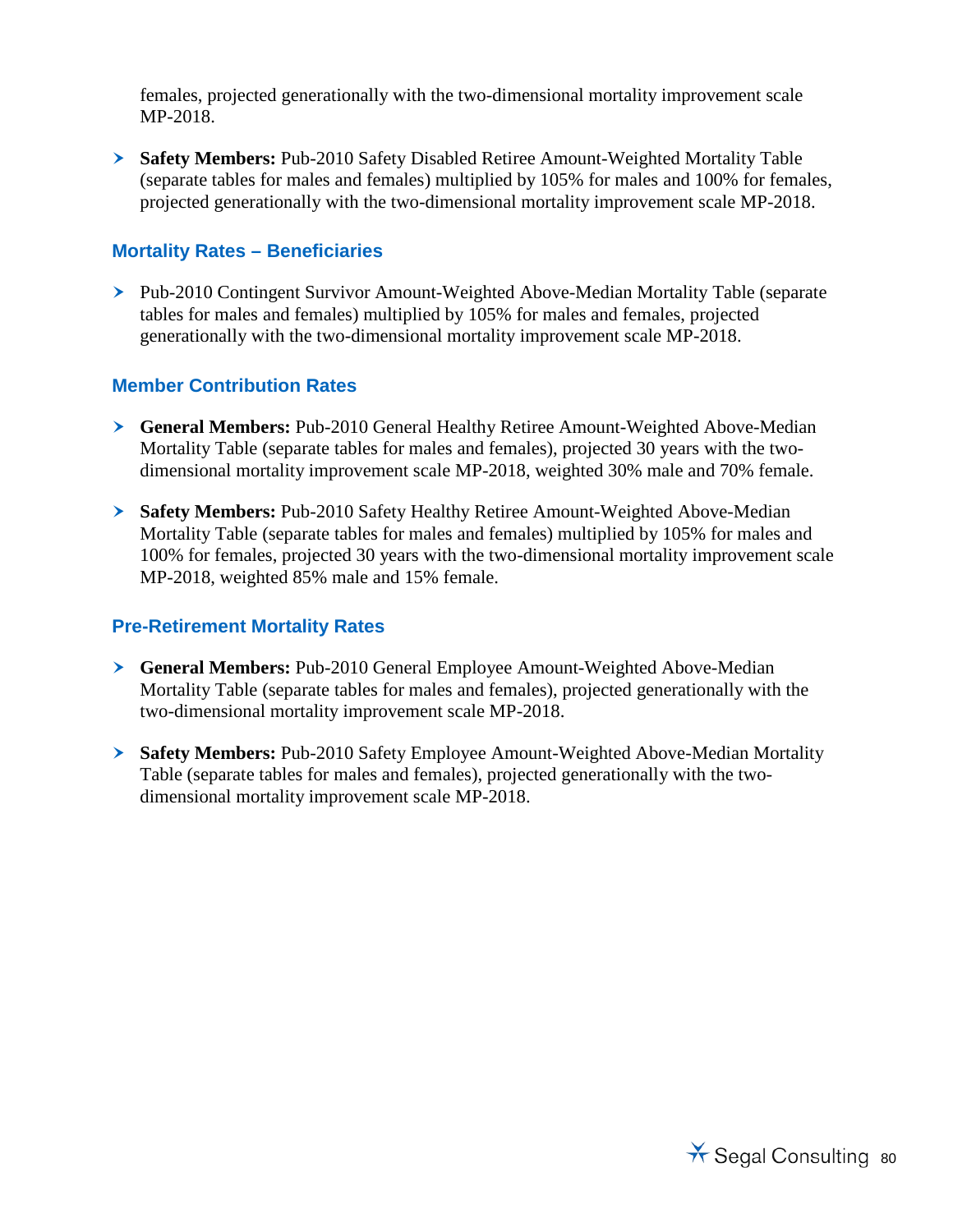|     | Rate (%)*   |               |               |               |
|-----|-------------|---------------|---------------|---------------|
|     | General     |               | <b>Safety</b> |               |
| Age | <b>Male</b> | <b>Female</b> | <b>Male</b>   | <b>Female</b> |
| 25  | 0.02        | 0.01          | 0.03          | 0.02          |
| 30  | 0.03        | 0.01          | 0.04          | 0.02          |
| 35  | 0.04        | 0.02          | 0.04          | 0.03          |
| 40  | 0.06        | 0.03          | 0.05          | 0.04          |
| 45  | 0.09        | 0.05          | 0.07          | 0.06          |
| 50  | 0.13        | 0.08          | 0.10          | 0.08          |
| 55  | 0.19        | 0.11          | 0.15          | 0.11          |
| 60  | 0.28        | 0.17          | 0.23          | 0.14          |
| 65  | 0.41        | 0.27          | 0.35          | 0.20          |
| 70  | 0.61        | 0.44          | 0.66          | 0.39          |

*\* Generational projections beyond the base year (2010) are not reflected in the above mortality rates.*

All pre-retirement deaths are assumed to be non-service connected.

### **Disability Incidence Rates**

|     | <b>Rate (%)</b>                     |                                     |               |
|-----|-------------------------------------|-------------------------------------|---------------|
| Age | <b>General Tier 1</b><br>and Tier 4 | <b>General Tier 3</b><br>and Tier 5 | <b>Safety</b> |
| 20  | 0.01                                | 0.01                                | 0.02          |
| 25  | 0.02                                | 0.02                                | 0.16          |
| 30  | 0.04                                | 0.03                                | 0.32          |
| 35  | 0.08                                | 0.05                                | 0.46          |
| 40  | 0.22                                | 0.08                                | 0.56          |
| 45  | 0.36                                | 0.11                                | 0.90          |
| 50  | 0.52                                | 0.13                                | 2.54          |
| 55  | 0.60                                | 0.16                                | 3.80          |
| 60  | 0.60                                | 0.22                                | 4.30          |
| 65  | 0.60                                | 0.25                                | 4.50          |
| 70  | 0.60                                | 0.25                                | 4.50          |

60% of General Tier 1 and Tier 4 disabilities are assumed to be service connected disabilities. The other 40% are assumed to be non-service connected disabilities.

30% of General Tier 3 and Tier 5 disabilities are assumed to be service connected disabilities. The other 70% are assumed to be non-service connected disabilities.

100% of Safety disabilities are assumed to be service connected disabilities.

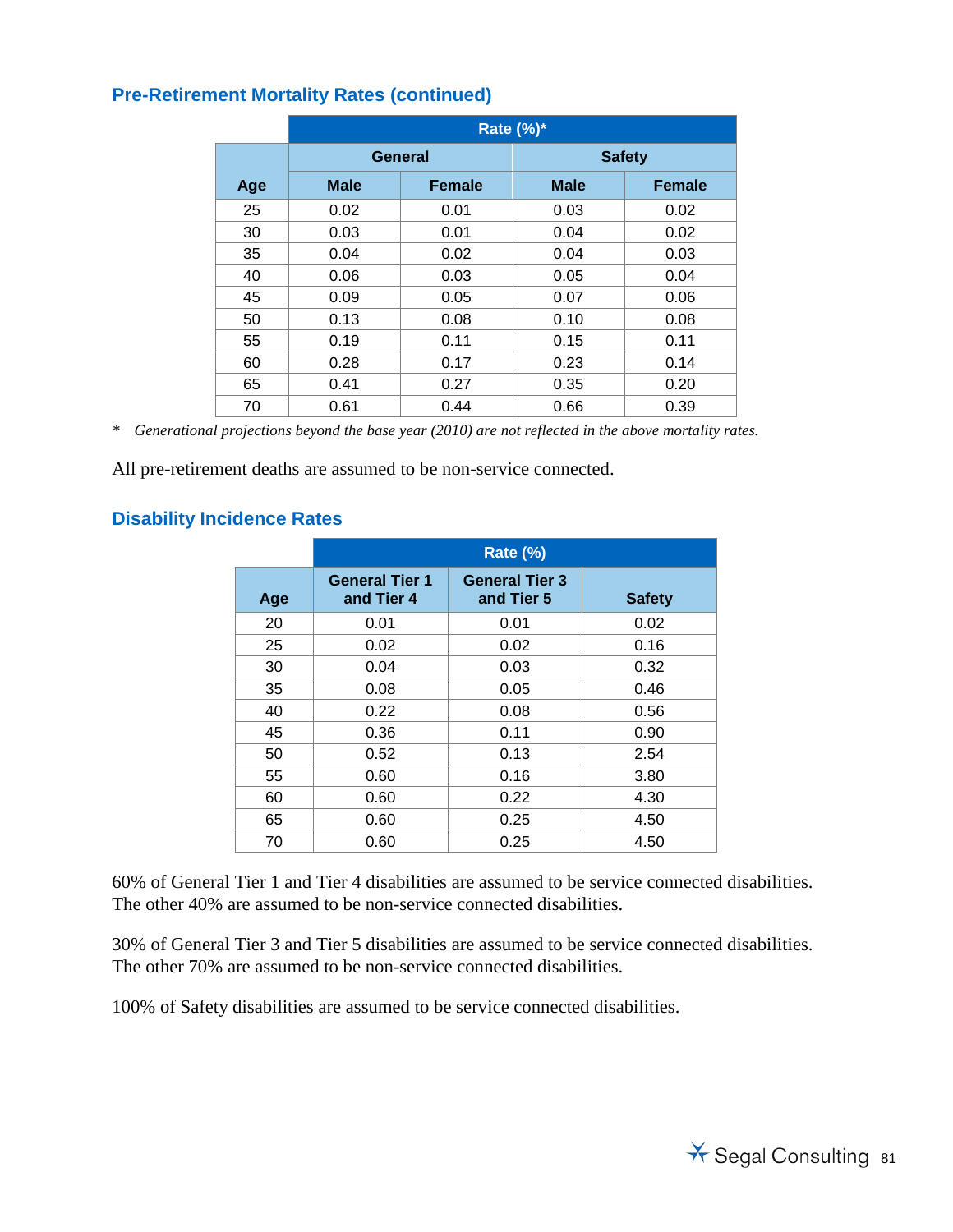### **Termination Rates**

|                         | Rate (%)       |               |
|-------------------------|----------------|---------------|
| <b>Years of Service</b> | <b>General</b> | <b>Safety</b> |
| Less than 1             | 14.00          | 12.50         |
| $1 - 2$                 | 9.50           | 10.00         |
| $2 - 3$                 | 9.25           | 8.25          |
| $3 - 4$                 | 6.50           | 5.75          |
| $4 - 5$                 | 5.25           | 5.00          |
| $5 - 6$                 | 5.00           | 4.25          |
| $6 - 7$                 | 4.50           | 3.50          |
| $7 - 8$                 | 4.25           | 3.25          |
| $8 - 9$                 | 3.75           | 3.00          |
| $9 - 10$                | 3.50           | 2.50          |
| $10 - 11$               | 3.25           | 2.25          |
| $11 - 12$               | 3.00           | 2.10          |
| $12 - 13$               | 2.75           | 2.00          |
| $13 - 14$               | 2.50           | 1.90          |
| $14 - 15$               | 2.50           | 1.80          |
| $15 - 16$               | 2.25           | 1.70          |
| $16 - 17$               | 2.25           | 1.60          |
| $17 - 18$               | 2.00           | 1.50          |
| $18 - 19$               | 2.00           | 1.25          |
| $19 - 20$               | 1.75           | 1.00          |
| 20 & Over               | 1.25           | 0.75          |

The member is assumed to receive the greater of the member's contribution balance or a deferred retirement benefit.

No withdrawal is assumed after a member is first assumed to retire.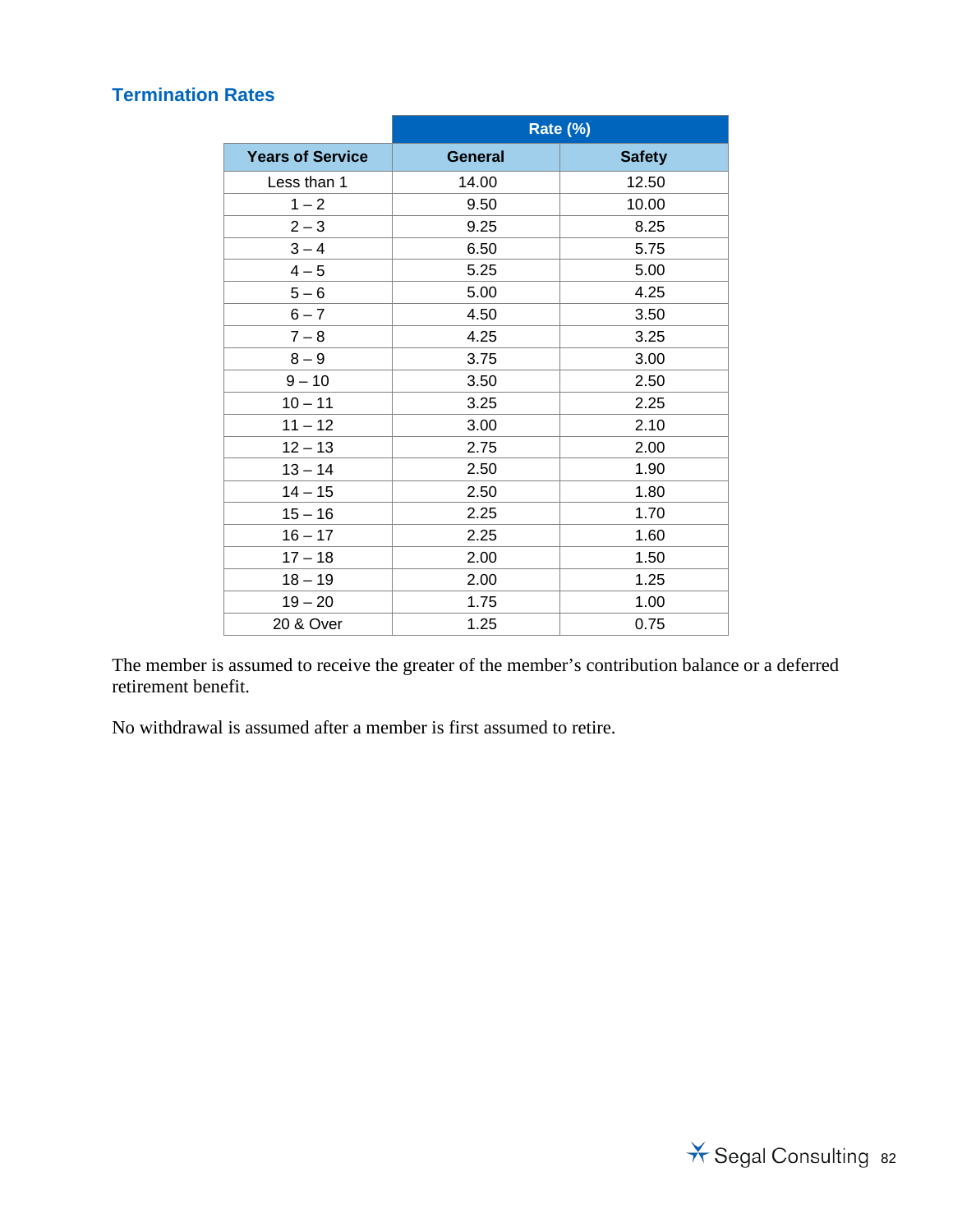|           | Rate (%)                                          |                                    |                                                   |                                    |                                              |                                   |
|-----------|---------------------------------------------------|------------------------------------|---------------------------------------------------|------------------------------------|----------------------------------------------|-----------------------------------|
|           | <b>General</b>                                    |                                    |                                                   |                                    |                                              |                                   |
|           | <b>Tier 1 Enhanced</b>                            |                                    | <b>Tier 3 Enhanced</b>                            |                                    |                                              |                                   |
| Age       | Less than 30<br><b>Years of</b><br><b>Service</b> | <b>Over 30 Years</b><br>of Service | Less than 30<br><b>Years of</b><br><b>Service</b> | <b>Over 30 Years</b><br>of Service | Tier <sub>1</sub><br>Non-<br><b>Enhanced</b> | <b>PEPRA Tier 4</b><br>and Tier 5 |
| 50        | 5.00                                              | 9.00                               | 4.00                                              | 7.20                               | 3.00                                         | 0.00                              |
| 51        | 4.00                                              | 7.20                               | 3.00                                              | 5.40                               | 3.00                                         | 0.00                              |
| 52        | 4.00                                              | 7.20                               | 3.00                                              | 5.40                               | 3.00                                         | 2.00                              |
| 53        | 4.00                                              | 7.20                               | 4.00                                              | 7.20                               | 3.00                                         | 3.00                              |
| 54        | 12.00                                             | 21.60                              | 6.00                                              | 10.80                              | 3.00                                         | 3.00                              |
| 55        | 15.00                                             | 27.00                              | 8.00                                              | 14.40                              | 10.00                                        | 5.00                              |
| 56        | 17.00                                             | 30.60                              | 8.00                                              | 9.60                               | 10.00                                        | 5.00                              |
| 57        | 17.00                                             | 30.60                              | 9.00                                              | 10.80                              | 10.00                                        | 6.00                              |
| 58        | 17.00                                             | 30.60                              | 10.00                                             | 12.00                              | 10.00                                        | 6.00                              |
| 59        | 22.00                                             | 26.40                              | 12.00                                             | 14.40                              | 10.00                                        | 8.00                              |
| 60        | 25.00                                             | 30.00                              | 13.00                                             | 15.60                              | 25.00                                        | 8.00                              |
| 61        | 30.00                                             | 36.00                              | 18.00                                             | 21.60                              | 15.00                                        | 12.00                             |
| 62        | 30.00                                             | 36.00                              | 22.00                                             | 26.40                              | 40.00                                        | 18.00                             |
| 63        | 25.00                                             | 30.00                              | 22.00                                             | 26.40                              | 35.00                                        | 18.00                             |
| 64        | 25.00                                             | 30.00                              | 25.00                                             | 30.00                              | 30.00                                        | 20.00                             |
| 65        | 35.00                                             | 35.00                              | 32.00                                             | 32.00                              | 40.00                                        | 25.00                             |
| 66        | 40.00                                             | 40.00                              | 32.00                                             | 32.00                              | 35.00                                        | 25.00                             |
| 67        | 40.00                                             | 40.00                              | 30.00                                             | 30.00                              | 35.00                                        | 25.00                             |
| 68        | 40.00                                             | 40.00                              | 30.00                                             | 30.00                              | 35.00                                        | 25.00                             |
| 69        | 40.00                                             | 40.00                              | 30.00                                             | 30.00                              | 35.00                                        | 25.00                             |
| 70        | 35.00                                             | 35.00                              | 35.00                                             | 35.00                              | 40.00                                        | 40.00                             |
| 71        | 35.00                                             | 35.00                              | 35.00                                             | 35.00                              | 40.00                                        | 40.00                             |
| 72        | 35.00                                             | 35.00                              | 35.00                                             | 35.00                              | 40.00                                        | 40.00                             |
| 73        | 35.00                                             | 35.00                              | 35.00                                             | 35.00                              | 50.00                                        | 40.00                             |
| 74        | 35.00                                             | 35.00                              | 35.00                                             | 35.00                              | 50.00                                        | 40.00                             |
| 75 & Over | 100.00                                            | 100.00                             | 100.00                                            | 100.00                             | 100.00                                       | 100.00                            |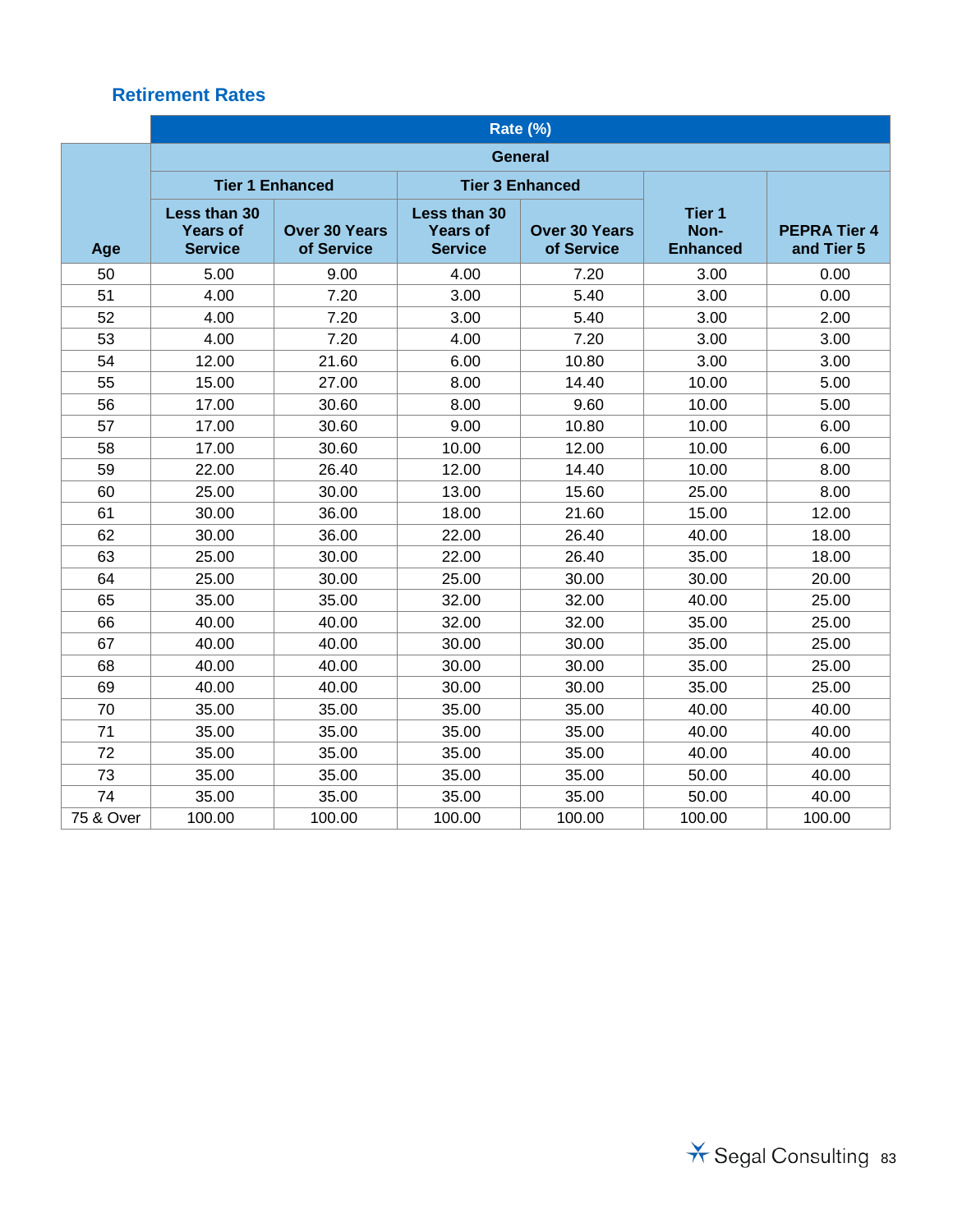|           | Rate (%)                                          |                                    |                                  |                                                              |
|-----------|---------------------------------------------------|------------------------------------|----------------------------------|--------------------------------------------------------------|
|           |                                                   |                                    | <b>Safety</b>                    |                                                              |
|           | <b>Tier A Enhanced</b>                            |                                    |                                  | <b>Tier A</b>                                                |
| Age       | Less than 30<br><b>Years of</b><br><b>Service</b> | <b>Over 30 Years</b><br>of Service | <b>Tier C</b><br><b>Enhanced</b> | <b>Non-Enhanced</b><br>and PEPRA Tier<br><b>D</b> and Tier E |
| 45        | 7.00                                              | 8.75                               | 2.00                             | 0.00                                                         |
| 46        | 3.00                                              | 3.75                               | 1.00                             | 0.00                                                         |
| 47        | 10.00                                             | 12.50                              | 4.00                             | 0.00                                                         |
| 48        | 10.00                                             | 12.50                              | 4.00                             | 0.00                                                         |
| 49        | 25.00                                             | 31.25                              | 12.00                            | 0.00                                                         |
| 50        | 25.00                                             | 31.25                              | 18.00                            | 5.00                                                         |
| 51        | 25.00                                             | 31.25                              | 18.00                            | 4.00                                                         |
| 52        | 18.00                                             | 22.50                              | 15.00                            | 4.00                                                         |
| 53        | 18.00                                             | 22.50                              | 15.00                            | 5.00                                                         |
| 54        | 18.00                                             | 22.50                              | 15.00                            | 6.00                                                         |
| 55        | 20.00                                             | 30.00                              | 18.00                            | 10.00                                                        |
| 56        | 20.00                                             | 30.00                              | 15.00                            | 10.00                                                        |
| 57        | 22.00                                             | 33.00                              | 15.00                            | 18.00                                                        |
| 58        | 22.00                                             | 33.00                              | 25.00                            | 18.00                                                        |
| 59        | 22.00                                             | 33.00                              | 25.00                            | 18.00                                                        |
| 60        | 25.00                                             | 37.50                              | 25.00                            | 18.00                                                        |
| 61        | 25.00                                             | 37.50                              | 25.00                            | 20.00                                                        |
| 62        | 25.00                                             | 37.50                              | 25.00                            | 20.00                                                        |
| 63        | 30.00                                             | 45.00                              | 30.00                            | 20.00                                                        |
| 64        | 40.00                                             | 60.00                              | 35.00                            | 25.00                                                        |
| 65 & Over | 100.00                                            | 100.00                             | 100.00                           | 100.00                                                       |

| <b>Retirement Age and Benefit</b><br>for Deferred Vested<br><b>Members:</b> | General:<br>Safety With Reciprocity:<br>Safety Without Reciprocity: 50<br>respectively.                                           | 59<br>53<br>40% and 70% of future General and Safety deferred vested<br>members, respectively, are assumed to continue to work for a<br>reciprocal employer. For reciprocals, we assume 3.75% and 4.25%<br>compensation increases per annum for General and Safety, |  |
|-----------------------------------------------------------------------------|-----------------------------------------------------------------------------------------------------------------------------------|---------------------------------------------------------------------------------------------------------------------------------------------------------------------------------------------------------------------------------------------------------------------|--|
| <b>Future Benefit Accruals:</b>                                             | 1.0 year of service per year for full-time employees. Continuation of<br>current partial service accrual for part-time employees. |                                                                                                                                                                                                                                                                     |  |
| <b>Unknown Data for Members:</b>                                            |                                                                                                                                   | Same as those exhibited by members with similar known<br>characteristics. If not specified, members are assumed to be male.                                                                                                                                         |  |
| <b>Percent Married:</b>                                                     | benefits.                                                                                                                         | 65% of male members and 50% of female members are assumed to<br>be married at retirement or pre-retirement death and to select<br>Unmodified option. There is no explicit assumption for children's                                                                 |  |
| <b>Age of Spouse:</b>                                                       | retirees are 2 years younger than their spouses.                                                                                  | Male retirees are 3 years older than their spouses, and Female                                                                                                                                                                                                      |  |